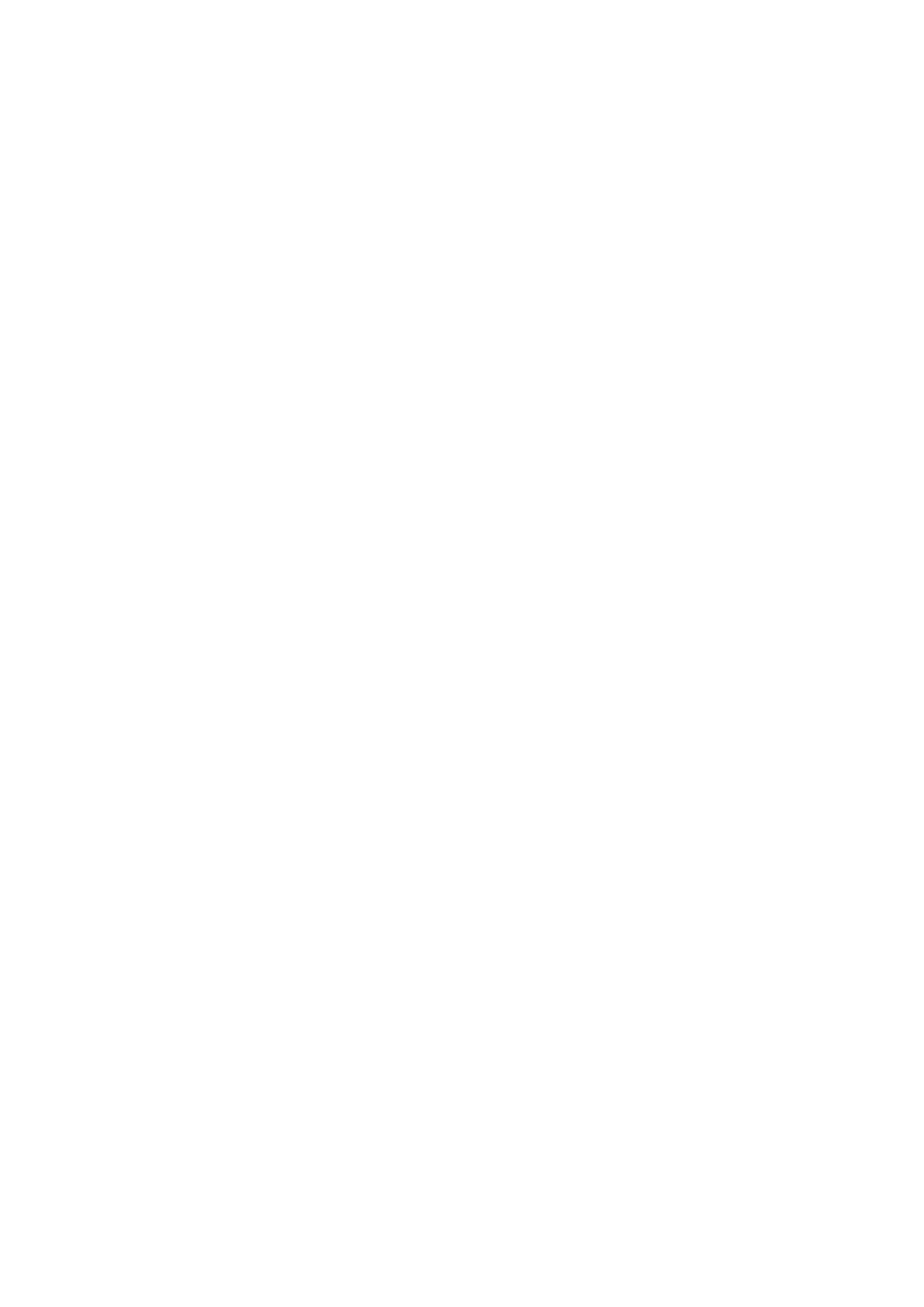## Statement of originality

I, Elena Silvia Ludovica Raimondi, confirm that the work presented in this thesis is my own. Where information has been derived from other sources, I confirm that this has been indicated in the work.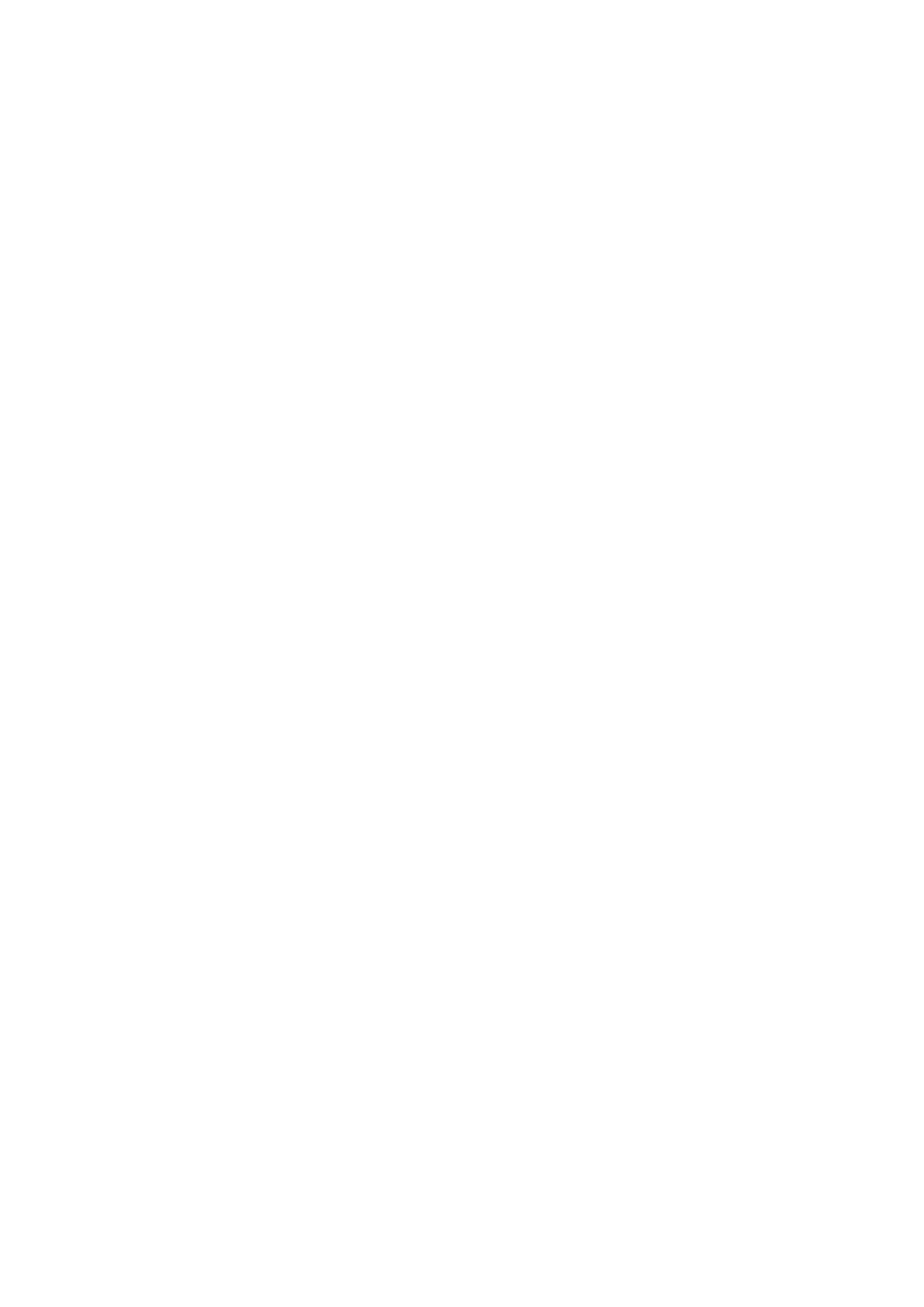## Abstract

What is indoctrination? This work aims to persuade the reader that a promising approach to answering this question is conducting—in [Haslanger'](#page-105-0)s [\(2000\)](#page-105-0) terminology—a descriptive analysis of indoctrination from an epistemological viewpoint. To do so, I argue that the epistemological viewpoint is a privileged one because it encompasses all instances of indoctrination, and that a descriptive kind of analysis is the most appropriate to improve our understanding of an often mischaracterised phenomenon. Further, to show that the suggested approach is fruitful, I develop an account of indoctrination along these lines.

I develop my account in dialogue with the literature on indoctrination in Analytic Philosophy, where indoctrination is generally understood as a degenerate form of proper education, and where efforts are mostly devoted to explicating why indoctrination deviates from proper education. Against this tradition, and borrowing from the literature on manipulation instead, I argue that indoctrination is rather the exploitation of an epistemic-cum-cognitive vulnerability. It consists not in inculcating beliefs, but in instilling a defective pattern of response to reasons, which leads the subject of indoctrination to systematically choose to do the manipulator's bidding. The challenge then is not distinguishing indoctrination from proper education, but from other defective forms of reasoning.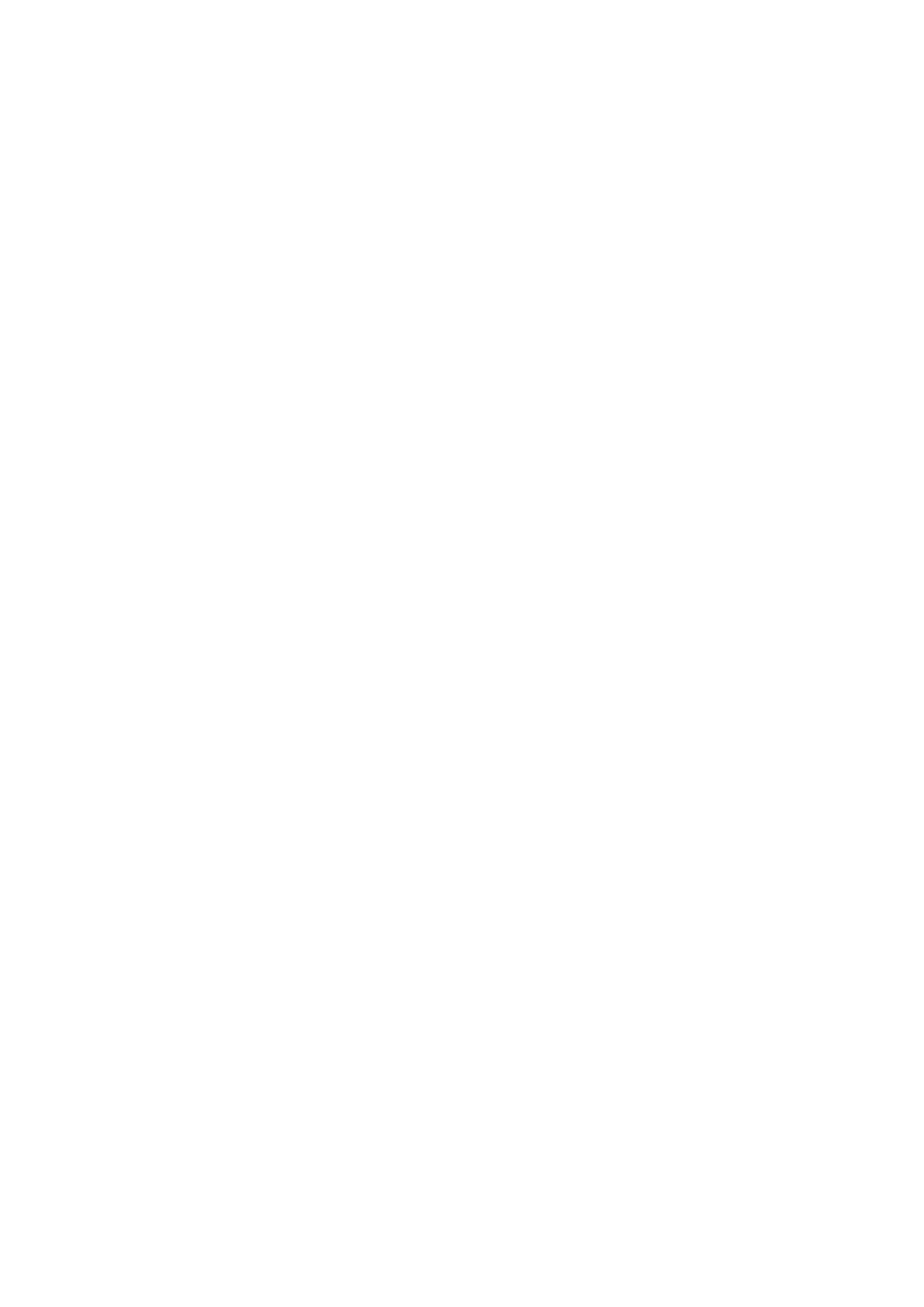## Impact statement

This thesis is meant to be a step in the direction of better understanding the phenomenon of indoctrination—what it is, how it works, and what harms it causes. Alongside contributing to the academic debate on the topic, it aims to offer to society at large a more technical account of indoctrination than its ominous impressions in popular culture, and one that is potentially more useful in counteracting indoctrination effectively and respectfully.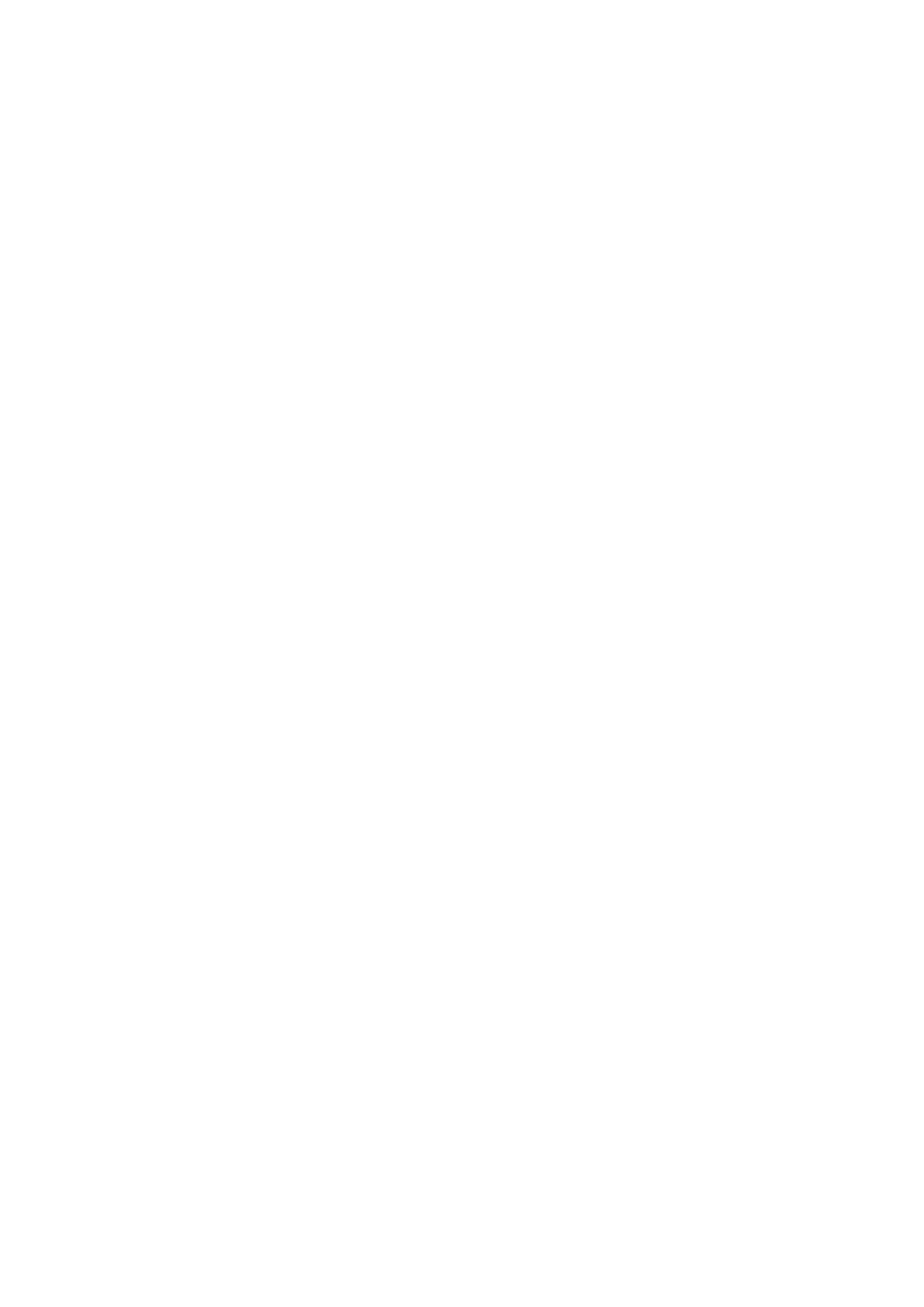## Acknowledgements

I would like to thank my supervisor, Dr Robert Simpson, for his indispensable guidance in the writing of this thesis. I am deeply grateful for your mentorship and for everything you taught me about writing in Philosophy. It has been a pleasure to work with someone so reliable and inspirational.

Many thanks to Niels Boecker, who contributed to the making of this thesis in various ways, including showing me techniques to track my progress, helping me with the technological side of things and motivating me to stay focused.

I am ever thankful to my parents and brother for unconditionally supporting me throughout any project I decide to embark on. Thanks to my aunt for sparking my interest in the topic of indoctrination years ago by gifting me a short novel.

Finally, I owe my gratitude to the Collegio Nuovo of Pavia for enabling me to gain experience that opened doors for me, and Dr Ian Carter of the University of Pavia, who supervised my Bachelor's thesis and encouraged me to apply to the Philosophical Studies MPhil Stud programme at UCL in the first place.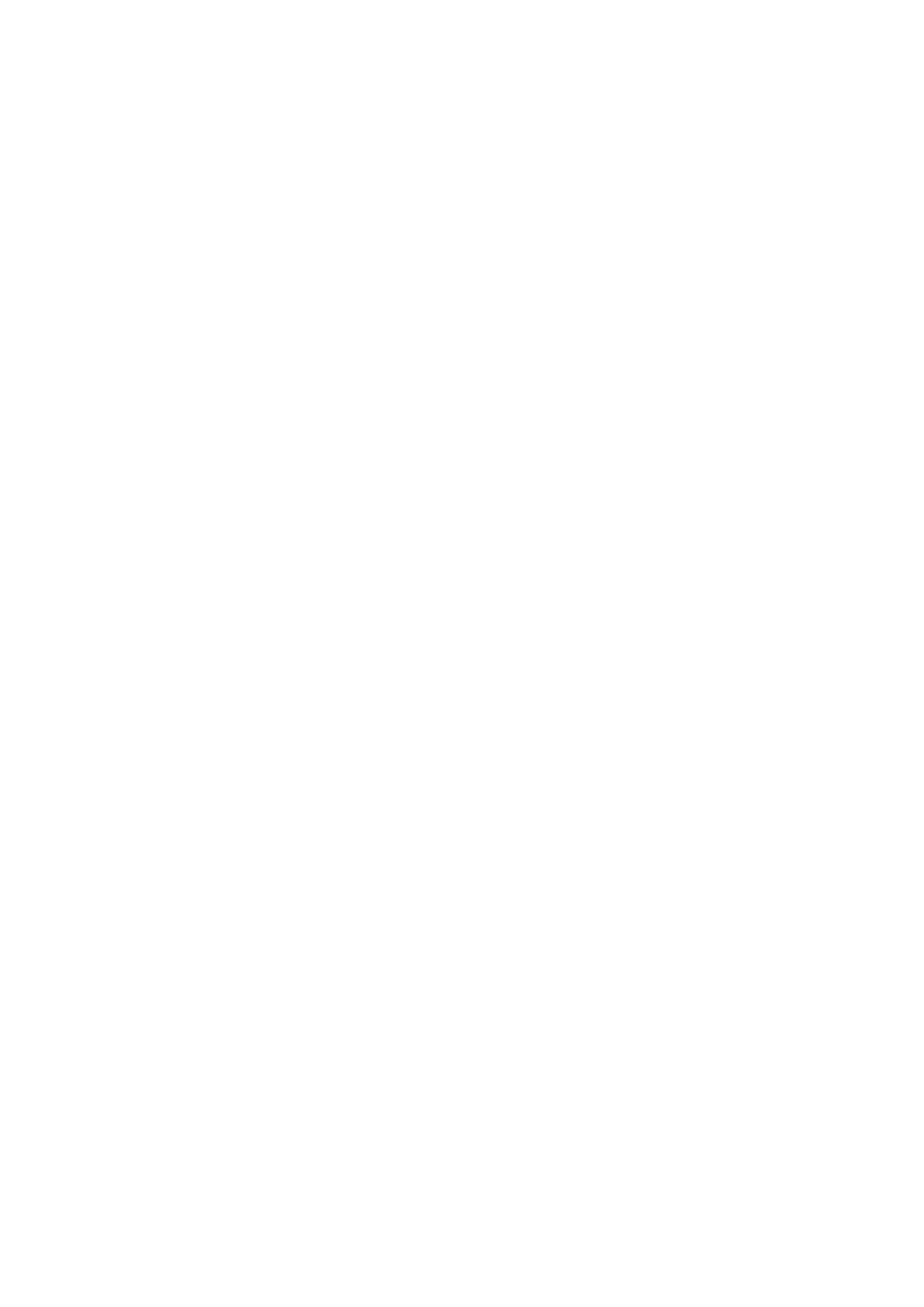## **Contents**

|                | <b>Introduction</b> |                                                                                        |    |  |
|----------------|---------------------|----------------------------------------------------------------------------------------|----|--|
| 1              |                     | 15<br>Proposing an approach                                                            |    |  |
|                | 1.1                 | Why an epistemological account? $\ldots \ldots \ldots \ldots \ldots \ldots$            | 15 |  |
|                | 1.2                 |                                                                                        | 20 |  |
| $\overline{2}$ |                     | Drawing from the literature                                                            | 25 |  |
|                | 2.1                 | Indoctrination in the literature $\ldots \ldots \ldots \ldots \ldots \ldots \ldots 25$ |    |  |
|                | 2.2                 |                                                                                        | 35 |  |
|                | 2.3                 |                                                                                        | 41 |  |
| 3              |                     | Developing the account                                                                 | 49 |  |
|                | 3.1                 |                                                                                        | 49 |  |
|                | 3.2                 | One pattern, different power structures 58                                             |    |  |
|                | 3.3                 |                                                                                        | 68 |  |
|                | 3.4                 | Revising our worries about indoctrination $\ldots \ldots \ldots \ldots \ldots$ 73      |    |  |
|                | 3.5                 | Exploiting a vulnerability of the mind $\ldots \ldots \ldots \ldots \ldots \ldots$ 75  |    |  |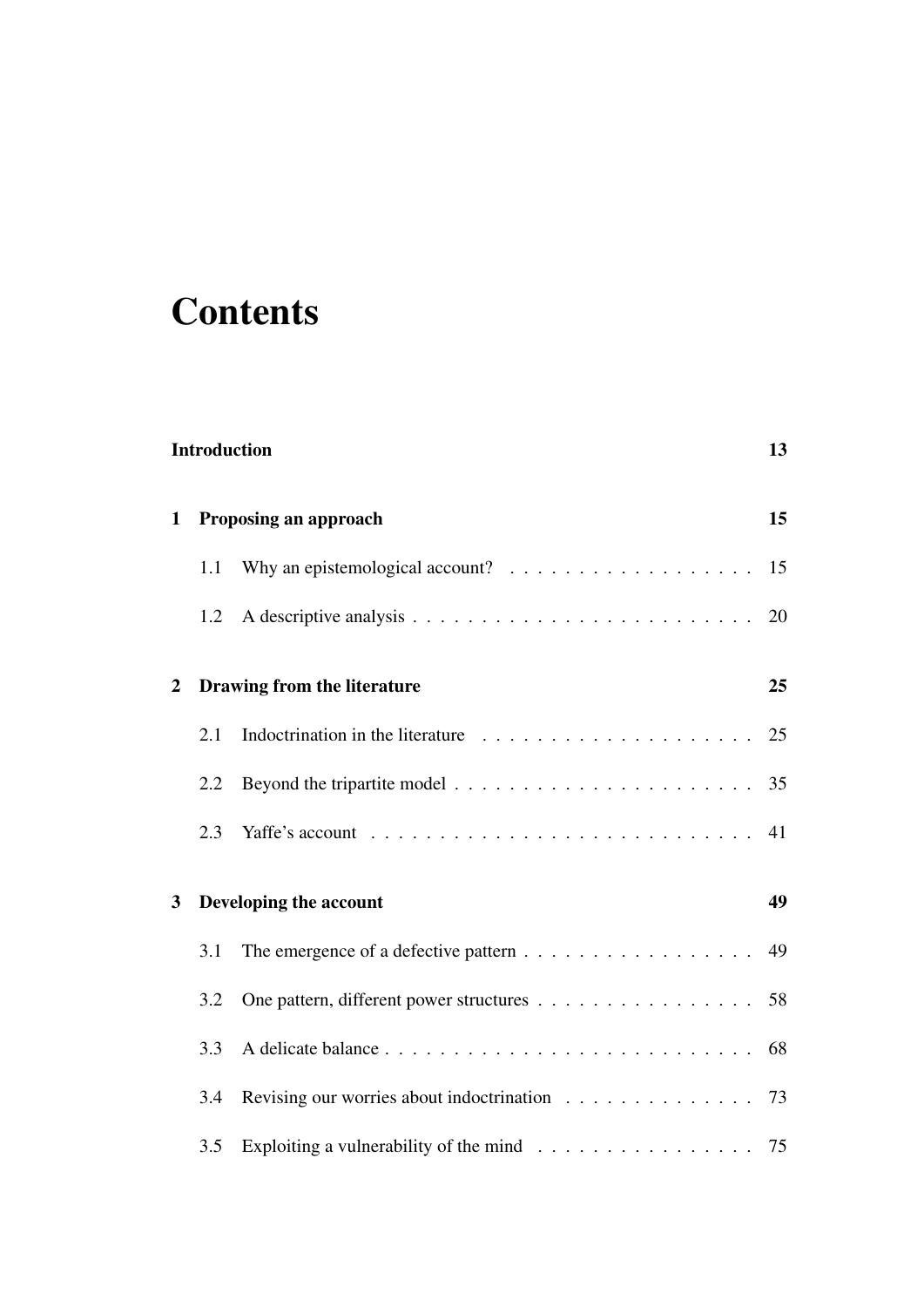### 12 Contents

| 4                               | Ideas for counteracting indoctrination |                                                                                        |  |  |  |
|---------------------------------|----------------------------------------|----------------------------------------------------------------------------------------|--|--|--|
|                                 | 4.1                                    | Dislodging the defective pattern $\ldots \ldots \ldots \ldots \ldots \ldots \ldots$ 79 |  |  |  |
|                                 | 4.2                                    |                                                                                        |  |  |  |
|                                 | 4.3                                    | The polarising effect of indoctrination $\ldots \ldots \ldots \ldots \ldots$ 85        |  |  |  |
|                                 | 4.4                                    |                                                                                        |  |  |  |
|                                 | 4.5                                    | Two strategies to bypass the defective pattern $\ldots \ldots \ldots \ldots$ 92        |  |  |  |
| <b>Concluding remarks</b><br>99 |                                        |                                                                                        |  |  |  |
|                                 | <b>Bibliography</b><br>108             |                                                                                        |  |  |  |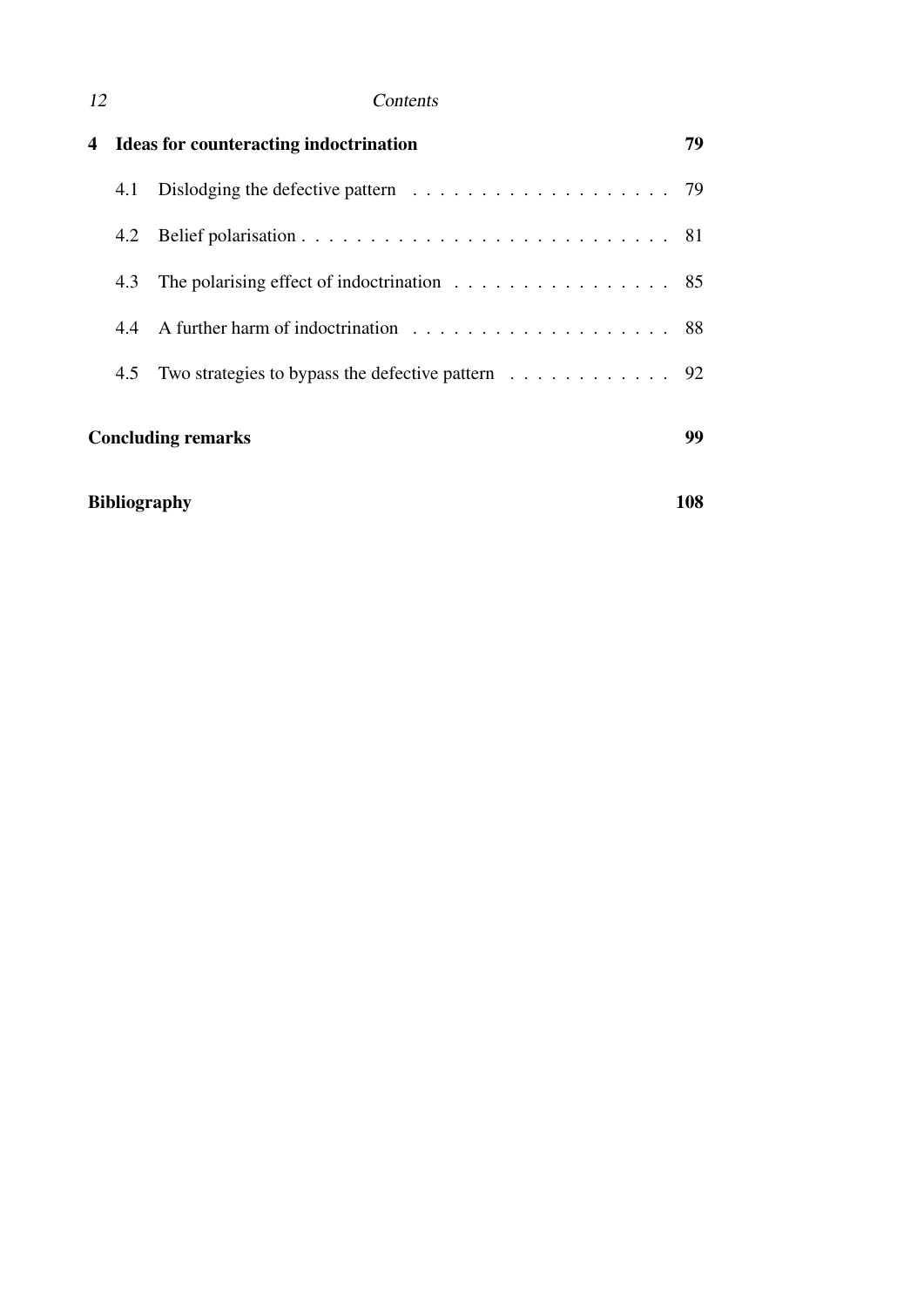## <span id="page-12-0"></span>Introduction

What is indoctrination? The purpose of this work is to persuade the reader that a promising approach to answer this question is to focus on the epistemological aspect of indoctrination by conducting a descriptive analysis. That is, in a nutshell, to look into the paradigm cases of indoctrination, and capture what goes on from an epistemological point of view. Further, to show that this approach is fruitful, I will develop an account of indoctrination along these lines and argue that it offers new insights into the phenomenon.

This is how I will proceed: In [chapter 1,](#page-14-0) I will discuss the advantages of assuming an epistemological viewpoint to account for indoctrination, and I will explain what a descriptive analysis consists in by referring to [Haslanger'](#page-105-0)s [\(2000\)](#page-105-0) framework to understand what counts as a philosophical analysis of a concept.

In [chapter 2,](#page-24-0) I will dig into the literature on indoctrination in the Analytic tradition, which mostly develops in Philosophy of Education. I will illustrate some of the most prominent accounts in this tradition, and argue that the way they characterise indoctrination—as a degenerate form of proper education—is unsatisfying. Thus, after posing desiderata for what constitutes a more satisfying account of indoctrination—including developing what [Shiffrin](#page-107-0) [\(2000\)](#page-107-0) calls a motive-based characterisation of it—I will turn to the literature on manipulation, and particularly [Yaffe'](#page-107-1)s [\(2003\)](#page-107-1) views.

In [chapter 3,](#page-48-0) I will build upon Yaffe's conception of indoctrination. First, I will assume his view that indoctrination is a form of manipulation where an indoctrinator manipulates his subject's pattern of response to reasons so that she systematically chooses to do his bidding. Then, I will show that this sort of manipulation causes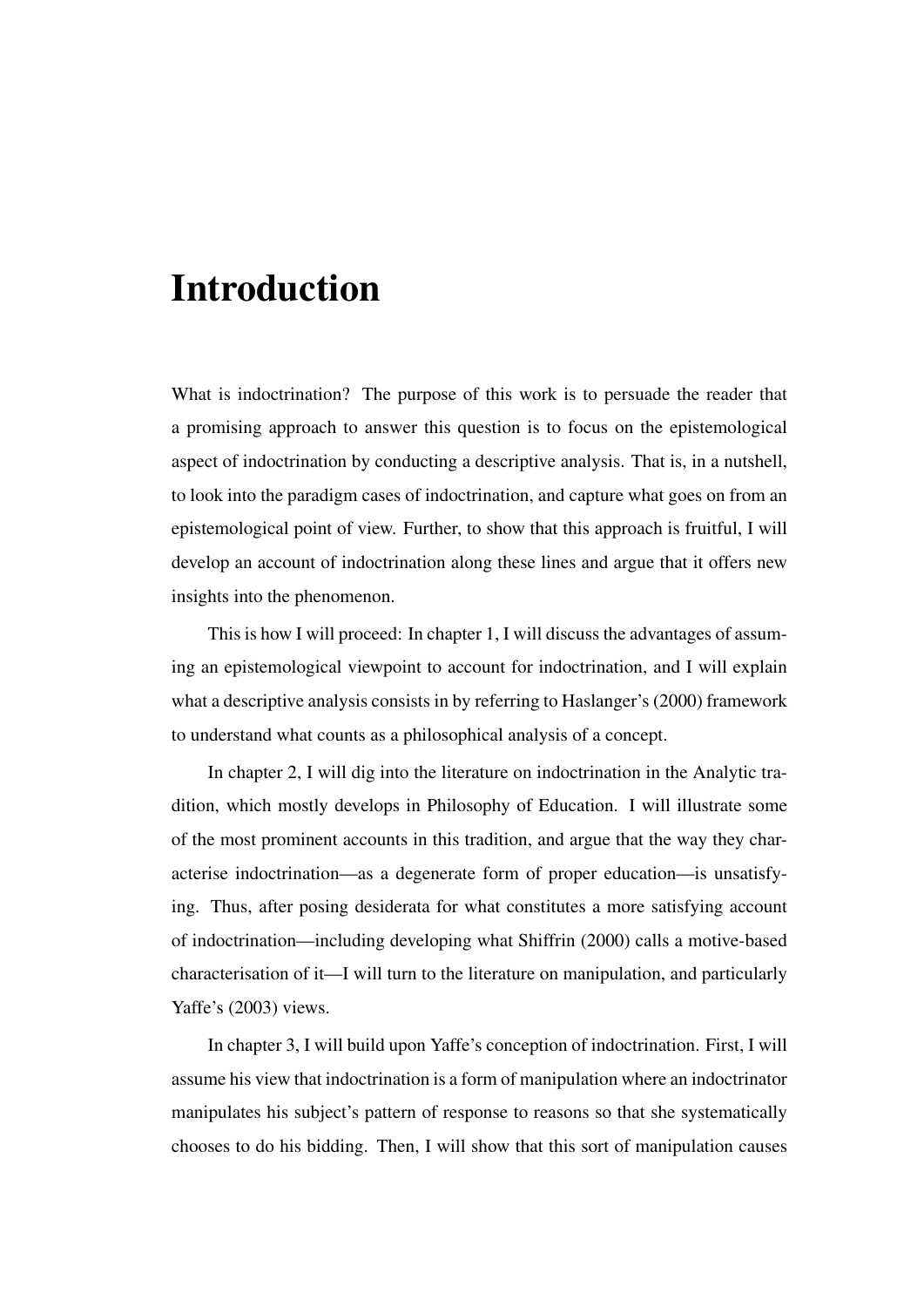#### 14 Contents

the emergence of a defective pattern of reasoning in the subject, one that is selfpreserving and self-reinforcing.

Further, I will show that the emergence of this pattern is not unique to indoctrination, and I will provide two examples: echo chambers and—what I call sticky beliefs. From this comparison, I will infer that—from a viewpoint of doxastic cognition—indoctrination is not a kind of its own, but rather a manifestation of a more general epistemic phenomenon, namely the emergence of the defective pattern. However, I will argue, while in echo chambers and with sticky beliefs the pattern emerges spontaneously, in indoctrination its emergence is sought by the manipulator, because it suits him. Hence, I will conclude, indoctrination is best characterised as the exploitation of an epistemic-cum-cognitive vulnerability of the mind.

In [chapter 4,](#page-78-0) I will explore a practical application of my epistemological account. That is, I will address the question of how to counteract indoctrination. I will argue that if we assume that indoctrination is bad education and we try to supplement it with proper education, out attempt at counteracting it backfires because it generates belief polarisation. Instead—under the assumption that indoctrination is the instilling of a defective pattern of reasoning—we should aim at bypassing the pattern by influencing the subject's feelings and making her aware of her epistemic practices.

In the [concluding remarks](#page-98-0) I will highlight why I believe that having conducted a descriptive analysis of indoctrination will have lead me to a more explanatory account than those in the Analytic tradition. Above all, I will argue that conceiving indoctrination as a form of manipulation, and not of bad education, solves various issues that made the accounts in the tradition unsatisfying.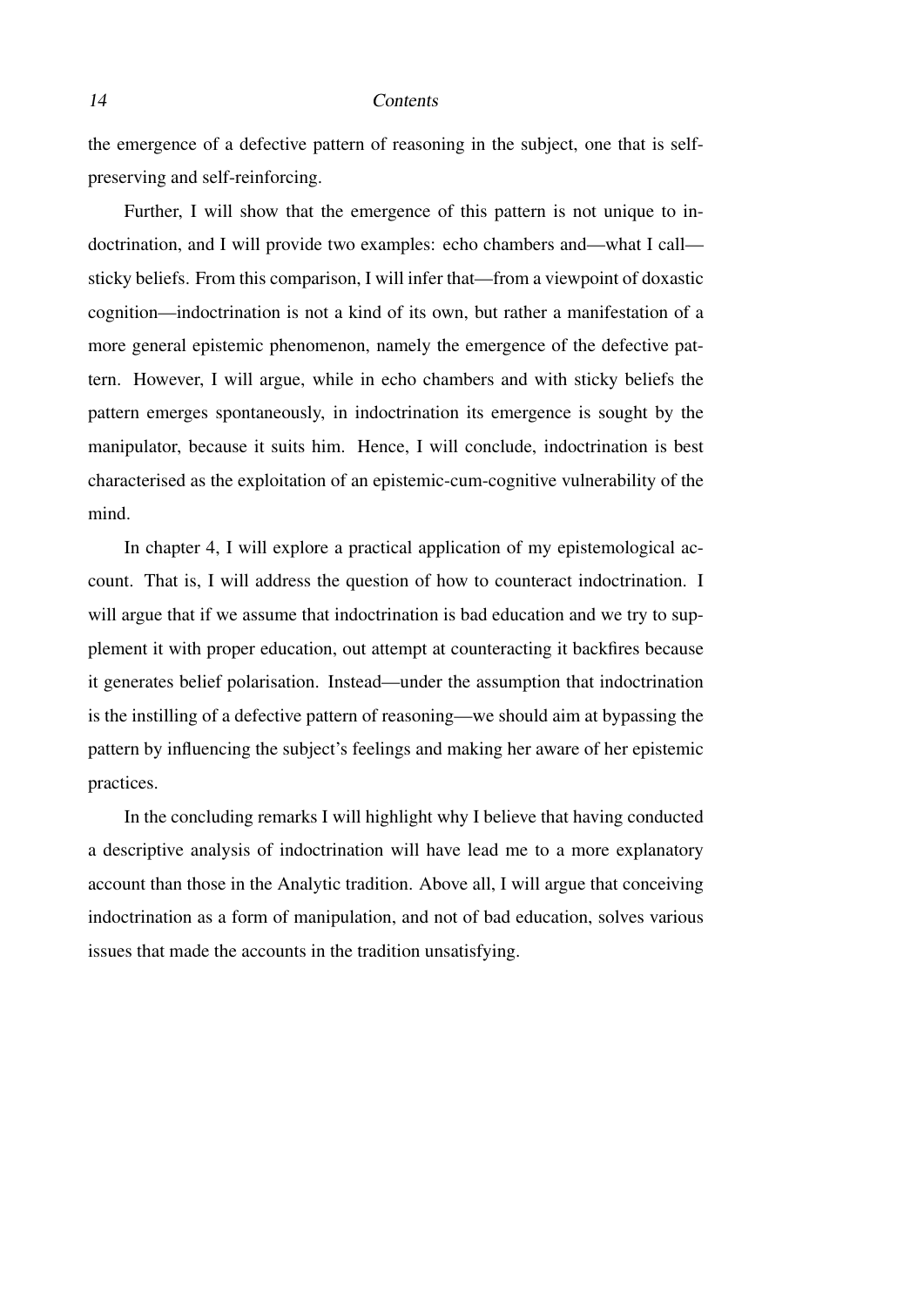### <span id="page-14-0"></span>Chapter 1

## Proposing an approach

### <span id="page-14-1"></span>1.1 Why an epistemological account?

What is the point of developing an *epistemological* account of indoctrination? In a nutshell, the epistemological one is a unique perspective because it offers an insight into all instances of indoctrination at once, regardless of the context.

Indoctrination, as we commonly understand it, has various manifestations. Among the most famous ones, there are the authoritarian regimes of the 20th Century, such as the Third Reich and Mussolini's regime. There are what—in popular culture—we call cults and sects, such as the Peoples Temple and the Manson Family. There are some large, powerful churches, such as Jehovah's Witnesses and The Church of Jesus Christ of Latter-day Saints (Mormon Church). There are terrorist groups that groom potential members to recruit them, such as the various jihadist movements. And then there are organisations the sociological classification of which is trickier, but where we can confidently say indoctrination occurs, such as Scientology and big cats sanctuaries in America.<sup>[1](#page-14-2)</sup>

So, indoctrination is a pervasive phenomenon, one which permeates and shapes all sorts of environments—religious, political, private, online, etc.—and operates on different scales of magnitude—ranging from global organisations to close-knit communities. For this reason, instances of indoctrination differ from one another in

<span id="page-14-2"></span><sup>&</sup>lt;sup>1</sup>That is, the deeply interconnected society of big cat conservationists and collectors in America in their private zoos and sanctuaries, that has been depicted in 2020 true crime documentary Tiger King. This includes Doc Antle's Myrtle Beach Safari and what used to be Joe Exotic's The Garold Wayne Exotic Animal Memorial Park.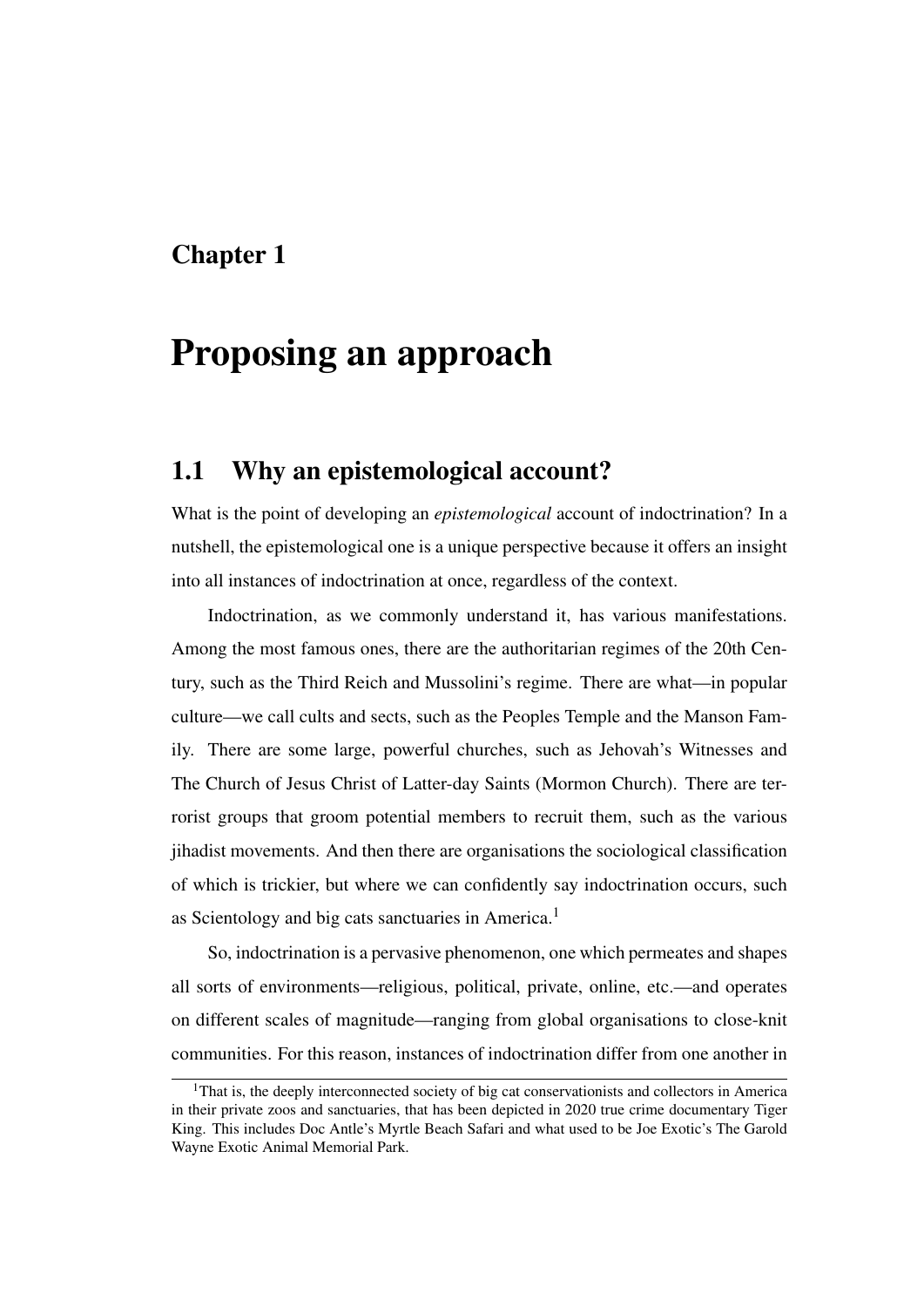#### 16 Chapter 1. Proposing an approach

various respects, and it is difficult to explain why they all are, on some deeper level, instances of the same phenomenon. Moreover, because indoctrination manifests itself in such a variegated manner, it can be difficult to draw the line between cases that are indoctrination and those that are not. My claim is that with an epistemological account we can overcome these complications.

The first way in which instances of indoctrination differ from one another concerns the practices they involve. Indeed, indoctrination can be carried out in various ways. Depending on the context, different techniques are employed, different dynamics involved, as well as different customs. Even though this does not trump our intuition that each instance of indoctrination boils down to the same deeper phenomenon, we cannot but notice that instances of indoctrination *look* different across contexts.

Take, for example, two cases that could not be further apart: indoctrination in the Third Reich and indoctrination in Doc Antle's Myrtle Beach Safari. In these cases, different social structures are involved, different techniques employed, different ends pursued, etc. The leaders of the Third Reich used to employ propaganda, youth organisations, control of the media and state censorship to spread an ideology of patriotism and racism, as well as silence political dissent. Indoctrination was a tool for the party in power to obtain the support of an entire population, and it was carried out through ad hoc, widespread public institutions. Although the citizens of the Reich were the target of indoctrination, the average citizen would hardly have any contact with the people designing their indoctrination—e.g. the minister of propaganda, the party intelligentsia—and would more likely only have contact with those carrying out the plan—e.g. local functionaries.

By contrast, the Myrtle Beach Safari, a wildlife and safari park in Southern California, is an intimate, closed community, where the members—hired as voluntary staff—live under the direct influence of charismatic leader Doc Antle. According to testimonies recorded in Episode 2 of docu-series Tiger King, members of staff, mostly women, are selected for being young and inexperienced, introduced to the community, and then made to detach from their contacts outside the park.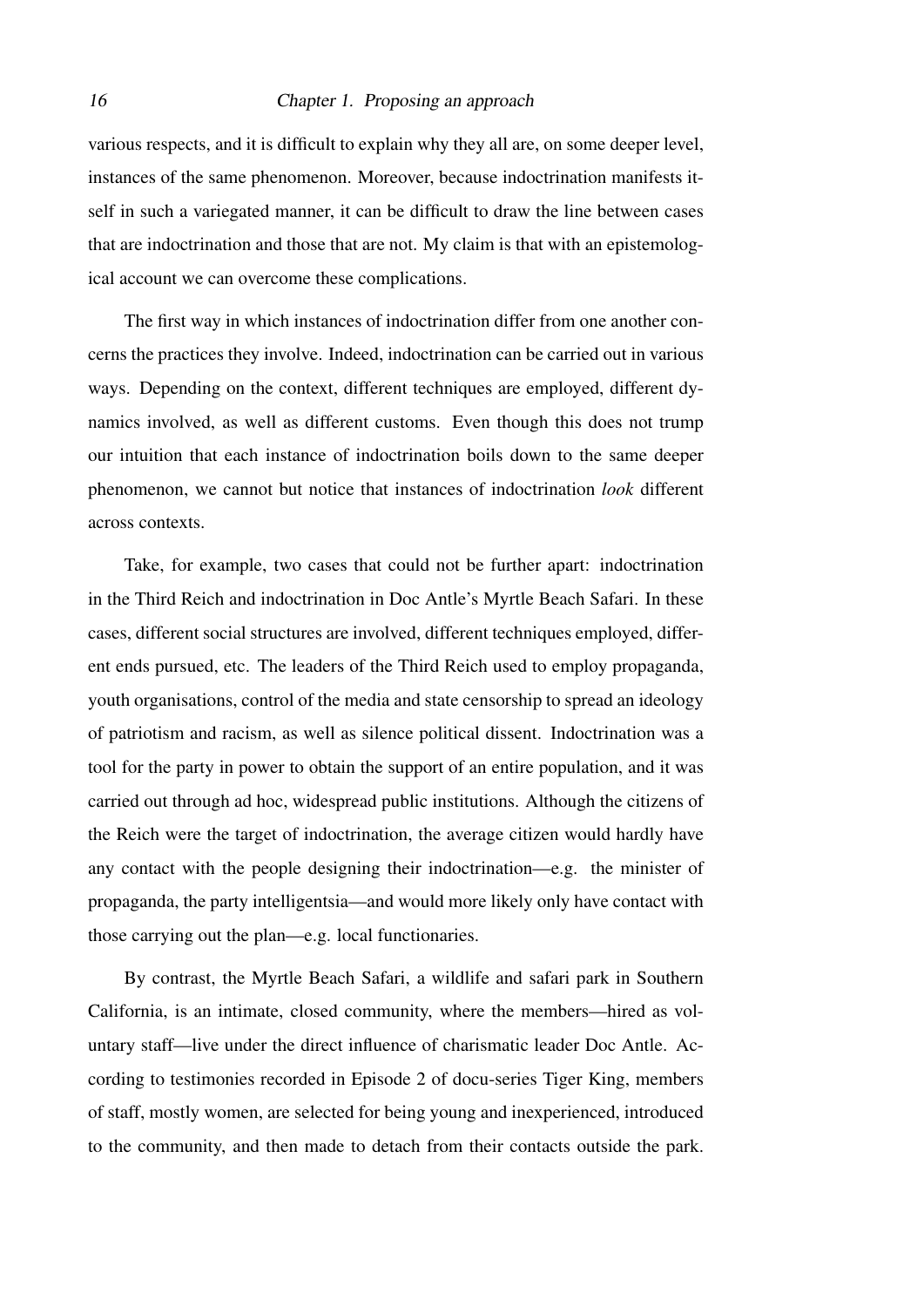Their identity is dissolved through name, dress and body modification and—under the influence of Antle—they develop a new work ethic which demands absolute dedication to the animals, as well as submission to the leader. This process of assimilation into the community is aimed at ensuring the successful running of the park and the gratification of Antle.

From a sociological point of view, although these cases share some similarities—such as the cult of ruthless leaders and the lifestyle-shaping quality of their doctrines—it is not clear what exactly makes them instances of the same phenomenon, i.e. indoctrination. An in-depth description of the mechanisms of propaganda etc. in the Third Reich detracts from an in-depth description of the practices of identity replacement etc. in the Myrtle Beach Safari. And even if the two descriptions were not competing, the connection between them appears feeble. However, assuming indoctrination has an epistemological component, the analysis of that component should be able to explain why both cases are instances of indoctrination: The practices may differ, but what goes on in the mind of the indoctrinated is the same.

It is not just the practices, however, that vary across contexts. It is also the harms that indoctrination produces, and the moral significance of those harms. We tend to think that indoctrination prepares the ground for abuse; that is, if carried out successfully, it makes the subject of indoctrination more vulnerable to abuse. And yet it is not obvious that indoctrination *necessarily* leads to abuse because it does not always lead to the same type of abuse.

Going back to the previous example, indoctrination in the Third Reich mostly raises questions that pertain politics. We morally object to that sort of indoctrination for reasons that have to do with human and civil rights, justice and democracy. We are concerned with the violation of the citizens' right to proper education, their right to public information, etc. We are concerned with the intuition that indoctrination undercuts the freedom of thought and effectively silences those who speak up. We are concerned with understanding how exactly indoctrination undermines justice and democracy, and how it reinforces the political power of those who already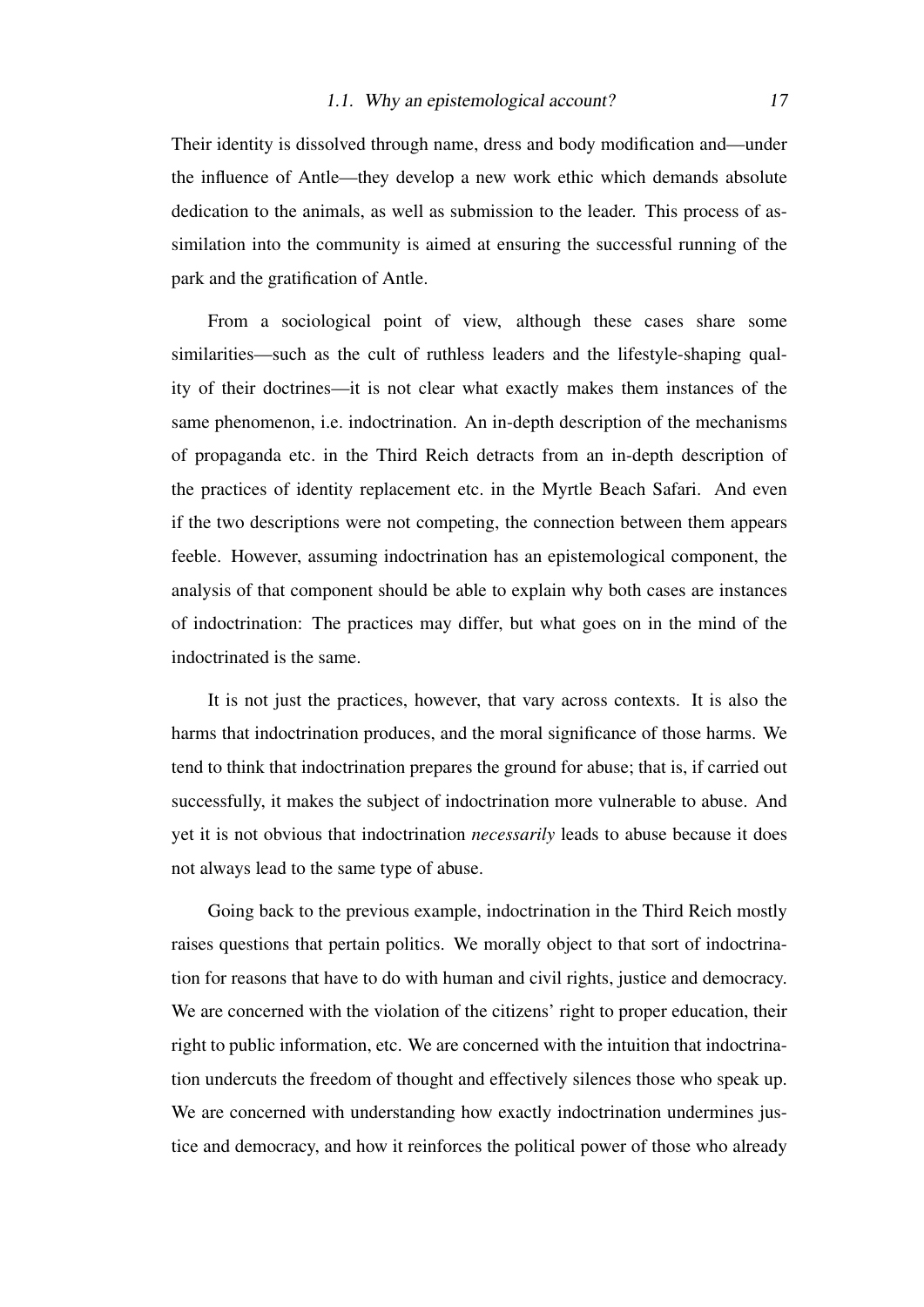#### 18 Chapter 1. Proposing an approach

have it. By contrast, when hearing testimony from the Myrtle Beach Safari, we are mostly concerned with the emotional, sexual and financial abuse the members are put through daily, the terrible living and working conditions they are convinced to settle for, and the trauma they experience when they leave the community.

As seen in these two cases, indoctrination produces a variety of harms, but none of these harms is produced necessarily. In general, we find indoctrination objectionable, and we understand it as morally wrong. But it is difficult to provide an explanation for its wrongness that covers all instances of indoctrination. If we simply ask why indoctrination is harmful or unjust, the answer will vary case by case. However—under the assumption that indoctrination has an epistemological component—if we ask about the epistemological harm of indoctrination, the findings can be applied to all instances of it.

The epistemological viewpoint has the further advantage of isolating the cases that are indoctrination from those that are not. This is especially important because there are plenty of ambiguous situations. For example, we might not want to say that members of incel communities online are indoctrinated in the same way sect members are, because these online communities lack a strict orthodoxy, an indoctrination programme, and a group of indoctrinators officially in charge of enforcing it. And yet, there are some striking similarities between the mindset of incels and sect members—such as the radicalisation into the values of their groups and the camaraderie between the members—which makes us wonder what exactly these groups have in common, if not indoctrination.

Similarly, we might not want to say that girls in a patriarchal society are literally indoctrinated into believing that they should be subordinated to their male counterparts. At least not indoctrinated in the same sense in which children are sometimes indoctrinated into sacred scriptures in a religious school. That is because girls—at least nowadays, in most liberal societies—tend to pick up these values passively, by being exposed to a value-laden language and imitating the behaviour of other women around them, while indoctrination into the sacred scriptures is typically carried out in the form of an education programme that is consciously taught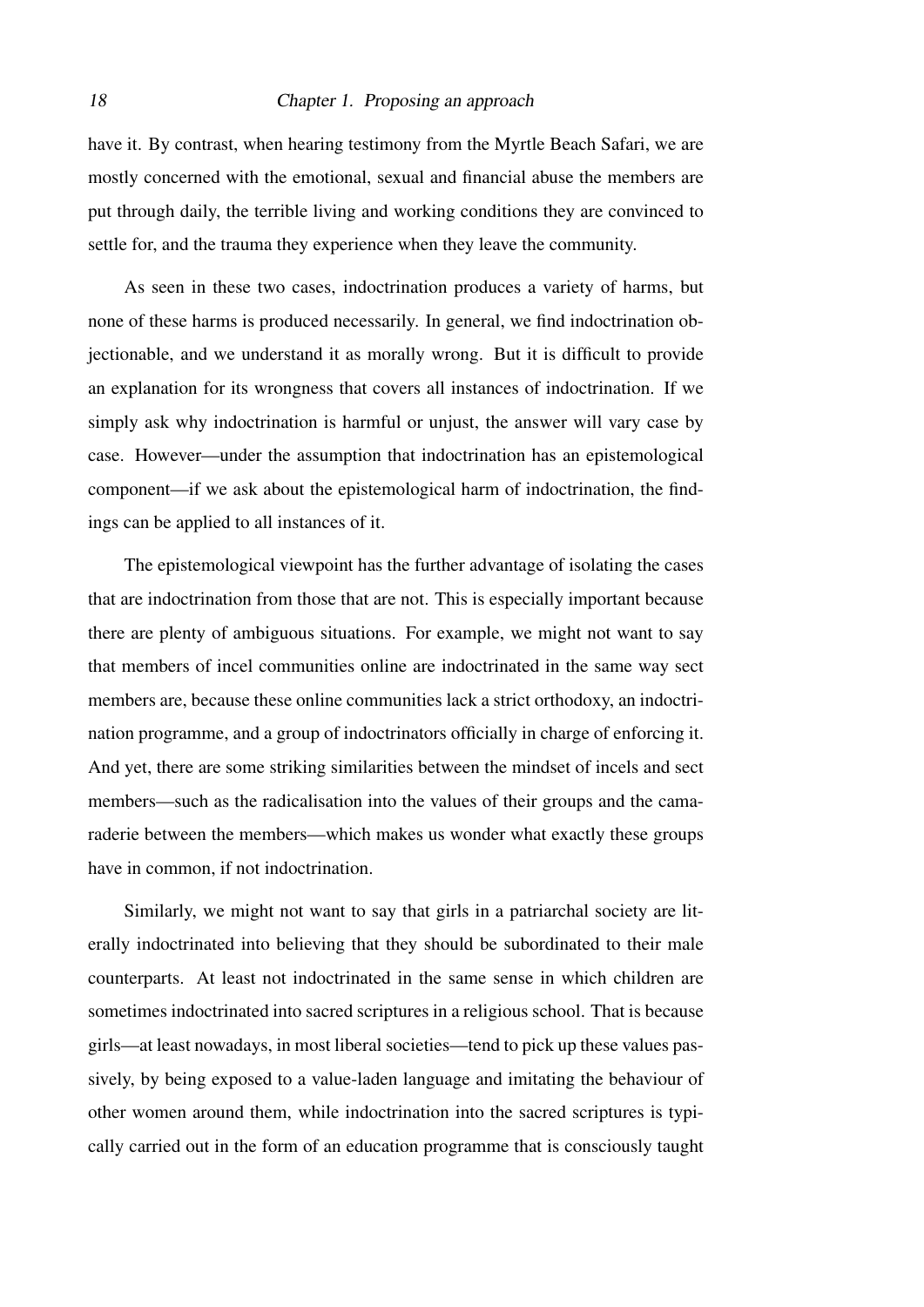and learnt. And yet, the resemblance between these cases is uncanny: In both cases, the effect is the deep sinking in of particular notions and norms.

For a final example, some people become completely unrecognisable every time they reunite with their second family at their community centre or at the supporters club for their favourite football team. Indeed, the religious-looking aspect of association football culture is proverbial. That is because, in certain environments, the subculture develops in such a way that the members become obsessed with its symbols, vocabulary, and practices. Again, we should be hesitant to call this indoctrination, but it appears to have something in common with it.

These examples show that we are probably less competent than we think at spotting indoctrination when it happens. We are perfectly able to identify the paradigm cases of indoctrination: authoritarian regimes, apocalyptic sects, fundamentalist religious education, etc. But when we move away from these obvious cases and consider more ambiguous ones, we have a hard time classifying what is going on, and we may even mistake for indoctrination phenomena that only resemble it. Especially, it seems, we have difficulty separating indoctrination from other forms of human interaction which involve the transmission of information and values.

My claim is that if—as I assume—indoctrination has an epistemological component, and we identify it, then we should be able to tell instances of indoctrination apart from these other similar-looking phenomena, which presumably are not characterised by the same epistemological component.

To summarise, indoctrination takes various forms in terms of practices involved, it admits of various harms though none of which necessarily, and it shares a resemblance with other phenomena which we can easily mistake for indoctrination. So, to capture what indoctrination is about at its core, we need to encompass all the different manifestations of indoctrination. I claim that we can do that by focusing on the epistemological aspect of indoctrination. By developing an epistemological account, we gain a sufficiently deep insight into each instance of this multi-faceted phenomenon, while also demarcating what counts as an instance of indoctrination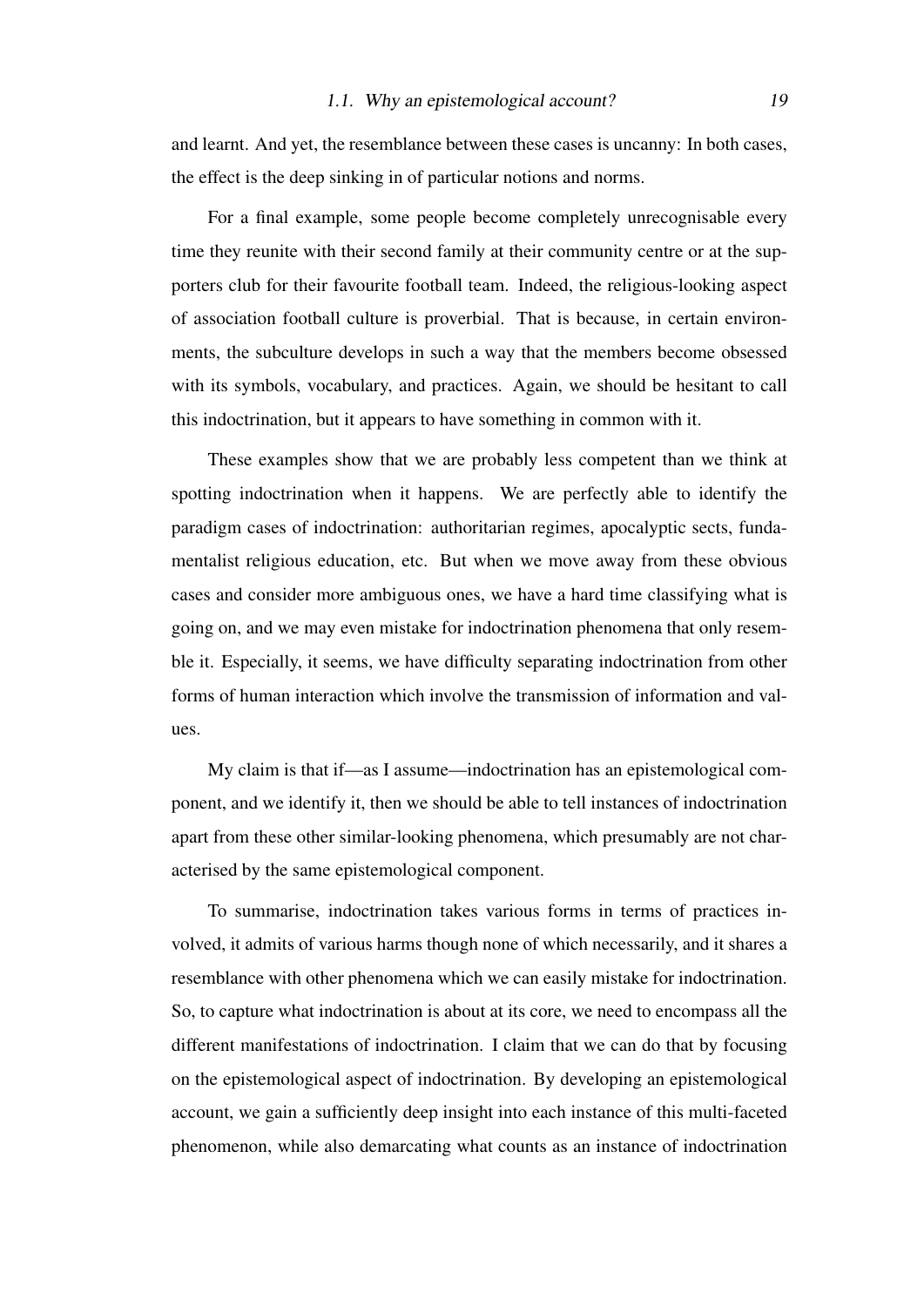<span id="page-19-0"></span>and what does not.

### 1.2 A descriptive analysis

Which leads to a methodological question. When I advocate for developing an epistemological account of indoctrination, what sort of project do I mean exactly? Is it just about taking note of the common features shared by famous cases of indoctrination? That is not the idea.

The idea is to *discover* something about the cognitive mechanisms at the heart of indoctrination, i.e. what I previously called its epistemological component; the aim is to uncover and shed light on whatever is going on in the mind of indoctrinator and indoctrinated. To do that, the best way to conduct the inquiry is—I believe—to do a *descriptive* analysis of indoctrination, as opposed to a *conceptual* analysis, an *ameliorative* analysis, or a *genealogical* analysis.

According to [Haslanger](#page-105-0) [\(2000\)](#page-105-0), usually the philosophical analysis of a concept falls under one of these four categories: descriptive, conceptual, ameliorative and genealogical. Each category corresponds to a different methodology and a different understanding of what it means to analyse a concept. Correspondingly, there are four ways to answer the question: Which philosophical projects count as analysing a concept? Here are in brief the four possible answers conceived by Haslanger.

A descriptive analysis of concept x consists in asking what *kind*, if any, our epistemic vocabulary—in this case, the term 'x'—tracks, and developing a more accurate concept of it. To conduct a descriptive analysis of x, we first identify the paradigm cases of x. We then observe these cases closely—usually by relying on empirical or quasi-empirical methods<sup>[2](#page-19-1)</sup>—to explicate the kind that the paradigm cases belong to. Finally we update our concept of x. The final product of a descriptive analysis is thus increased empirical knowledge of the kind which our term 'x' tracks—which is also to say a more refined concept of x.

A conceptual analysis of concept x consists in asking what is *our* concept of x, i.e. what we have in mind when we speak of x. Since what we have in mind might

<span id="page-19-1"></span><sup>2</sup>For example, the descriptive analysis of *epistemic* concepts can rely on cognitive science; the descriptive analysis of our concepts of 'water' and 'rainbow' can rely on Physics and Chemistry.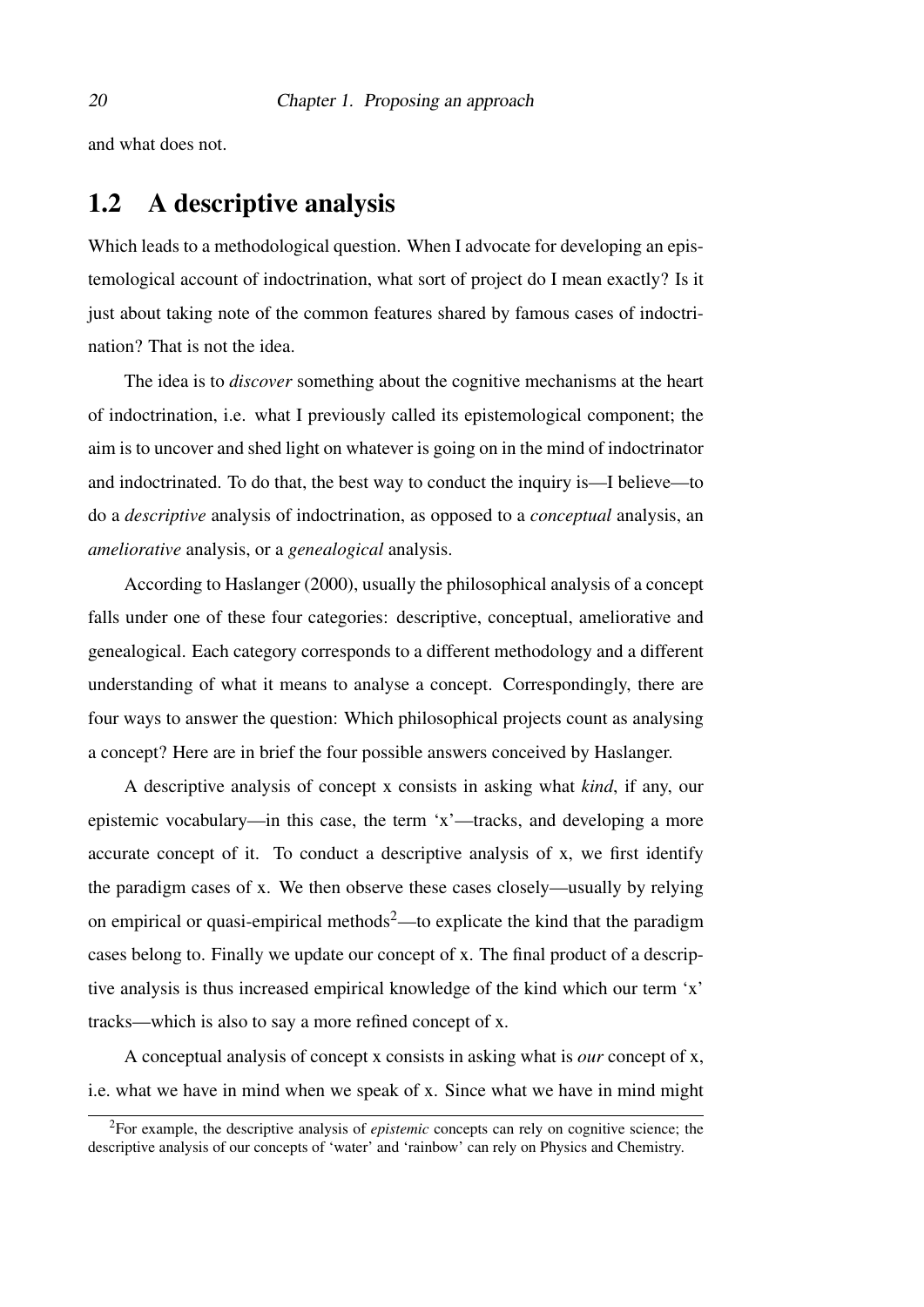be blurry, conceptual analysis is meant to make it clearer. When conducting such an analysis, we refine the concept of x until we identify the conditions under which a competent speaker would say that something is x. Conceptual analysis is conducted through a-priori methods. Because the object of our analysis is a mental content, we access it through introspection. By registering our intuitions about x, and weighing them against each other, we succeed in the conceptual analysis of x when we reach a reflective equilibrium.

An ameliorative analysis of x is conducted by asking what the *point* of having concept x is, and how we can improve our concept so that it serves its purpose better. So, to ameliorate a concept is to assign it a new meaning, which reflects the role we want the concept to play within a theory. In turn, the theory should be aimed at driving concrete progress and improving society.

Finally, a genealogical analysis of concept x consists in exploring the *origins and history* of x to understand how it is embedded in our evolving social practices. To conduct such an analysis we study which behaviours, rules, institutions, etc. are described by x, but also are structured by x. Crucially, all these practices surrounding concept x are, on the genealogical approach, what x *really* is.

When it comes to the concept of indoctrination—and keeping in mind that the aim is to develop a distinctly epistemological account—I believe a *descriptive* analysis is the most interesting one to conduct, because it has the greatest potential to improve our understanding of indoctrination. Indeed, given our limited knowledge on the topic, it is too early to conduct any other kind of analysis.

Our intuitions as to what happens psychologically when indoctrination occurs are too feeble to motivate a *conceptual* analysis. Sadly, we often characterise the cognitive mechanisms of indoctrination as brainwashing and mind control, and only have insight into some of the techniques employed by indoctrinators. Conceptual analysis is interesting, when *our* concepts are vivid enough, which is not the case here.

Our vague understanding of indoctrination may seem a good reason to embark on an *ameliorative* analysis, especially given how unhelpful the myth of brainwash-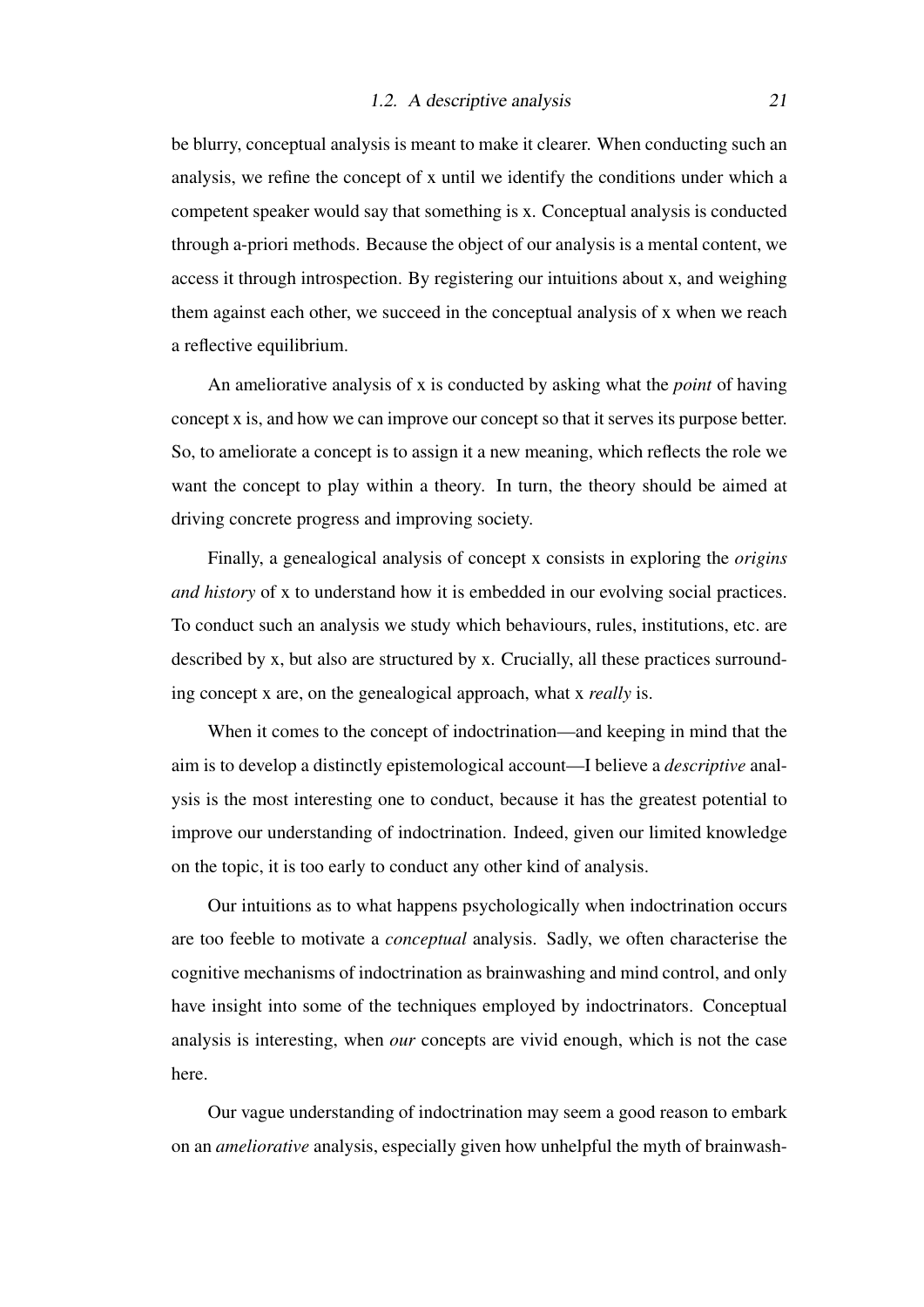#### 22 Chapter 1. Proposing an approach

ing is, as there is a tendency to use this notion to indiscriminately insult education and communication practices we disapprove of. An ameliorative analysis of indoctrination from an epistemological point of view would serve the purpose of redefining our understanding of the psychology of indoctrination, to then locate it into a wider frame, and compose a picture of psychological mechanisms that can be used to improve society.

But while amelioration has inspiring goals, our current understanding of the psychology of indoctrination is again too poor for us to substantially re-define it and have it serve our practical purposes. We are still at the beginning of understanding how indoctrination works, so the most pressing task for us now is to discover more about it, in the same way in which a scientist would go about and uncover the mechanisms of nature.

A *genealogical* analysis would seem to defeat this purpose. Arguably, indoctrination is a peculiar notion, in that we know more about the social practices surrounding it than how it works. Indeed, the history of the concept is well known, as well as its current characterisation as brainwashing and usage in dystopian literature and political rhetoric, but we do not yet understand the cognitive mechanisms that characterise it. A genealogical analysis of indoctrination is of course important, but we also need an explanation of these mechanisms, as part of a more organic understanding.

All in all, a *descriptive* analysis is the most appropriate and the most needed now to increase our knowledge of the epistemology of indoctrination. We should identify and closely observe the paradigm cases of indoctrination, explore which cognitive mechanisms are at work in those cases, and re-define our concept of indoctrination by drawing on our discoveries. If we are successful, we will be able to make a claim such as the following: Of all features indoctrination, *this* particular mechanism is the most striking, relevant one; *this* particular mechanism is the closest phenomenon to what we take ourselves to be referring to when we talk about indoctrination. *This* is what determines the membership of the paradigm cases to the same kind. Therefore, we should re-conceptualise indoctrination as being es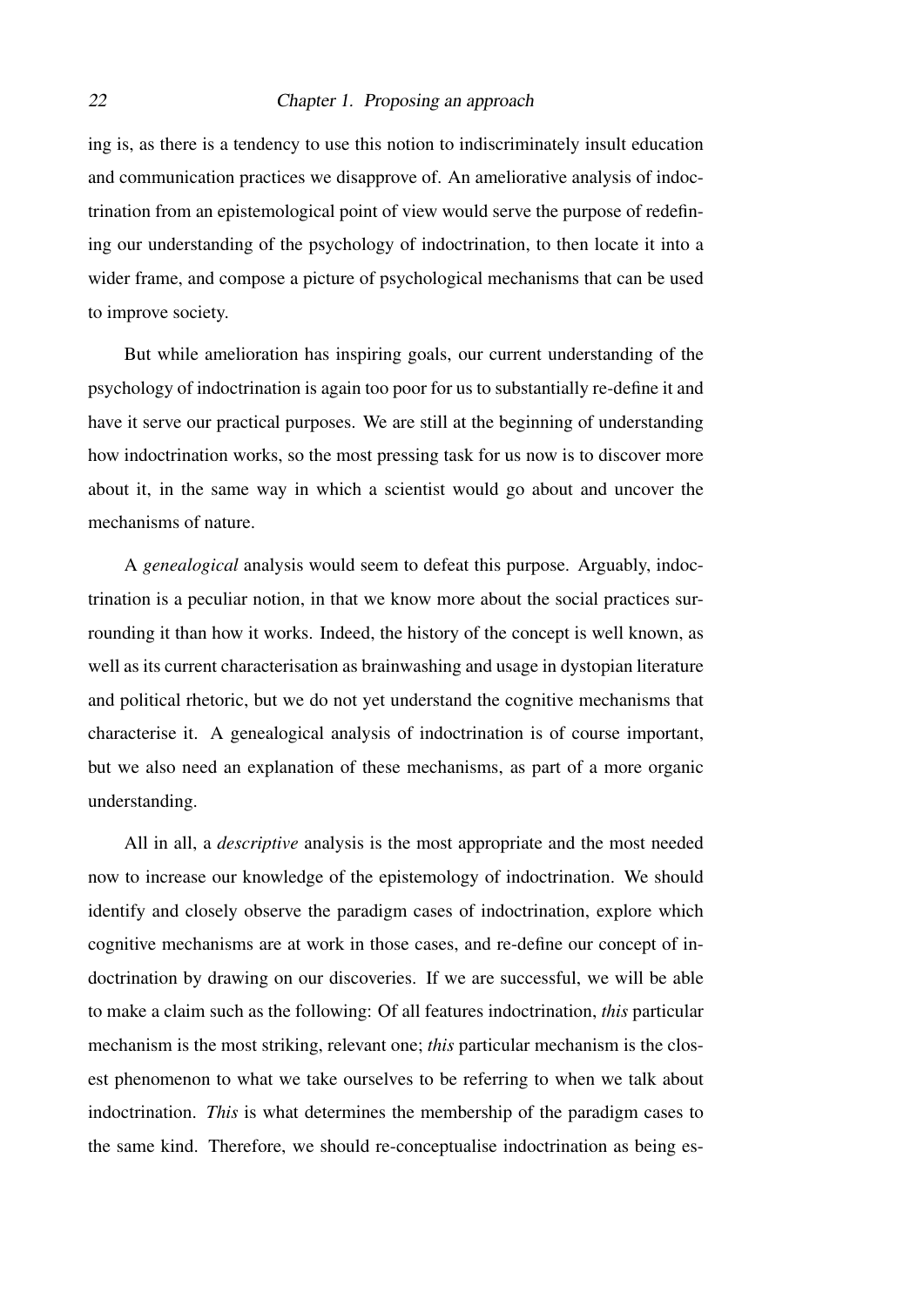sentially characterised by *it*.

Having stated my suggestion as to what constitutes a promising approach to understanding indoctrination, in the next chapters I will develop an account of indoctrination following my own advice, to show that what I propose is indeed a fruitful strategy.

To conduct my descriptive analysis, I will first dig in the philosophical literature and the paradigm cases for clues as to what cognitive mechanisms characterise indoctrination. Theoretically, such an analysis could lead to surprising findings. This is fine: We are not conducting a conceptual analysis, so we can allow for the findings to differ from our intuitions and potentially overthrow them.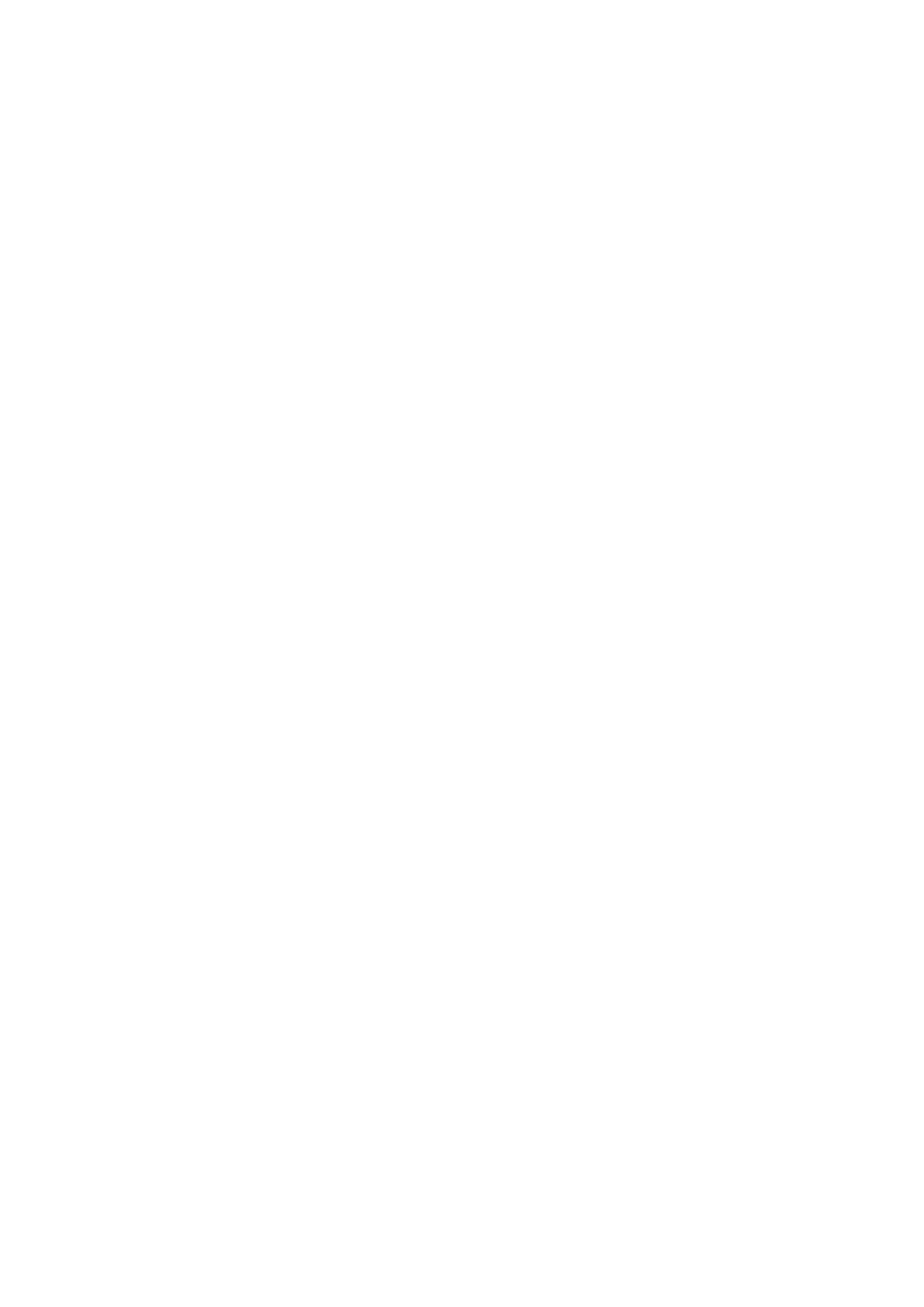### <span id="page-24-0"></span>Chapter 2

## Drawing from the literature

### <span id="page-24-1"></span>2.1 Indoctrination in the literature

Focusing on the literature on indoctrination in the Analytic tradition, we find that the discussion around indoctrination predominantly—almost exclusively—develops in Philosophy of Education and Legal Philosophy, and even in the latter case, it is strongly interconnected with the topic of education. Throughout the literature, indoctrination is conceived of as intrinsically connected to the concept of education, and it is assumed to be a bad kind of education, i.e. proper education somehow falling short. Unified by this common thread, the literature can be divided into two main approaches: descriptive and normative.

The normative part is borrowed from a narrower debate on the rights of parents and children in child-rearing, especially in a religious context. What interests us in this debate is the question about the legitimacy of indoctrinating children, and especially one's own. Here, authors essentially weigh the rights of the children against those of the parents, to determine if and when religious indoctrination is justified.

For instance, [Feinberg](#page-104-1) [\(2007\)](#page-104-1) famously proposes the principle of the child's right to an open future, according to which parents should not make decisions that undermine the future autonomy and capacity of self-determination of their children. Among the harms that parents should avoid inflicting, bad education and a lack thereof rank the highest, and the influence of religion on education poses a particular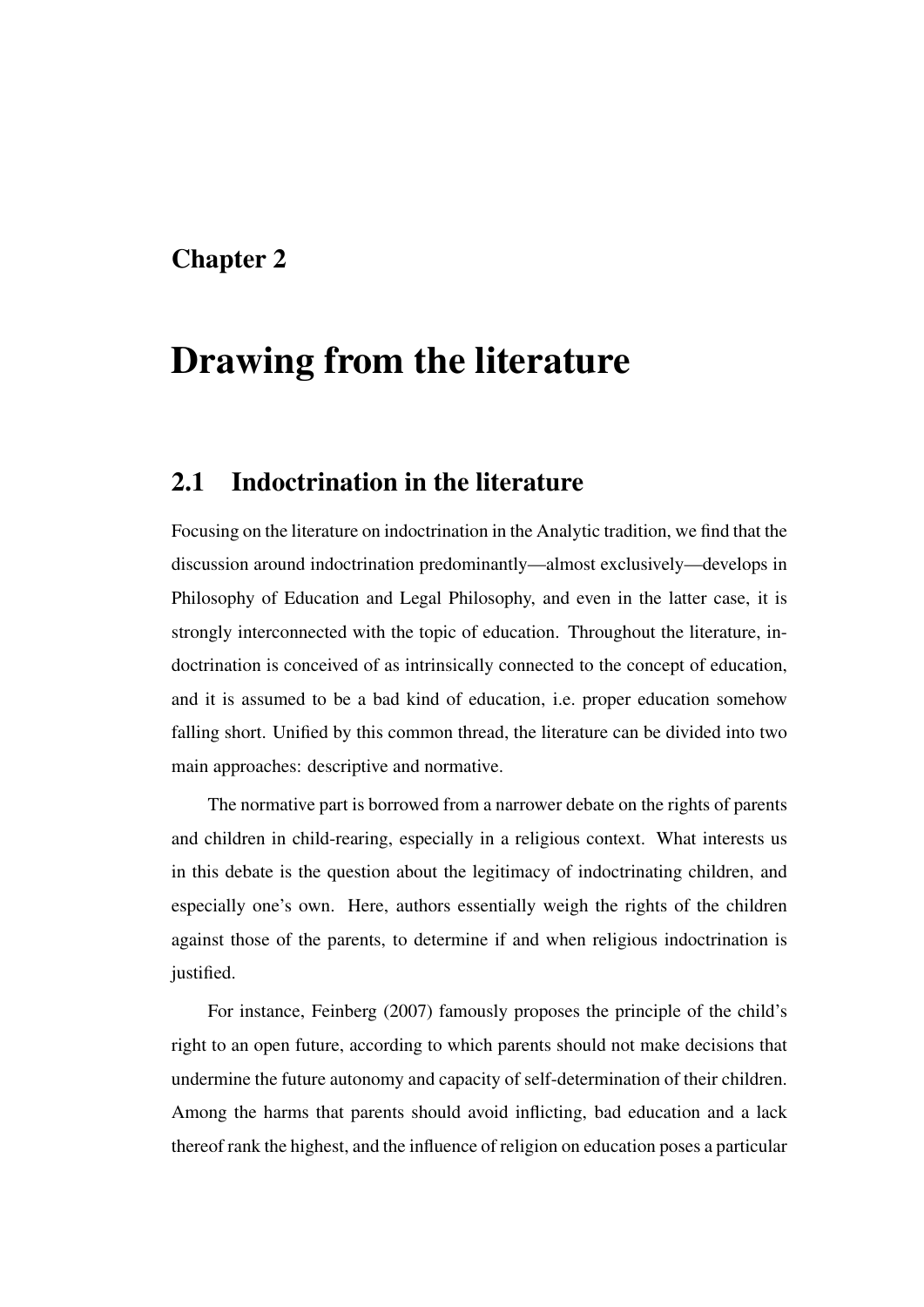threat. In light of this principle, religious indoctrination is illegitimate insofar as it violates the child's right to an open future.

Thinking along similar lines, legal philosopher [Mahoney](#page-106-0) [\(2014\)](#page-106-0) addresses the question of how to deal with religious objections to education policies and argues that we should accommodate them only if we can uphold adequate education standards. In direct response and as an objection to Feinberg, [Mills](#page-106-1) [\(2003\)](#page-106-1) argues that an open future is impossible and undesirable, and claims that it is unreasonable to expect parents to encourage their children to pursue lifestyles and choices that violate the parents' moral principles. Reflecting on her own experience, [Overall](#page-106-2) [\(2010\)](#page-106-2) maintains that "parents are not morally culpable for indoctrinating their children if they lack the background, education, and cultural context that would enable them to evaluate the justifications for their actions" (p. 11). Finally, [Montague](#page-106-3) [\(2000\)](#page-106-3) argues against the existence of parental rights, including the rights of parents to decide how their children should be educated and which religion they should be encouraged to accept.

The normative side of the literature is not very helpful for developing an epistemological account of indoctrination, as it consists in an insular debate on a specific application of our thoughts on indoctrination. Questions about child-rearing are but a small subset of the philosophical concerns which indoctrination raises, so we should not treat them as the central point of reference in this project. By contrast, the descriptive side of the literature calls for closer inspection and careful consideration, because it addresses a crucial question: It seeks to understand what indoctrination is, and in some cases how it works. Although I will later argue that my epistemological account is a departure from this tradition, this is the literature my project is in dialogue with.

Condensed in a collection of essays edited by [Snook](#page-107-2) [\(2010a\)](#page-107-2), this part of the literature consists in an ongoing debate between philosophers of education who "are concerned primarily with the meaning of the term 'indoctrination'" [\(Snook, 2010a,](#page-107-2) p. 2). In the light of Haslanger's taxonomy, we can consider this endeavour as a collective effort at conceptual analysis.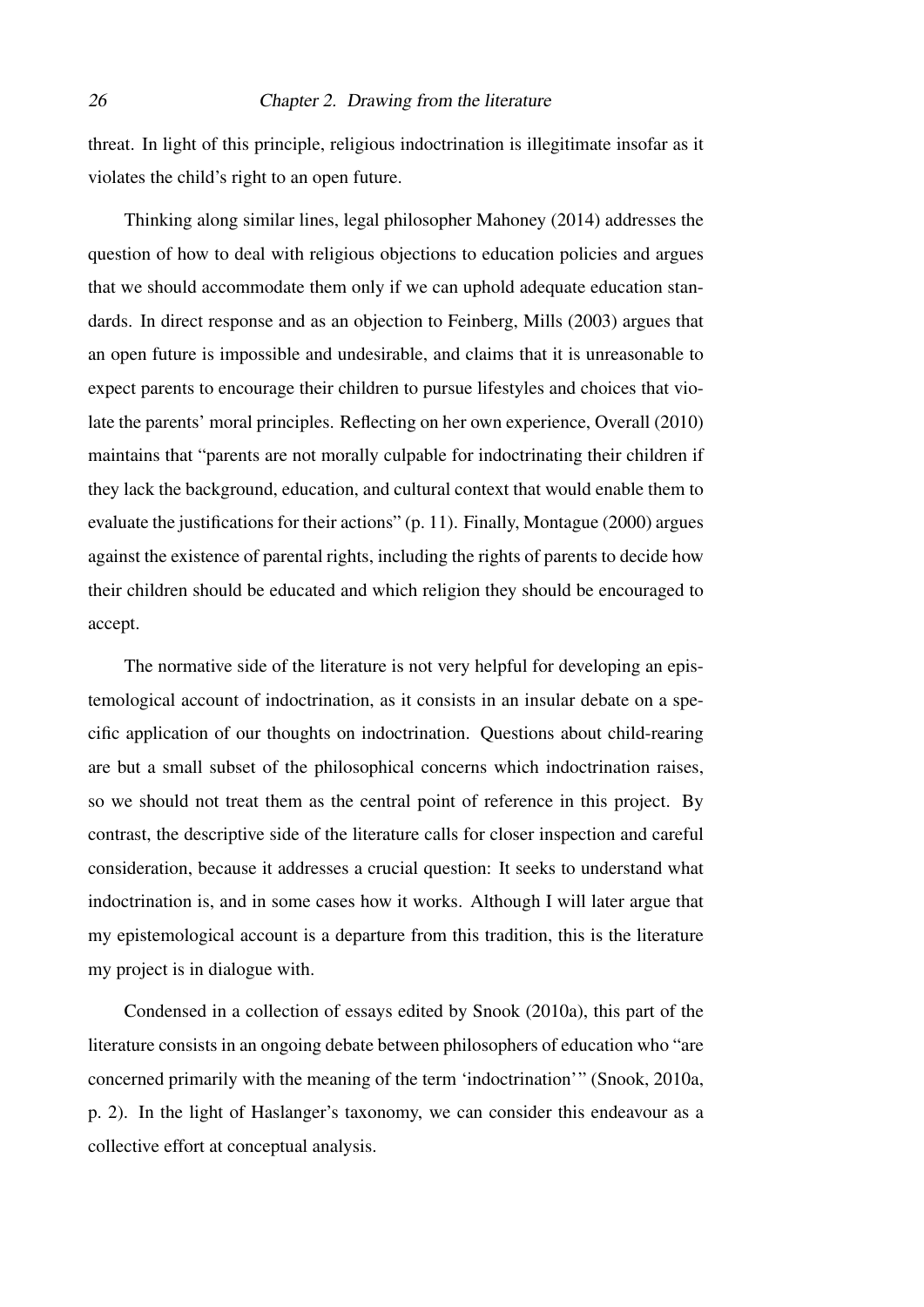#### 2.1. Indoctrination in the literature 27

While the strategies employed by the various authors are diverse, the common element between all accounts is an underlying assumption about the nature of indoctrination, i.e. the idea that indoctrination is a degenerate form of teaching, differing from proper education in one or more of three elements: method, intention and content. Method consists in the techniques employed for teaching, intention is the outcome desired by the teacher, and content is the subject matter being taught. I call this the tripartite model.

Further, under this model, there is consensus that "indoctrination must involve the handing on of beliefs as distinct from skills, attitudes or ways of behaving" [\(Snook, 2010a,](#page-107-2) p. 2), and Snook calls this a first restriction on content. That is, all authors agree that indoctrination has to do with the transmission of beliefs, reasons, ideas, etc. as opposed to know-how, habits, and emotional response to stimuli. As [Wilson](#page-107-3) [\(2010\)](#page-107-3) explains: "Roughly, if I illegitimately (whatever this may mean) persuade a child to think that God will punish him for masturbating, this is indoctrination: if I simply give him a feeling of fear and repulsion about it, this is conditioning" (p. 14).

What is astonishing is the variety of conflicting views under the tripartite model. The debate is characterised by disagreement on various points, most notably which *criteria*—among method, content and intention—we should use to define indoctrination, and which particular methods, contents and intentions are the *relevant* ones. There is also disagreement on which instances of teaching count as indoctrination, and whether indoctrination is necessarily wrong.

Crucially, it appears that under this model it is difficult to formulate an account of indoctrination that establishes necessary and sufficient conditions for the occurrence of indoctrination. For any specification of relevant method, content, or intention, it seems possible to cast doubt on that formula by providing a sufficiently convincing counterexample, or an equally convincing alternative account.

Among the writers who think that indoctrination consists in the use of certain *methods* of belief-transmission, it is a popular view that indoctrination necessarily involves teaching by *non-rational* methods. A defender of this view, [Wilson](#page-107-3) [\(2010\)](#page-107-3)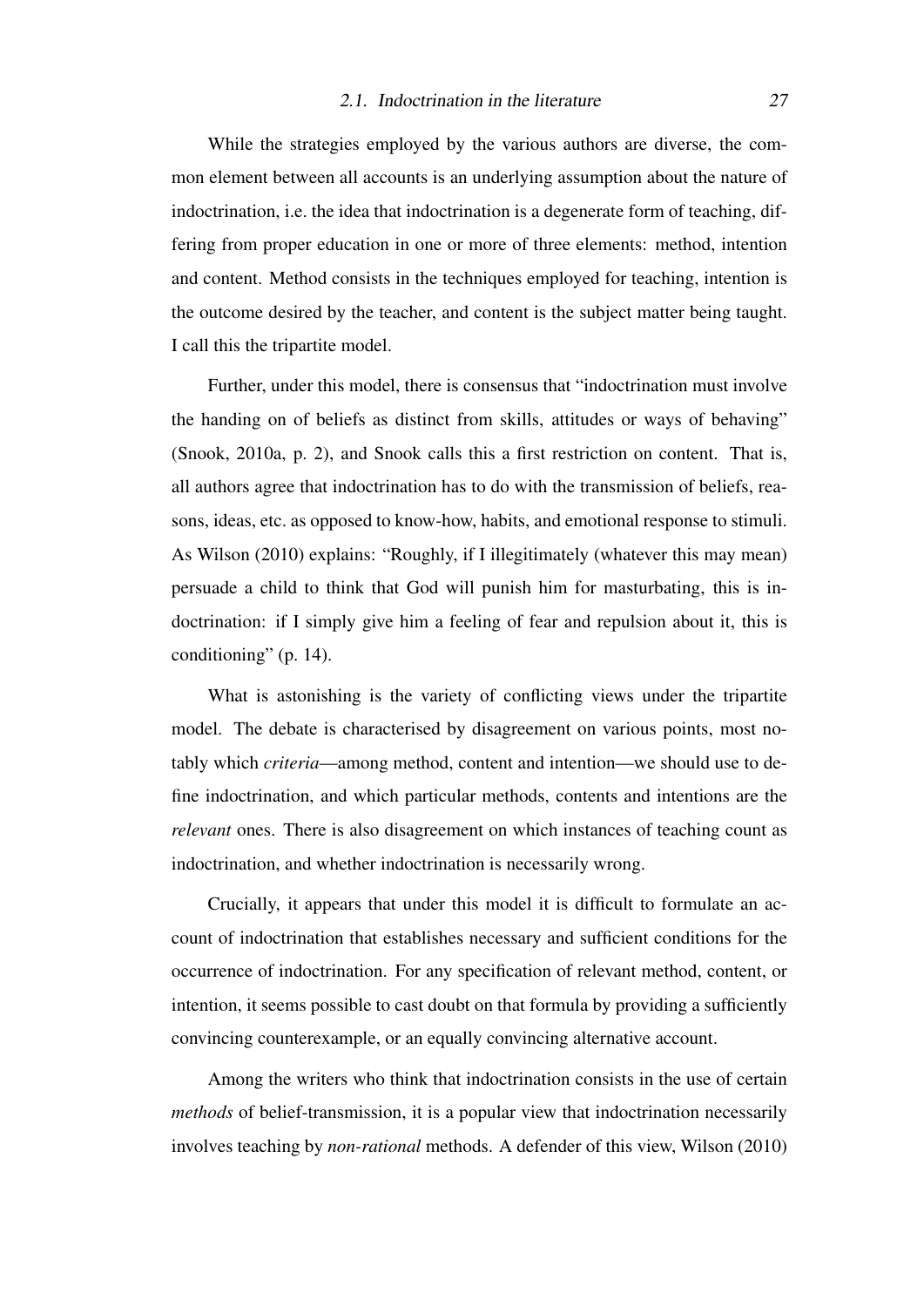#### 28 Chapter 2. Drawing from the literature

argues that indoctrination is the implantation of beliefs that are causally motivated, for instance motivated by the desire to obey an authority figure, as opposed to rationally motivated, which is typical of proper education. Similarly, [Atkinson](#page-104-2) [\(2010\)](#page-104-2) argues that what indoctrination lacks, but proper education provides, is "adequate support, by way of proofs, reasons, evidence" (p. 44). He also compares education to training and indoctrination to drilling, stating that the trained man knows not only how to proceed, but also why he should proceed that way, while someone who is drilled can only mechanically apply rules of thumb.

A different way to defend the method criterion is to characterise indoctrination as *authoritarian* teaching, as opposed to democratic teaching, a title reserved for proper education. This restriction of method reflects the history of the word 'indoctrination'. As [Gatchel](#page-105-1) [\(2010\)](#page-105-1) recounts, until the 17th-century 'indoctrination' and 'education' referred to the same practice, but with the rise of some concepts of democracy in the United States, the democratic discourse appropriated itself of the concept of education, attributing to it a new, liberal and progressive connotation (especially referring to individual growth), as opposed to the old, authoritarian and reactionary practice of indoctrination.

What qualifies as authoritarian teaching is of course debated. [Moore](#page-106-4) [\(2010\)](#page-106-4) suggests that authoritarian education—i.e. indoctrination—is one which stresses data and facts while neglecting evidence or justification for these, so that the pupil not being used to it—will not "some day ask for reasons where it is unwise or impossible to give them to him" (p. 76). Interpreting 'authoritarian teaching' differently, [Kilpatrick](#page-106-5) [\(2010\)](#page-106-5) argues that indoctrination is characterised by the anti-democratic technique of imbuing children with one's personality and views while they are still docile, ignorant and have little capacity for critical resistance.

While a constraint on method may be appropriate, there is a problem in considering it the *sole* criterion of indoctrination: Whatever method we may pick, it can be argued that it is not exclusive of indoctrination. For a classic example, the method of drilling is typically used to teach the multiplication tables to young children, and yet it is arguable that that is not a case of indoctrination. For instance, a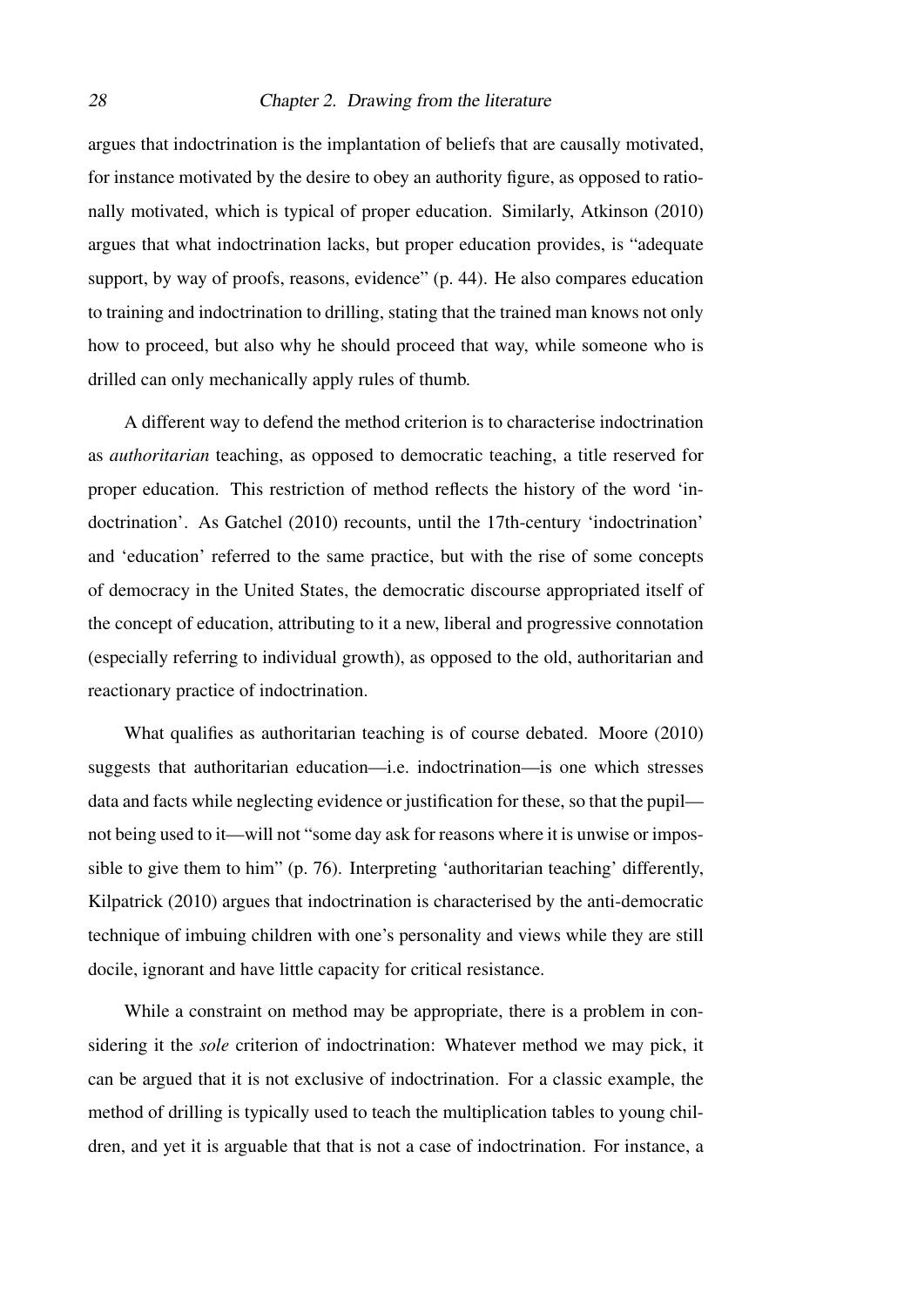defendant of the content criterion could argue that you cannot indoctrinate into the multiplication tables because they are self-evident truths.

For a more complex example, consider a school where History of Philosophy is taught by imparting inert ideas, $<sup>1</sup>$  $<sup>1</sup>$  $<sup>1</sup>$  that is by reducing "both method and subject-</sup> matter to the status of an object of passive acquisition" [\(Garrison, 1986,](#page-105-2) p. 267). In this school, inert ideas are poured in the students' minds just for the sake of it. This is anything but stimulation of the students' rationality and intellect, but it is not a case of indoctrination either. One way to argue this is to say that you can only indoctrinate into a specific philosophical doctrine and not into the History of philosophical doctrines.

As for authoritarian methods of teaching—a suspicious category to begin with, for 'authoritarian' is often more of an evaluative judgement than a description they also seem to be employed in practices other than indoctrination. Typically, we instil children with notions of hygiene and manners, we teach them their mother language, and we cannot avoid transmitting them at least some of our values. We do not normally give them reasons or justifications for these teachings, nor do the children have much capacity for critical resistance, and yet it can be argued that these practices should not count as indoctrination. For instance, a defendant of the intention criterion could say that these cases are not indoctrination because they are inevitable and motivated by good intentions.

If method alone is not very promising as a defining criterion of indoctrination, content-based and intention-based ways of defining indoctrination are just as unconvincing. When it comes to *content*, various constraints have been proposed. It is frequently suggested that for indoctrination to occur, the subject matter of the teaching should be some kind of *ideology, doctrine, or political agenda*. [Flew](#page-105-3) [\(2010a](#page-105-3)[,b\)](#page-105-4) is a proponent of this view. Though not a defender of content as the sole criterion, he argues that indoctrination is the attempt to implant doctrines that are either false or not known to be true. He argues that religious teaching must consist in indoctrination because religion does not constitute knowledge, and says that the teaching of

<span id="page-28-0"></span><sup>&</sup>lt;sup>1</sup>A coinage of Alfred North Whitehead.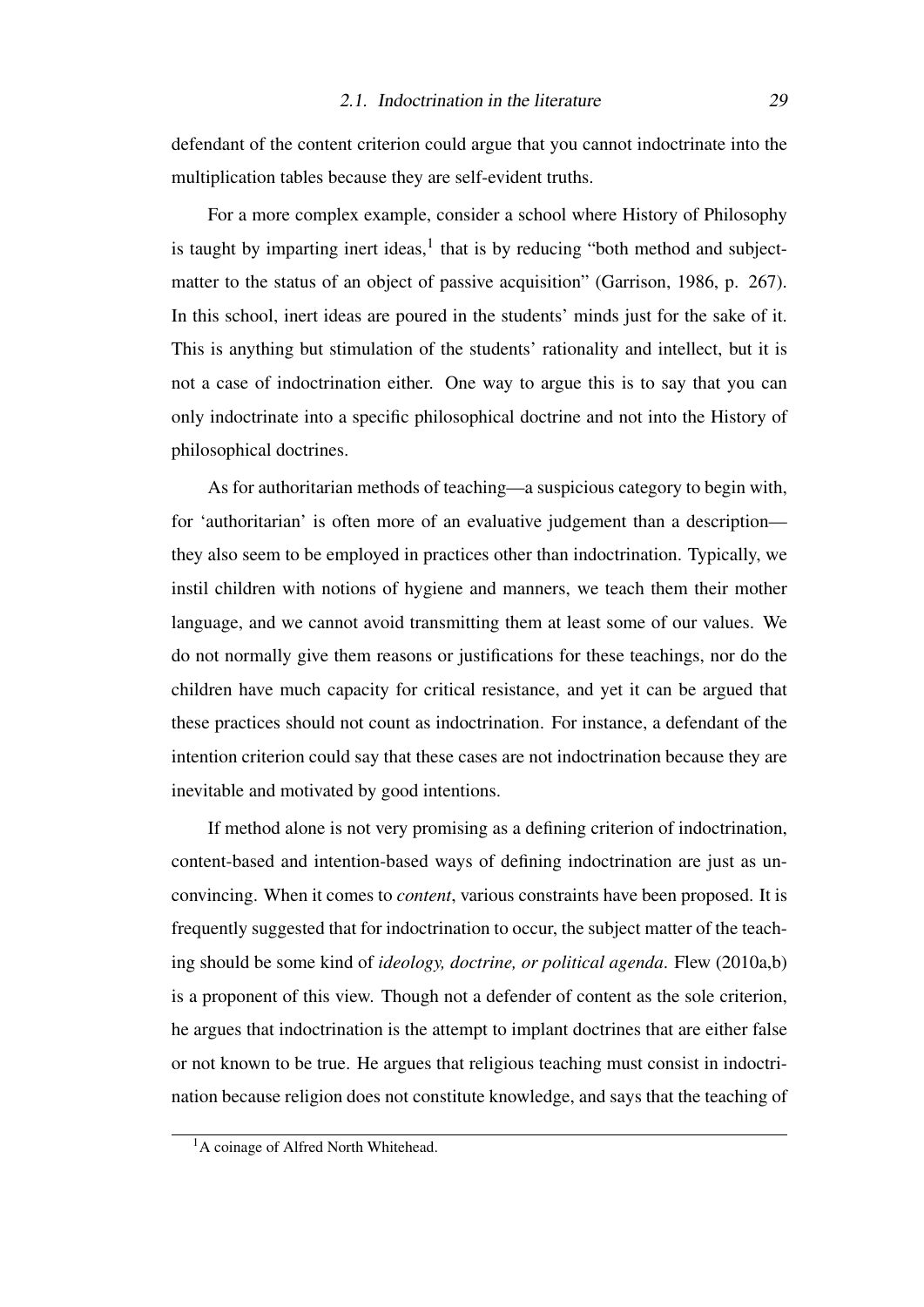#### 30 Chapter 2. Drawing from the literature

morality is indoctrination insofar as *oughts* are presented as facts. Additionally, he concedes that one can be indoctrinated into the truth, so long as the subject matter is intertwined with a doctrine. For instance, the teaching of French could constitute indoctrination only if "tied up with something wider and more ideological" [\(Flew,](#page-105-3) [2010a,](#page-105-3) p. 55) such as a political-racial agenda.

If Flew's explanation of what constitutes a doctrine is vague, [Gregory and](#page-105-5) [Woods](#page-105-5) [\(2010\)](#page-105-5) provide a more thorough account. They claim that the content of indoctrination must be a doctrine, and that doctrinal beliefs are different from ordinary beliefs in two regards. First, they are intimately tied up with actions: Accepting them entails "commitment to act in particular ways, to profess and act out a particular value and way of life" [\(Gregory and Woods, 2010,](#page-105-5) p. 129). Second, there is something about doctrines that causes each doctrine to be "seized upon and elevated to the status of a universal truth . . . against which nothing can count" [\(Gregory and](#page-105-5) [Woods, 2010,](#page-105-5) p. 130).

Contrary to Flew, Gregory and Woods maintain that it is not possible to indoctrinate into truths. They write: "It is virtually impossible to make sense of someone who says that he intends to get a boy to believe unshakeably that big ben is in London" [\(Gregory and Woods, 2010,](#page-105-5) p. 142). So, though Flew disagrees with Gregory and Woods on whether truths—provided they are tied up with an ideology—can be taught through indoctrination, they all otherwise agree that indoctrination consists in the inculcation of doctrines.

By contrast, [White](#page-107-4) [\(2010\)](#page-107-4), maintains that it is wrong to restrict the content of indoctrination to ideologies because, when we worry about indoctrination, we do not have just ideology in mind. He says: "What of those schools where in a hundred and one different ways some teachers try to get their pupils to see themselves as future hewers of wood and drawers of water?" and "what, too, of teachers who try to fix in some of their pupils' minds the ineradicable belief that they are of limited intelligence?" [\(White, 2010,](#page-107-4) p. 96).

He further asks us to imagine a teacher trying to indoctrinate a pupil into the belief that Melbourne is the capital of Australia, i.e. a false belief the content of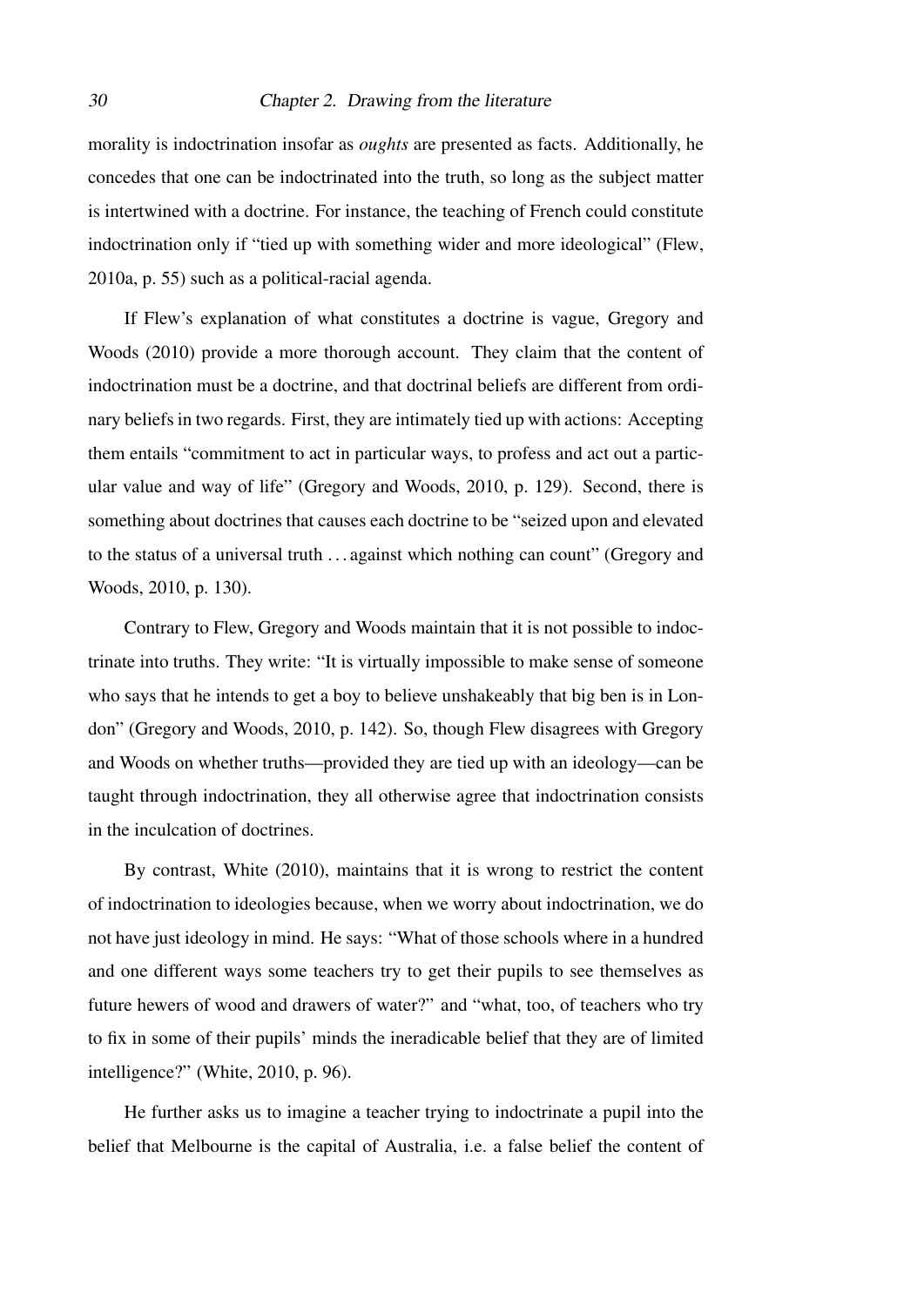which is not ideological (religious, political, etc.). This, he thinks, is a logical possibility; but he recognises that the defenders of ideology as content restriction may object that such indoctrination is impossible unless the teacher backs up their claims by inculcating further notions into the pupil, e.g. that talking to Australians is wrong. But this, says White, far from being a restriction on content, is a restriction on method, i.e. the method of backing-up beliefs with other beliefs.

So, like the method criterion, the content criterion is controversial and the object of radical disagreement. As [Snook](#page-107-2) [\(2010a\)](#page-107-2) summarises, "some [authors] hold that any beliefs can be indoctrinated; others argue that 'indoctrination' can be used only of doubtful or false beliefs; a third group argue that only doctrinal beliefs are subject to indoctrination" (p. 2).

The *intention* criterion does not fare any better, as authors are far from reaching consensus about which intentions of the teacher, if any, are relevant for indoctrination. Among the defenders of the intention criterion, there is the editor of the collection of essays, [Snook](#page-107-5) [\(2010b\)](#page-107-5). To identify the relevant criterion, Snook implements an original strategy. He compiles three lists of examples: "cases which are clearly indoctrination", "cases which may seem like indoctrination, but which are not since they are unavoidable", and "problematic cases" [\(Snook, 2010b,](#page-107-5) p. 118). He then considers, in turn, the three criteria—intention, method and content—and checks which of them can explain why each case belongs to its list. He also repeats the procedure with all combinations of the criteria, including the conjunction of all three criteria at the same time.

His conclusion is that "only intention can serve as an adequate criterion for distinguishing indoctrination from education, and attempts to link intention conceptually with another factor such as content or method will destroy the delicate balance" [\(Snook, 2010b,](#page-107-5) p. 119). By intention, he means "what is desired" and "what is foreseen as likely or inevitable", but not "what is foreseeable".<sup>[2](#page-30-0)</sup>

As for the relevant intention, Snook says that "a person indoctrinates P (a

<span id="page-30-0"></span> $2$ The idea is to rule out cases in which the teacher is so naïve that he thinks he is teaching his pupils properly, but in fact he is accidentally indoctrinating them. This, Snook believes, should not count as indoctrination.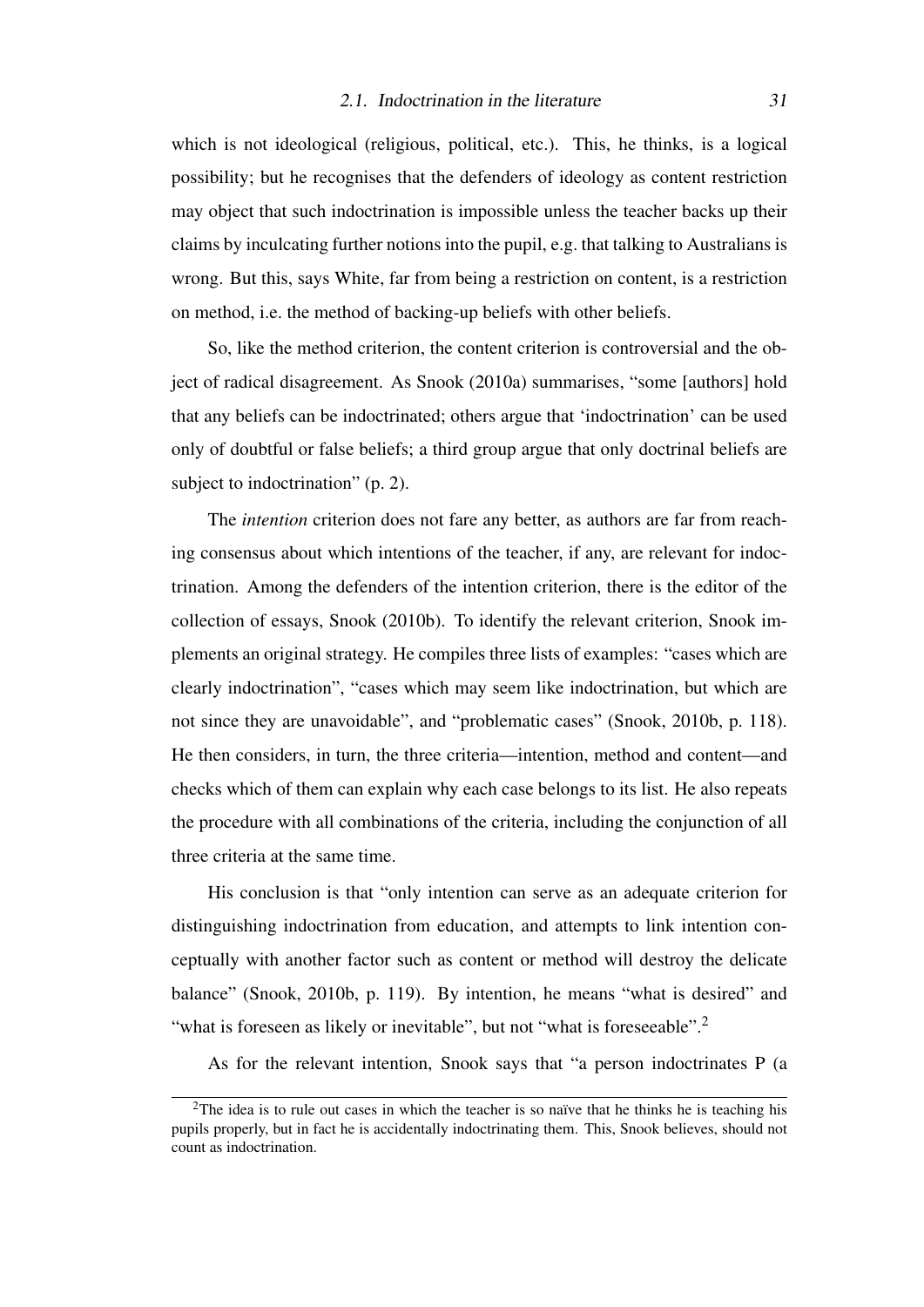proposition or set of propositions) if he teaches with the intention that the pupil or pupils believe P regardless of the evidence" [\(Snook, 2010b,](#page-107-5) pp. 119–120).

This is similar to what most defenders of the intention criterion say. Indeed, most agree that the relevant intention has to do with *fixing beliefs beyond recall* in the pupils' minds. For instance, [White](#page-107-4) [\(2010\)](#page-107-4)—whose argument against the content restraint I cited earlier—agrees with Snook that indoctrination is definable only in terms of intention, the relevant one being to make the pupil "believe that a proposition 'p' is true, in such a way that nothing will shake that belief" [\(White,](#page-107-4) [2010,](#page-107-4) p. 93). The same is maintained by [Wilson](#page-107-3) [\(2010\)](#page-107-3)—who we already saw defending a constraint on method.

Despite its popularity, this idea is the target of an objection that is hard to escape. According to [Crittenden](#page-104-3) [\(2010\)](#page-104-3), who favours a method criterion:

It makes no difference for the concept of indoctrination whether the teacher is in good or bad faith. A teacher who is not personally convinced by valid arguments and yet presents them as though he were is not indoctrinating, while a teacher who thinks he has adequate evidence for certain beliefs and proposes it as such is indoctrinating, if in fact he is mistaken. (p. 113)

More generally, it is safe to say that whatever intention we take to be the relevant one, there are cases in which we intuitively think indoctrination occurs and the relevant intention is missing. This fact undermines the intention criterion at its root.

This objection seems to be countered by [Wilson'](#page-107-3)s [\(2010\)](#page-107-3) argument that "indoctrination is not wholly to be defined by the *conscious* aims of the indoctrinator" (p. 15). He says:

To be an indoctrinator, a person must certainly intend his pupil to arrive at a certain belief, but he need not specifically intend that the pupil should always maintain the belief in the face of reason, or that he should reach it as a result of bowing down to the indoctrinator's authority, or anything else of that kind. [\(Wilson, 2010,](#page-107-3) p. 15)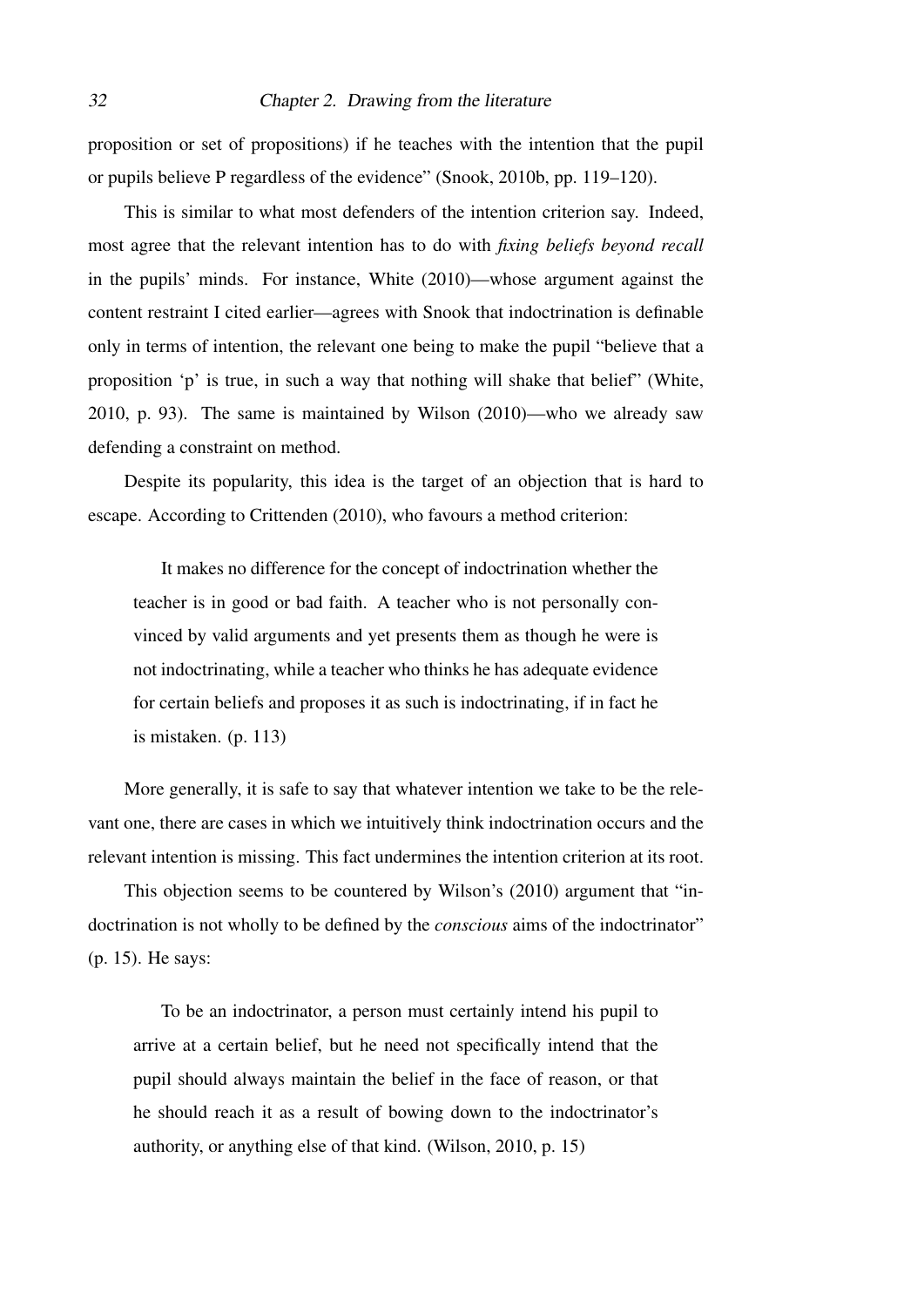Wilson's point is that what people say to themselves that they are doing is not the same as what they are in fact doing, and so it is possible to indoctrinate without knowing that you are.

But if this should count as a defence, it is weak, for if intention is the criterion of indoctrination, how is it possible for someone to indoctrinate without knowing that they are? To grant this possibility, we would have to concede that the relevant intentions for indoctrination can be unconscious. For example, even if a teacher believes that he intends to cultivate the pupils' critical thinking and takes all the measures to succeed, we should consider that indoctrination insofar as the relevant intention lives deep in his heart, concealed even to him, and is in fact the force that moves him and informs his action.

The problem with this defence is not only that it commits us to the existence of these unconscious intentions and a precise way in which they would work. The real problem is that if we take unconscious relevant intentions to be the trademark of indoctrination, then it becomes impossible for anyone to determine whether indoctrination is ever going on. Crucially, indoctrination would become de facto indistinguishable from proper education. Which in turn would make it mysterious why we should prefer proper education over indoctrination, thus contradicting the assumption that indoctrination is the degenerated, undesirable version of proper education. So, defending the intention criterion by appealing to unconscious intentions is at best useless, and at worse inconsistent.

Snook's argument in favour of the intention criterion is also unconvincing, because it is self-referential. The circularity stands out when we conceptually divide his strategy into two phases that feed into each other. First, we see him rank and classify cases of suspected indoctrination based on how sure he is that they are indoctrination. And then, we see him proceed to uncover what his personal criterion was for ranking and classifying them that way in the first place. In doing so, Snook conducts a conceptual analysis of his personal concept of indoctrination. However, not everyone conceives indoctrination this way, as we have seen, and another writer would have compiled the lists of cases differently, or listed a different set of cases,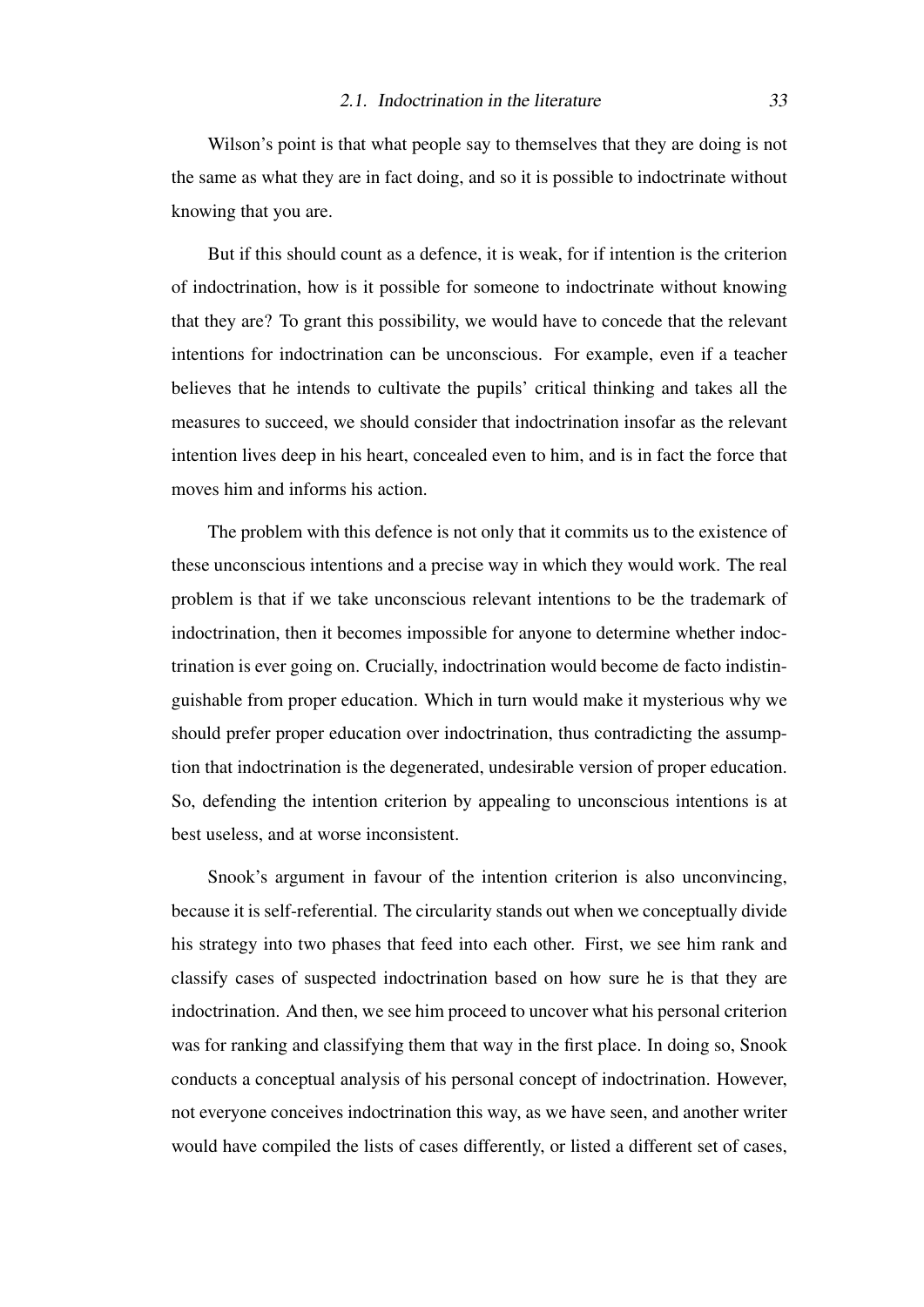#### 34 Chapter 2. Drawing from the literature

and drawn a different conclusion. So, while Snook's intention-based definition of indoctrination is coherent and prima facie attractive, it does not establish that this is *the* concept of indoctrination that is, in general, currency in the discussion.

Having exposed the weakness of the intention criterion, as well as those of method and content, it seems reasonable to question the utility of the tripartite model. The idea that a combination of these criteria could constitute necessary and sufficient conditions for the concept of indoctrination is initially appealing but does not look feasible. Whatever criteria we assume, the remaining criteria can be employed to construe a plausible counter-example: For instance, where someone suggests the intention criterion, someone else can respond with an example of something that intuitively seems like a case of indoctrination, but where method and content, rather than intention, seem to be the features that make it a case of indoctrination. And even where a criterion is agreed upon, there is disagreement on the particular constraints that should be posed.

A further motivation for questioning the tripartite model is the suspicion that, under this model, we are only apparently discussing three substantially different criteria. The tripartite model gives us the illusion that we are capturing the essence of indoctrination when picking the correct combination of criteria. But intention, method and content could otherwise be seen as different, interchangeable lenses through which we look at the same phenomenon. For example, imagine that we have the strong intuition that indoctrination is intimately tied with the notion of unshakeable beliefs. Under the tripartite model, we ought to choose whether to transform this intuition in a method constraint, an intention constraint or a content one. But whatever we choose, does it make a significant difference? Probably not, given how sometimes authors in the literature disagree on which label—'content', 'method' or 'intention'—to give to a particular constraint.

I suggest that instead of subsuming our intuitions under fuzzy labels, it would be more productive to discuss our intuitions directly. For instance, if we think that indoctrination has to do with unshakeable beliefs, then we should analyse what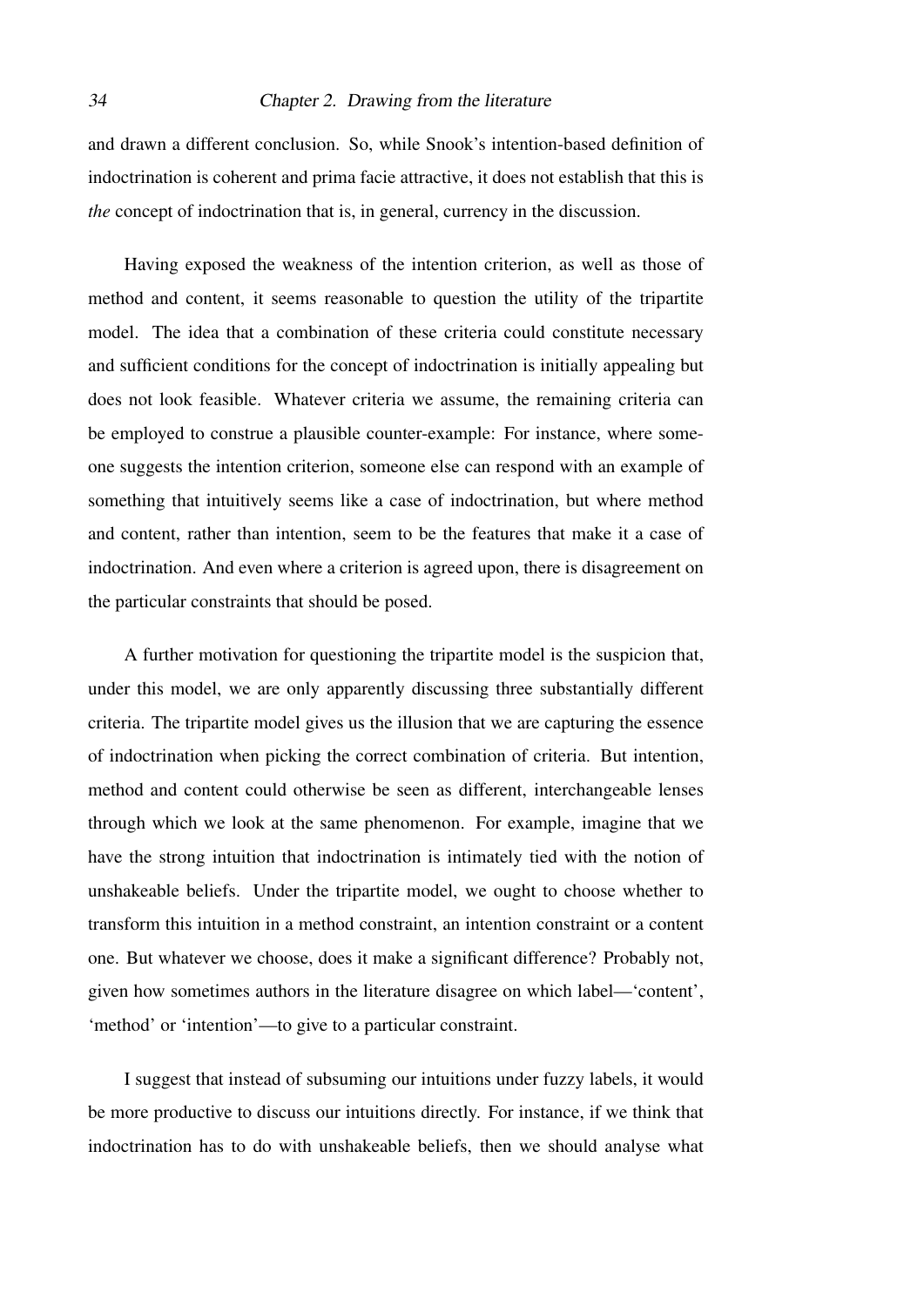these beliefs are, how they work, what they do, etc.<sup>[3](#page-34-1)</sup> In doing so, we may find out that method, content and intention play indeed some role in indoctrination, but this role is more marginal than the tradition makes it.

All in all, it appears that the assumptions of the tripartite model interfere with the direct analysis of the essential features of indoctrination; in particular, two assumptions are questionable. Namely, that indoctrination is a form of teaching, i.e. the degenerate version of proper education. And that indoctrination must be defined in terms of content, method or intention. By dropping these two assumptions, we depart significantly from the philosophical current that characterises the contemporary debate over the definition of this concept.

### <span id="page-34-0"></span>2.2 Beyond the tripartite model

Going beyond the tripartite model, we ought to reconsider what a satisfying account of indoctrination looks like. Up to this point, I have committed to developing a descriptive analysis of indoctrination, with a focus on its epistemological aspect. But where to start doing that, what are the basic rules, the minimum desiderata? I pose two.

The first minimum desideratum is that an account of indoctrination should be developed thoroughly enough to shed light on some important mechanisms of indoctrination, such that indoctrination occurs if and only if these mechanisms are in place. In other words, the account should be a tool sharp enough to draw a neat line between what is a case of indoctrination and what is not, by providing a unique criterion, which is satisfied when a precise cognitive mechanism is at work in a given situation.

There may be more than one way to satisfy this desideratum. There may be more than one cognitive mechanism—or a set of them—that could be considered a good criterion of indoctrination, and correspondingly more than one account that

<span id="page-34-1"></span> $3$ The only author proposing a view of this sort is [Green](#page-105-6) [\(2010\)](#page-105-6), who argues that our belief systems are anything but logical, because beliefs can be held without evidence and even against evidence, and indoctrination has to do with how beliefs are held, i.e. non-evidentially. This is an odd consideration to make under the tripartite model, as it has to do more with the *style* with which beliefs are held, than any of the three criteria.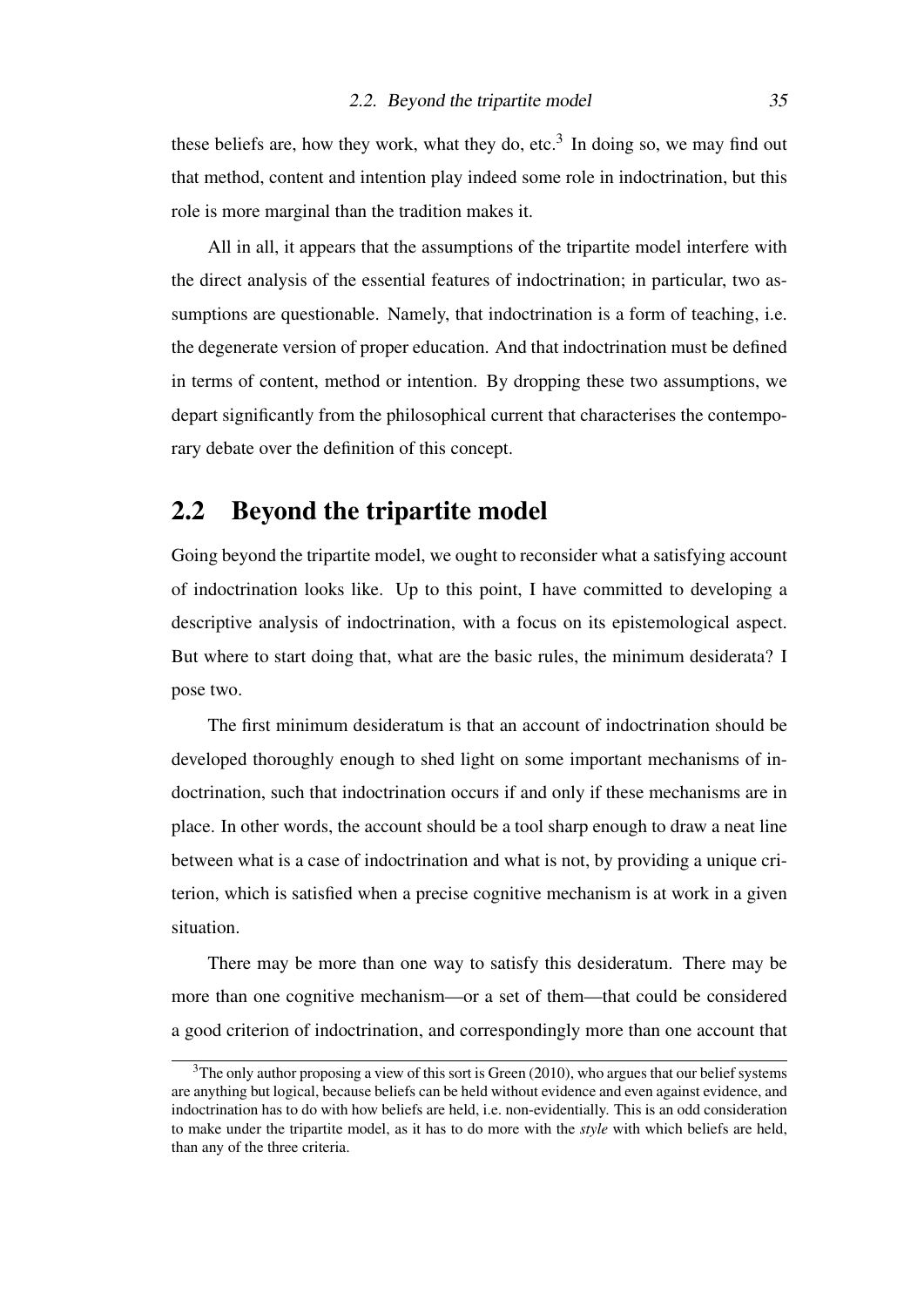#### 36 Chapter 2. Drawing from the literature

captures it. This is especially true if we slightly shift our viewpoint, for instance from pure Epistemology to Behavioural Psychology. I do not mean to develop the only possible correct account of indoctrination, only a convincing one. That my account should identify and mark out the most significant features of indoctrination is commanded by the principles of descriptive analysis; the additional desideratum that the account should be strong enough to decide whether any situation is a case of indoctrination—is perhaps ultimately a way of doubling down on the commitment to descriptive analysis.

Any account under the tripartite model is far from satisfying the first desideratum, as it is insufficient to distinguish cases that are indoctrination from the ones that are not, and insufficient to provide a general explanation as to why something counts as indoctrination at all—including explaining the difference between indoctrination and proper education. Posing the first desideratum is a resolution to solve these issues.

The second minimum desideratum is to develop a type of account that [Shiffrin](#page-107-0) [\(2000\)](#page-107-0) calls *motive-based characterisation*. According to Shiffrin, we can account for certain phenomena by aiming at explaining their normative significance to us. She uses this strategy to account for paternalism:

One plausible approach, I would suggest, involves not merely testing formulas against intuitions, but also testing formulas with an eye to arriving at a conception of paternalism that fits and makes sense of our conviction that paternalism matters. That is, it seems worthwhile to assess what is central in our normative reactions to paternalism and to employ a conception of paternalism that complements and makes intelligible our sense of paternalism's normative significance. [\(Shiffrin,](#page-107-0) [2000,](#page-107-0) p. 212)

Like paternalism, indoctrination lends itself well to this sort of account, because 'indoctrination' is a value-laden term, which not only describes a phenomenon, but also registers a negative evaluation of it. We find indoctrination morally objectionable, and aiming at explaining why seems like a promising way to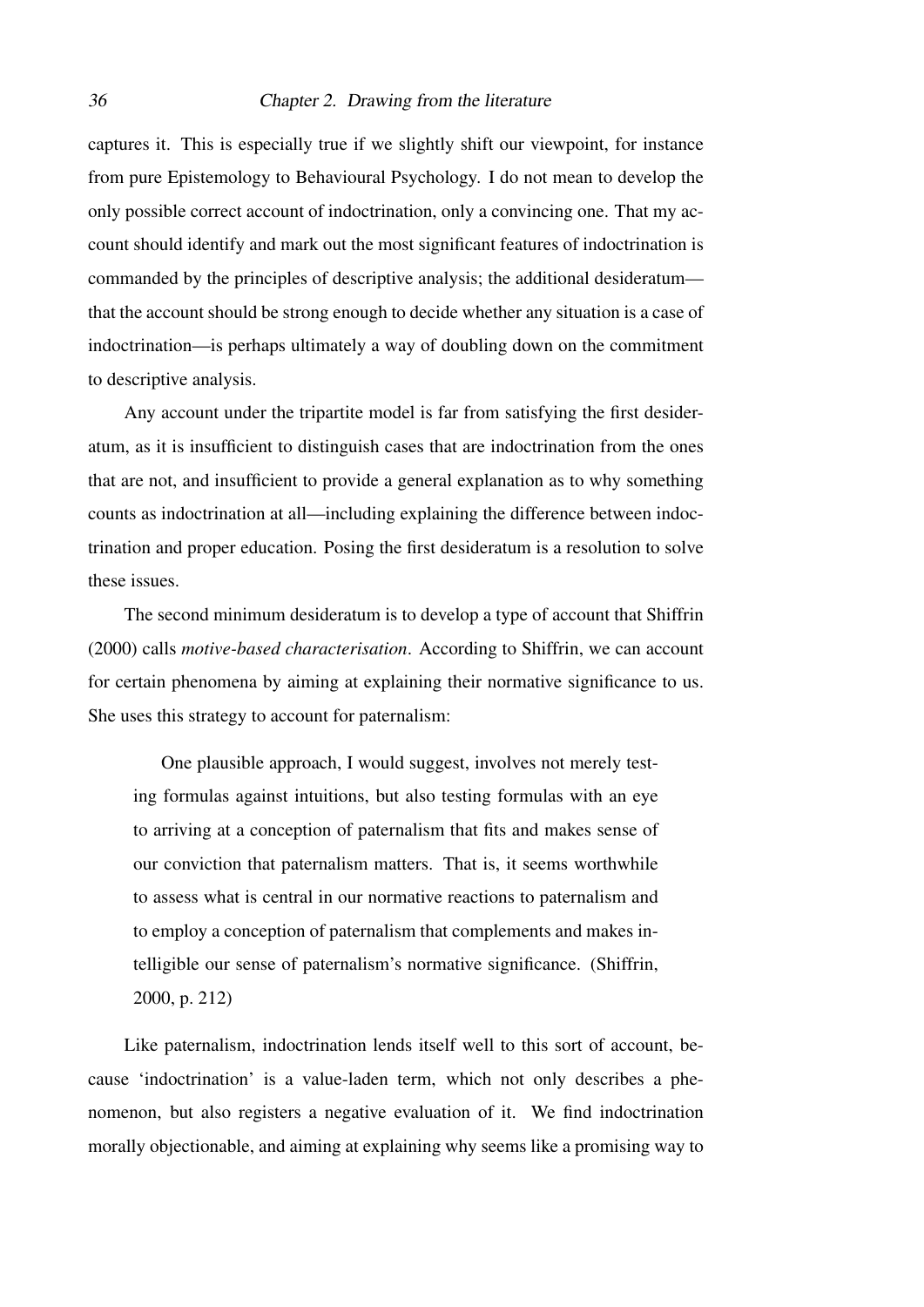account for it.

Shiffrin's approach may seem incompatible with the plan of conducting a descriptive analysis—which is what I am doing. A descriptive analysis is meant to be a quasi-empirical inquiry. It is meant to look into the phenomena as they unfold in the world, not register our concepts, intuitions and feelings about them. That would be the objective of a conceptual analysis. So, one might ask whether I can legitimately adopt Shiffrin's approach. [Ahlstrom](#page-104-0) [\(2008\)](#page-104-0) shows why it is not only legitimate, but also necessary.

In his paper *Epistemology and Empirical Investigation*, Ahlstrom takes a stance on what epistemological investigation looks like—a stance similar to Haslanger's on what counts as a philosophical analysis for a concept. He claims that epistemological investigation is substantially empirical, and that is because—even if we can make successful reference to a kind, and even if the kind is artifactual—it does not mean that we have insight into all its properties, which can only be uncovered via empirical investigation.

So far so good. Ahlstrom's argument is relevant to our case, and he seems to be advocating for the importance of descriptive analysis, i.e. studying the actual phenomenon of indoctrination as opposed to our concept of it. He can be taken to say that a conceptual analysis of indoctrination can only reveal so much because there are properties of indoctrination which we can know only empirically—even if we are perfectly familiar with the concept and its application conditions.

However, Ahlstrom argues further, paying attention to our concepts is also important, because it aids our epistemological investigation. More precisely, we should always be aware of the *purpose* of our concepts, because that allows us to know which is the correct referent of a concept. For this reason, when we have a concept for a certain purpose and its referent does not fit the bill, we can either alter the concept or find an alternative referent.

If we follow Ahlstrom's line of reasoning, we can conclude that a motive-based characterisation fits well in a descriptive analysis of indoctrination. Paying attention to our notion of indoctrination and reflecting on what we find objectionable about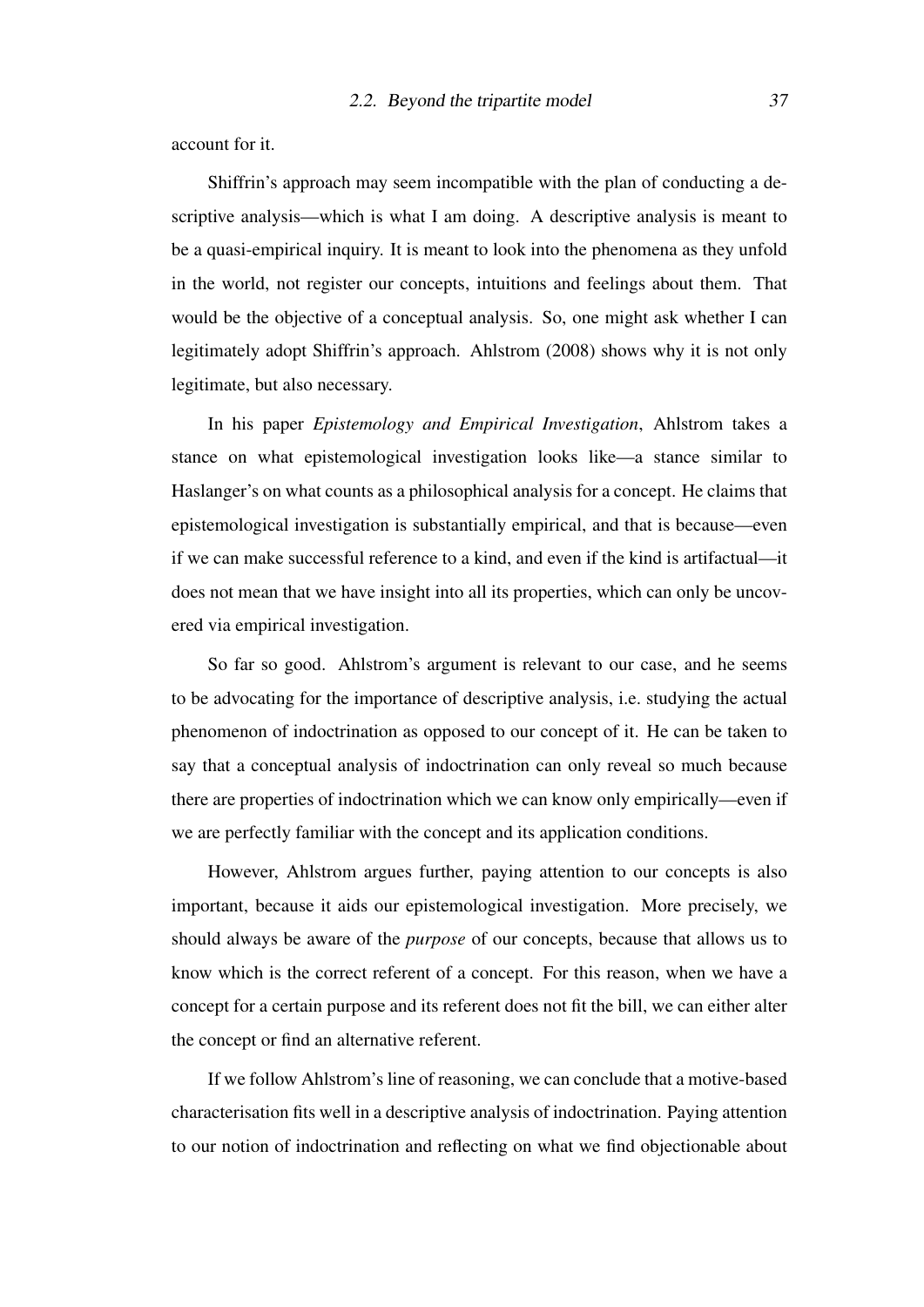### 38 Chapter 2. Drawing from the literature

it serves the purpose of identifying and marking out the phenomenon in the world that makes the most striking referent for our term 'indoctrination'. Ultimately, in keeping with the principle of descriptive analysis, this should allow us to *refine*—as opposed to clarify—our concept of indoctrination.

As we take on board Shiffrin's methodology, we can predict that it will deliver where the tripartite model fails. Under the tripartite model, attempts at capturing the essence of indoctrination are carried out by registering inessential aspects of it: method, content and intention. Focusing on these aspects allows us to get a glimpse into what we find objectionable in indoctrination, but it does not leave us the room analyse it in depth. By contrast, a motive-based characterisation revolves strictly around the normative significance of indoctrination. In depicting indoctrination this way, we aim directly to register why it matters to us, which is a more essential aspect than method, content and intention. Ultimately, both the tripartite model and Shiffrin's strategy are successful if they can explain why indoctrination matters, but the former approach is dispersive, and the latter straight to the point.

Having posed two minimum desiderata, the next step in developing an account that satisfies them is to ask ourselves: What is it exactly that we object to in indoctrination? Why does it matter to us?

As argued in the introduction, the harms of indoctrination are many, and they vary along with the context; they range from undermining democracy to damaging the emotional integrity of the subject, and so on. Because of this, multiple accounts of indoctrination are possible. But if the goal is to develop an epistemological account of indoctrination, then it is worth focusing on the epistemic harms of indoctrination. In turn, it may be possible to identify a whole range of epistemic harms that indoctrination produces. Once again, it is a matter of marking out a precise sub-set of that range, a precise epistemic harm, that we take ourselves to be objecting to when we feel that indoctrination is epistemologically harmful.

The direction I shall take is to trust the intuition that indoctrination—from a psychological point of view—is best described as a form of manipulation. Indeed, when we imagine what goes on in the heads of the parties involved, we see an in-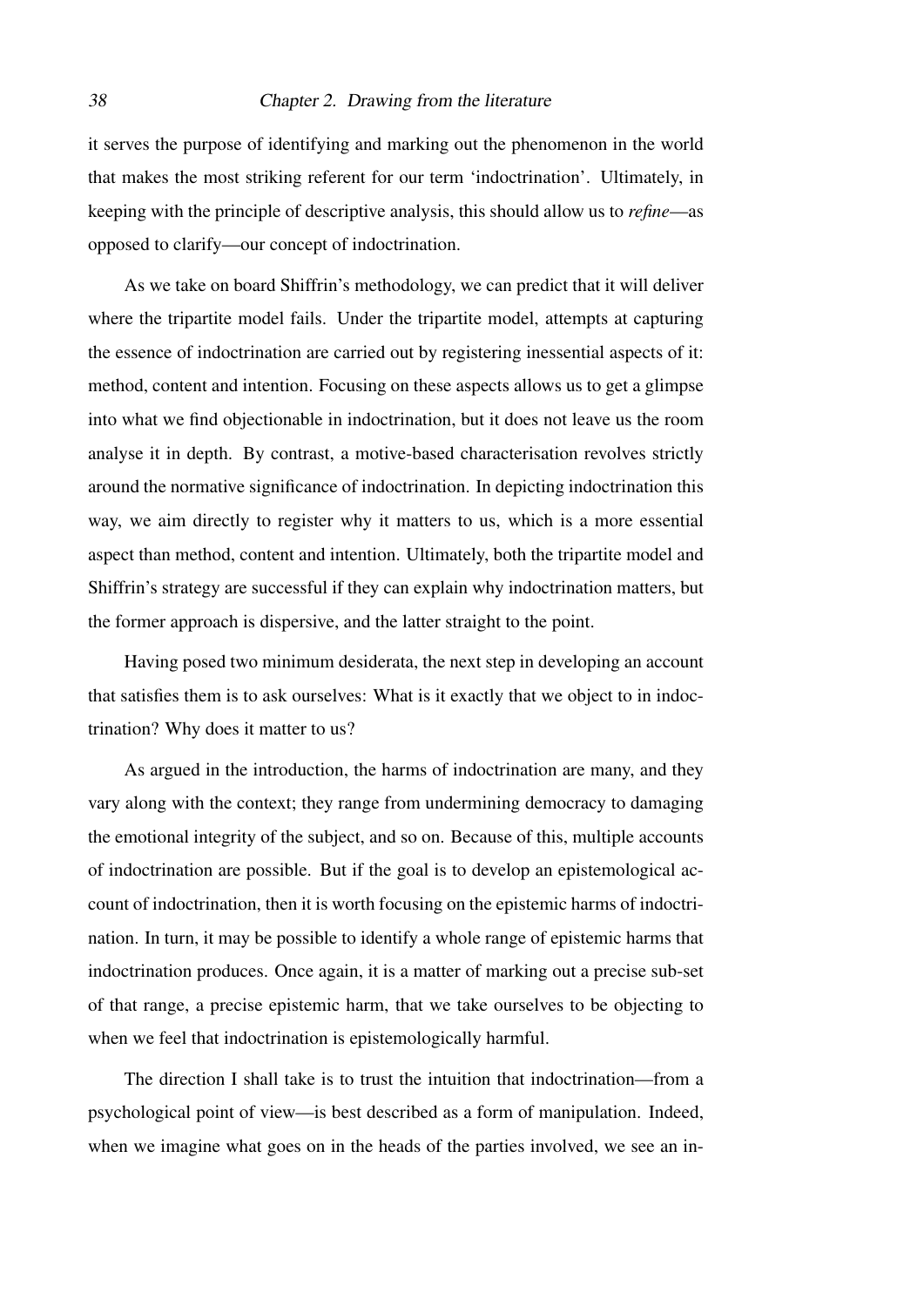doctrinator moulding, shaping and by various means influencing the behaviour and perception of his subject, in a way that leads the subject to advance the manipulator's interest as if they were her own.

For instance, when we think of the deeds of a successful cult leader, we recognise that he is surrounded by a group of people who put blind trust in him, follow him, worship what he says and are willing to do whatever he asks. Intuitively, the cult leader caused them to trust him blindly, subjected their will to his, and subtly conducted them to obedience, though without the use of coercion. If this characterisation of indoctrination is correct, it is easy to see why we can consider it a form of manipulation, and why we would morally object to it as such.

Following this intuition, we can look for discussion of the epistemic harm of indoctrination in the literature on manipulation—thus moving away from Philosophy of Education. That is, if we conceive indoctrination as a form of manipulation which writers in this area of Philosophy also do [\(Garnett, 2015;](#page-105-0) [Sripada, 2012;](#page-107-0) [Yaffe, 2003\)](#page-107-1)—it is possible to take on board some things that have been said of manipulation and apply them to indoctrination when appropriate.

First, we can look at the debate on how to explain the Manipulation Intuition. This is the strong intuition—on which there is consensus—that a person subjected to manipulation is not free, or that at the very least their freedom is significantly diminished when they are manipulated. There are two schools of thought debating why that is, and the disagreement originates in their different conceptions of freedom. Compatibilists say that manipulation undermines freedom because it inhibits the cognitive capacities of the subject; incompatibilists say it does because manipulated agents have no ultimate control over their actions. At a first glance, we could hope for this debate to decide for us what the specific harm of indoctrination is.

The ground on which compatibilists and incompatibilists mostly fight is the Manipulation Argument. The argument is put forward by the incompatibilists and is meant to show that compatibilists, by conceiving freedom as they do, are committed to a view that contradicts the Manipulation Intuition. As the argument goes, there is a contradiction between two compatibilist intuitions. First, that a manipulated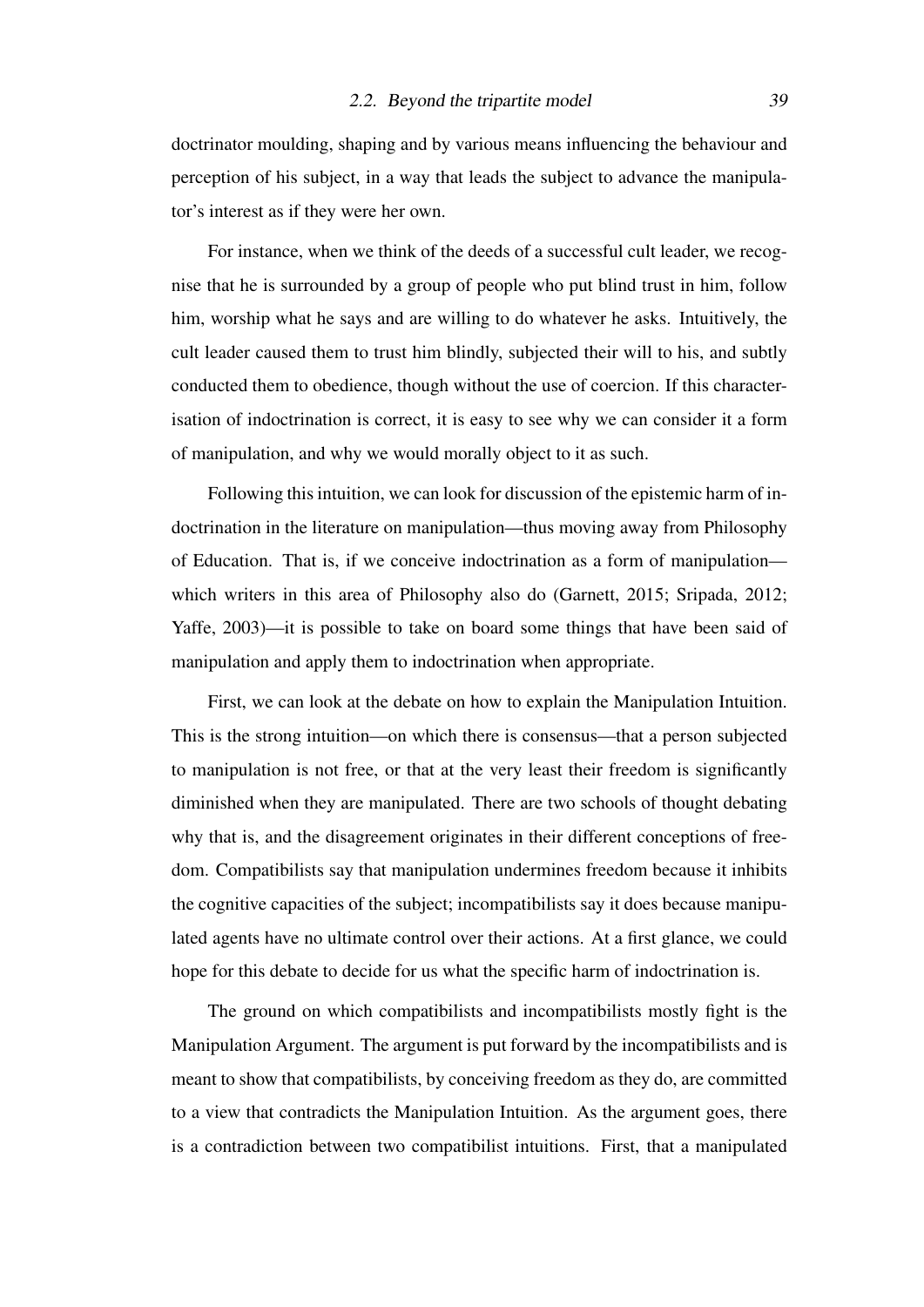### 40 Chapter 2. Drawing from the literature

agent has the cognitive capacities which compatibilists usually consider relevant for being free. Second, that a manipulated agent is not free (Manipulation Intuition). So, either the compatibilist drops the Manipulation Intuition, or they drop their conception of freedom.

To this challenge, various compatibilist defences have been put forward. [Sri](#page-107-0)[pada](#page-107-0) [\(2012\)](#page-107-0), for example, claims that manipulation cases, far from posing a problem for compatibilism, justify it, because they provide evidence for compatibilist principles: They show that the manipulated agent does not have the relevant cognitive capacities for freedom. To prove his point, Sripada shows that in a series of experiments that he conducted on a population the belief that an agent is not free varies along with (i.e. is fully explained by) the belief that they suffer from corrupted information and deep self-discordance. This means, he thinks, that people generally have the intuition that an agent who has been manipulated has significantly damaged cognitive capacities, and so the first premise of the Manipulation Argument is false.

For another example, [Garnett](#page-105-0) [\(2015\)](#page-105-0) employs a different strategy to defend compatibilism from the Manipulation Argument. He proposes a new "form of compatibilist freedom, social autonomy" [\(Garnett, 2015,](#page-105-0) p. 93), which is defined as freedom from foreign wills. Thanks to this new notion, he is allowed to maintain at the same time that the cognitive capacities of a manipulated person are not significantly damaged (only interfered with), and yet the person is not free—because they are not free from a foreign will.

Does this debate help us in our quest to identify the most significant epistemic harm of indoctrination? Realistically, there will be no decisive victory in the debate anytime soon. If anything, because it is not clear what could settle the question. After all, the classical problem of compatibilism—of which this is a variation—is a notoriously difficult one, so much that Kant included it among the antinomies of reason, i.e. those pairings of thesis and antithesis the conflict between which empirical reason cannot settle.

Nevertheless, there is something to learn and borrow from the debate over the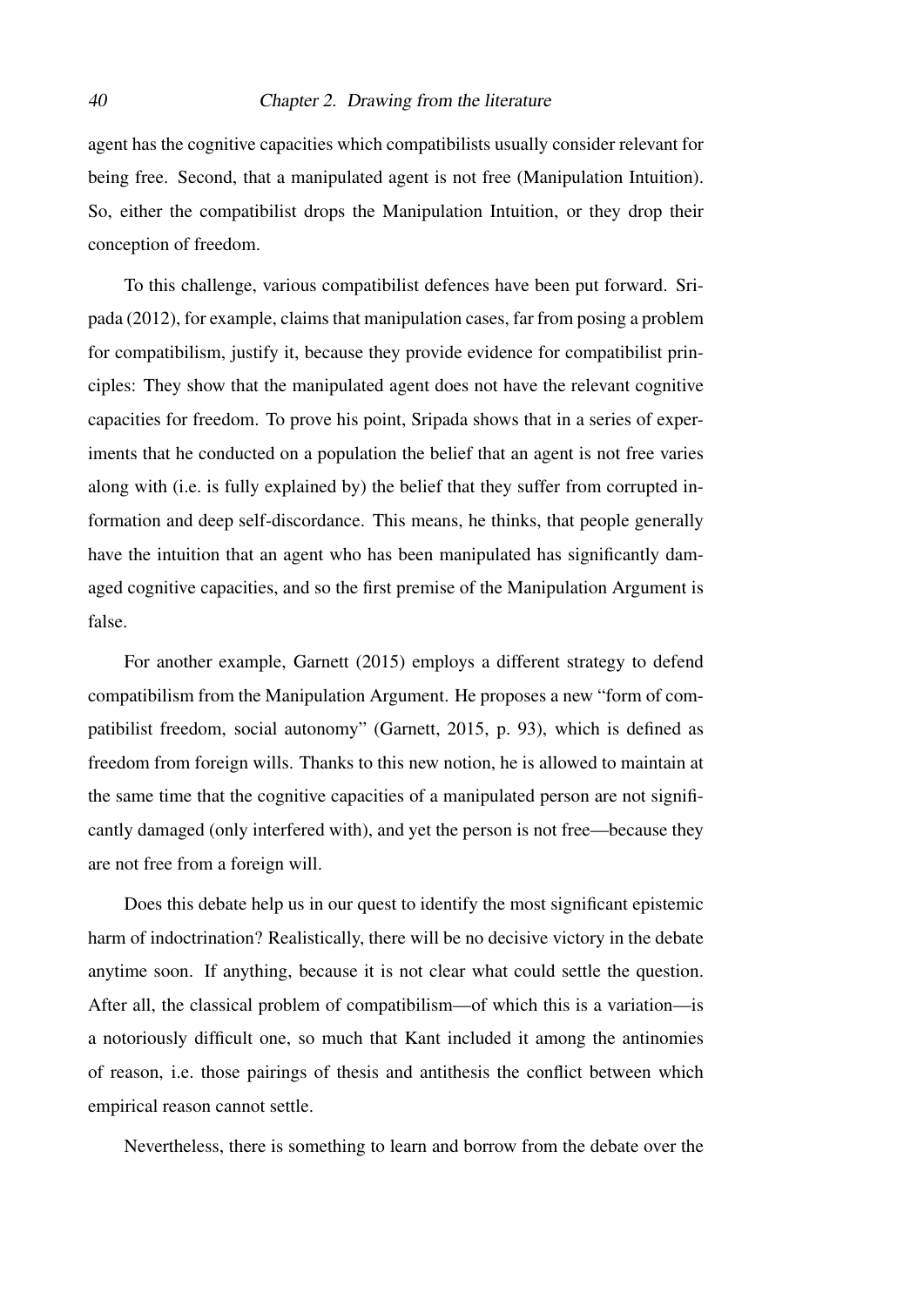Manipulation Argument. First, if the Manipulation Intuition is true, and we conceive indoctrination as a form of manipulation, then it is plausible that the Indoctrination Intuition is also true: Indoctrination undermines the freedom of the subject, or at least it limits it significantly. Second, while there may be no agreement as to why indoctrination is freedom-undermining, the question arises: Is it because being indoctrinated makes you less autonomous? Does the subject of indoctrination not own their actions and decisions? Third—though they disagree on the significance of it—compatibilists and incompatibilists alike agree that the cognitive capacities of the subject of manipulation are interfered with. We can thus assume this of indoctrination too.

So, within the context of the literature on manipulation, we get a picture of indoctrination that suggests at various points why indoctrination matters to us morally: It is a freedom-undermining practice, that at least threatens the autonomy of the subject, and surely somehow meddles in their cognitive capacities.

# 2.3 Yaffe's account

The second and most substantial takeaway from the literature on manipulation is what we learn from [Yaffe'](#page-107-1)s [\(2003\)](#page-107-1) account. In his essay *Indoctrination, Coercion and Freedom of Will*, Yaffe identifies indoctrination as a form of manipulation, where successful manipulation occurs when the subject systematically chooses to do the manipulator's bidding.

To explicate how indoctrination works, Yaffe presents a fictional example involving David Koresh. A subject has been singled out by the minions of Koresh, has been lured to his compound, and at the end of a weekend "seminar" she believes him to be the messiah. Later on, when Koresh asks her for a donation, after careful reflection she accepts, because she believes that Koresh is the messiah.

In the example, Yaffe argues, the subject has *chosen* to make a donation, but she is also subjected to a force that *makes* her believe she should; that is, she has been manipulated. She sees herself as having reasons to donate. However, her compliance has been obtained by suspicious means.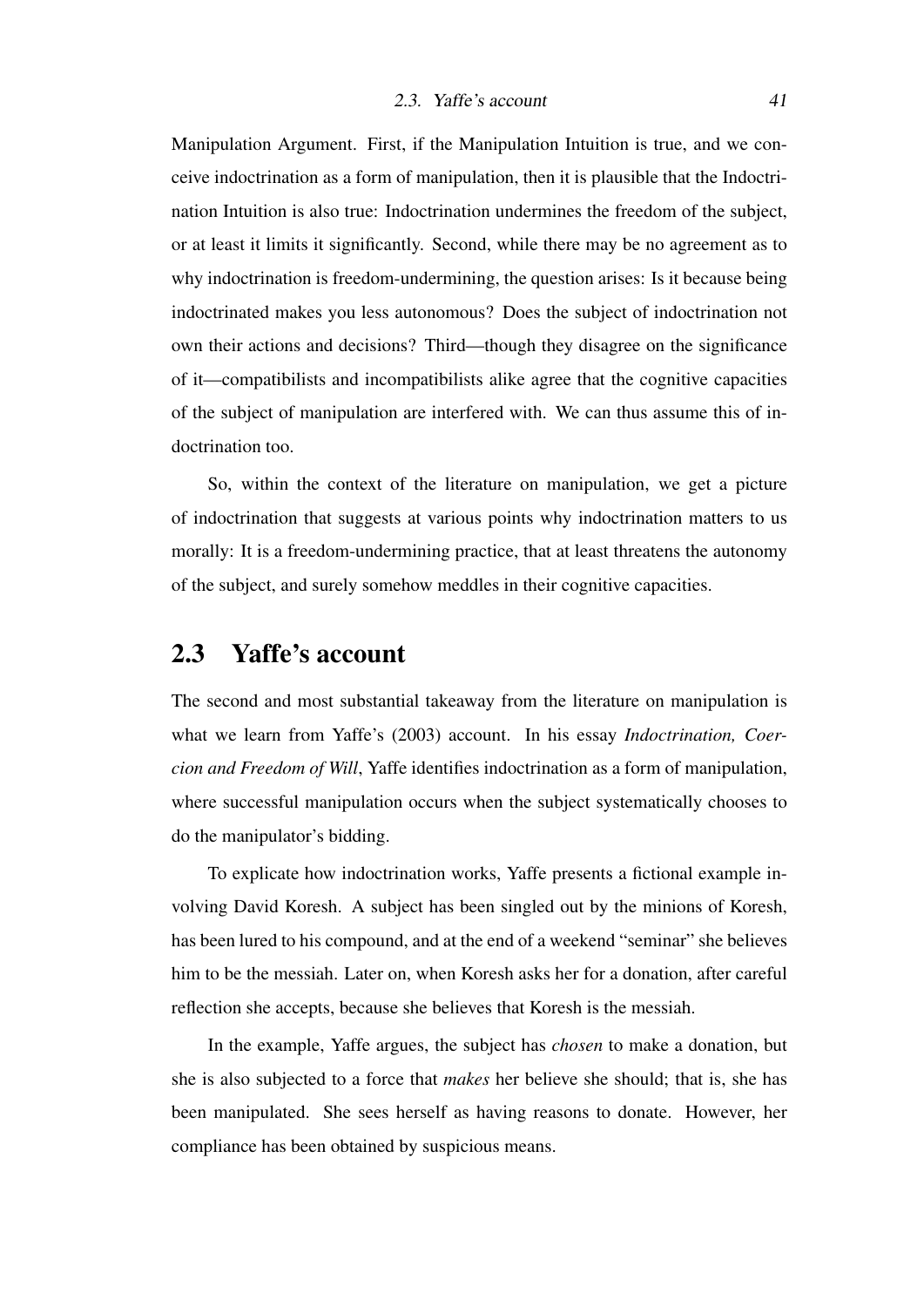### 42 Chapter 2. Drawing from the literature

According to Yaffe, we can obtain the compliance of a subject without force by causing her to respond to reasons in a way that is advantageous to us. In other words, we can shape her *pattern of response to reasons*. This can be described as:

In part a pattern of belief about which features of oneself and one's environment really are reasons for acting in particular ways, and in part a pattern of desiderative attitudes, or affective states, that move one to act in ways consistent with one's beliefs about which facts are reasongiving. [\(Yaffe, 2003,](#page-107-1) p. 342)

Under this view, indoctrination is a manipulation of the subject's reasoning. More precisely, it is the production of a pattern of response to reasons that is conve-nient for the manipulator.<sup>[4](#page-41-0)</sup> The successful manipulator determines which facts the subject recognise as reasons, and what she takes them to be reasons for. As a result, the subject chooses to do the manipulator's bidding, by carrying out his will as if it were her own.

According to Yaffe, indoctrination is not to be confused with another form of manipulation: coercion. Like indoctrination, coercion tracks the subject's compliance. Here, too, the subject sees herself as having reasons to act the way the manipulator wants. But unlike indoctrination, coercion does not alter the subject's pattern of response to reasons. Instead, it relies on the subject having an ordinary pattern, and gives her reasons to comply. For example, an armed robber can coerce the bank employee to open the safe by threatening her. In doing so, he is not meddling with her reasoning; he is giving her a reason to do as he says, and predicting that she will. In a nutshell, "sometimes we manipulate the way an agent responds to reasons, sometimes we manipulate what reason she has" [\(Yaffe, 2003,](#page-107-1) p. 340).

Patterns of response to reasons do not only change as a result of indoctrination. Neutral causal forces can alter them as well. In general, our experiences alter the dispositions and abilities through which we recognise and respond to reasons. For

<span id="page-41-0"></span><sup>&</sup>lt;sup>4</sup>As I will argue at the end of section 3.1, the pattern of response to reasons produced by the manipulator does not always benefit him, but it is *conducive* to benefits for him. That is, the defective pattern may backfire and damage the indoctrinator, but if it performs well, that is to the advantage of the manipulator.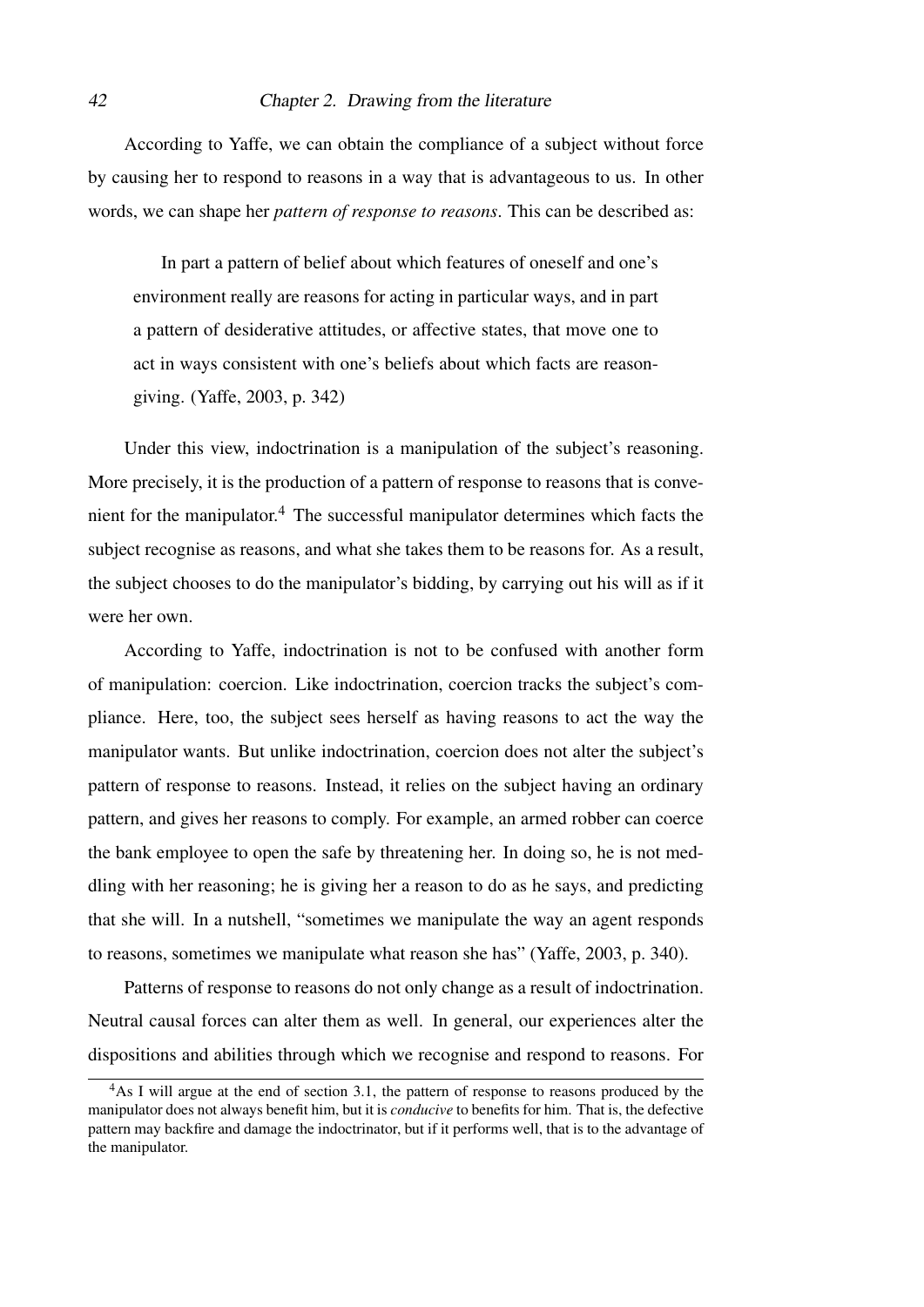this reason, neutral causal forces can cause a person to exhibit the same pattern of response to reasons as a subject of manipulation. Consider Yaffe's example. There are two people, Manipulated and Unlucky. Manipulated has been indoctrinated by Koresh, Unlucky relies on tasseography in her decision making. At one point, Koresh asks both to make a donation to him. Manipulated decides to accept because she believes that he is the Messiah; Unlucky accepts too because her tea leaves say that Koresh is trustworthy.

The difference between indoctrination and neutral causal forces is that indoctrination not only shapes our pattern of response to reasons, it also *crystallises* is. Once the manipulator has produced a pattern that suits him, he takes steps to make sure that it stays that way. Any time the subject seems to derail from the desired course, the manipulator intervenes to place her back. This explains why Unlucky may decide to donate to Koresh today, but not the next time he asks: She may lose faith in tasseography in the meantime, and acquire a new pattern of response to reasons that tells her to distrust Koresh. By contrast, Manipulated faces a significant obstacle in losing her faith in Koresh due to his lingering influence. Her pattern of response to reasons, which serves his ends, is constantly monitored and corrected by him. So, it is more unlikely to change.

To summarize, according to Yaffe indoctrination is a form of manipulation where a manipulator shapes how his subject responds to reasons, so that she will almost certainly choose to do his bidding. Additionally, the manipulator tracks the subject's compliance: Every time she is on the verge of changing the way she responds to reasons, he intervenes to prevent it.

Yaffe's account of indoctrination is so striking, that I will take it in full as the foundation for my epistemological account. By accepting what Yaffe posits, I find myself in the favourable position to say that my account already satisfies both the minimum desiderata, because that is what Yaffe's account—which is now incorporated in mine—does.

It satisfies the first desideratum because it indicates a precise mechanism which sits close to the heart of indoctrination, thus telling us when indoctrination occurs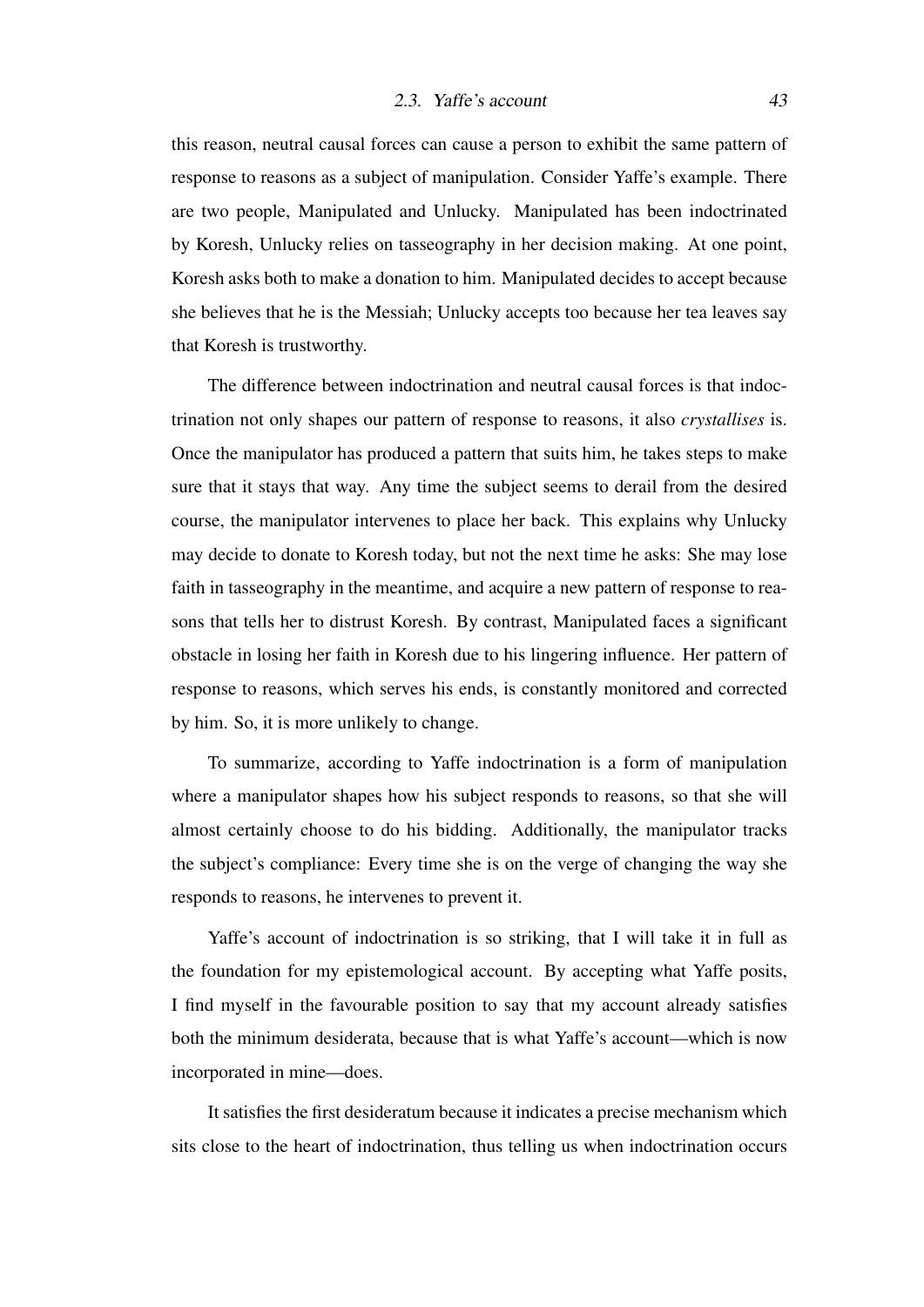### 44 Chapter 2. Drawing from the literature

and when it does not. With Yaffe, we can say that indoctrination occurs any time the subject's pattern of response to reasons is being manipulated, but without this sort of manipulation there is no indoctrination.

It satisfies the second desideratum because it is a motive-based characterisation of indoctrination. It reveals an aspect of indoctrination that makes it objectionable to us, namely its manipulative nature. This is an epistemic harm, and it explains why we feel and dread that indoctrination meddles in the cognition of the subjects.

In addition to satisfying the minimum desiderata, Yaffe's account is especially convincing and provides the ideal foundation to develop a fully fledged epistemological account of indoctrination for two main reasons.

First, it allows us to understand indoctrination independently of the notion of education, unlike the tripartite model. By adopting Yaffe's view, we can explain indoctrination not only in the education setting, but outside of it too. We can say that indoctrination occurs *any time* a manipulator shapes a subject's pattern of response to his advantage, not just when a teacher indoctrinates his pupils. For instance, we can explain why political propaganda, religious rituals and some forms of communication—such as biased, partisan news and value-laden, repetitive advertising—can have an indoctrinating effect. By the same token, we can explain better why—even outside the classroom—not every process of acculturation is a case of indoctrination. It is not because it happens in the family, in the office or at the football club, as opposed to school. It is because in these contexts we are not necessarily being manipulated.

Crucially, under Yaffe's account, indoctrination is not necessarily dependent on those factors that are characteristic of the education setting: method, content and intention. Instead, indoctrination essentially depends on whether the subject ends up in the relevant mental state, i.e. a reasoning pattern that serves her manipulator's ends. So, even in the classroom, our intuition that a pupil has been indoctrinated ultimately derives from our judgment about her state of mind as a result of the teaching, not the teaching strategy her educator employed.

The second advantage of incorporating Yaffe's analysis into an epistemologi-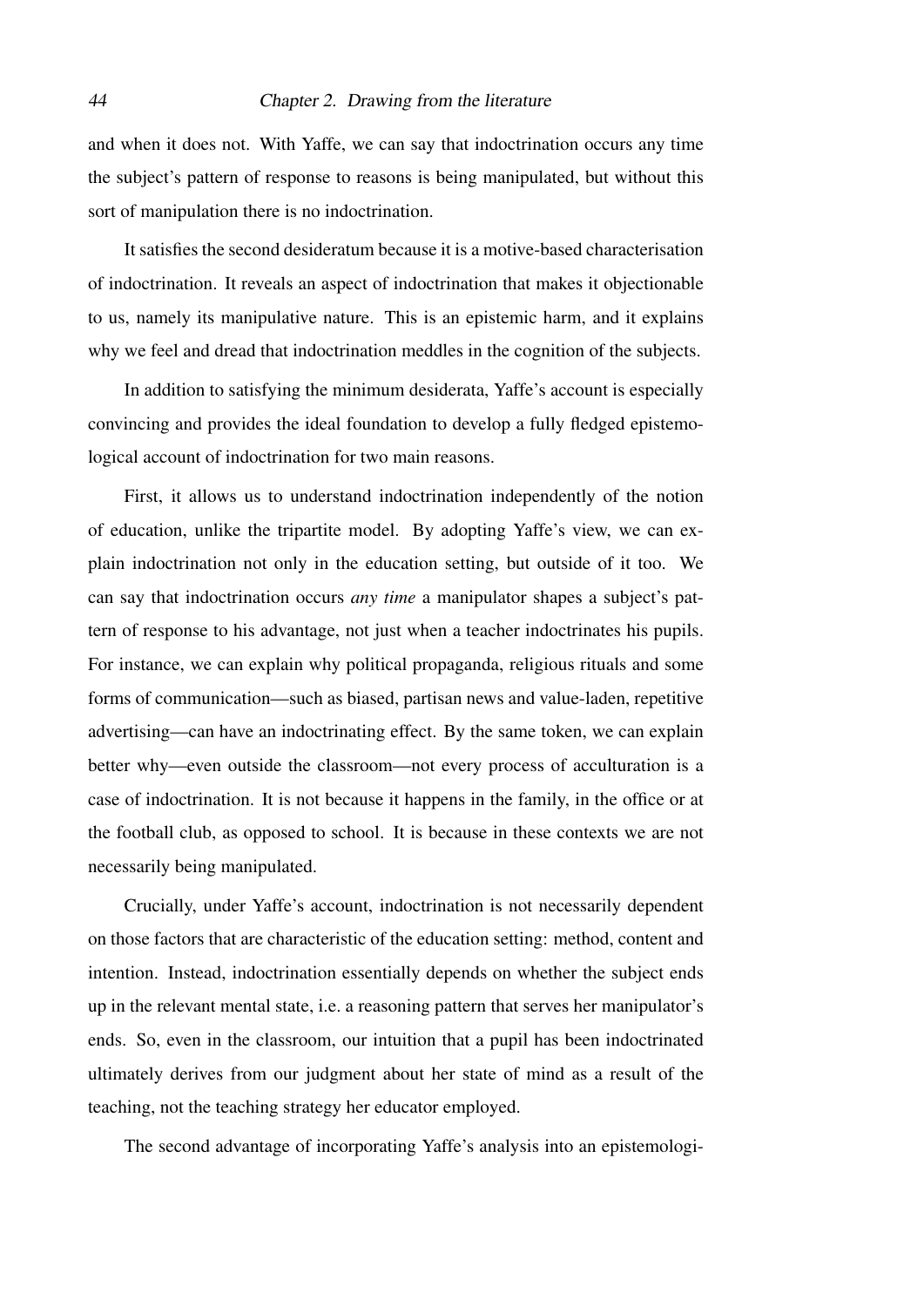cal account of indoctrination is that it easily lends itself to considerations of epistemological nature. That is due to his focus on the notion of pattern of response to reasons. By highlighting this key notion, Yaffe shows that indoctrination affects how people process information, and how they make decisions as a result of that. So, the next natural step is to dig deeper into this phenomenon, to understand more in detail how it works.

Before moving on, I should address a pressing question: How does Yaffe's account relate to our intuition that indoctrination is somehow closely linked with brainwashing? In popular culture—especially in fiction and in political rhetoric—there is the idea that indoctrination consists in the annihilation, conformation, or control of the subject's thoughts and desires. While this conception of indoctrination—especially when captured by buzzwords such as 'mind control' or 'menticide'—sits somewhere between trope and myth, it could be argued that there are reasonable ways to account for indoctrination which are closer to the concept of brainwashing than to Yaffe's analysis.

One way to do that is to argue that indoctrination is not in the business of reasons, but rather of reflexes. According to this view, when we talk about the way an agent responds to reasons we are not seriously talking about reasoning, but rather of reacting to stimuli. Brought to the extreme, this idea suggests that the subject of indoctrination is somewhat like Pavlov's dog: Whenever the owner rings the bell, the dog expects to be fed, like it was trained to. The subject of indoctrination has no more reasons—in the proper sense of the word—to comply with the manipulator's will than Pavlov's dog has reasons to expect food. If so, it would be more appropriate to say that the subject of manipulation, just like the dog, has been conditioned. More generally, we could say that indoctrination is reducible to conditioning: It is less of an inculcating of beliefs and reasons, and more of an inculcating of behaviour.

Another way to do it is to defend the view that indoctrination damages the cognitive capacities of the subject, whose rationality is thus diminished. This diagnosis of the subject's mental state is meant to explain how she was reduced to intellectual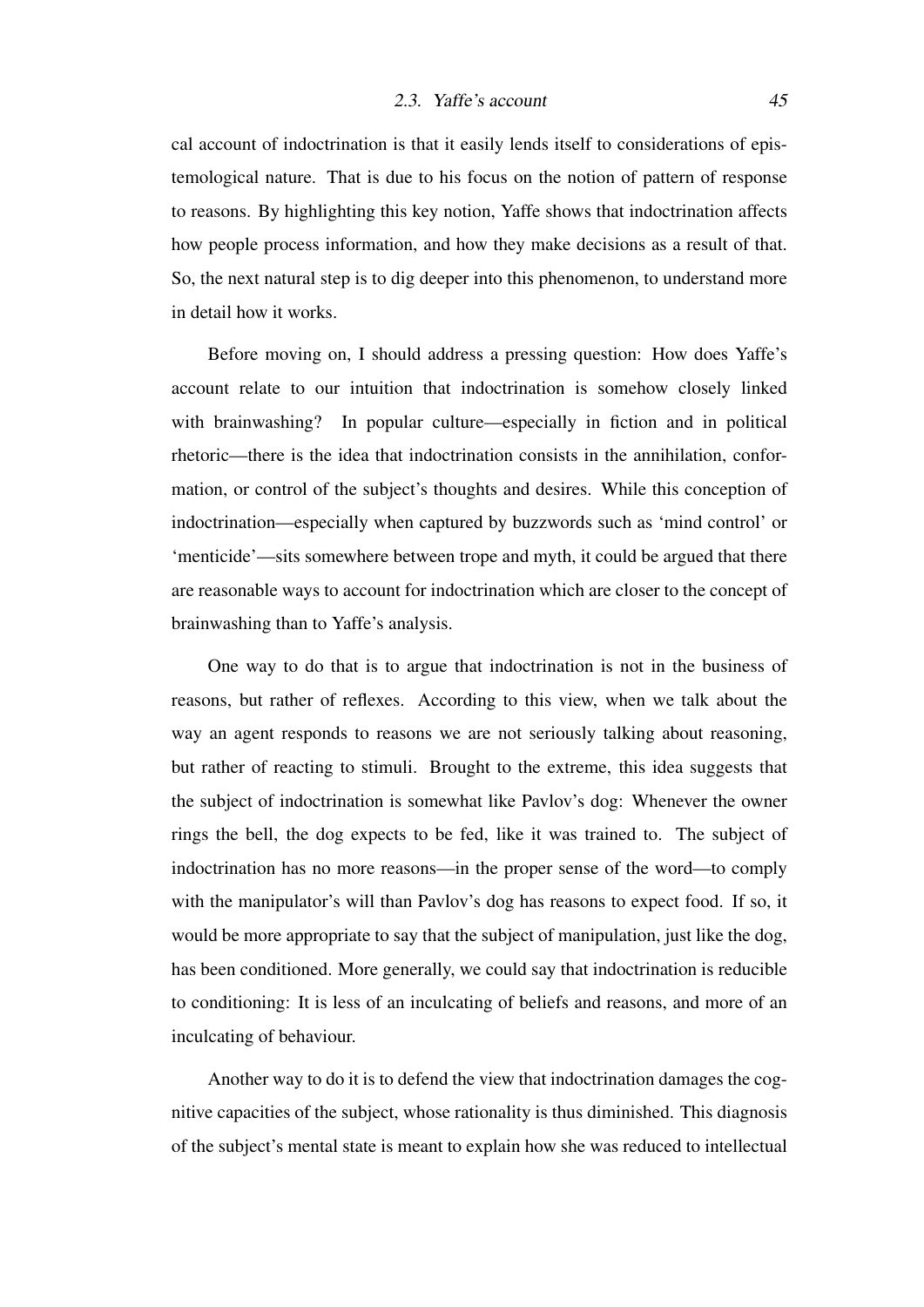servitude by the manipulator, and why her reason cannot overpower the influence of the manipulator. An alternative way to express this view is to say that indoctrination inhibits the subject's critical thinking, which explains why supposedly the subject cannot exercise critical thinking to assess her situation and break free from the manipulator.

These views may capture some phenomena in the world. There is no reason to deny the existence of pavlovian conditioning and techniques for numbing a subject's rationality. Nor should we dismiss the possibility of a correlation between these practices and the correct application of the term 'indoctrination'. For instance, the not so rare use of drugs in apocalyptic cults, and forced labour in authoritarian regimes—where cults and regimes are paradigm cases of indoctrination—surely can deteriorate the mental conditions of the subjects to some degree.

However, there seem to be cases of indoctrination—cases that fit with our concept and are close enough to the paradigm cases of indoctrination—that pavlovian conditioning cannot convincingly, fully explain. A necessary feature of pavlovian i.e. classical—conditioning is intensive repetition. Behaviours and attitudes are instilled through a repetitious process aimed at causing an individual to respond to a precise conditioned stimulus with a precise unconditioned stimulus. But indoctrination practices do not necessarily involve this sort of intensive repetition. Someone may be indoctrinated into an apocalyptic cult through a continually shifting set of practices, behaviours and manipulations, and as a result exhibit attitudes and behaviours that are not necessarily identical or consistent over time. This undermines any account that equates indoctrination to pavlovian conditioning.

Moreover, we cannot fully explain indoctrination even if we consider more complex forms of conditioning—e.g. operant conditioning—characterised by a repetitious process of rewards and penalties. Someone who is indoctrinated into a cult may be subjected to various types of rewards and penalties over time, or none at all, as a result of which her behaviour also varies along significantly. In general, repetitious stimulation does not seem to be a necessary characteristic of indoctrination.

Against pop culture, Yaffe's account shows that the subject of indoctrination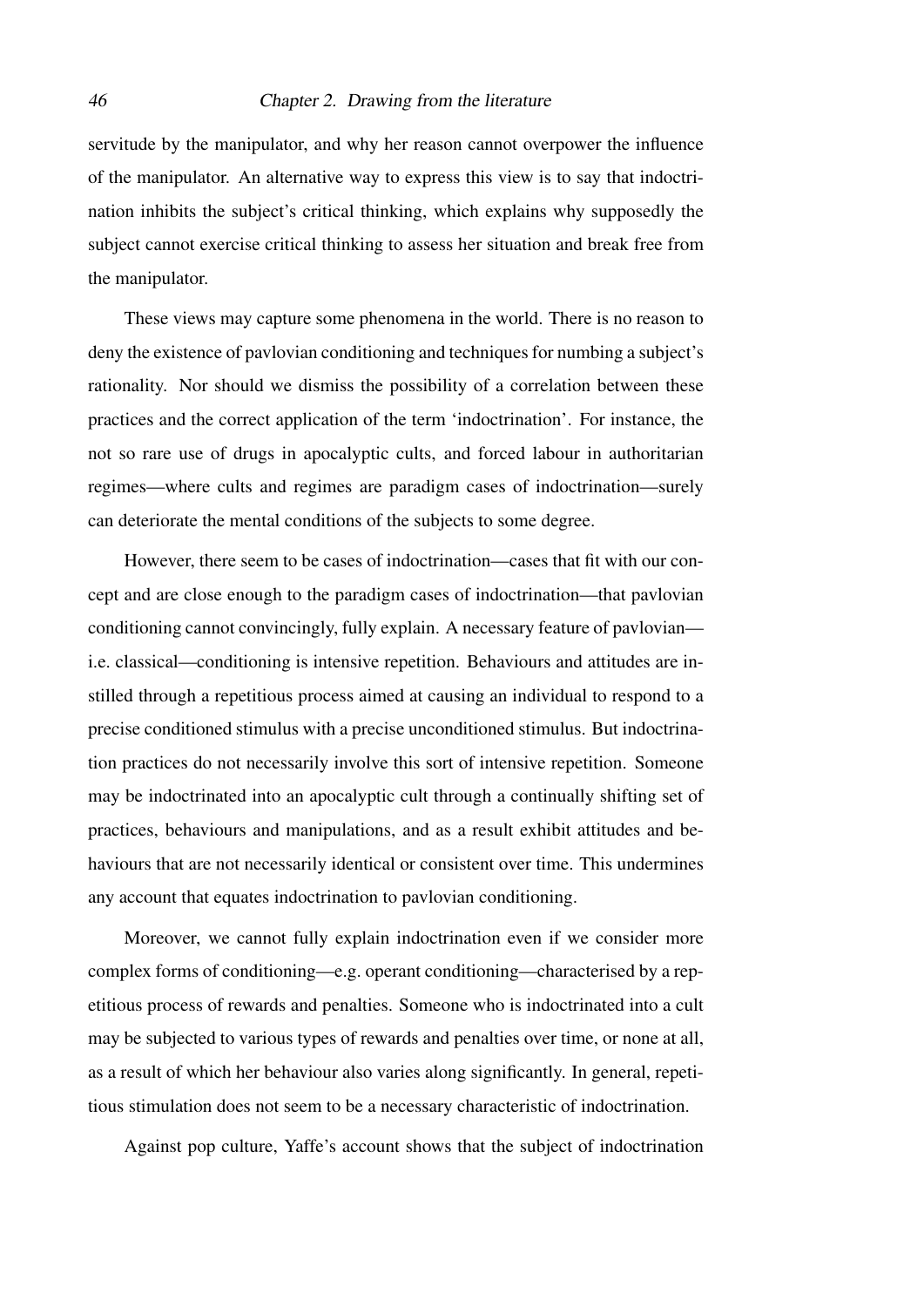does not lose her mind, and indoctrination has everything to do with *reasons* in the strong sense of the word. He says:

Victims of indoctrination don't, generally, have any less of a rationale for their choices than they had for the choices which they made prior to the influence of the indoctrination. Indoctrination, in the rather technical sense in which I am using the term, affects how agents respond to reasons. In addition, it also tends to provide agents with reasons as well, since it provides them with new desires that they formerly lacked. [\(Yaffe, 2003,](#page-107-1) p. 341)

If Yaffe is right, what happens during the process of indoctrination is that the subject exchanges some reasons for others as a result of her pattern of response changing, and acts accordingly.

Further, against the view that indoctrination is about brutally suppressing rationality, Yaffe conveys the idea that indoctrination can operate more subtly. The indoctrinator does not inhibit the subject's rational capacities, so much as *exploit* them. Paradoxically, the indoctrinator may even have an interest in nurturing the subject's intellect to then bend it and benefit from it. A subject is not necessarily less reflective, witty, or smart than before indoctrination. She may be perfectly aware of her reasoning processes, which she monitors and revises. The only thing that she cannot see is the fact that she is carrying out the agenda of someone else.

All in all, the phenomenon that Yaffe captures with his account of indoctrination is more revealing and more explanatory than its typical competitors. So, it is worth picking up and developing further into a fully fledged epistemological account of indoctrination, which I will do in the next chapter.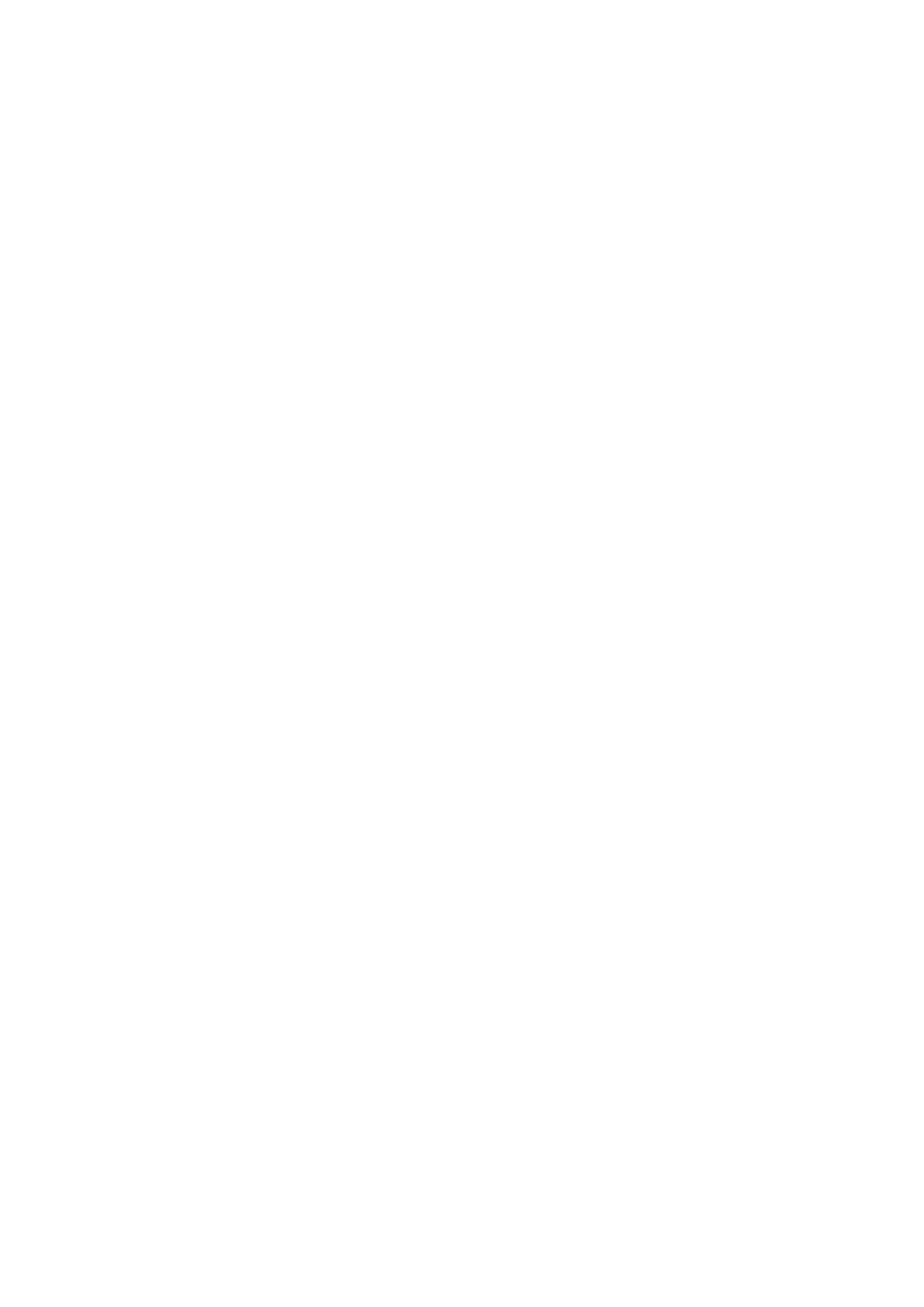# Chapter 3

# Developing the account

# 3.1 The emergence of a defective pattern

In the previous chapter, I adopted [Yaffe'](#page-107-1)s [\(2003\)](#page-107-1) account of indoctrination as a foundation for developing my epistemological account. According to Yaffe, indoctrination—understood as a form of manipulation—occurs when a manipulator controls the pattern of response to reasons of his subject. When a subject is indoctrinated, she responds to reasons in a way that is advantageous for the manipulator. Whenever the subject tends to respond to reasons differently from how the manipulator desires, the manipulator takes steps to reverse that tendency. In a metaphor: The subject of indoctrination is running on tracks laid for her by the manipulator. Whenever she is about to derail, the manipulator puts her back on track.

In this chapter, I will pick up the reasoning of Yaffe where he left it. Building on top of Yaffe's discoveries, I will try to uncover more facts about indoctrination, and especially facts that constitute the epistemology of indoctrination. To start off, in this section I will speculate how such manipulation technically happens: What exactly it is for, and what the indoctrinator has to do to make it happen. The first questions I need to ask are: How does the manipulator place the subject back on track? What pushes the subject off track in the first place?

One way to answer these questions—which I believe is incomplete—is to say that the manipulator can control a subject's response to reasons by controlling the information she has. By censoring uncomfortable information and isolating the sub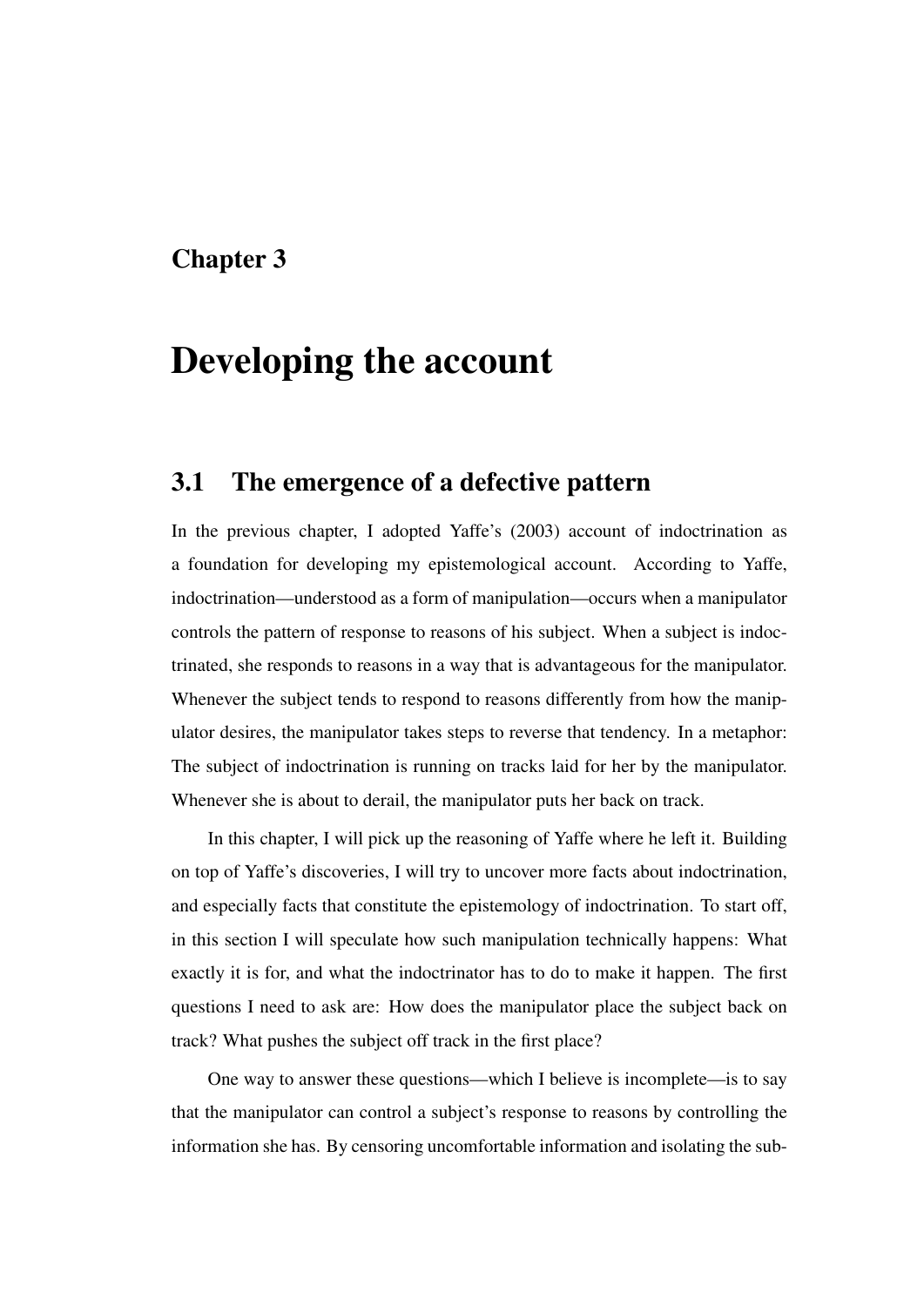ject from information sources, the manipulator ensures that she only ever responds to information that is convenient for him.

Under this view, a subject escapes the manipulator's control when she acquires information that is inconvenient for him. What throws her off track is information that undermines the beliefs the manipulator wants her to have. To maintain or take back control over the subject the manipulator needs to prevent this by concealing the undermining information from her.

Information control operates similarly to what Yaffe calls coercion. Through coercion, we give the subject a reason to obtain her compliance, like the armed robber who makes the bank employee hand him the money by threatening her. Similarly, through information control we withhold information from the subject to obtain her compliance; the idea is that the subject cannot act upon reasons she does not know she has. In both cases, we influence the behaviour of the subject by selecting which reasons are available to her. Crucially, to do so we rely on her capacity to respond to reasons in an ordinary, predictable way.

Information control is not the ideal referent for our term 'indoctrination'. First, not all subjects of indoctrination are subjected to information control. Second, keeping information from people is not the most distinctive aspect of indoctrination. Rather, indoctrination is better characterised as an attempt to control people's beliefs and behaviour on the assumption that they will have access to information and evidence that undermines their beliefs. When effective indoctrination is in place, the manipulator does not need to worry about the information flowing to the subject, because the subject will treat all information in a way that is convenient for him anyway. So, to explain indoctrination, we have to assume that the subject is not necessarily isolated from all the evidence that could undermine the beliefs the manipulator wants her to have. Most importantly, she is not necessarily isolated from evidence that can alter her pattern of response to reasons.

Consider the following example. In a totalitarian regime, where the cult of the leader is ingrained through indoctrination, most of the population has bought into it. That is, the average citizen takes whatever the leader says to be a reason to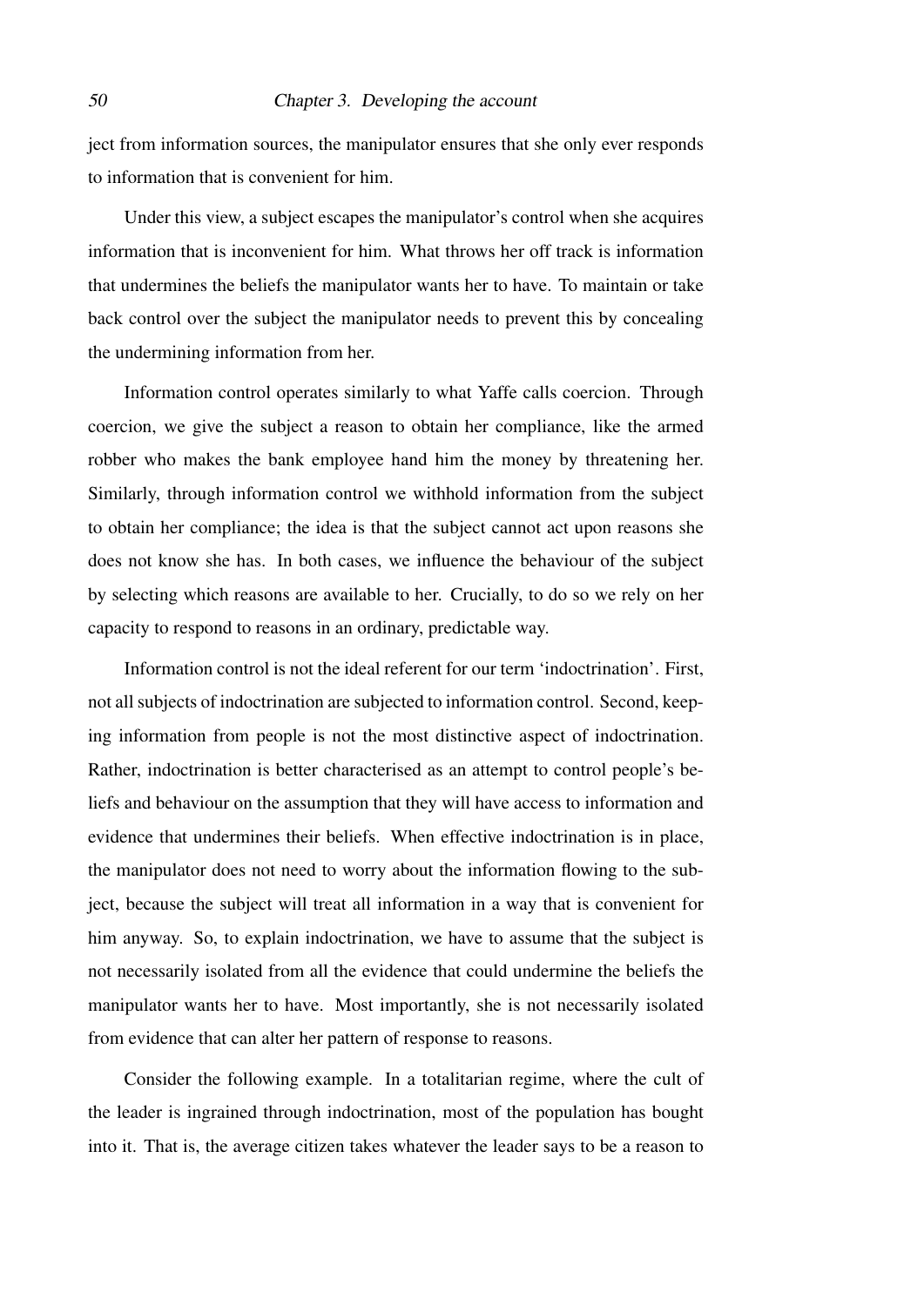admire him, to believe him, to support him and to be grateful for his leadership. In this scenario, the average citizen who has been successfully indoctrinated does not take—as they should—the leader's words as reasons to question whether the nature of his leadership is legitimate, whether it causes more harm than good, and whether the leader's statements are true. The pattern of response to reasons of the average citizen, then, is convenient for the exponents of the regime, who would do anything to preserve the status quo.

One day a pamphlet starts circulating. It illustrates some of the wrongdoings of the leader, some of his lies, and some of the contradictions in the regime. Surely, this information is not enough to make the average citizen instantly change their mind about the leader. But it is sufficient for triggering a change in their pattern of response to reasons. If the pamphlet produces the effect it was designed for, the average citizen will start taking the words of the leader as reasons to evaluate his leadership, as opposed to adore him, and the cult of the leader in the regime will be altogether undermined.

The pamphlet poses a threat to the regime, in that its contents have the power to change the pattern of response to reasons of the average citizen. So, as we al-ready suspected, the example of the pamphlet shows that it is reasons<sup>[1](#page-50-0)</sup> that push the subject off the tracks the manipulator has laid for them. But more precisely, the derailing is prompted by facts and information that can be taken by the subject as reasons to alter their responsiveness to reasons. So, it is of the utmost priority for the manipulator to prevent the subject from being pushed off track by those reasons, i.e. to take steps to revert the tendency of the subject to respond to reasons differently. How does a manipulator do that?

Let us consider the example again. The most obvious strategy for an authoritarian regime to contain the damage of dissident information is censorship—i.e. information control. However, censorship failed this time around, as the pamphlet has begun circulating. So, the regime must rely on other practices to make sure that *even if* the average citizen reads the pamphlet, their responsiveness to reasons

<span id="page-50-0"></span> $1$ Other factors, such as emotions, may contribute to changing the subject's pattern of response to reasons. Here, I focus on reasons, and the measures the manipulator takes to counter them.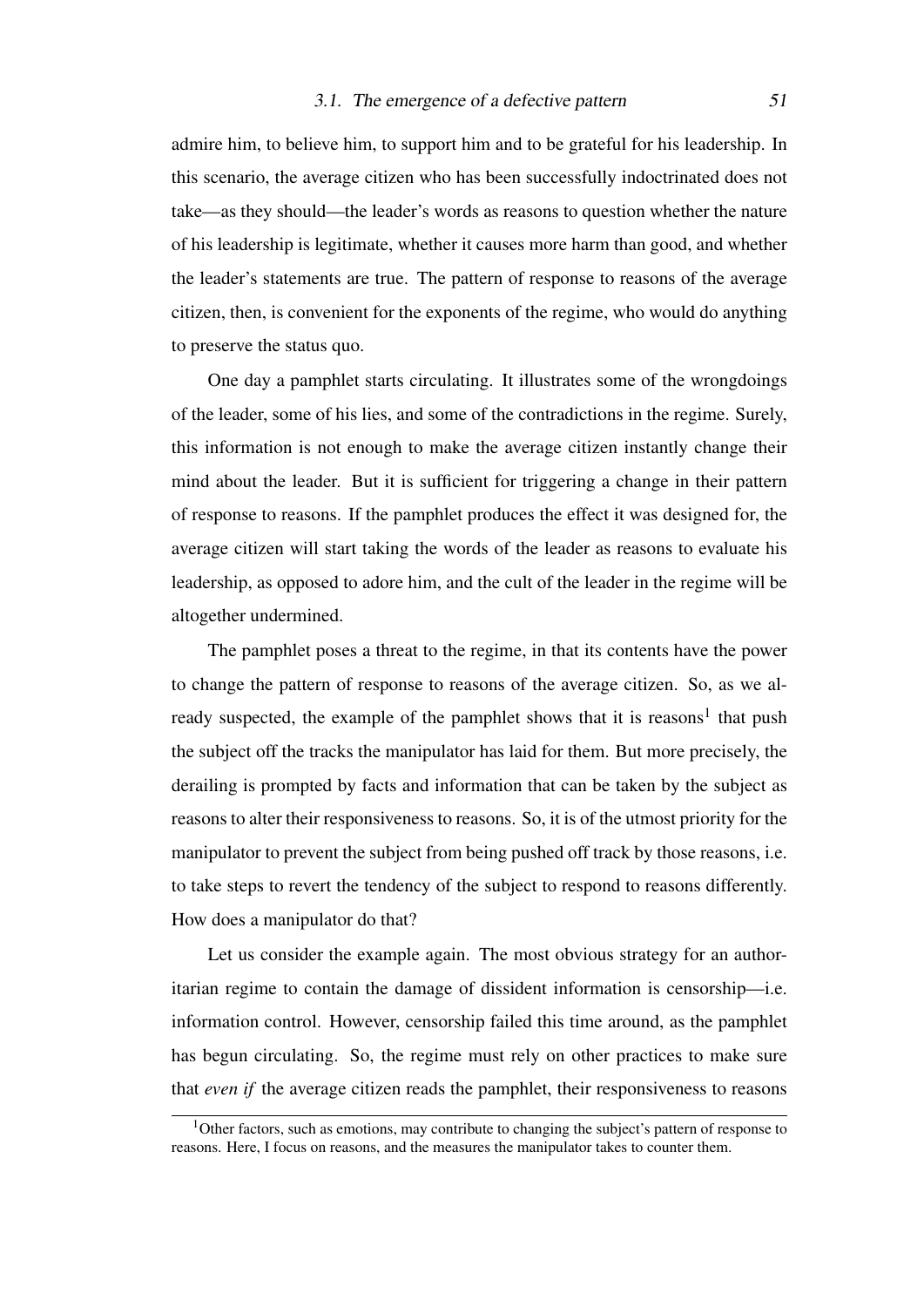will not be affected. Being a totalitarian regime, various institutions are set up to address the threat. First of all, the average citizen is surrounded by a community of successfully indoctrinated people ready to explain *that* and *why* the pamphlet is nothing to worry about: the parish, the school, the youth centre, and so on. Second, major propaganda organs and campaigns are there to illustrate *that* and *why* the pamphlet ought to be ignored. Third, in the past citizens have been given reasons to now understand *that* and *why* the pamphlet is none of their concern; therefore, it only makes sense for them to ignore it, should they come across it. Essentially, one way or the other the exponents of the regime counter the reasons of the pamphlet with their own.

This is an example of how manipulators take steps to place the subjects of indoctrination back on track when they derail: by *explaining away* any reasons the subjects might have to alter their pattern of response to reasons. Notice that the subject's derailing can be unplanned, and just be the effect of neutral causal forces. The subject's responsiveness to reasons is not necessarily the object of contention between manipulators and saviours. It is simply someone's cognitive faculty, which the manipulator wants to control.

But there is more. Once someone's faculty for responding to reasons is under the manipulator's control, it becomes defective. As an effect of not being allowed to change, the pattern of response to reasons of the subject starts producing outcomes that are less than ideal—except for the manipulator.

Consider the follow-up of the example. Two siblings, fully indoctrinated into the cult of the leader of the regime, come into possession of the pamphlet. The brother glances sceptically at it, reluctantly opens it, skims through it quickly, and finally gets rid of it. He cannot be bothered by this sort of rubbish. The leader is obviously brilliant, and his deeds are well documented, so whoever says the contrary is either lying or lacks the most basic common sense. By contrast, when the sister puts her hands on the pamphlet, she reads it thoroughly, intellectually stimulated and outraged at the same time. The pamphlet, suggesting that the great leader of the regime is a criminal, is only proof of how great he is. For example, the pamphlet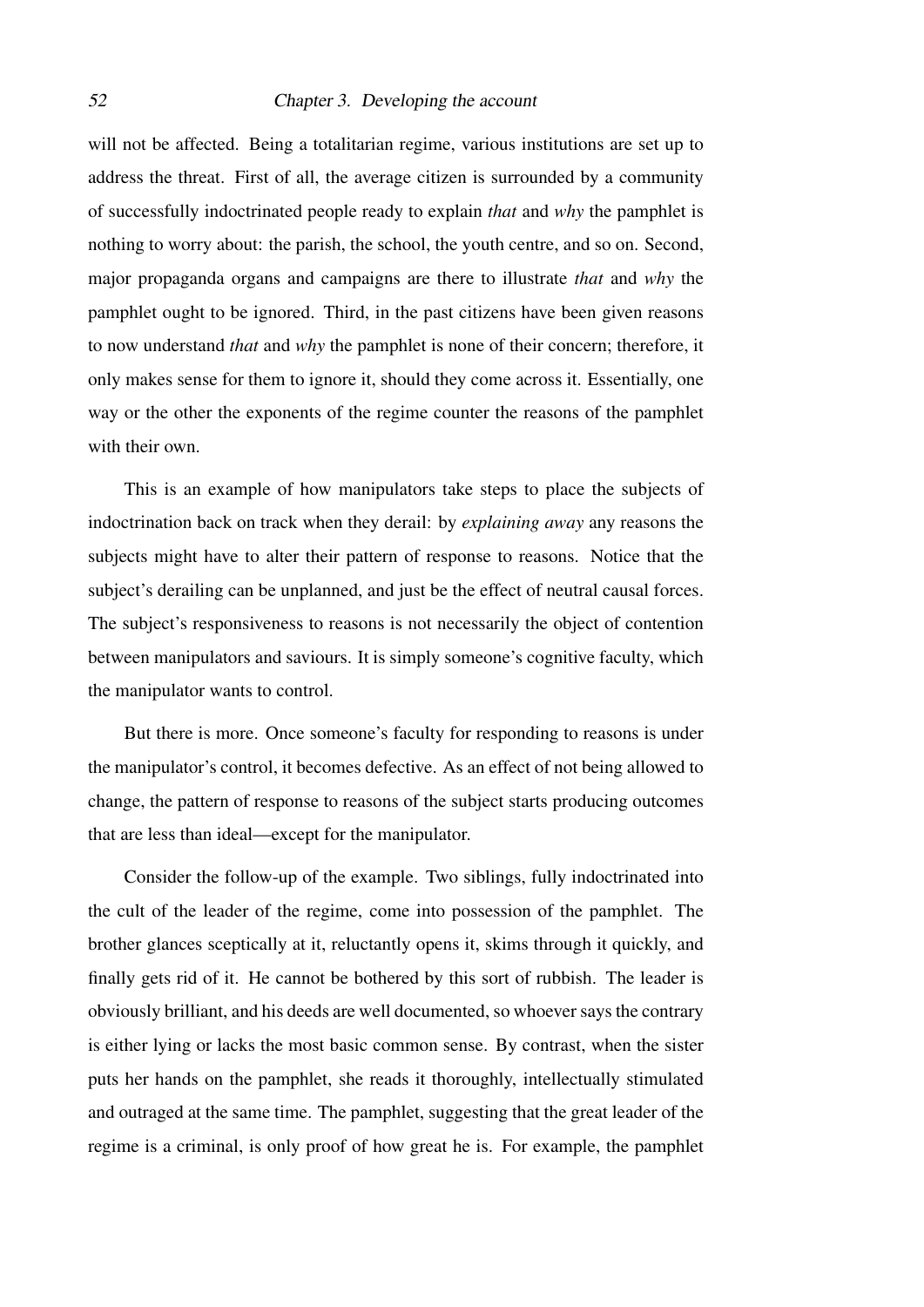### 3.1. The emergence of a defective pattern 53

says that many countrymen feel oppressed. But then—she thinks—these men are the ones who need the regime to discipline them the most! It says the government is struggling to solve some long-time problems. But then imagine the challenge of governing an ungrateful nation! It recounts events in which he committed an abuse of power. Oh, such a strong leadership we are blessed with! When finished reading the pamphlet, which she will treasure in her memory, the sister has an increased conviction that the leader is a hero and a saint.

This example shows two ways in which a subject of successful indoctrination responds to the reasons that they have to change the way they think. Like the brother, one way is to dismiss those reasons before even listening to them. The facts and information that constitute the challenging reasons are ignored because the manipulator provides—or has long since provided—reasons to do that. Like the sister, another way to respond to challenging reasons is for the subject to process them in a way that is convenient for the manipulator, instead of processing them correctly. The manipulator provides the subject with the tools to do it: labels, arguments, motivations. As a result, whatever reasons the subject has to derail are now interpreted as reasons to hold onto the tracks even more firmly. However the manipulator wants the subject to behave, they will do it now with even more conviction than before.

If we *combine* these two types of response to reasons, we obtain a pattern of response that explains away any reason the subject might have to change the way they reason. Every fact and piece of information that the manipulator does not want them to have, they will call it nonsense, misinformation, or disinformation. It is not that the subject is unaware of reasons to change the way they think, it is that they acknowledge them and consciously rule them out.

This is a problem. Systematically explaining away all information that is uncomfortable for the manipulator is a *defective* pattern of response to reasons. In particular, such a pattern is defective in that it violates the general evidentialist principle "that one ought only to base one's beliefs on relevant evidence (i.e. evidence that bears on the truth of the proposition) that is in one's possession" [\(Chignell, 2018\)](#page-104-1). On one hand, when the subject of indoctrination ignores the relevant evidence—like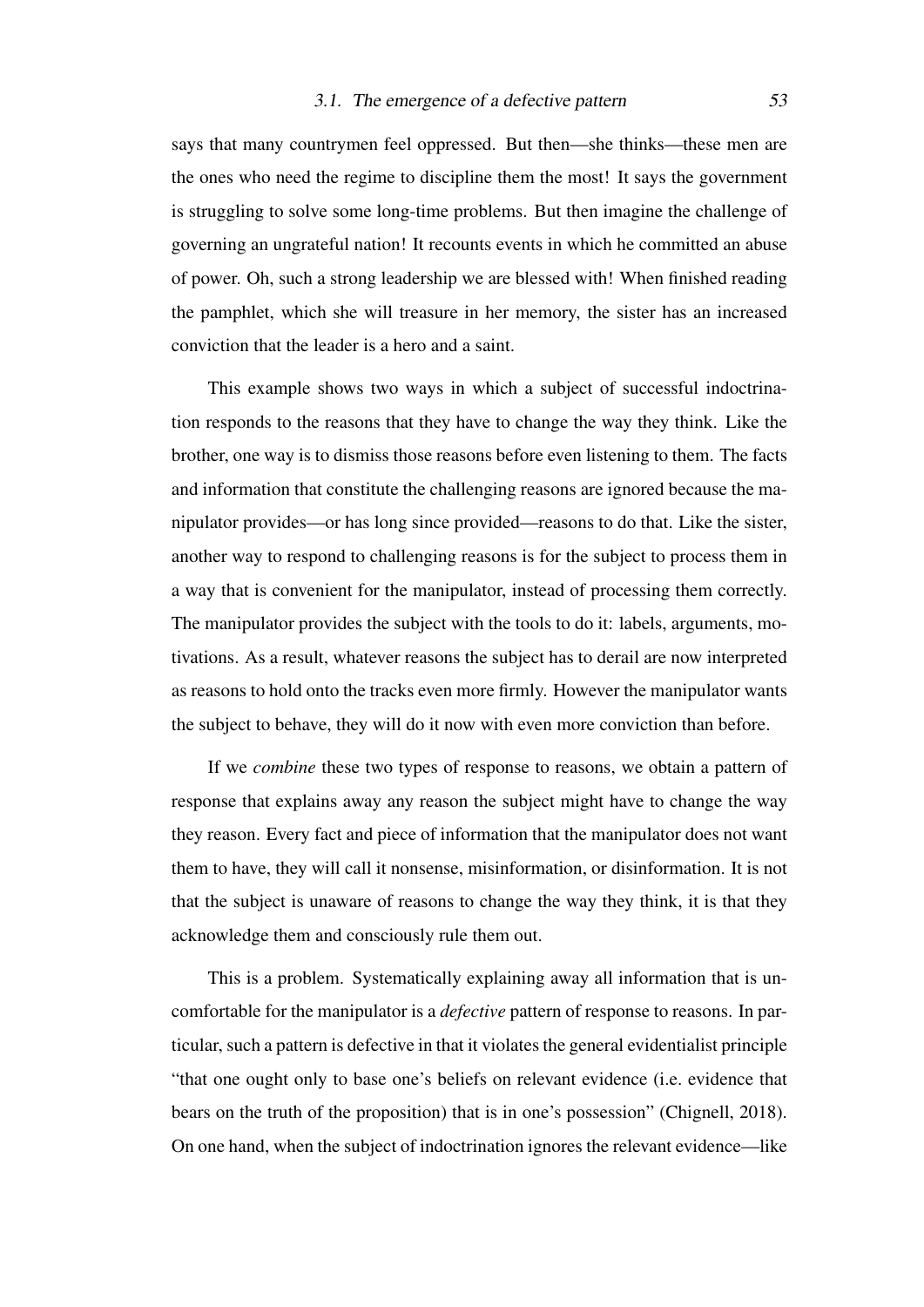the brother in the story—they fail to update their beliefs accordingly with the evidence in their possession because they treat the relevant evidence as if it were irrelevant. On the other hand, when the subject of indoctrination twists the significance of the relevant evidence—like the sister—they also violate the evidentialist principle, because they update their beliefs in a way that does not reflect the evidence. Unless the siblings have—which they do not—some higher-order justification to ignore or twist the uncomfortable evidence, then they are wrong in doing so. Their pattern is defective.

To be clear, 'defective' does not identify a single pattern of response to reasons. Rather, it is a statement that we can make about the quality of a pattern. Everyone reasons differently, and subjects of indoctrination reason differently from each other too; as seen in the example, the brother responds to the same pamphlet differently from his sister. But there is one thing that the patterns of all subjects of indoctrination have in common: They share the same defect, i.e. they explain away facts and information that are uncomfortable for the manipulator.

If my choice of examples is adequate, and the analysis is correct, then indoctrination—as described by Yaffe—introduces a defect in the reasoning pattern of the subject. The production of this defective pattern is how the manipulator keeps the subject compliant in the face of any challenging input they might receive.

In sum, if indoctrination is a form of manipulation where the pattern of response to reasons of the subject is continuously shaped and corrected by the manipulator, then being indoctrinated is characterised by the constant interfering of the manipulator with the reasons the subject has to change the way she thinks. Such interference is not simply carried out through information control, by simply isolating the subject from information that could undermine the beliefs the manipulator wants her to have. Rather, it is carried out by giving the subject further reasons to process the information in a way that is convenient for the manipulator, so that the potentially undermining information does not end up undermining any beliefs.

By treating the subject in this manner, the manipulator ensures that the subject's pattern of response to reasons never substantially changes. In doing so, the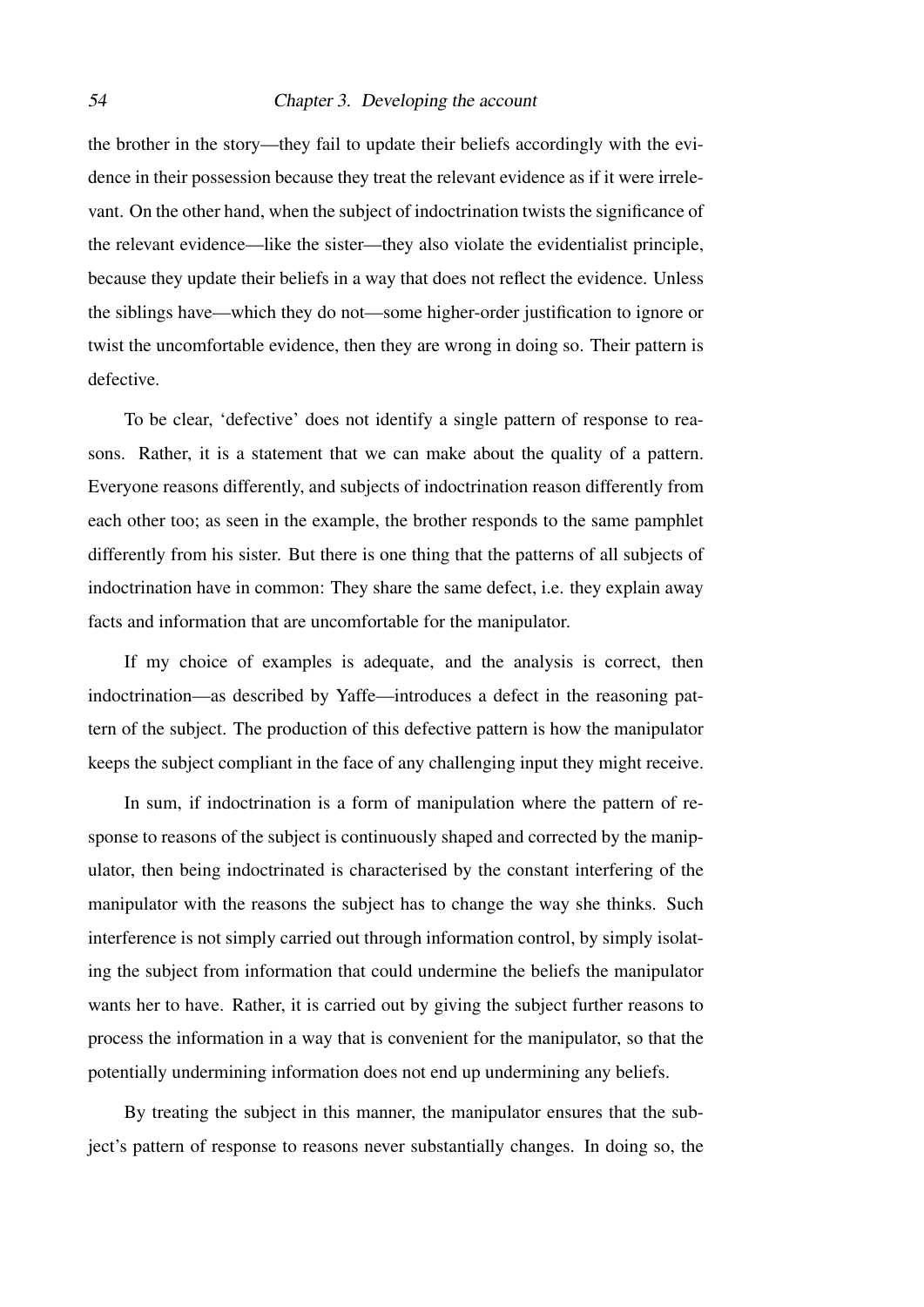manipulator renders the subject's responsiveness to reasons defective, in that the subject systematically explains away all the facts and information that the manipulator does not want her to assimilate. The defective pattern consists in either dismissing them or processing them incorrectly: Instead of being taken as reasons to change one's way of thinking, they are taken as reasons to reinforce it.

We can consider this phenomenon the cognitive mechanism at the core of indoctrination. From an epistemological standpoint, what goes on when indoctrination occurs is the production of a defective pattern of response to reasons in the mind of the subject. By introducing the defect into the subject's responsiveness to reasons, the manipulator ensures that the subject will systematically choose to do his bidding.

In conclusion to this section, I should clarify what I mean when I say that the defective pattern is convenient for the manipulator. The word 'convenient' seems to imply that the manipulator always benefits from instilling the defective pattern in his subject. But that cannot be true, because there are situations in which a manipulator successfully indoctrinates a subject, and yet does not benefit from doing so. In some cases, for instance, indoctrination backfires, i.e. the manipulator ends up indoctrinating his subject into beliefs and behaviours that are inconvenient for him. Further, there are cases of group indoctrination where there is no single manipulator for whom the indoctrination is beneficial. Finally, there are cases in which indoctrination is no longer to the advantage of the manipulator, either because his interests have changed, or he has died. If we were to maintain that indoctrination always benefits the manipulator, then we would also have to explain why these cases do not disprove our claim; but this is not what I maintain. Instead, when I say that the defective pattern is convenient for the manipulator, I mean that it is *conducive* to benefits for him.

When performing indoctrination, the manipulator instils in the subject a pattern of response to reasons that *tends* to produce a response that is desirable for the manipulator. In doing so, the manipulator puts the subject on the right track to support his cause, but crucially he does not coerce the subject to do so. The control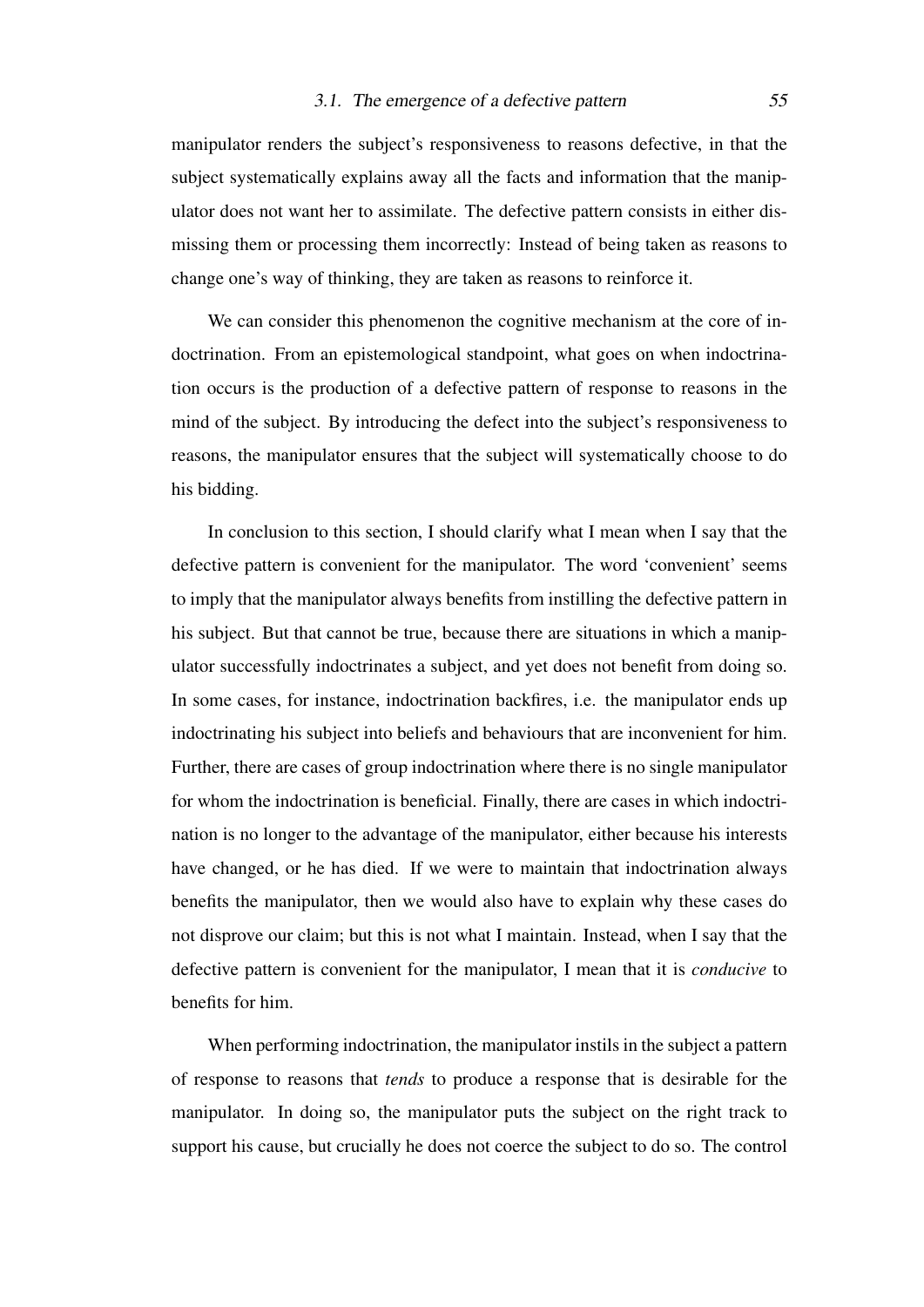of the manipulator only extends so far: He has direct control over the subject's pattern of reasoning, but not over the outcome of that pattern. For this reason, even if the subject's pattern of response to reasons is convenient for the manipulator, the actual response to reasons may not be.

Let us go over the apparently problematic cases again, starting with the case of backfiring indoctrination. Consider the following example. The leaders of a church indoctrinate their followers into the value of purity by instilling in them a pattern of response to reasons that results in a strive for purity, a strive the church has an interest in supporting. At first, the followers perform the cleansing rituals, learn to entertain pure thoughts, and avoid corrupting influences as desired by the leaders. In time, however, the followers start questioning whether the cleansing rituals are as effective as they could be, they notice that the leaders' words do not come from a place of absolute purity, and begin to stir away from the leaders. Eventually, they leave the church to start their own, reformed and purer. This is not convenient for the original church leaders, who did not want to lose their flock, but it is a case of indoctrination because the leaders successfully put their followers on the path to purity. This is a case of indoctrination backfiring because the very same pattern that was initially beneficial for the leaders ended up motivating the followers to leave the church and starting their own. Backfiring is, simply, one of the possible outcomes of indoctrination.

As this example shows, indoctrination does not guarantee any benefits to the manipulator. Instead, by instilling and tracking the defective pattern, a manipulator ties his interests to the behaviour of a subject; as a result of indoctrination, he has stakes in the subject's response to reasons. Like a gambler, the manipulator *bets* that the defective pattern will cause the subject to act as desired, but that is not a given. Nevertheless, a talented manipulator will have better chances of benefiting from indoctrination than a less talented manipulator.

The case of group indoctrination has a simpler solution: Where no single manipulator benefits from the subject's behaviour, it is the whole group, organisation, or institution the manipulators are members of that should be considered the primary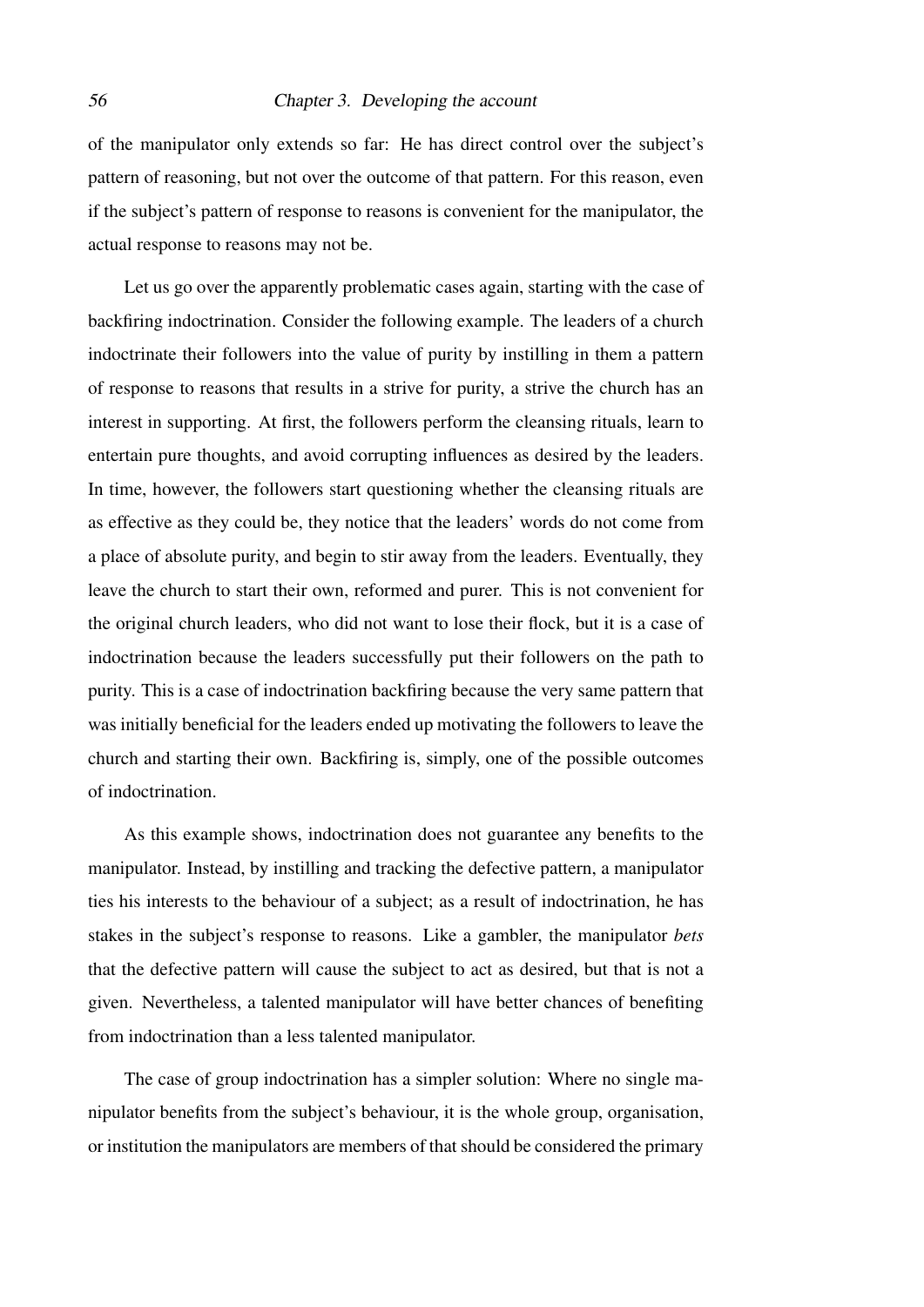beneficiary of indoctrination. So, group indoctrination is not a case of indoctrination without beneficiaries. Organisations are entities that can benefit greatly from indoctrinating people, and if an organisation is responsible and benefits from the manipulation performed by its members, then that is a paradigm case of indoctrination.

Finally, there is the case of a manipulator for whom his subject's defective pattern is not convenient anymore. If the defective pattern does not benefit anyone, how can we distinguish indoctrination from other forms of defective thinking that involve the same pattern? Let us consider two cases separately. First, the manipulator whose interests have shifted, and thus the subject's defective pattern is not beneficial to him anymore. The key here is to remember that the only relevant criterion for indoctrination is whether the manipulator instils, monitors and corrects the pattern of response to reasons of the subject so that it tends to serve his agenda. But that is not what happens here. A manipulator who changes his goals, and does not adjust the subject's pattern of reasoning to the new goals, is a manipulator who has let go of his subject. He has either lost grip or renounced his role as a manipulator. So, this is not a case of indoctrination without beneficiaries; rather, it is not a case of indoctrination at all. For this reason, it makes sense to say that the subject has been indoctrinated in the past, but the indoctrination is not ongoing.

Second, the manipulator who dies and thus cannot benefit from the subject's defective pattern. Like the previous case, this case does not satisfy the sole criterion for indoctrination, i.e. that a manipulator instils, monitors and corrects the pattern of response to reasons of the subject. Indeed, it is reasonable to say that the subject has been indoctrinated, but is not currently being indoctrinated. So, this is also not a case of indoctrination, and *a fortiori* not a case of indoctrination without beneficiaries. Simply exhibiting the defective pattern is not equivalent to indoctrination, even if that pattern was once instilled and manipulated by a now-defunct indoctrinator.

The case of the deceased manipulator is an interesting one because it reveals how indoctrination relates to culture in general. The death of the manipulator leads to two possible scenarios. First, a new manipulator or group of manipulators can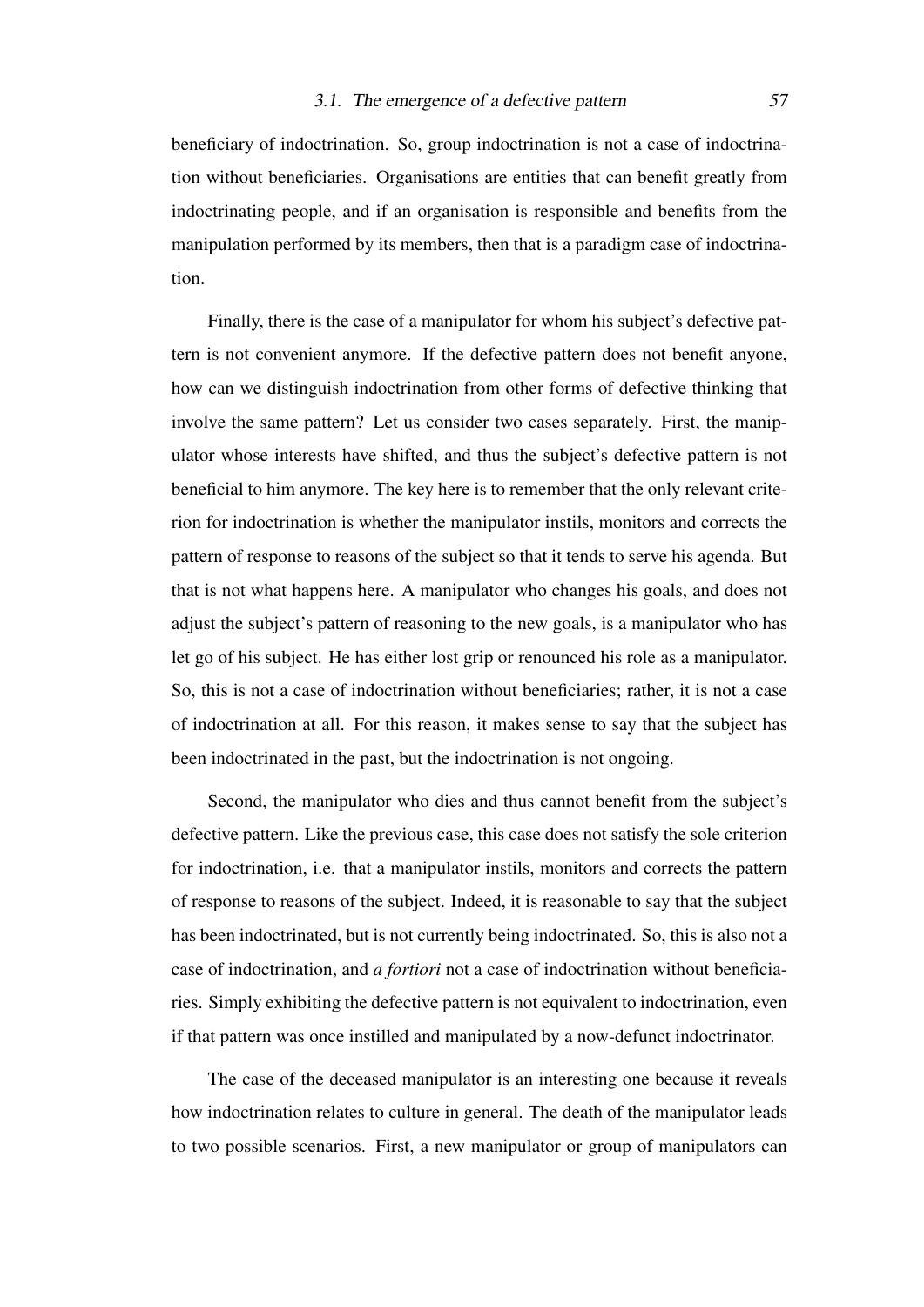pick up the mantle of the deceased manipulator, tie their interests to the behaviour of the subject, and manipulate her pattern of response to reasons so that it becomes conducive to benefits for them. The indoctrination programme, in other words, outlives the original indoctrinator. Second, it can be the case that nobody picks up the mantle, and the subject of indoctrination is left with a defective pattern of reasoning and a set of beliefs, values, and behaviours that the manipulator once wanted her to have. In time, she may or may not derail from them, depending on how deeply ingrained the defective pattern is. But crucially, these elements are now part of her *culture*, which she can transmit, perpetuate, and preserve even though it does not benefit anyone anymore. This strikes as true, when we think of the variety of beliefs, values and behaviours, and even patterns of reasoning, that are now staples of our society, and constitute the legacy of past indoctrinators, who originally promoted them to advance their agendas.

In sum, indoctrination is manipulative in nature and always tends to benefit those who practice it. By instilling the defective pattern and manipulating it, the indoctrinator plants a seed that tends to grow conveniently for him. However, this is just a tendency, so the seed can sometimes grow in a way that is not convenient for the manipulator. This is why indoctrination can sometimes backfire. In any case, there is indoctrination insofar as the manipulator tracks the subject's pattern and has something to gain from it. When the manipulation stops tracking the pattern, out of choice or accident, then we say that the target of the manipulator is no longer a subject of indoctrination. Instead, we say she has been indoctrinated, and the defective pattern and its resulting views are now part of her culture.

### 3.2 One pattern, different power structures

Up to this point, I have accepted Yaffe's account of indoctrination and argued that what he qualifies as the manipulation of the subject's pattern of response to reasons essentially consists in installing a precise defect in that pattern.

While Yaffe's account, as he presents it, satisfies the two minimum desiderata that I posed for what counts as a convincing account of indoctrination, my elabora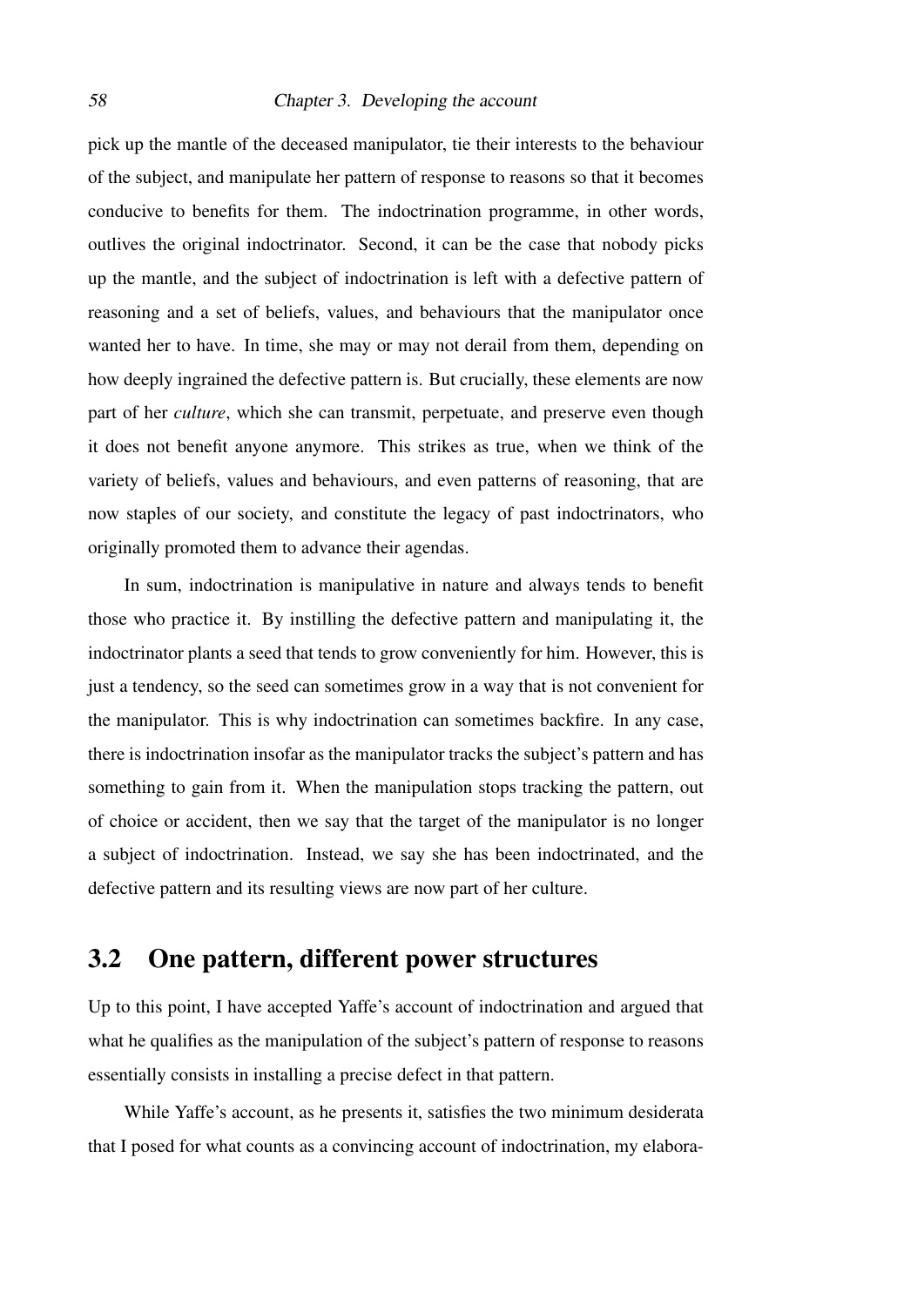tion of Yaffe's account may cause some suspicion in this regard. The desideratum inspired by Shiffrin's notion of a motive-based characterisation is satisfied by both accounts, because I do not significantly depart from Yaffe's idea that we have an epistemic harm going on, and more precisely a kind of manipulation. However, as already argued, Yaffe puts his finger on a feature of indoctrination that is exclusive of indoctrination: the manipulation of the pattern of response to reasons. I, on the other hand, by adding the information that indoctrination consists in the production of a defective pattern, may seem to have weakened the strength of Yaffe's original statement.

Indeed, the defective pattern of response to reasons that indoctrination produces is not exclusive of the subjects of indoctrination. The same pattern is also typical of other groups of people, who have not been indoctrinated but have undergone different processes instead. Two processes I have in mind, but there might be more. One is adhering to echo chambers, and the other is acquiring what I call sticky beliefs. In other words, echo chambers and sticky beliefs can produce the same defective pattern as indoctrination does.

Does this mean that, when I further elaborated Yaffe's ideas, I developed an account that does not satisfy the desiderata anymore? No, because I did not altogether reduce indoctrination to the production of the defective pattern. Indoctrination is not defined *only* by such production; other factors are essential and characteristic, especially its manipulative nature. We should not pay any less attention to the manipulation aspect of indoctrination, than to the cognitive mechanism at its heart.

But in the face of two phenomena—echo chambers and sticky beliefs—that produce the same defective pattern of response to reasons, it is important to make explicit what differentiates indoctrination from these two, and everything else. And that is the distribution of power between the people involved in indoctrination, i.e. the manipulator and the subject. Such distribution is what transforms into manipulation the production of the defective pattern. The same distribution of power is not associated with echo chambers and sticky beliefs, which therefore do not translate into manipulation.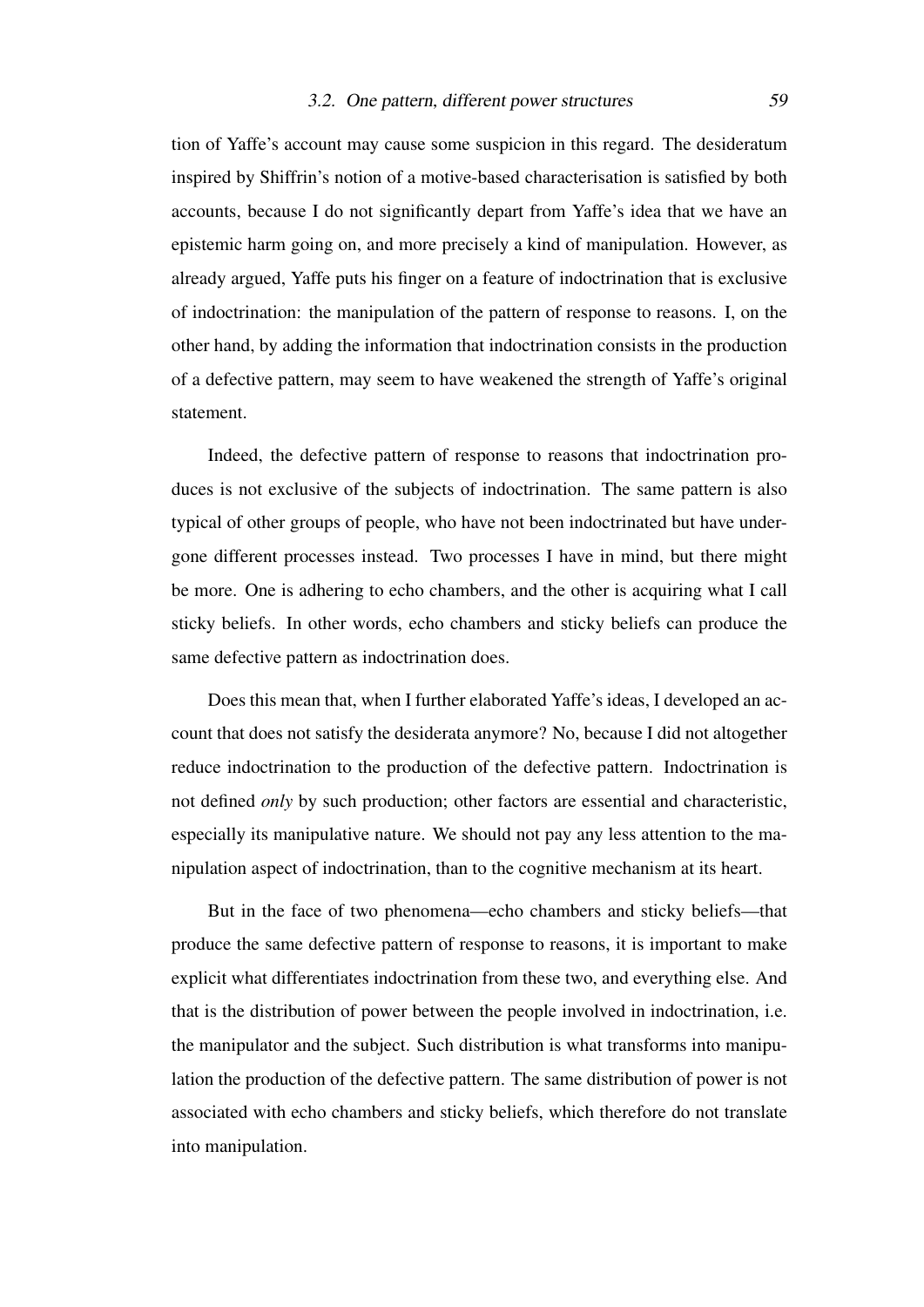To summarise, indoctrination may produce the same defective pattern of response to reasons as other phenomena; nevertheless, indoctrination is a form of manipulation, whereas the other phenomena are not. That is due to the distribution of power among the people involved in each of these scenarios.

In the next subsections (a and b), I will substantiate these claims. I will show in turn that echo chambers and sticky beliefs produce the same defective pattern of response to reasons as indoctrination, but they are not forms of manipulation.

### a. Echo chambers

Echo chambers are social epistemic structures that can be found online and offline, though they are typically discussed together with filter bubbles relatedly to social networks. [Nguyen](#page-106-0)  $(2020)^2$  $(2020)^2$  $(2020)^2$  defines 'echo chamber' as follows:

An epistemic community which creates a significant disparity in trust between members and non-members. This disparity is created by excluding non-members through epistemic discrediting, while simultaneously amplifying members' epistemic credentials. Finally, echo chambers are such that general agreement with some core set of beliefs is a prerequisite for membership, where those core beliefs include beliefs that support that disparity in trust. (p. 146)

Nguyen also reports an example of echo chambers from the literature: the right-wing echo chambers in the USA, and particularly the one surrounding radio commentator Rush Limbaugh. By consistently attacking the mainstream media, developing a private language, and providing counter-explanations for contrary views, Limbaugh completely discredits all other sources of information, exacerbates the insularity of his community of listeners, and undermines not only the views but also the trustworthiness of anyone who expresses contrary views. The result is a community of members who entirely depend on Limbaugh for information, who assign very high levels of trust to each other and deem non-members unreliable, malicious or dishonest.

<span id="page-59-0"></span><sup>&</sup>lt;sup>2</sup>Nguyen is but one of a cohort of authors who discuss the topic. These include Goldberg (2011), Jamieson and Cappella (2008), Pariser (2011) and Sunstein (2009).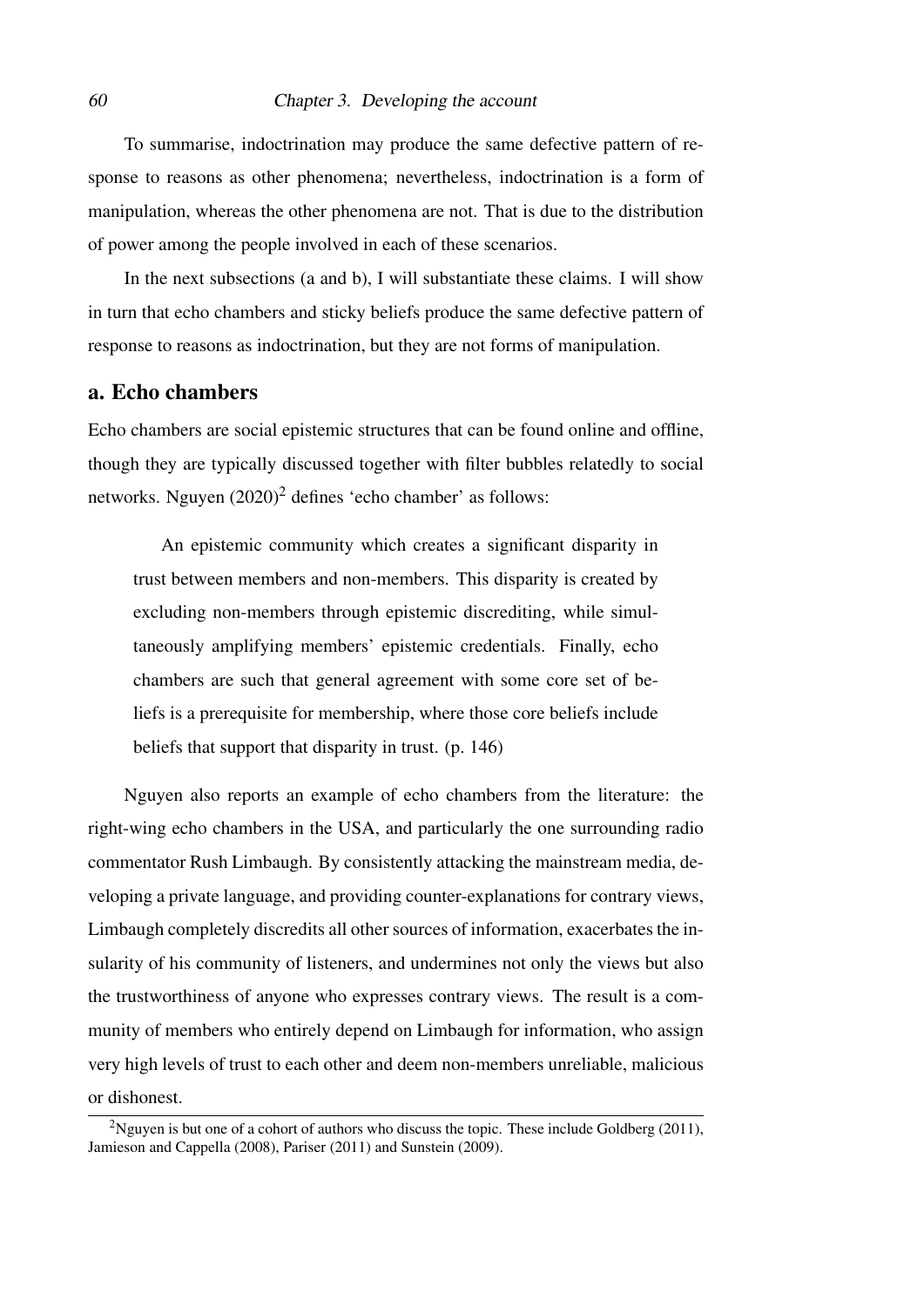### 3.2. One pattern, different power structures 61

If this characterisation of echo chambers is correct, then it is easy to show that members of echo chambers and subjects of indoctrination share the same defect in their pattern of response to reasons. Similarly to how the brother ignores the pamphlet in the regime example, in echo chambers information and voices coming from outside are automatically *dismissed* as false or not worth paying attention to whenever they are espousing ideas that conflict with the defining commitments of the echo chamber. Similarly to how the sister devours and twists the words of the pamphlet in the regime example, in echo chambers "members can be brought to hold a set of beliefs such that the existence and expression of contrary beliefs reinforces the original set of beliefs" [\(Nguyen, 2020,](#page-106-0) p. 147). This is a phenomenon that Nguyen calls *disagreement-reinforcement mechanism*, and it comes in many forms. One of them is *evidential pre-emption*, [3](#page-60-0) a mechanism by which "new contrary testimony is neutralized, because it was predicted by past beliefs" [\(Nguyen, 2020,](#page-106-0) p. 147). This creates a dangerous feedback mechanism because "by making undermining predictions about contrary testimony, inside authorities not only discredit that contrary testimony, but increase their trustworthiness for future predictions" [\(Nguyen, 2020,](#page-106-0) p. 147).

The overall effect of the disagreement-reinforcement mechanism and of the systematic dismissal of outside information is that when echo chamber members have reasons to change the way they think, they do not acknowledge them as such. Instead, they consciously brush them off or think of them as reasons to hold more strongly onto their own beliefs and reasoning processes. This means not only that their beliefs remain unchallenged, but also that their pattern of response to reasons is crystallised—it does not change even though it should. For this reason, their pattern of response to reasons is defective in the same way the pattern of an indoctrinated person is.

As with subjects of indoctrination, we should be careful in automatically declaring all members of echo chambers completely divorced from reason. In the previous chapter, I argued that the cognitive capacities of the subject of indoctri-

<span id="page-60-0"></span><sup>&</sup>lt;sup>3</sup>Nguyen credits Endre Begby with first describing this mechanism.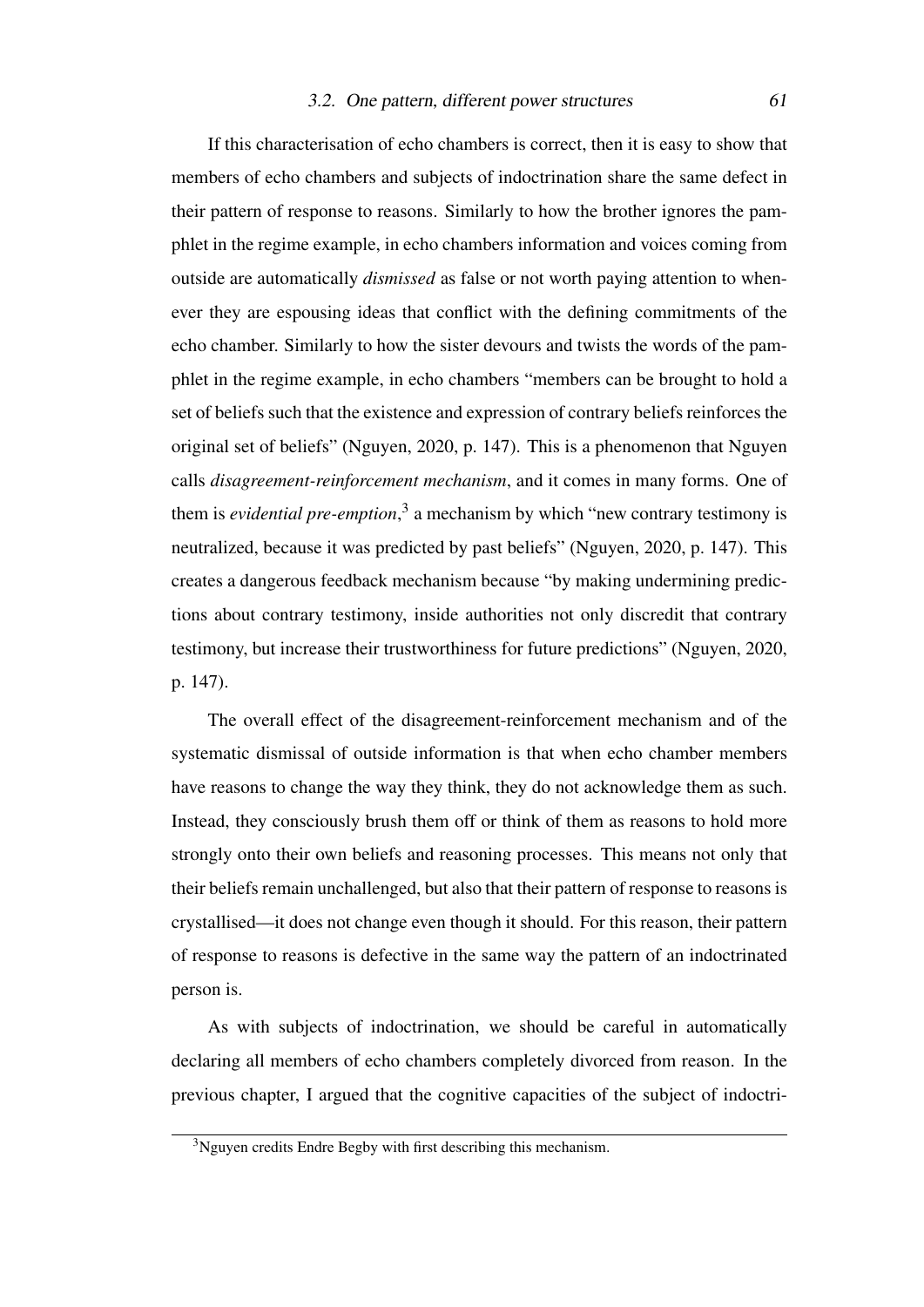nation are not necessarily inhibited or damaged, but rather exploited by the manipulator, who ideally bends the subject's intellect to his will. Even if the subject of indoctrination always turns out to do the manipulator's bidding, she does not lack reasons to behave the way she does. Similarly, the echo chamber member, who is isolated from most sources of information and finds herself surrounded by people who discredit outsiders, should not be automatically deemed as acting for no reason when she participates in the dynamics of the echo chamber.

Consider *mentalism*, an internalist conception of epistemic justification where "a person's beliefs are justified only by things that are . . . internal to the person's mental life" [\(Feldman and Conee, 2001,](#page-105-1) p. 2). Under this view, and depending on which features of someone's mental life we take to be *justifiers* for their beliefs for instance, coherence and joint consistency with prior beliefs, trusting sources that they consider reliable, etc.—echo chamber members do not appear so detached from rationality anymore. As Nguyen notes:

Once the discrediting beliefs are in place, the ensuing beliefs and actions of the echo chambers' members are surprisingly close to rational. In fact, we can easily imagine alternative scenarios in which a very similar set of beliefs were appropriate and veristic ... But if such beliefs become implanted in an inappropriate context, they can lead their believers entirely astray. [\(Nguyen, 2020,](#page-106-0) p. 149)

But then what is the difference between echo chambers and indoctrination? Is the example of Limbaugh not an example of indoctrination? As anticipated, the difference lies in the way power is distributed in the indoctrination setting and the echo chamber setting.

Indoctrination and echo chambers are two different socio-epistemic environments in terms of power structure. On one hand, there is indoctrination, which is a pyramidal structure, at the top of which is the manipulator, who is the epistemic authority, while at the bottom of the pyramid there are the targets of indoctrination, who are the epistemic subjects. Indoctrination is imposed by the manipulator onto the subjects: It is carefully engineered before execution, so that the ends of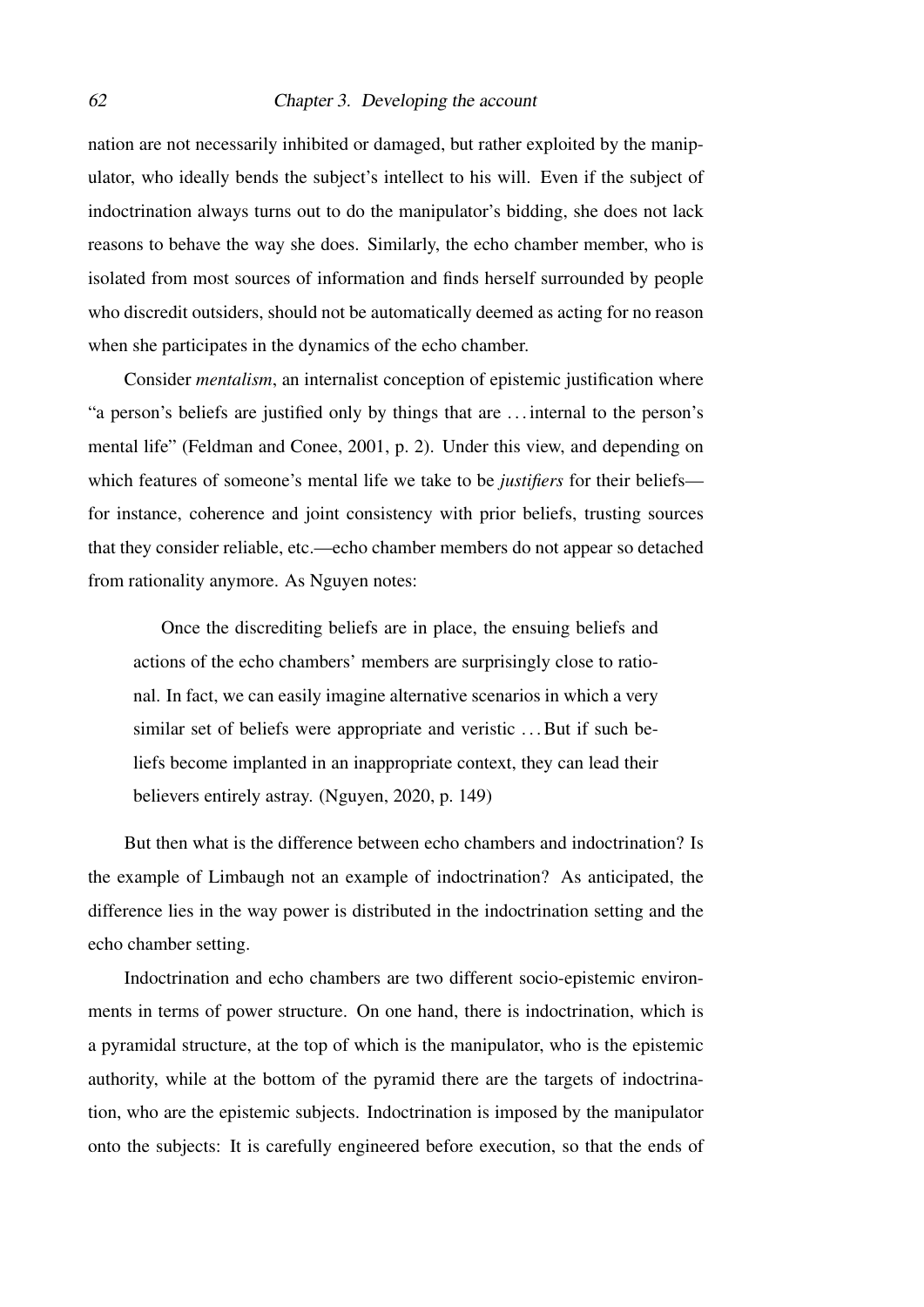the manipulator become those of the subjects, and the subjects come to reason like the manipulator wants them to. Moreover, the manipulator is responsible for keeping the subjects on track, though intermediaries between manipulator and subject (educators, functionaries, media, etc.) may be involved.

This power structure is evident in most paradigm cases of indoctrination. For example, in the education system, the teacher is the head of the class, and the pupils are subjected to the teacher's authority. Depending on the education system, the teacher has the authority to tell them how to behave in class, what to do in class and at home, what to read, learn, etc. For another example, an authoritarian leader can issue laws to dictate what the citizens are allowed or ought to do, and he has the power—even if self-legitimised—to enforce that.

On the other hand, there are echo chambers, which are essentially communities of peers. Here, every member is responsible for thickening the walls of the echo chamber and keep their peers on track. Orthodoxy is established collectively, and the dissidents are collectively ostracized. To be sure, charismatic personalities may attain more epistemic authority than other members, like Limbaugh in his echo chamber. But having a charismatic leader—or a leader at all—is not an essential feature of echo chambers. There are many examples of echo chambers in which epistemic authority is homogeneously distributed, especially online. For instance, women-hating forums online are hangouts for men who initially simply share some assumptions about women, and later construe together from the ground up a whole subculture based on those assumptions. Nobody indoctrinates them into that subculture; we could say that, if anything, they "indoctrinate each other". They corroborate each other's beliefs and forge their private language to express them; most importantly, they do not carry out the will of anybody but their own, because they are not being manipulated.

For clarity, let us say that in all cases of indoctrination the manipulator has both power and formal authority over the subjects. He has power in the sense that he exercises some sort of influence, formal or informal, over the subjects: He might have an aura of trustworthiness or wisdom, he might induce fear, or he might appear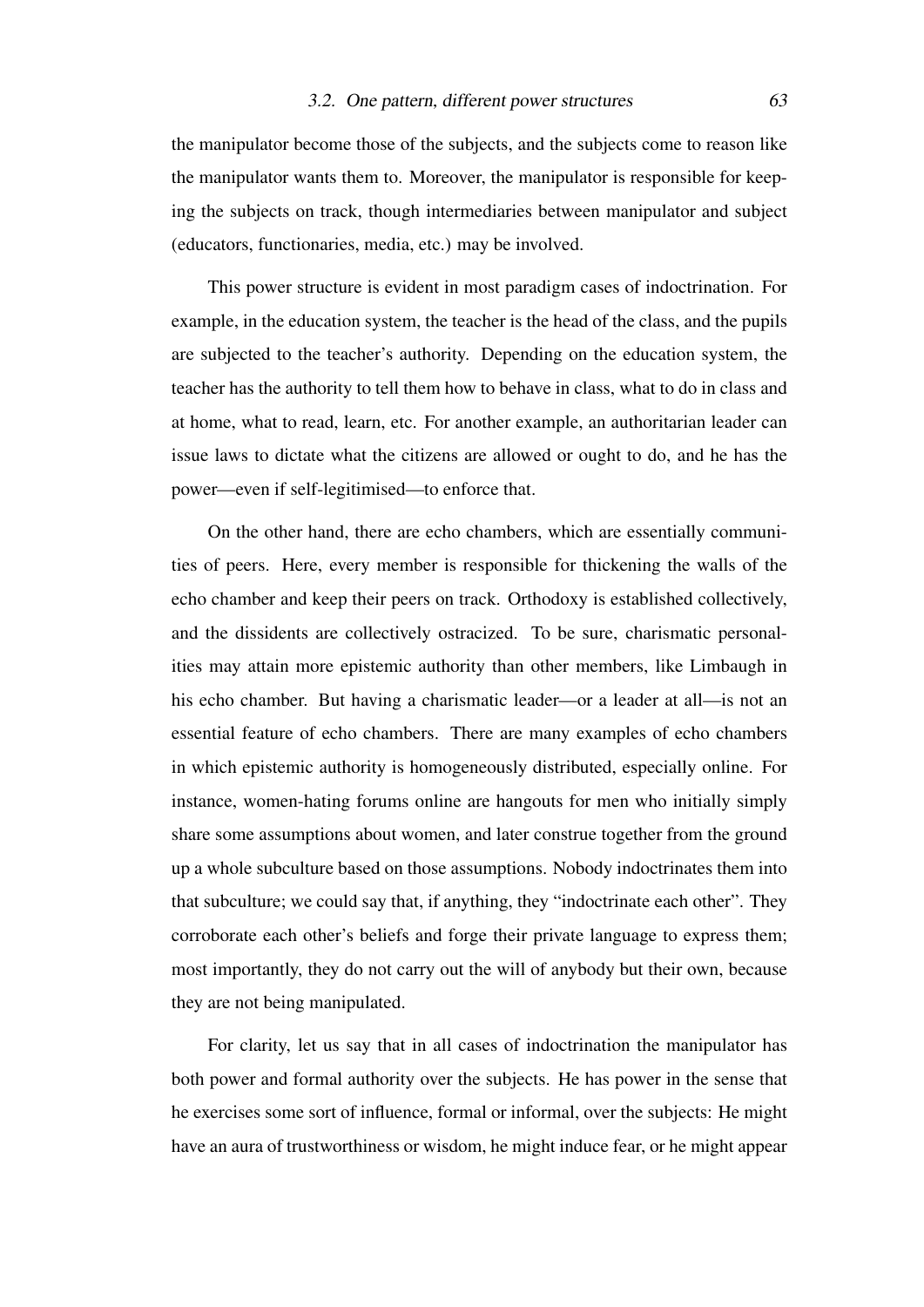legitimised by some holy entity. But most importantly, he has formal authority over them: He is a teacher, a cult leader, a party leader, a policymaker. In echo chambers, a member can become more influential than others because of his charisma; in this sense, a charismatic member like Limbaugh becomes a powerful figure in his community. But even so, there is no formal authority in the echo chamber: someone who is officially in charge of writing the laws or enforcing them. And indeed, Limbaugh does not have this sort of authority.

Importantly, the distinction between indoctrination and echo chambers does not lie in the intentions of the parties involved, nor their maliciousness. We often paint the indoctrinator as an evil mastermind, and consider defective reasoning a side effect of echo chambers. This is a mischaracterisation of both phenomena. On one hand, we should concede that indoctrination can happen without bad intentions: What matters for us to say that indoctrination is going on is that the indoctrinator has control over the subject's responsiveness to reasons. This is the case of goodwilled parents. On the other hand, as I will discuss later, the setting up of an echo chamber may be an entirely deliberate, malicious act.

All in all, indoctrination and echo chambers can be identified as different socioepistemic structures which nevertheless introduce the same defect in the pattern of response to reasons of the participants. The subject of indoctrination exhibits the same defective pattern as the member of the echo chamber, in that they both systematically explain away any reasons they have to change the way they think; the reasons to do so are provided to the subject by her manipulator, and to the member by her peers.

### b. Sticky beliefs

In contrast with the established literature on echo chambers, *sticky beliefs* is a new coinage. With it, I would like to group those beliefs that are characterized by the capacity to produce a defective pattern of response to reasons, analogously to indoctrination and echo chambers. A belief is sticky when, once acquired, it produces the defective pattern.

When the believer acquires a sticky belief, she faces a significant barrier in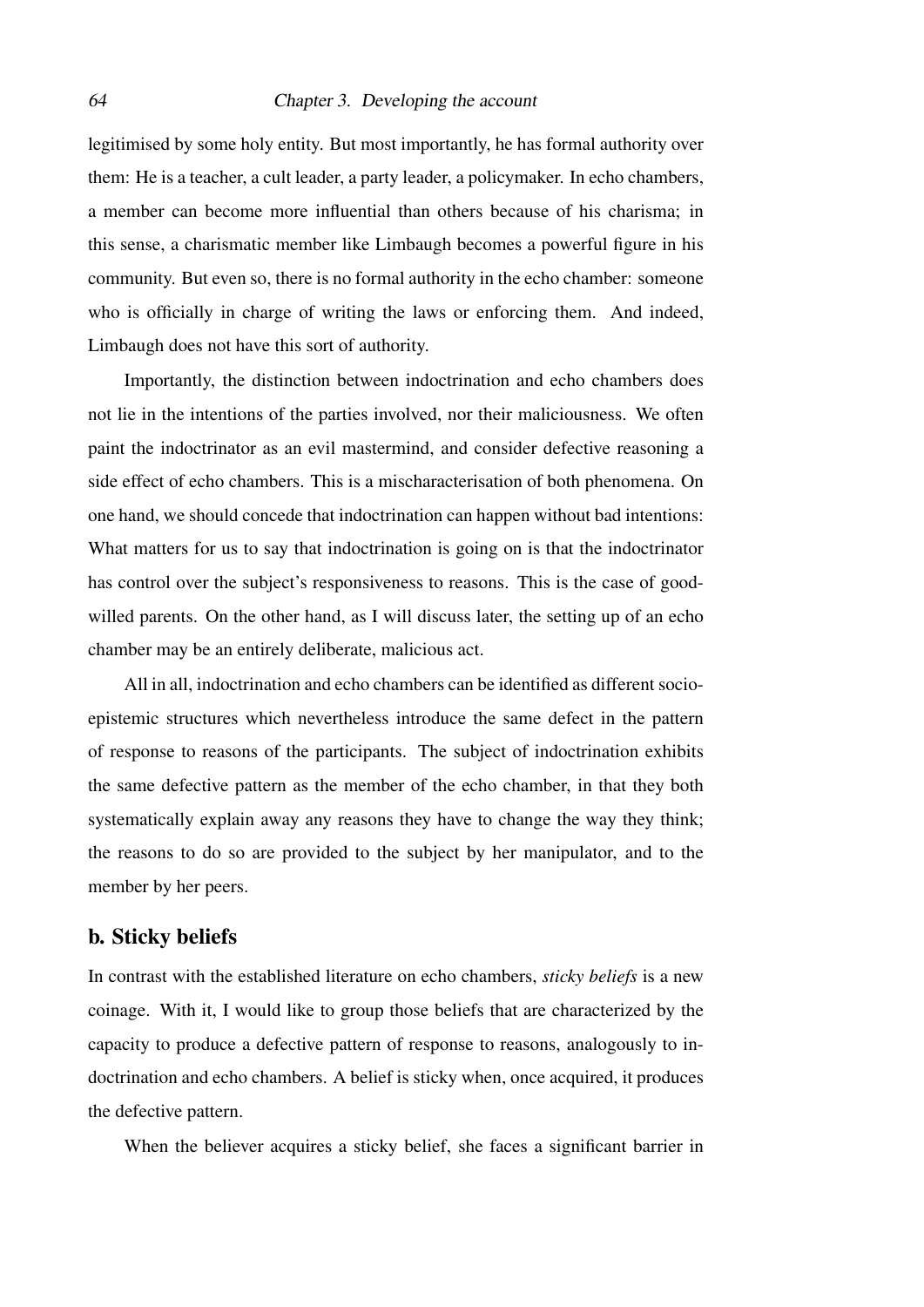dropping it in the face of counterevidence, as well as a barrier in overcoming the defective pattern altogether. Hence the term 'sticky': It conveys the idea that once the belief is installed, it is quite difficult to get rid of.

Notice that I call 'belief' the propositional content that a person may come to believe, which may be either atomic or a conjunction of propositions. To clarify what I am talking about, let us consider, in turn, two types of sticky beliefs: conspiracy theories and just world beliefs.

*Conspiracy theories* are a prime example of sticky beliefs. Consider the most basic form of conspiracy theory: the idea that there is a conspiracy. This belief is sticky because once a person believes that there is a conspiracy, it is very difficult to persuade her otherwise. That is because the very concept of conspiracy provides various explanations as to why there may seem to be a lack of evidence or even counterevidence for it (from now on, I refer to both as *uncomfortable evidence*). Such explanations for uncomfortable evidence include cover-ups, disinformation, and the appeal to secret evidence, to name a few. While these explanations can be invoked to explain away many kinds of statement, they particularly make sense under the assumption that there is a conspiracy, because conspiring involves these sorts of activities by definition.

A person who believes that there is a conspiracy is naturally inclined to explain away any accusation that her belief is under-supported by evidence or contradicted by it, by invoking cover-ups, disinformation, etc. Like the subject of indoctrination and the member of an echo chamber, the person has two types of response available to counter uncomfortable evidence. She can dismiss it by simply labelling it as misinformation and brushing it off her back. Alternatively, she can twist it in a way that supports her belief in a conspiracy, instead of undermining it: She labels it as misinformation, and then she takes the alleged misinformation as further proof that there is a conspiracy. Additionally, there is a sort of vicious feedback mechanism in place, by which the person, thinking that the status of her conspiracy theory is not-disproven—while de facto it is only non-disprovable in her eyes—acquires increasingly more confidence in that theory.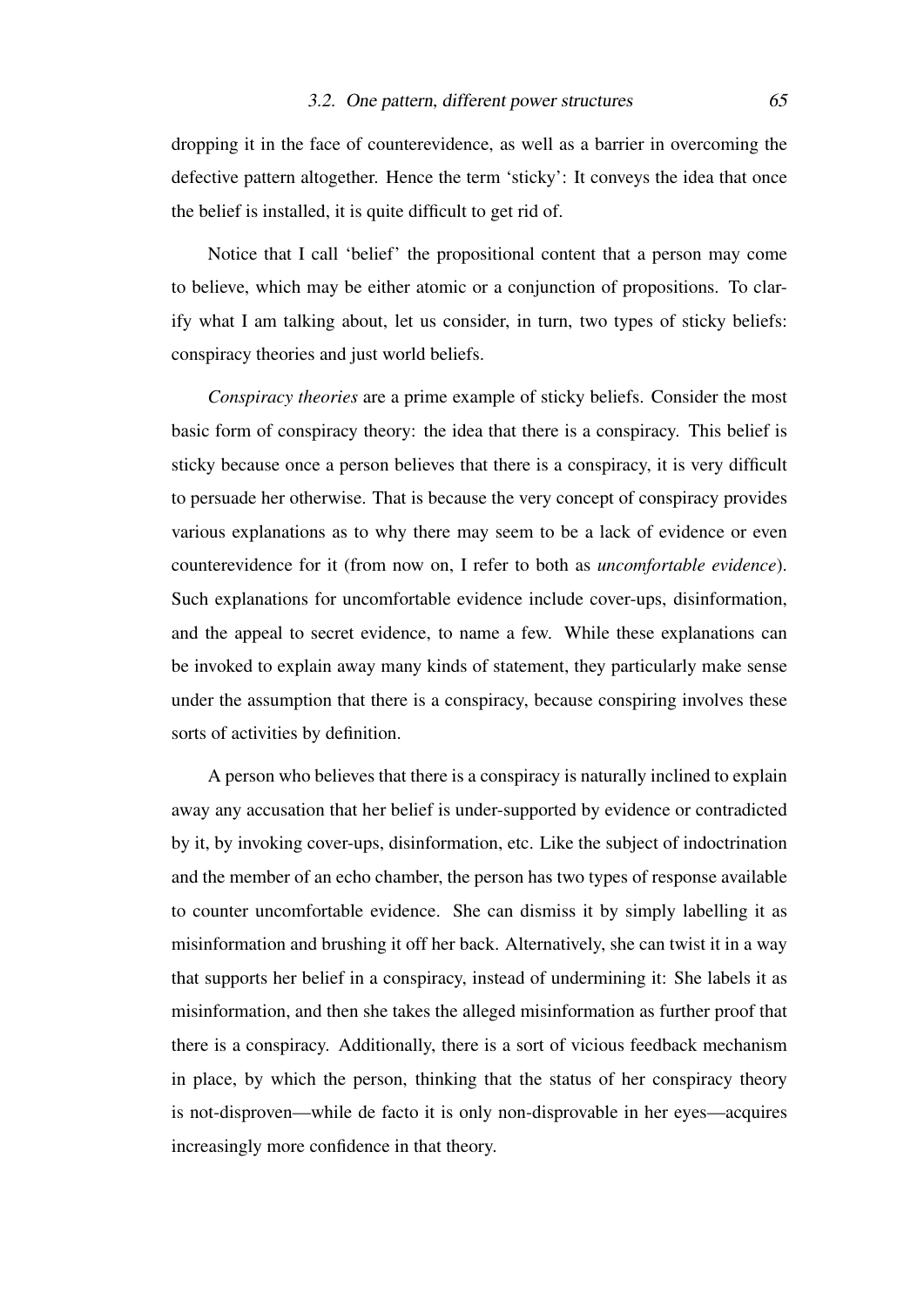[Dentith](#page-104-2) [\(2019\)](#page-104-2) registers something that supports this analysis. He addresses the fact that conspiracy theories are often depicted as beliefs supported by suspicious evidence. Against this view, he argues that "there is no prima facie justification for a suspicion of the kinds of evidence conspiracy theorists are alleged to rely upon" [\(Dentith, 2019,](#page-104-2) p. 2244). Rather, "if there is an issue with the evidence used in support of conspiracy theories, then it is an issue of principle: the evidence is being abused or just not being used appropriately" [\(Dentith, 2019,](#page-104-2) p. 2244). He defends this view by convincingly showing that the type of evidence employed in conspiracy theories and often considered suspicious is not exclusive of conspiracy theories and not necessarily problematic outside them.

Dentith essentially notes that the conspiracy theorist actively acknowledges the relevant information—the one that should instil some doubt about the truth of the conspiracy theory—and nevertheless she processes that information in a dysfunctional way. That, I believe, is because the pattern of reasoning of the believer is defective, and such defect is caused by the very nature of conspiratorial beliefs: They are sticky, i.e. they lend themselves to systematically explaining away uncomfortable evidence.

Although the conspiracy theorist and the subject of indoctrination share the same defective pattern, there is a crucial difference between the two, which is the reason why we say that the conspiracy theorist is not indoctrinated. Once again, to see this we ought to look at the socio-epistemic structure of the two situations.

On one hand, indoctrination is a form of manipulation, where a person who has influence and formal authority over the other manipulates his subject. So, there are at least two persons involved and a hierarchy. On the other hand, when a conspiracy theory takes root in a person's mind, no more than one person needs to be involved, the believer, and she may have acquired the belief by various means, e.g. she may have heard of it, made it up or been persuaded of it. Crucially, the social context in which the conspiracy theorist first acquires her belief is irrelevant: For the defective pattern to arise, the mere belief into that particular propositional content is sufficient.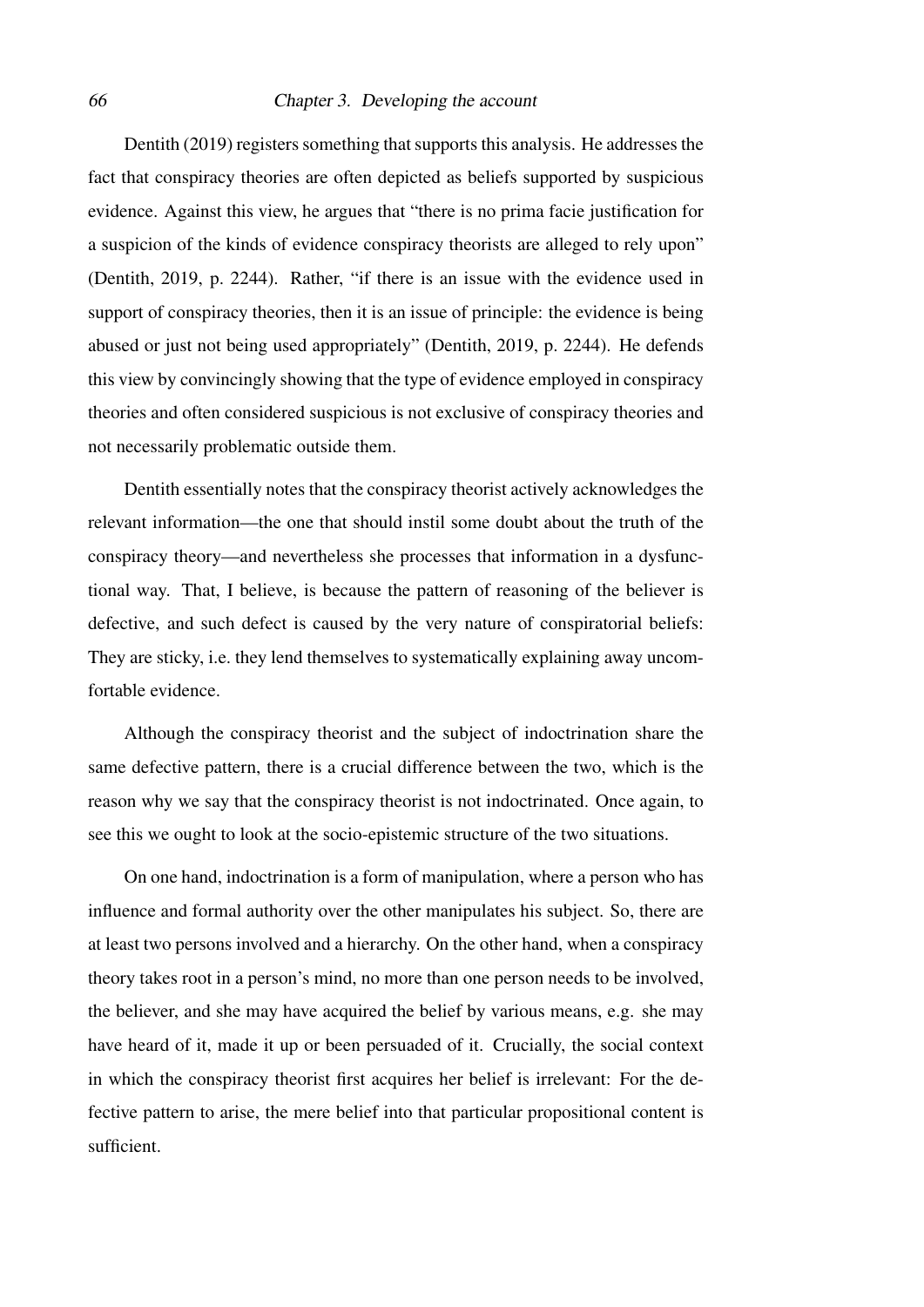### 3.2. One pattern, different power structures 67

The bottom line is that the very propositional content of a conspiracy theory can do what a manipulator by definition does in indoctrination: altering the pattern of reasoning of a subject in a specific defective way. Conspiracy theories produce the defective pattern just in virtue of their content, whereas indoctrination has to be carried out by a person who has influence and formal authority over the subject.

But conspiracy theories are not the only type of belief that has this effect, i.e. producing a defective pattern in virtue of its propositional content. This is the peculiarity of sticky beliefs. Another type of sticky belief are just world beliefs.

*Just world beliefs*, JWB for short, are a widely studied topic, with ample literature especially in Psychology, Philosophy and the social sciences.[4](#page-66-0) [Kasperbauer](#page-106-1) [\(2015\)](#page-106-1) characterises them as follows:

The basic idea behind JWB is that people operate under the assumption that the world is a just place, commonly expressed in the psychological literature as "people get what they deserve and deserve what they get." JWB are considered to be a real psychological phenomenon shared to some degree by all people. (p. 210)

JWB have to do with our understanding of the fundamental nature of the world and represent a cognitive bias which operates in the subconscious. But a most important aspect of JWB is that they are continuously under threat. That is, JWB are continuously challenged by events that constitute reasons to doubt JWB, and even drop them.

Research has consistently found that severe, prolonged suffering, and success owing to luck, are two of the main threats to JWB. Research also shows that we humans do our best—or our worst—to resist threats to JWB, because JWB are low-key comforting and give us the confidence to face the risks that come with navigating the world.

For instance, humans typically respond to severe prolonged suffering with

<span id="page-66-0"></span><sup>&</sup>lt;sup>4</sup>As [Kasperbauer](#page-106-1) [\(2015\)](#page-106-1) reports: "The collection of ideas that eventually came to be known as Just World Theory first originated in research conducted by Melvin Lerner and his colleagues" (p. 25) in the mid-Sixties. There has been a rich debate since, which includes contributions by Hafer and Begue (2005), Hirschberger (2006) and Wakslak et al. (2007). `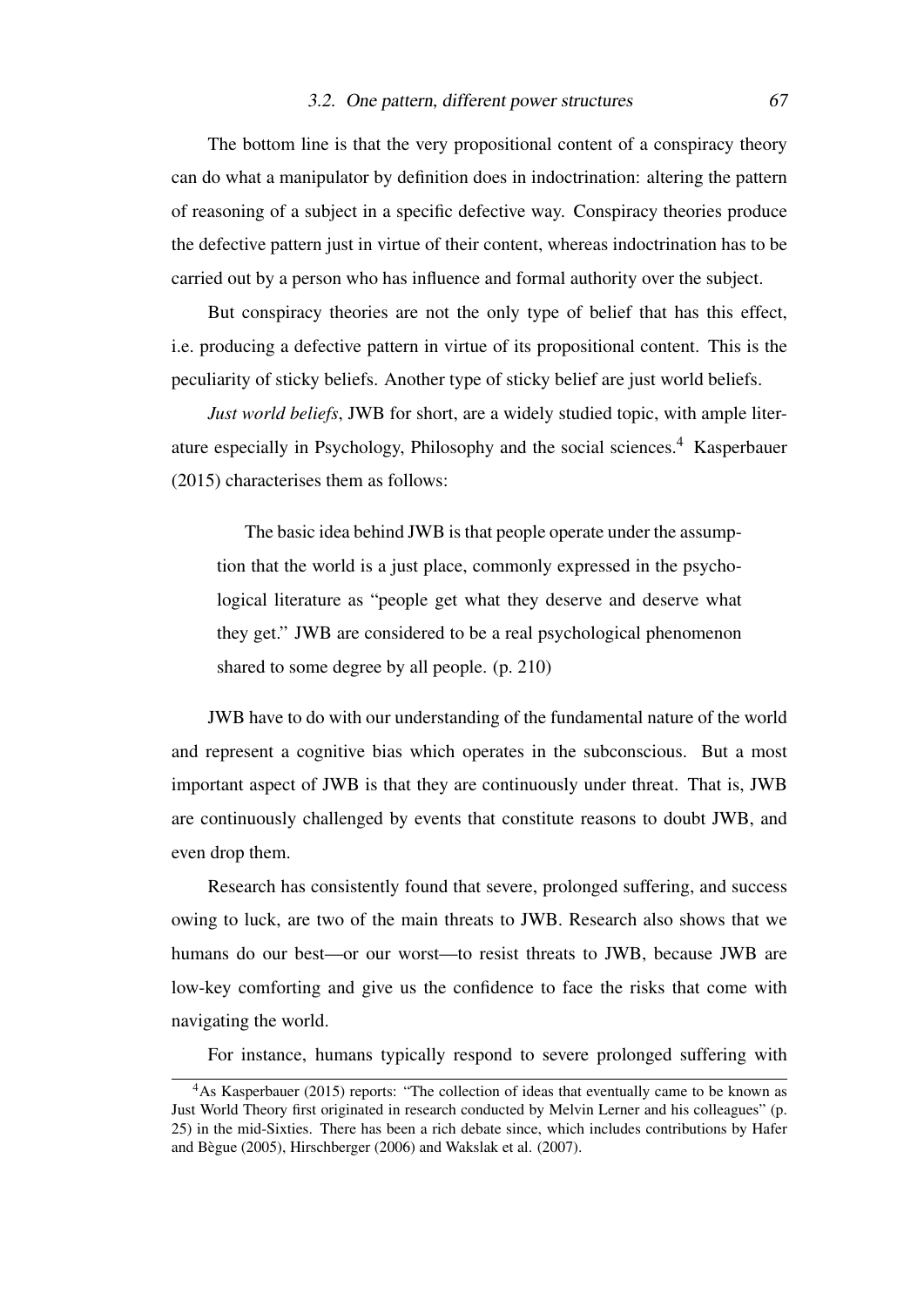victim-blaming and respond to cases of success owing to luck by either denying the luck or assuming more effort was put forth even though there was clearly none. As Kasperbauer puts it: "A troubling result of Just World Beliefs [. . . ] is that people tend to dismiss or explain away any threats to their belief that the world is funda-mentally just" [\(Kasperbauer, 2015,](#page-106-1) p. 217).

Precise accounts of why and how we dismiss and explain away the threats to JWB—i.e. the *reasons* to drop JWB—are found in the literature. I shall not elaborate further here, because it is already clear why JWB are sticky beliefs. When our JWB are challenged, we look away: We dismiss the threats as not relevant, we do not take them to be reasons to revise our JWB. Alternatively, we take the facts that are threatening to be reasons to find further information that will explain away the threat. The harder the challenges, the more stubbornly we turn away, and the more eagerly we look for alternative explanations.

This is due to the vital function of JWB, the attractiveness of a world seen through their lens; which all boils down to the content of these beliefs. Like conspiracy theories and like indoctrination, JWB introduce a defect in the pattern of response to reasons of those who hold them. Like conspiracy theories, this is due to the content of the beliefs; unlike indoctrination, they do not represent a form of manipulation.

# 3.3 A delicate balance

Up to this point, three main claims have been made. First—this is Yaffe's claim indoctrination is a form of manipulation, where the indoctrinator manipulates the subject's pattern of response to reasons so that the subject will always choose to do his bidding. Second, the manipulation consists in giving the subject reasons to dismiss or explain away any reasons she might have to change the way she thinks, which is convenient for the manipulator. In doing so, the pattern of response to reasons of the subject remains substantially unaltered in the face of reasons to change, and as such is defective. So, we can say that indoctrination produces this defective pattern. Third, the same defective pattern can be produced by other phenomena that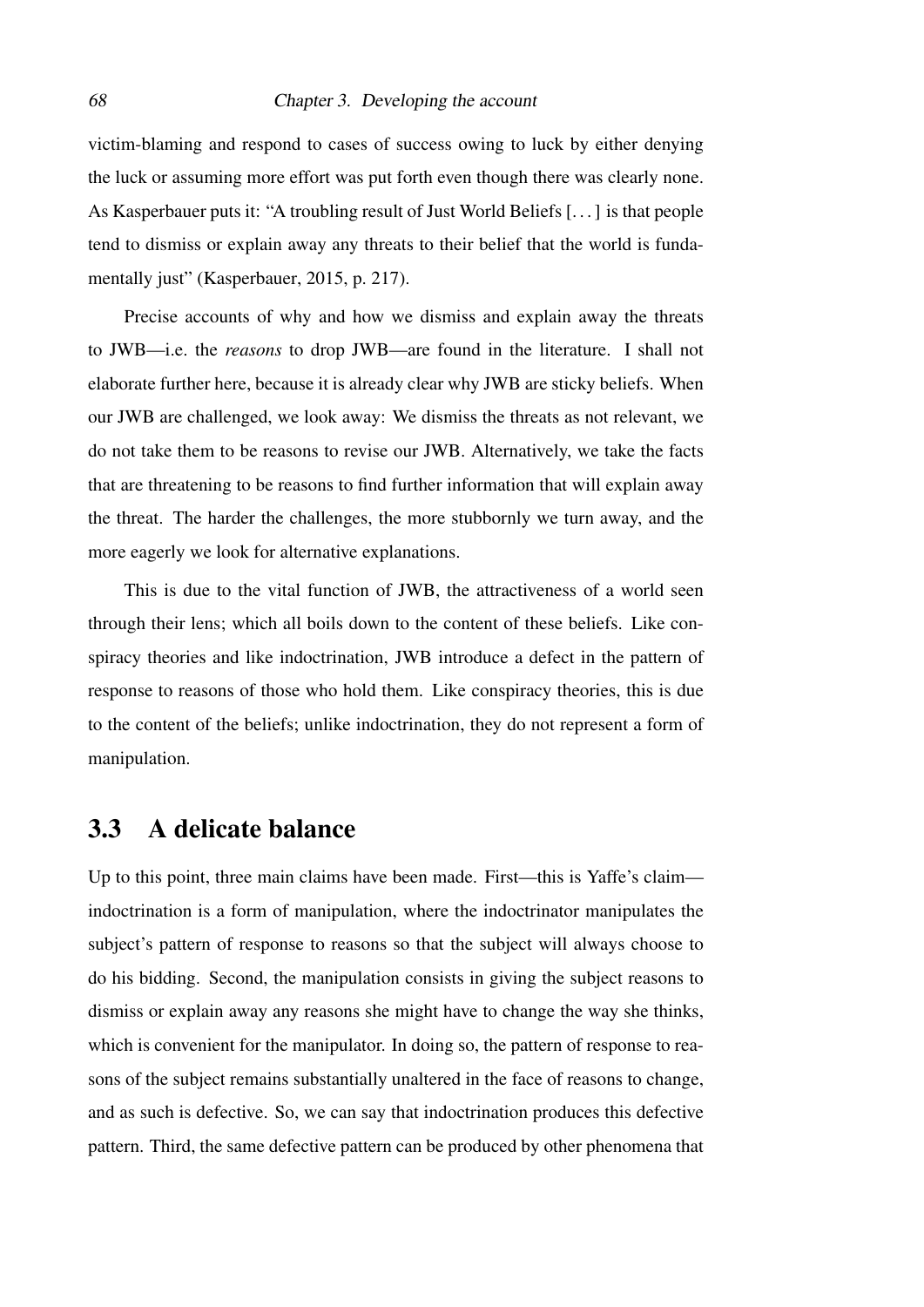are not indoctrination: Members of echo chambers develop the same pattern, and so do people who maintain certain beliefs that I call sticky in virtue of their particular propositional content.

In the light of these three points, we need to find the delicate balance between *reducing* indoctrination, echo chambers and sticky beliefs to one another, and treating them as *entirely separate* phenomena. That is, the relation between these three phenomena is a complex one, and the challenge is to explicate how they relate to each other and the defective pattern.

First, we should avoid reducing indoctrination, echo chamber and sticky beliefs to one another. As argued in the previous section, the defective pattern emerges under different circumstances, and each case counts as an instance of indoctrination, echo chamber or sticky belief mostly depending on how the power is distributed in that situation. This means we should not think of the emergence of the defective pattern as occurring *despite* the differences in power structure across situations. Rather, it is the power structure that *determines* whether a situation is a case of indoctrination, echo chamber or sticky belief. The difference between indoctrination, echo chambers and sticky beliefs is *structural*. Therefore, it is a mischaracterisation to reduce these three phenomena to one another.

Not only is there is value in attending to our concepts, but it also has practical advantages. For example, we often tend to lump the indoctrinated and conspiracy theorists together, because of the similar way in which they stubbornly, passionately defend their beliefs. But suppose there is a person who has done an extensive job at formulating a conspiracy theory. Not someone who passively accepts it. Rather, someone who read history books, exercised her critical thinking, listened attentively to various opinions and concluded that there is a conspiracy. Further, suppose that her conspiracy theory is wrong and we want to help the person realise it. Attempts at undoing her supposed indoctrination would be a waste of time because she is not indoctrinated.

For instance, it would be useless for us to try and generate *Indoctrination Anxiety* in her. Generating Indoctrination Anxiety is a type of *Etiological Challenge*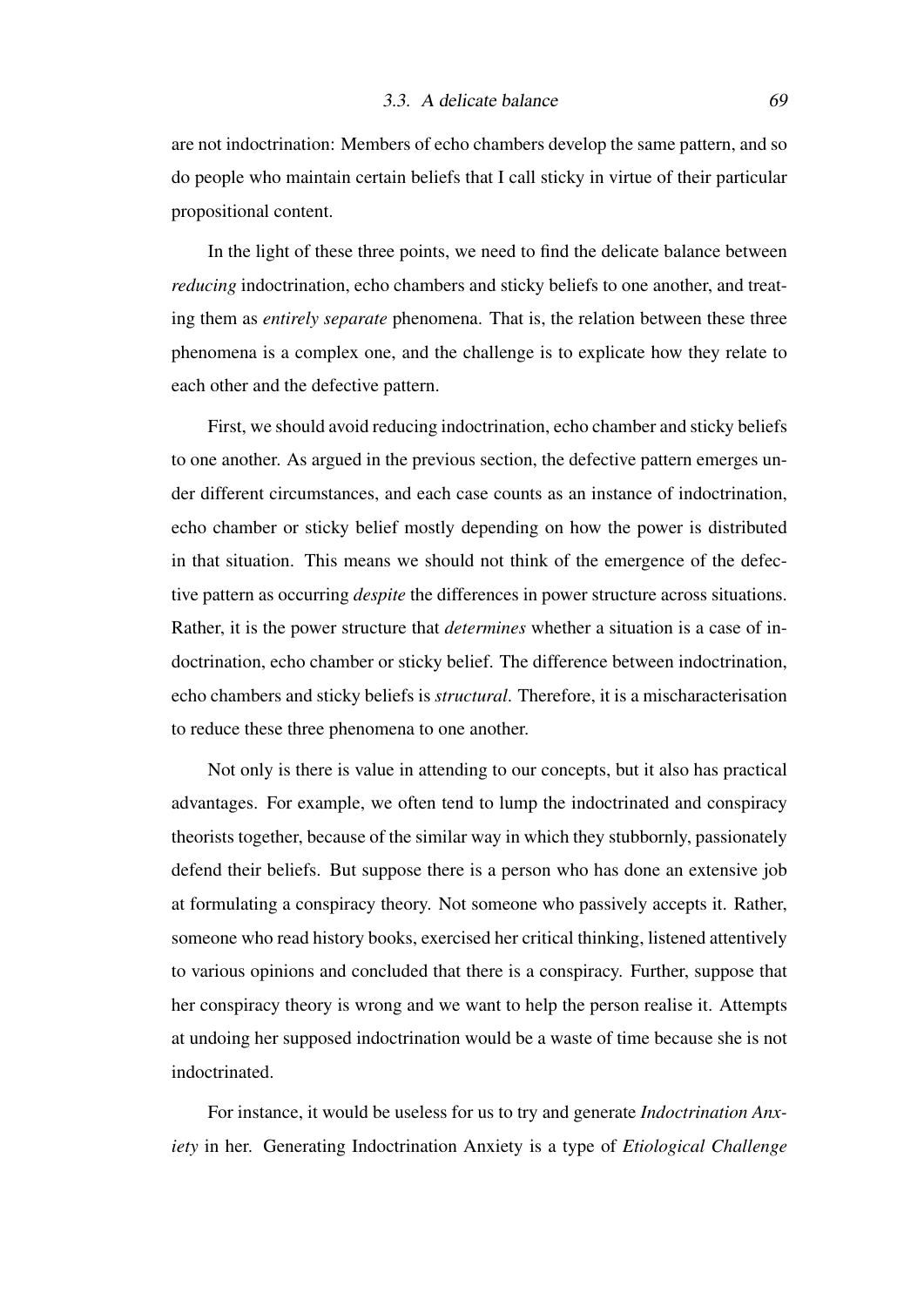which is specifically targeted at indoctrinated people. Not only it generically aims at urging someone to revise their beliefs "by pointing out the contingent causal origins of those beliefs" [\(DiPaolo and Simpson, 2016,](#page-104-3) p. 1), like any Etiological Challenge. Rather, it aims precisely at instilling the suspicion that someone's beliefs are "a product of a method of belief-transmission that's geared towards making people believe things which they would otherwise reject" [\(DiPaolo and Simpson,](#page-104-3) [2016,](#page-104-3) p. 5).

Our conspiracy theorist, who conducted her research without any external pressure, is not susceptible to this kind of anxiety. Instead, she might be struck by other forms of Etiological Challenge which address the stickiness of her beliefs instead. Keeping this in mind, it seems convenient to accept a conceptual distinction between sticky beliefs and indoctrination, as well as echo chambers.

Second, we should not treat these phenomena as completely separated either. While they differ in their socio-political aspects, we must conceive them as being characterised at heart by the same cognitive mechanism, i.e. the emergence of the defective pattern. Again, acknowledging this is not just for conceptual clarity, it also serves a practical purpose: understanding why and how these phenomena intersect and interact in the world, and dangerously so.

For example, the fact that indoctrination and echo chambers produce the same cognitive effects means that indoctrinators can benefit from creating an echo chamber around themselves. As Nguyen points out, "echo chambers are excellent tools to maintain, reinforce, and expand power through epistemic control. Thus, it is likely (though not necessary) that echo chambers are set up intentionally, or at least maintained, for this functionality" [\(Nguyen, 2020,](#page-106-0) p. 149). When an indoctrinator utilises an echo chamber in his favour, he doubles down the exploitation of that cognitive mechanism that indoctrination and echo chambers share.

For a similar reason, indoctrinators can and often use sticky beliefs to consolidate the defective pattern of their subjects. For instance, totalitarian regimes typically spread conspiracy theories to defame their political enemies. Because conspiracy theories are sticky, if a regime manages to tie its consensus to the citizens'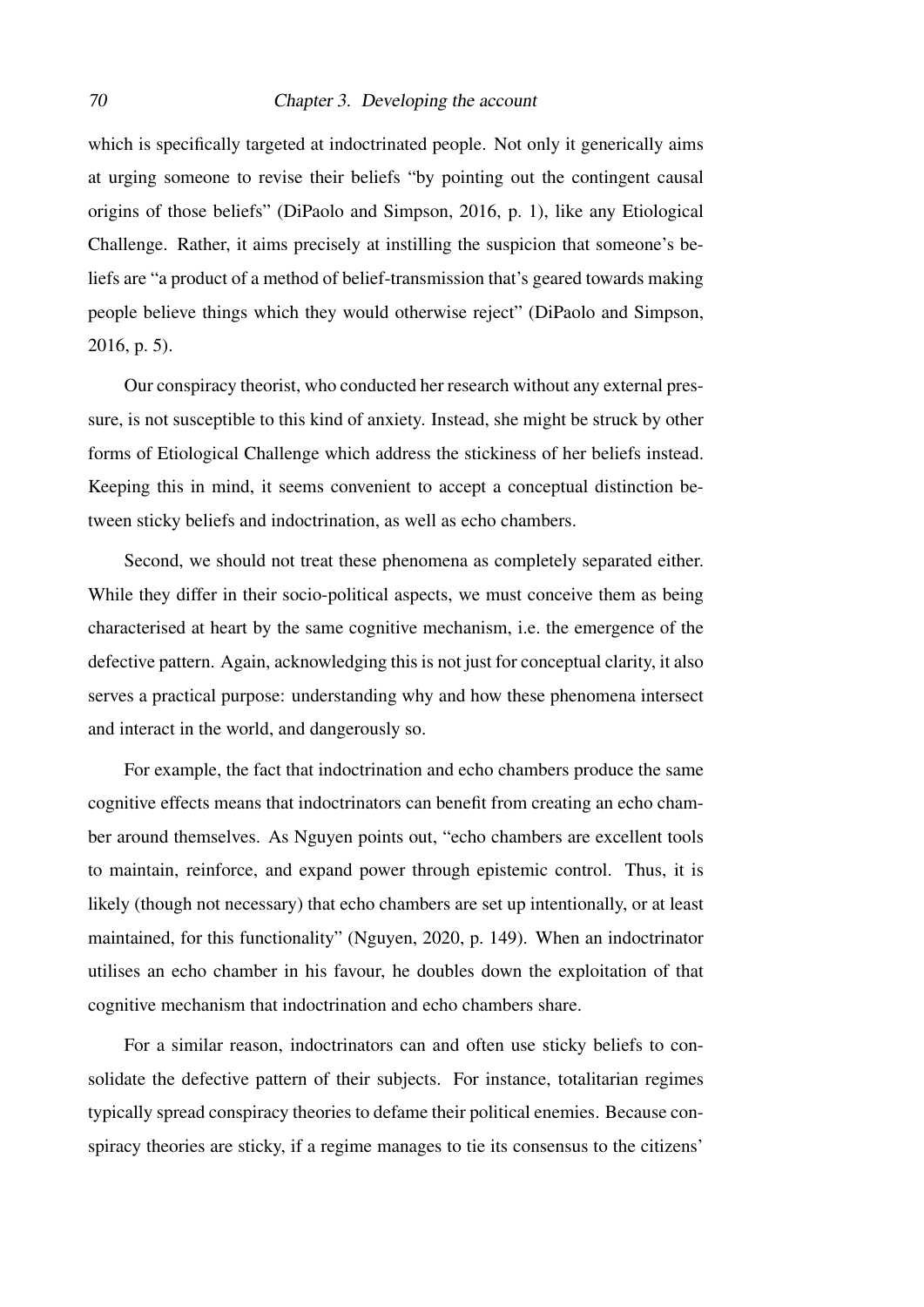belief in those theories, then it will benefit from how difficult it is to undermine a conspiracy theory.

Conspiracy theories interplay with echo chambers too, but in a different manner. Echo chambers benefit from incorporating conspiracy theories in their orthodoxy more than any other type of theory, because they are extraordinarily effective in dismissing and explaining away outside testimony, thus reinforcing the defective pattern. For example, conspiracy theories are responsible for *inverted corroborative bootstrapping*, a phenomenon where echo chambers "are attributing a problematic form of non-independence to outsiders who are actually independent, and thereby underweighting outside testimony" [\(Nguyen, 2020,](#page-106-0) p. 148).

Alongside conspiracy theories, the stickiness of JWB (just world beliefs) can also be piggybacked by an indoctrinator to reinforce the defective pattern of his subjects. The idea that JWB influence our political choices is not new: Kasperbauer argues that JWB constitute a psychological barrier to egalitarianism, essentially because whatever social injustice egalitarianism purports to correct, JWB tell us that that is simply how things should be. It is clear then what power an indoctrinator can gain from leveraging on JWB. A dictator, for example, can match the intuition that the world is a just place with the notion of divine providence. From there, he can claim that divine plans are not for everyone to understand, but he is their designated interpreter. Finally, by cultivating the citizens' confidence in JWB, he can justify all his actions as part of the nation's destiny.

These are just some examples of how indoctrination, echo chambers and sticky beliefs easily interact and intersect due to their shared cognitive mechanism, suggesting that—on the epistemological level—these phenomena are not completely separate.

Having illustrated the complexity of the relation between indoctrination, echo chambers and sticky beliefs, here is how I propose we understand indoctrination.

For an analogy, consider the feeling of loss. This is a state of mind characterised by a feeling of abandonment, helplessness, etc. We feel loss on different occasions, for example when we mourn a loved one, when we experience certain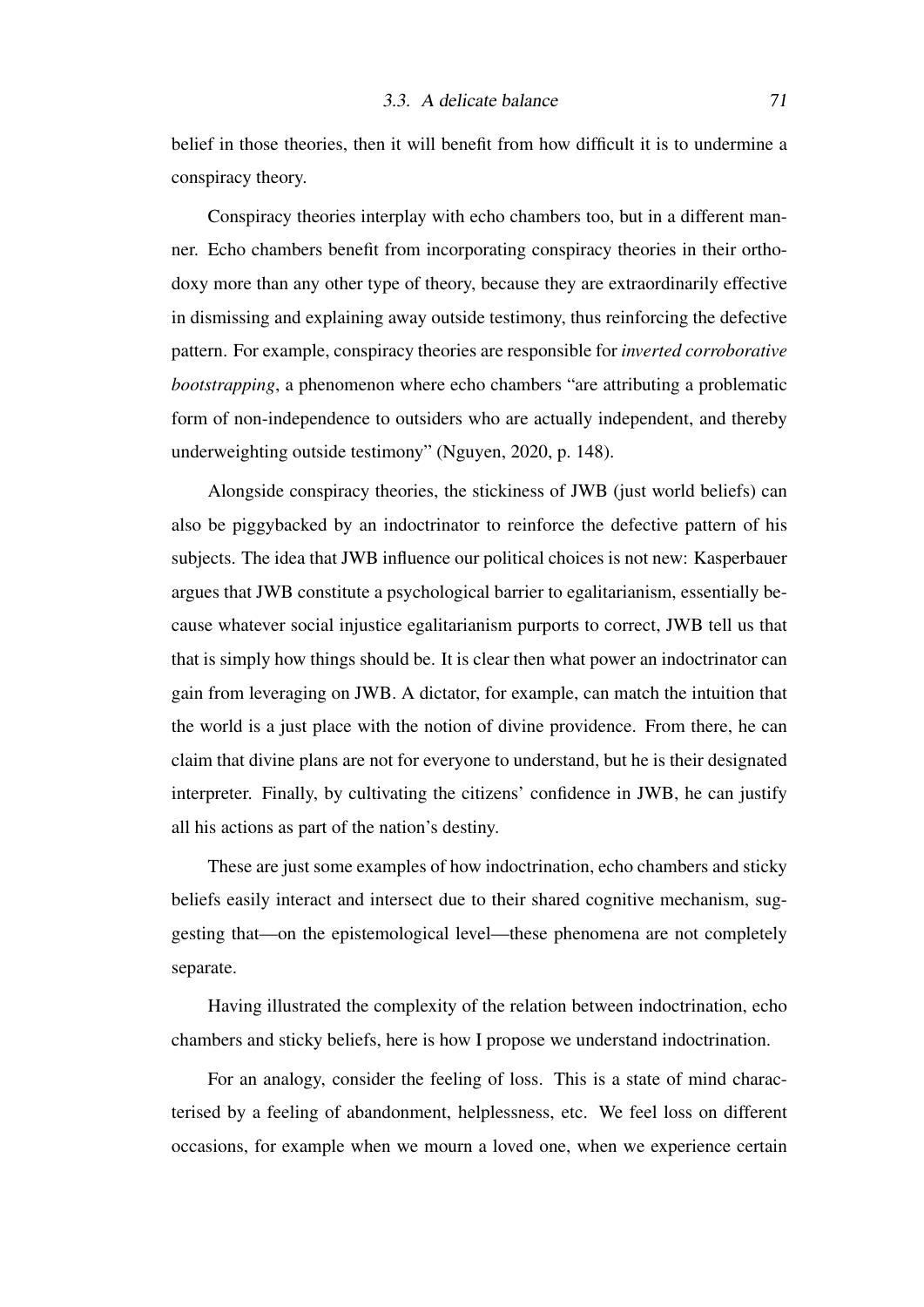forms of art such as a beautiful tragedy, or when our relationships end. Mourning, aesthetic appreciation and break-up are complex phenomena distinct from each other in many ways, but on a psychological level they have an element in common, the feeling of loss.

Similarly, the defective pattern is a general, purely cognitive phenomenon that manifests itself in various ways. Indoctrination, echo chambers and sticky beliefs are some of its manifestations. They are more complex socio-epistemic phenomena, different from each other in many ways, that nevertheless share a same epistemological component. Although they are distinct from each other on some level, from a strictly epistemological point of view they all boil down to the same purely cognitive phenomenon, the emergence of the defective pattern.

Indoctrination, echo chambers and sticky beliefs are then a family of phenomena that belong to the same kind. Indoctrination is not a kind of its own; rather, it belongs to a kind. What makes indoctrination belong to that kind is the fact that it is characterised by the emergence of the defective pattern. Echo chambers and sticky beliefs belong to the same kind for the same reason.

From an epistemological point of view, the emergence of the defective pattern is a basic cognitive mechanism which articulates itself in increasingly higher levels of complexity: It develops and differentiates into indoctrination, echo chambers and sticky beliefs on a superior level, and into different types of indoctrination on an even higher level. That is how indoctrination in the education, the political, and the religious context boil down to the same deeper phenomenon, namely indoctrination; and in turn how indoctrination, echo chambers and sticky beliefs boil down to the same deeper phenomenon, namely the emergence of the defective pattern.

In sum, granted that these three socio-epistemic phenomena are not reducible to one another, we can say that they nevertheless belong to the same kind. They belong to the same kind because they are expressions—so to speak—of the same mental state, namely the defective pattern, the declension of which occurs in diverse socio-epistemic structures and contexts.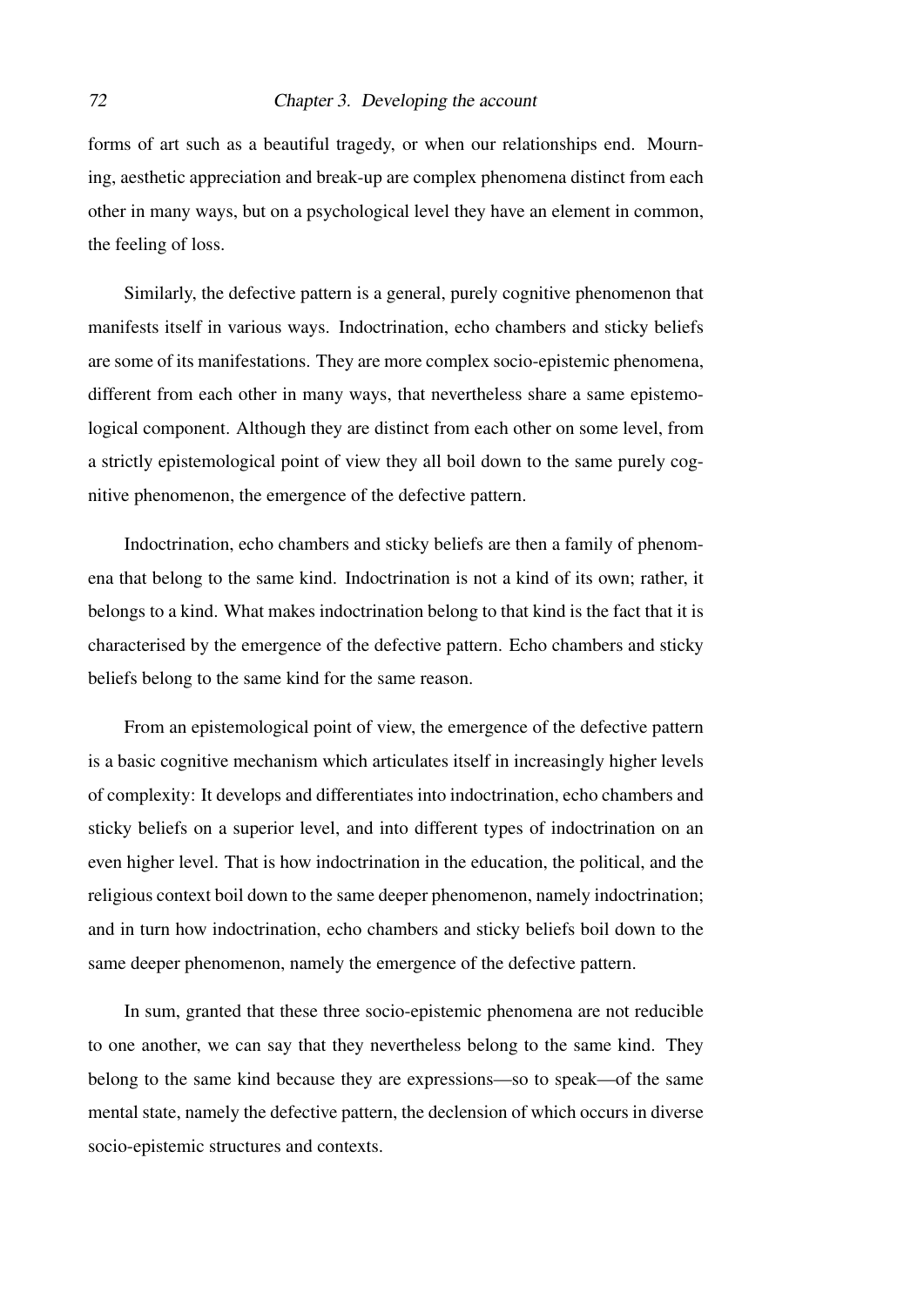## 3.4 Revising our worries about indoctrination

The idea that indoctrination belongs to a family of socio-epistemic phenomena characterised by the emergence of the defective pattern compels us to revise the conceptual worries of the tradition.

The main concern in the Analytic tradition is how to distinguish indoctrination from proper education. This concern stems from the assumption that indoctrination is a form of teaching, just like proper education and other forms of bad education. But in the light of the membership of indoctrination to its kind, to call indoctrination a form of teaching now appears reductive and somewhat misleading. If we are open to the idea that indoctrination is a form of manipulation, we find ample evidence in the world and in the literature that indoctrination is not a type of teaching, and rather that teaching is one of the many ways in which someone can be indoctrinated.

So, philosophers in the tradition are right about something: Indoctrination is hard to account for because it is similar to other phenomena. But they are posing the wrong question. Instead of asking how to tell indoctrination apart from proper education, we should be asking how to distinguish indoctrination from other forms of manipulation, and more precisely other forms of flawed reasoning involving the defective pattern, such as echo chambers and sticky beliefs. I have already sketched an important way in which these phenomena differ—i.e. in their socio-power related aspects—and I will say more in the next section, but I suggest that there is plenty of room for further research on the topic.

Another worry stemming from the Analytic tradition—one that however is never explicitly discussed—is how to explain the relation between indoctrination and the other ways in which someone can be indoctrinated, but which do not belong to the education context. We see this worry transpire, for example, through the words of [Green](#page-105-0) [\(2010\)](#page-105-0). In a passage, he claims that "that propaganda, lies, threats, and intimidation have been used as methods of education is not doubted" [\(Green,](#page-105-0) [2010,](#page-105-0) p. 23). What Green is doing is contraposing the concept of indoctrination to the notions of propaganda and lying, while subsuming everything under the concept of teaching.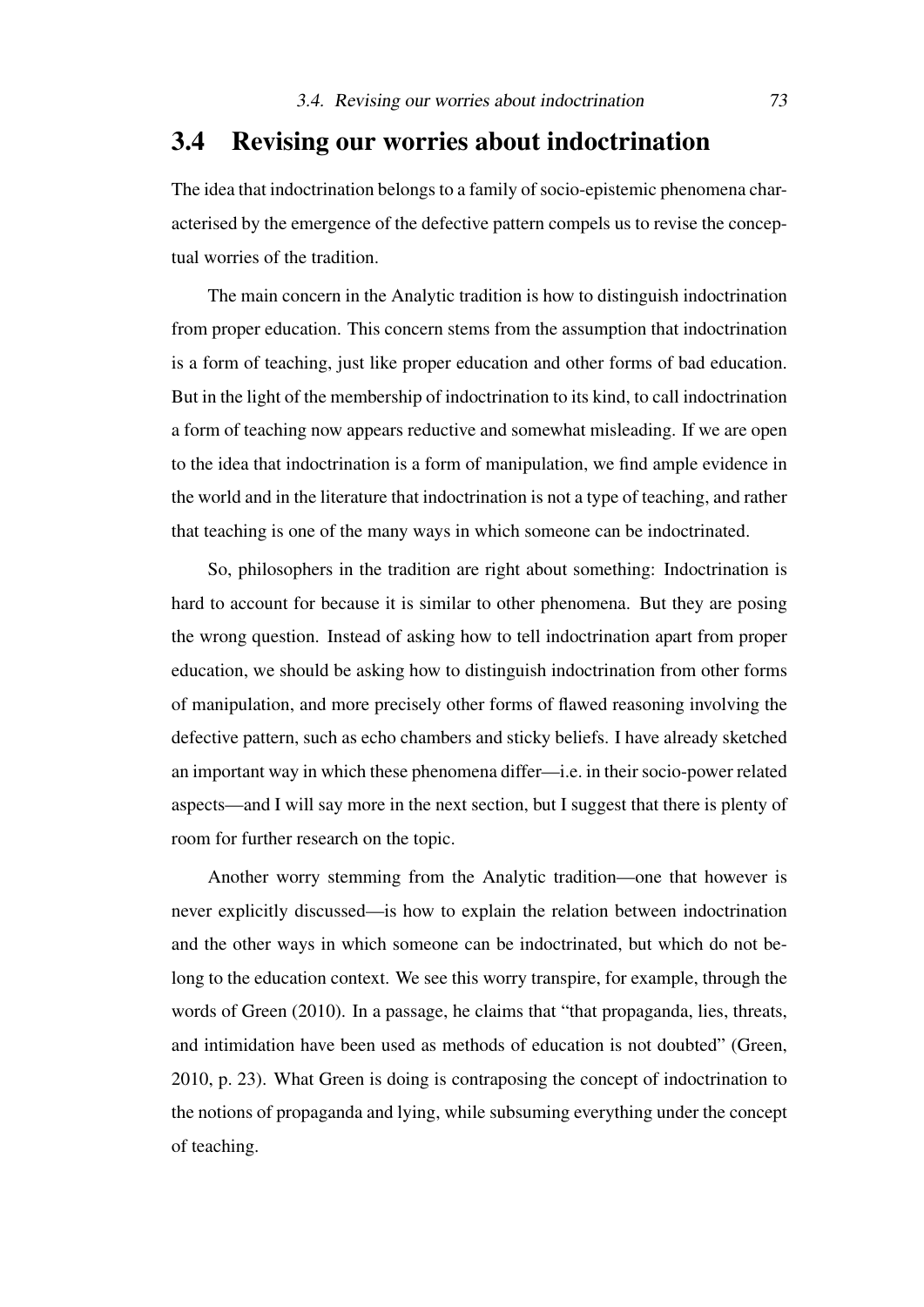#### 74 Chapter 3. Developing the account

This is a strange move: Instead of admitting that indoctrination is not a form of teaching, he prefers to say that propaganda and lying are. But after reframing indoctrination as manipulation, we can safely admit that indoctrination is not a form of teaching, and that propaganda and lying are neither. Further, we can establish a more convincing relation between them: Propaganda and lying are some of the ways in which someone can be indoctrinated, as seen previously in the David Koresh and authoritarian regime examples. So, by admitting that indoctrination is not a form of teaching and that there are other ways to indoctrinate alongside teaching—including practices that do not belong in the classroom—we ease this particular worry of the tradition without raising any new ones.

Finally, a major concern in the tradition are the children. Since indoctrination is conceived as a form of teaching—more often than not schooling—the tradition ignores the question of adult indoctrination. Most accounts share the view that indoctrination can only happen in a short window of time, while the subject is still ignorant and docile—i.e. a child—and thus exclude the possibility of adult indoctrination because adults are assumed to have developed sufficient critical thinking skills to resist indoctrination.

But as we reframe indoctrination as manipulation, it becomes evident that we should talk about adult indoctrination too. All the paradigm cases presented until now involve adults as much as children—the authoritarian regime, the apocalyptic sect, etc. That is because indoctrination is not a deed performed in one go while the child is impressionable. Rather, it is an ongoing manipulation that can continue throughout adulthood, or begin in adulthood. The specific harm of indoctrination is not the exploitation of the child's little capacity for critical resistance, but rather the exploitation of the subject's capacity to respond to reasons, whether infant or adult. The worry, then, should not just be to prevent children from growing up into badly-educated adults. Rather, it should also be how to prevent anyone from being manipulated.

In sum, as we revise our concept of indoctrination, we revise our worries about it. Under my account, some of the traditional worries are completely dissipated,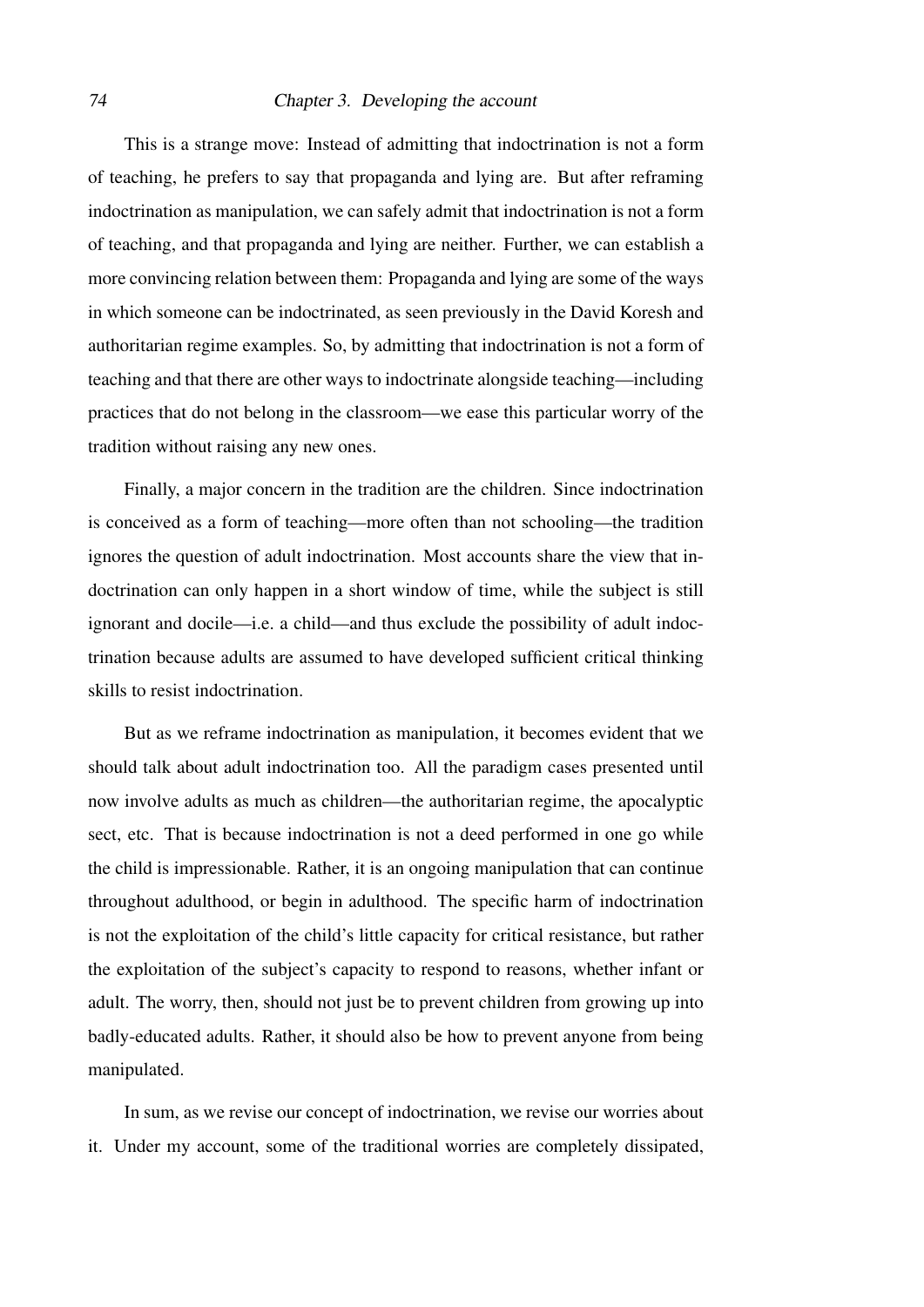and others are reframed.

### 3.5 Exploiting a vulnerability of the mind

My descriptive analysis so far illuminates the fact that indoctrination sits in a complex space between the inculcation of beliefs and the controlling of people's wills. The indoctrinator does not merely drill beliefs that are false or not known to be true. Rather, he manipulates the subject's will in respect of her epistemic practices: He influences her conscious decisions as to which evidence she pays attention to. In doing so, he ensures that the subject only engages with evidence that serves his purposes. Crucially, he ensures that she does not engage with evidence that can lead her to alter her epistemic practices that serve him well.

But in turn, this view illuminates a further aspect of indoctrination. When the indoctrinator manipulates the subject's will with respect to her epistemic practices, he is effectively exploiting an epistemic-cum-cognitive vulnerability of her mind, which allows for the establishment and taking root of the defective pattern.

The defective pattern is a mental state in which we can end up. It does not only emerge as a result of indoctrination. It also emerges spontaneously and uncalled for, as in echo chambers and sticky beliefs. Further, it has a distinctly self-preserving and self-reinforcing nature, in that—once it has emerged—it naturally leads the person affected by it to ignore any evidence that could change her epistemic practices.

Our mind is vulnerable, in that it is subjected to the possible emergence of this pattern—spontaneous and non-spontaneous—and once the pattern has firmly established itself, the mind tends to remain affected by it. Indoctrination is the exploitation of this vulnerability, in that the indoctrinator actively seeks to instil the defective pattern in the subject's mind and intervenes any time in which—against all odds—the subject tends to derail from it.

This, I take it, is ultimately the distinctive mark of indoctrination, what sets it apart from echo chambers and sticky beliefs. In indoctrination, the emergence of the defective pattern is actively pursued by an indoctrinator who exploits his victim's vulnerability, and the defective pattern is actively nurtured by the manipulator once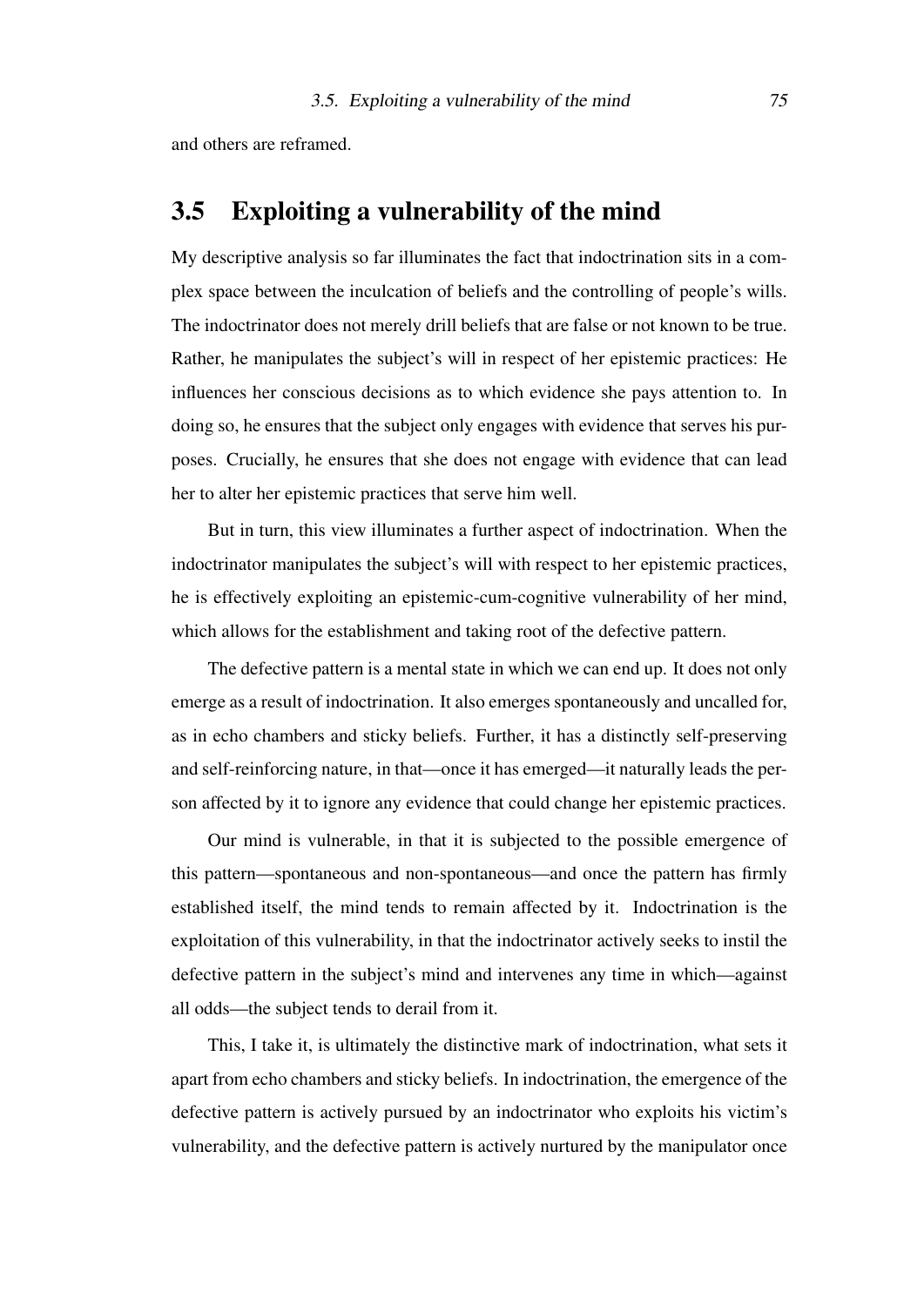#### 76 Chapter 3. Developing the account

it has taken root. By contrast, in echo chambers and sticky beliefs there is no pursuit or nurturing of this sort.

This is not to say that we should go back to tying indoctrination to an intention criterion. The indoctrinator does not necessarily tell himself that what he is doing is exploiting a vulnerability which results in the emergence of the defective pattern. In some cases, the indoctrinator only intends for his subject to make the choices he thinks are right, and sees himself as informing the subject of what her best options are; in other cases, the indoctrinator knows exactly what vulnerability he is exploiting. Either way, indoctrination happens, because what the manipulator wants is for the subject to choose to do his bidding, and he takes steps to let it happen. In doing so, he effectively ends up exploiting her vulnerability, by causing the defective pattern to emerge where it would not have, had he not intervened.

So, the relevant and sole criterion of indoctrination is whether the vulnerability of the subject's mind is being exploited by an indoctrinator, who manipulates her will with respect to her epistemic practices. This is the trademark of indoctrination, what distinguishes it from echo chambers and sticky beliefs, as well as everything else.

Adopting this criterion compels us to revise how we conceive indoctrination: It invites us to abandon the popular view of indoctrination as an epistemic misdeed, and rather understand indoctrination as one way in which our mind can fall in the cognitive trap that is the defective pattern. Indeed, we are used to thinking of indoctrination as the *performance* of the indoctrinator. That is, either the bad teaching of a professional indoctrinator who brainwashes the youth, or the bad parenting of adults that have their children indoctrinated as part of their upbringing. But knowing that indoctrination is the exploitation of a pre-existing epistemic-cum-cognitive vulnerability, present in both children and adults, it becomes more appropriate to focus on the *subject's mind* instead.

This is especially true if we are interested in the normative implications of how we conceptualise indoctrination. Typically, in the normative discourse, we are focused on assigning culpability: blaming the evil manipulator, judging the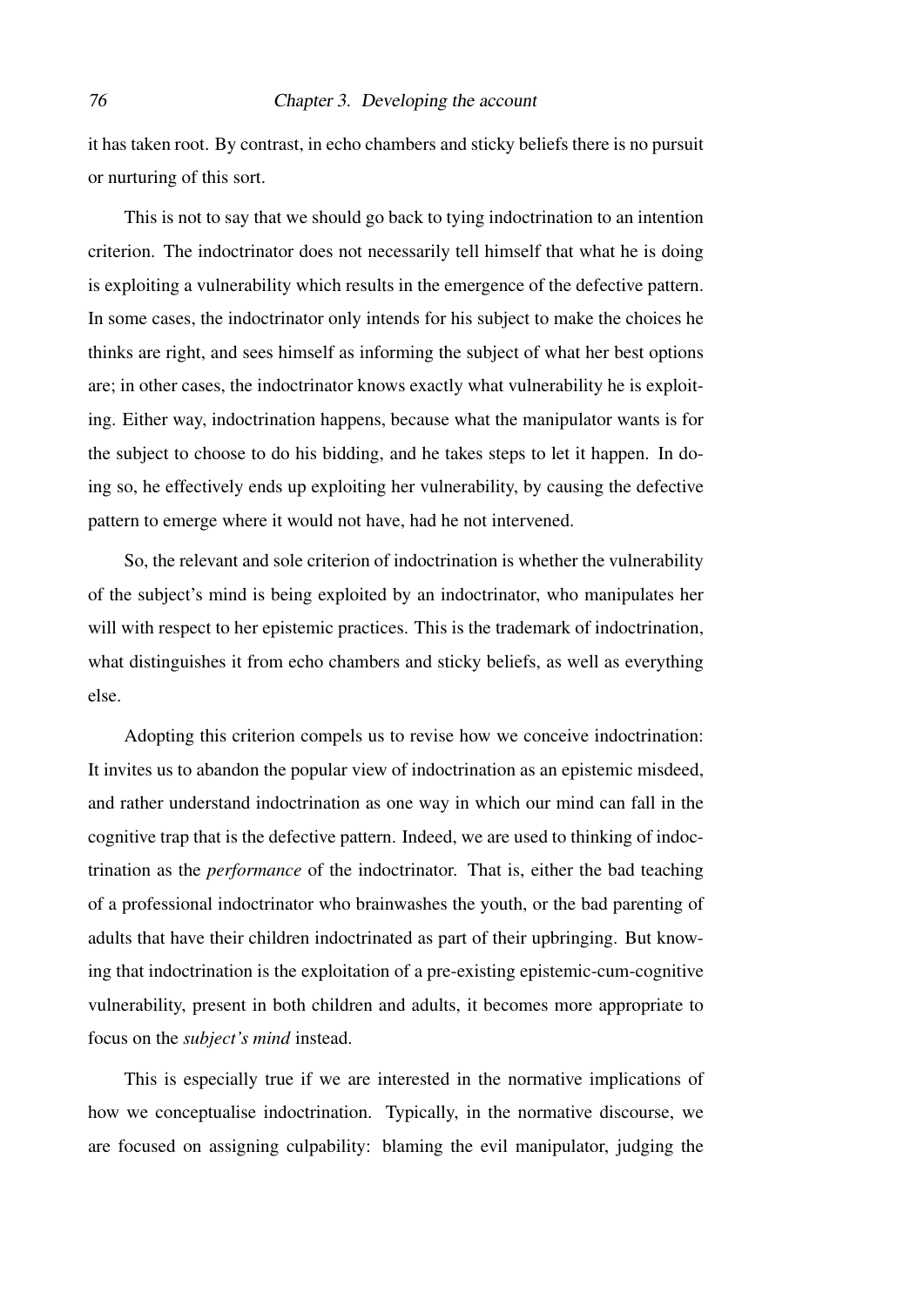parents' choices, and protecting the children from acts of human wickedness. But if we take seriously the role of our vulnerability in indoctrination, then it becomes of primary importance to understand how to move about it. We acquire an interest in learning how to protect ourselves from it; we become concerned with preventing the formation of the defective pattern of response to reasons. Further, being aware of our vulnerability—that incidentally is exposed to echo chambers and sticky beliefs too, which raises the stakes—compels us to learn how to recognise and dislodge the defective pattern in ourselves and others, when needed. So, naturally, from this perspective, the task of assigning culpability rightfully sinks in the background. Suggesting that these concerns should be addressed in further research, in the next chapter I will address on one of them.

In conclusion to this chapter, I claim to have identified the epistemic phenomenon which is closest to what we take ourselves to be referring to when we talk about indoctrination and which best explicates its paradigm cases. That is, the exploitation of a precise epistemic-cum-cognitive vulnerability, i.e. our tendency to acquire the defective pattern and remain fixed in it. In keeping with the principles of descriptive analysis, I take it that this discovery—obtained by analysing the paradigm cases of indoctrination and resorting to the literature on manipulation explicates the kind indoctrination belongs to: A kind that sits in a complex space where the epistemological dimension and the sociological one intersect.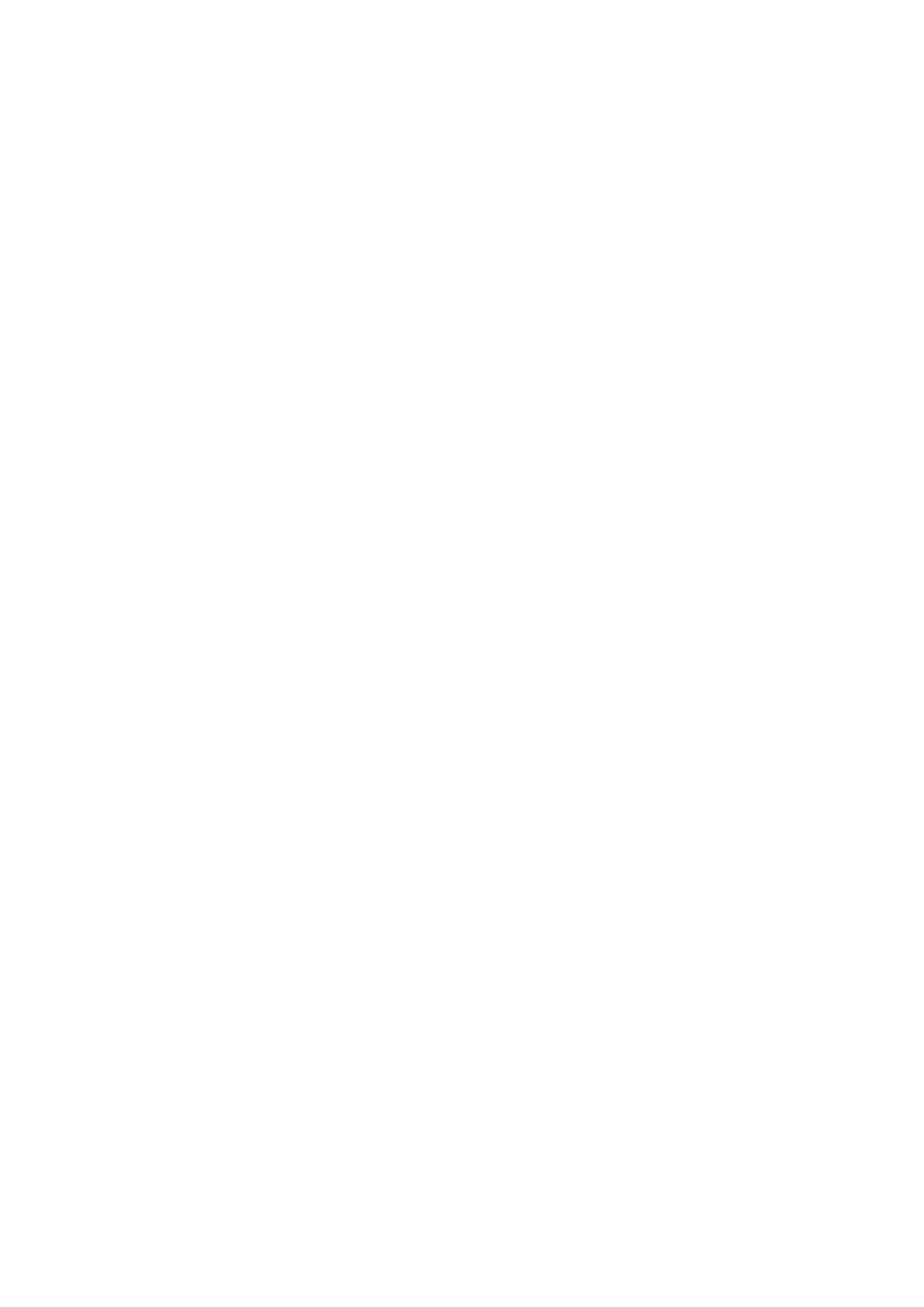# Chapter 4

# Ideas for counteracting indoctrination

## 4.1 Dislodging the defective pattern

In the previous chapters, I offered an epistemological account of indoctrination. With Yaffe, I argued that indoctrination is best understood as a form of manipulation and precisely the manipulation of the subject's pattern of response to reasons. Further, I argued that this manipulation consists in rendering the subject's pattern defective in a precise way: making it systematically dismiss or explain away any reason the subject may have to change their pattern of response, thus escaping the manipulator's control and not choosing to do the manipulator's bidding anymore.

I then argued that this defective pattern is not exclusive of indoctrination, but it also pertains to other socio-epistemic phenomena, such as echo chambers and sticky beliefs. This, I claimed, is why we can consider indoctrination not an epistemic phenomenon of its own, but the member of a family of related socio-epistemic phenomena, which are manifestations of a more general epistemic one, the emergence of the defective pattern.

This reveals that, effectively, what indoctrination does is exploit an epistemological-cum-cognitive vulnerability of the mind. That is, its exposure of the mind to the risk of becoming crystallised in the defective pattern, which can happen in multiple ways. While the defective pattern can spontaneously emerge and take root, as in echo chambers and with sticky beliefs, indoctrination actively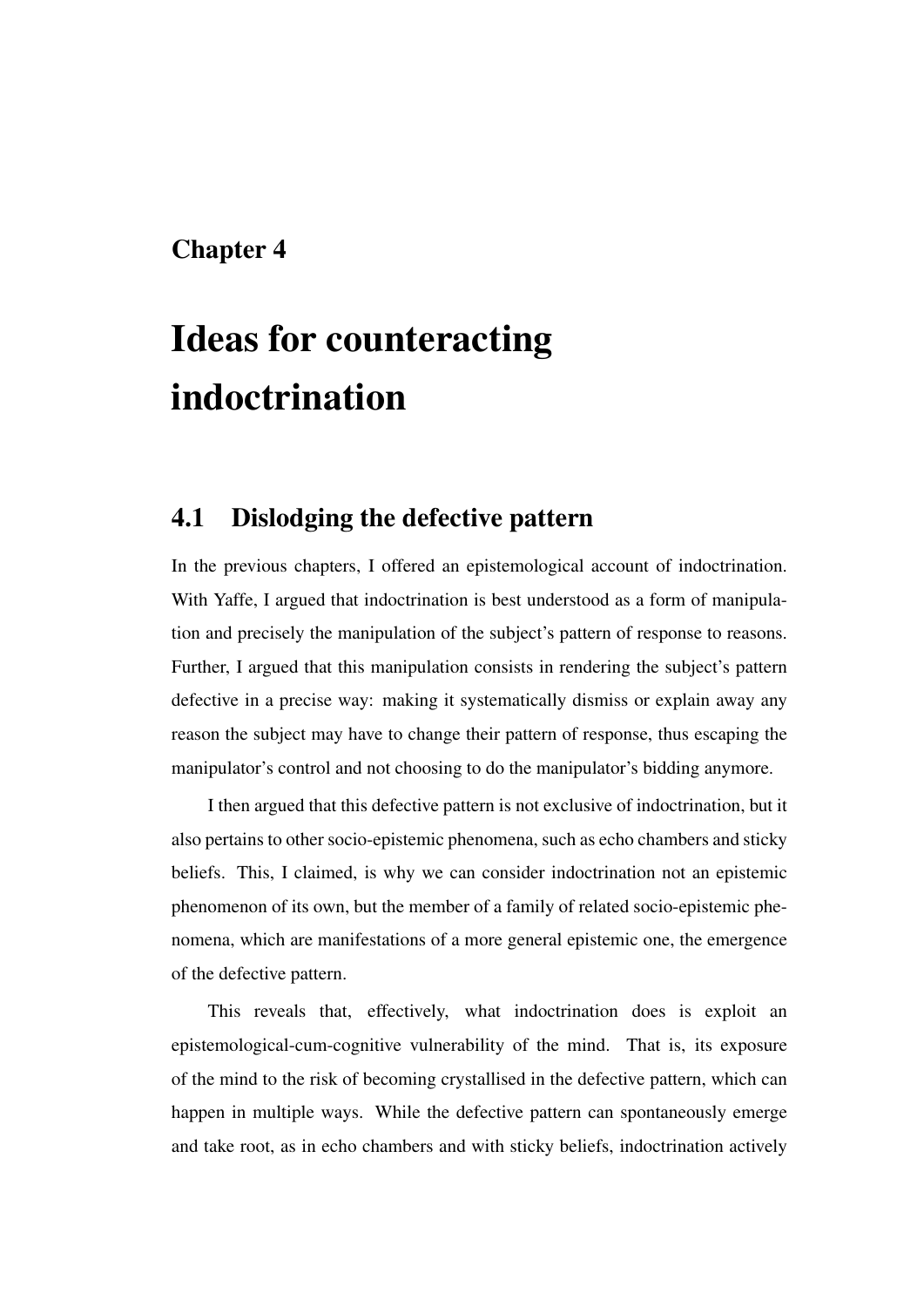seeks to instil it.

Up to this point, my epistemological account was developed entirely on the descriptive side of the debate. Nevertheless, in keeping with Shiffrin's methodology, it was developed as a motive-based characterisation. So, it incorporates the description of those aspects of indoctrination that make it morally objectionable to us, and points towards the direction we should go in, should we move onto the normative side of the debate. Particularly, it makes it almost inevitable for us—if we accept the account—to try and oppose indoctrination. We have identified a precise epistemic harm that it necessarily produces, so it would be bizarre to defend indoctrination or treat it as unproblematic at this point.

Further, I suggested that the next natural step into the normative side of the debate would be to address the issue of our vulnerability to the defective pattern: what to do about it, how to prevent its exploitation, etc. In this chapter, I will give some ideas on how to counteract indoctrination, i.e. what we can do once the defective pattern has been established and the vulnerability is already being exploited. More precisely, I will focus on finding ways to dislodge the defective pattern—to eliminate the defect.

The ideal way to do this is to find a solution that is feasible even in a scenario where the manipulator has already been removed from the picture. Indeed, one might be tempted to try and dislodge the defective pattern by physically removing the subject from the sphere of action of the manipulator, so that he cannot put her back on track when she naturally tends to derail. But as we have seen, the subject who is deeply indoctrinated will put herself back on track, as a result of her defective pattern. Also, she might not ever elicit the tendency to derail.

This means it is essential to focus on the epistemological dimension of indoctrination, as opposed to just its social dimension: not solely removing the subject from the power-structure typical of indoctrination, but crucially engaging with her on an epistemological level. Understanding how to do this is the task I take on in this chapter, where I assume the manipulator has already been removed.

There is a principal obstacle to dislodging the defective pattern, overcoming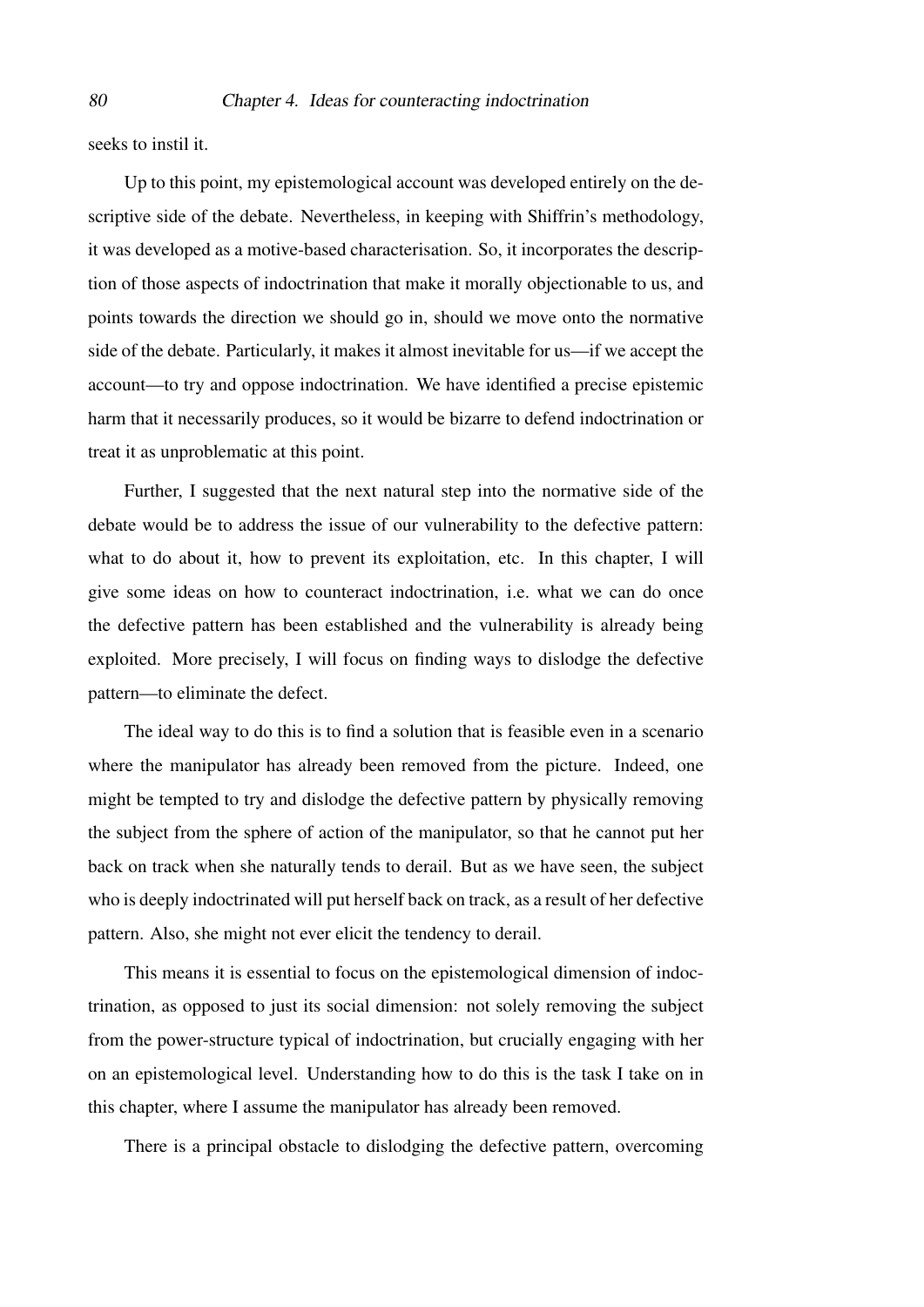which is the key to start undoing indoctrination; the obstacle is that what seems to be the most reasonable way to help the subject of indoctrination is instead most ineffective and even counterproductive. When helping the subject, the desired outcome is for her to question her epistemic practices, as well as the beliefs that she maintains because of those practices. To obtain this outcome, we are naturally inclined to show the subject evidence that she is mistaken and persuade her to revise her beliefs. However, this resolution does not deliver the results we imagine. Instead of dislodging the pattern, giving the subject evidence that should help her do so only reinforces the pattern. We fail to undo indoctrination by reasoning with the subject because we generate belief polarisation.

# 4.2 Belief polarisation

For decades, researchers in Psychology have been aware of the phenomenon of belief polarisation.<sup>[1](#page-80-0)</sup> In a nutshell, the empirical evidence shows that when two people, who disagree about a matter of fact, are exposed to mixed evidence bearing on the matter, they tend to hold their initial position more firmly. A priori, this is an unexpected outcome. As [Kelly](#page-106-0) [\(2008\)](#page-106-0) observes:

It is natural to expect—and perhaps, also natural to hope—that mutual exposure to common evidence will tend to lessen or mitigate our disagreement . . . At the very least, one would expect that exposure to common evidence would not increase the extent of our disagreement. (p. 612)

And yet, the phenomenon exists and is well-confirmed.

Normative considerations aside (for now), various attempts have been made to describe the mechanism which causes—or consists in—belief polarisation, i.e. to answer a set of "descriptive, psychological questions about how exactly You and I are responding to our evidence so as to generate the relevant phenomenon" [\(Kelly,](#page-106-0) [2008,](#page-106-0) p. 612).

<span id="page-80-0"></span> $1$ For instance, an important study on the subject, but not the first, was conducted by Charles Lord, Lee Ross and Mark Lepper in 1979.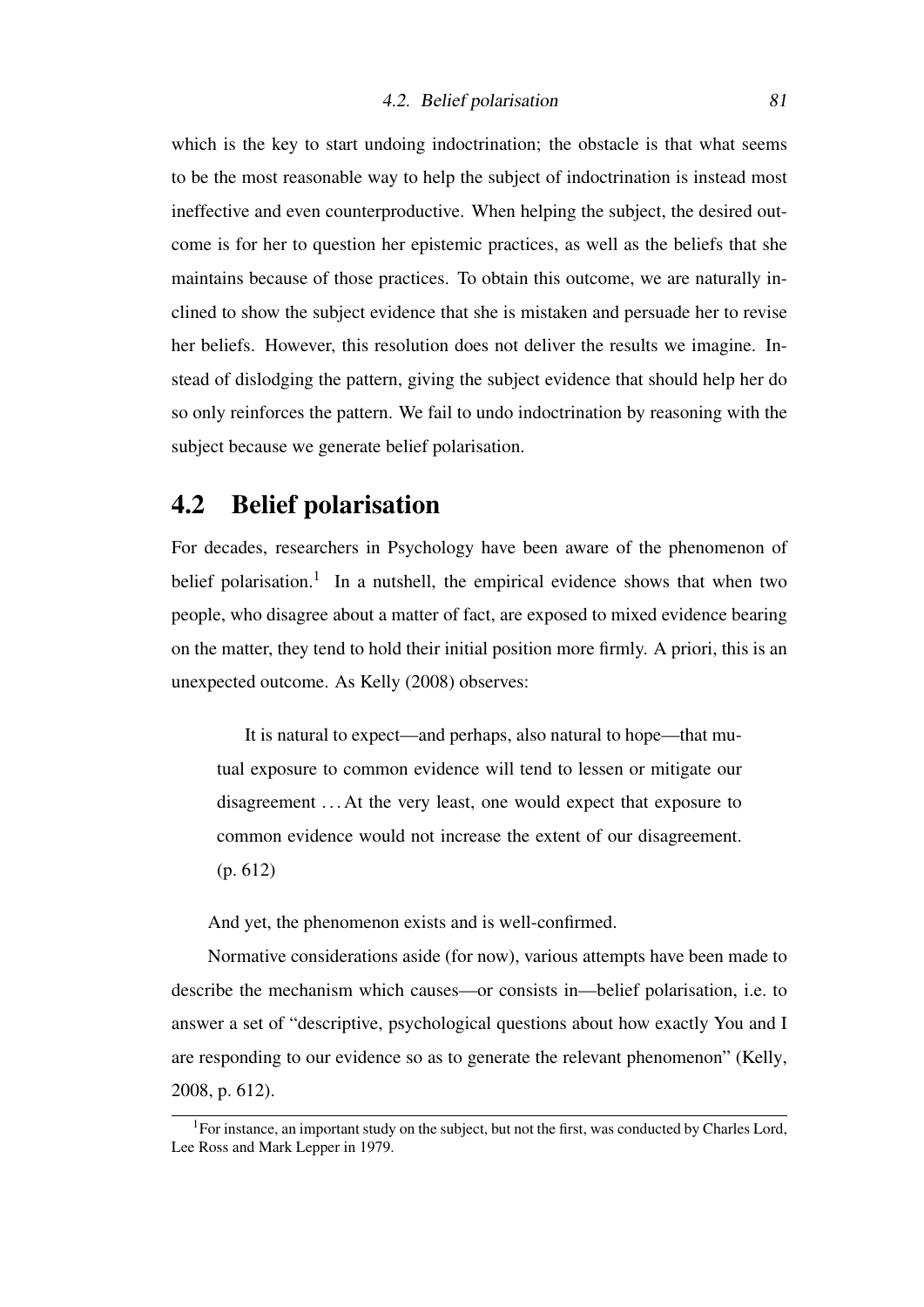One explanation is elaborated by Kelly, who suggests the following model. He notes two key facts that are supported by empirical evidence. First:

All else being equal, individuals tend to be more adept at detecting fallacies when the fallacy occurs in an argument for a conclusion which they disbelieve, than when the same fallacy occurs in an argument for a conclusion which they believe. [\(Kelly, 2008,](#page-106-0) pp. 617–618)

Second, we have a "tendency to devote more thought to evidence which seems to tell against our beliefs than to evidence which seems to tell in their favour" [\(Kelly,](#page-106-0) [2008,](#page-106-0) p. 618), because we tend to devote more cognitive resources to looking for alternative explanations for data that does not match our worldview, than for data that does. So, "all else being equal, the more cognitive resources one devotes to the task of searching for alternative explanations, the more likely one is hit upon such an explanation, if in fact there is an alternative to be found" [\(Kelly, 2008,](#page-106-0) p. 618).

Essentially, belief polarisation happens, according to Kelly, due to each person employing double standards for evidence that supports their previously held beliefs, and evidence that does not. On one hand, we have higher standards of scrutiny of unwelcome evidence, so to speak, than for more welcome one. On the other hand, we spend more time looking for alternative hypotheses to explain unwelcome data, than for welcome data. Because of this, we "continue to respond to incoming evidence in the light of our prior beliefs", and thus "the net effect is that we are pushed further and further apart" [\(Kelly, 2008,](#page-106-0) p. 620).

Kelly presents his model in opposition to another one, which he calls *Kripkean dogmatism* and which is inspired by Saul Kripke's *Dogmatism Paradox*. Kripkean dogmatism, as presented by Kelly, thus represents a second way of explaining how belief polarisation works. According to this model, belief polarisation is generated when someone reasons as follows. When I believe proposition p, and I am invested in truth, it seems sensible to ignore any misleading evidence about p. Because I know p to be true, it follows that any evidence against p must be misleading evidence. So, when I am exposed to mixed evidence about p, I take the evidence for p to be reliable, and the evidence against p as misleading. By only taking the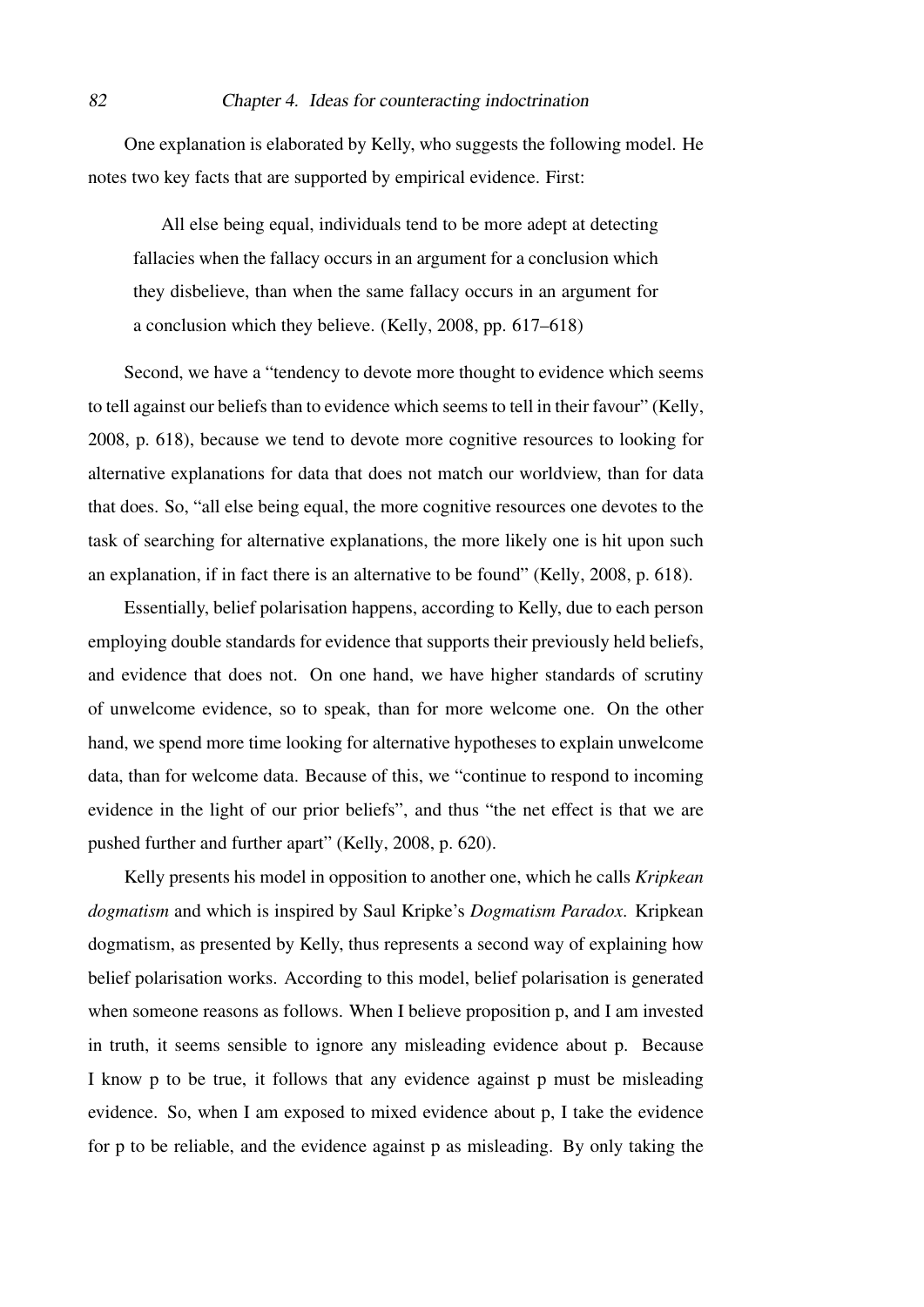supporting evidence seriously, my confidence in the belief that p is reinforced.

Kripkean dogmatism is presented by Kelly as unreasonable behaviour, which makes for an unflattering explanation of belief polarisation. By contrast, Kelly presents his model as capturing a distorting or biasing factor in our reasoning that does not necessarily translate into unreasonable behaviour. While Kelly provides a detailed account of what exactly makes Kripkean dogmatism senseless,<sup>[2](#page-82-0)</sup> thus implying that it seems unlikely that it constitutes ordinary behaviour, he defends his model for belief polarisation based on empirical evidence.<sup>[3](#page-82-1)</sup>

There are other ways to account for belief polarisation, including some that are radically different from Kelly's. For instance, while Kelly assumes that belief polarisation is a distinctly epistemological phenomenon, other authors emphasise its sociological dimension. They talk about the influence of peer pressure, tribalism, the fear of appearing indecisive or of admitting being wrong, and so on. So, what are we to make of this proliferation of explanations for belief polarisation? I suggest that we do not need to pick just one.

Although Kelly presents his model as an alternative to Kripkean dogmatism to explain belief polarisation, both Kelly and Kripke may describe existing phenomena. Surely, if the empirical evidence suggests that people behave as Kelly describes, we should accept Kelly's account as true. But even so, we should not automatically exclude the existence of Kripkean dogmatism.

<span id="page-82-0"></span><sup>&</sup>lt;sup>2</sup>Kelly argues that Kripkean dogmatism is intrinsically irrational behaviour because the dogmatist does not respect The Commutativity of Evidence Principle, i.e. the fact that "the order in which pieces of evidence are acquired makes no difference at all to what is reasonable for one to believe" [\(Kelly, 2008,](#page-106-0) p. 616). Against this principle, the order in which the dogmatist acquires information heavily shapes what she believes and how strongly she believes it. That is because once she starts believing something, all information she is exposed to in a later moment is automatically labelled reliable or misleading in the light of what she already believes.

<span id="page-82-1"></span> $3$ It is worth mentioning that Kripkean dogmatism is a variation of Kripke's original Dogmatist Paradox. Kelly's interpretation of the paradox portrays the dogmatist as irredeemably irrational. In his original paradox, however, Kripke poses a clause that disappears in Kripkean dogmatism: The paradox discusses "a subject S who genuinely knows that p" [\(Kripke, 2011,](#page-106-1) p. 22). The premise to his paradox, is that "we are dealing with a subject who really knows. We are arguing that such a subject ought to maintain the dogmatic attitude because any counterevidence really is misleading" [\(Kripke, 2011,](#page-106-1) p. 22). By adding this clause to Kripkean dogmatism, belief polarisation does not appear so vicious anymore. For this reason, Kelly made sure to rule out the clause, when proposing Kripkean dogmatism as a possible explanation for belief polarisation. In doing so, he is supported by the sceptical intuition that a subject S can never know that they "genuinely know p".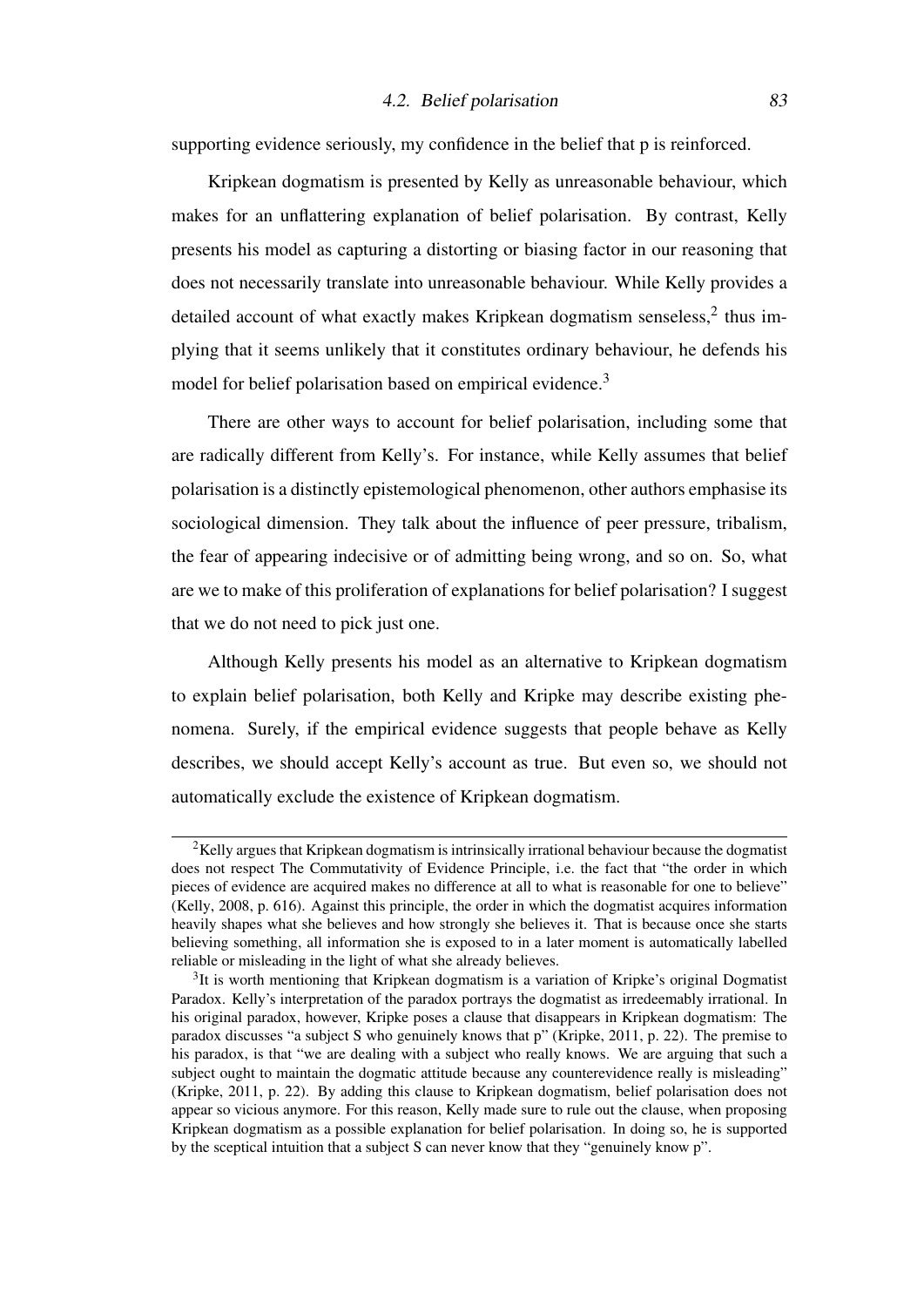For all we know, people could be more or less biased in the way Kelly describes, and those who are less biased may tend to be dogmatists. Moreover, some people may be able to compartmentalise: when it comes to certain topics they elicit Kripkean dogmatism, whereas they are simply biased in all other circumstances. So, it is not absurd to think that Kripkean dogmatism and Kellyan reasoning may co-exist.

Given that there are multiple competing explanations for belief polarisation, we might think that we must pick the most plausible one. But the variety of convincing explanations for belief polarisation suggests that there is a surface-level phenomenon of belief polarisation—the manifestations of which are broadly similar, namely, they involve people with similar evidence adopting more polarised views—while underneath this there are (or could be) a plurality of different phenomena: Kripkean dogmatism, Kellyan reasoning, etc. In other words, we are lumping various phenomena under the label of 'belief polarisation'.

To see that, consider [Hannon'](#page-105-1)s (forthcoming) idea that political disagreement is nowadays less deep and extensive than the media and the public make it. He claims that "voters are increasingly polarized in terms of their *attitudes*towards each other, even though there has been comparatively little polarization on the *issues*" [\(Hannon,](#page-105-1) forthcoming, p. 2). We perceive the disagreement to be wider than it is because often people respond to surveys through what Hannon calls "expressive responding", that is an inaccurate representation of their beliefs and a caricatural representation of their attitudes towards them. He says:

People engage in this behaviour for at least two reasons: either partisans know the truth but prefer to "cheerlead" when there is nothing to gain from accuracy, or they are ignorant on the issue and they offer a congenial answer as their best guess. Either way, survey responses are not entirely sincere. [\(Hannon,](#page-105-1) forthcoming, p. 2)

Assuming that Hannon's idea is plausible, we have an example of a phenomenon that is not, strictly speaking, an instance of belief polarisation, in that it does not involve the polarisation of *beliefs*—rather of attitudes—but it looks like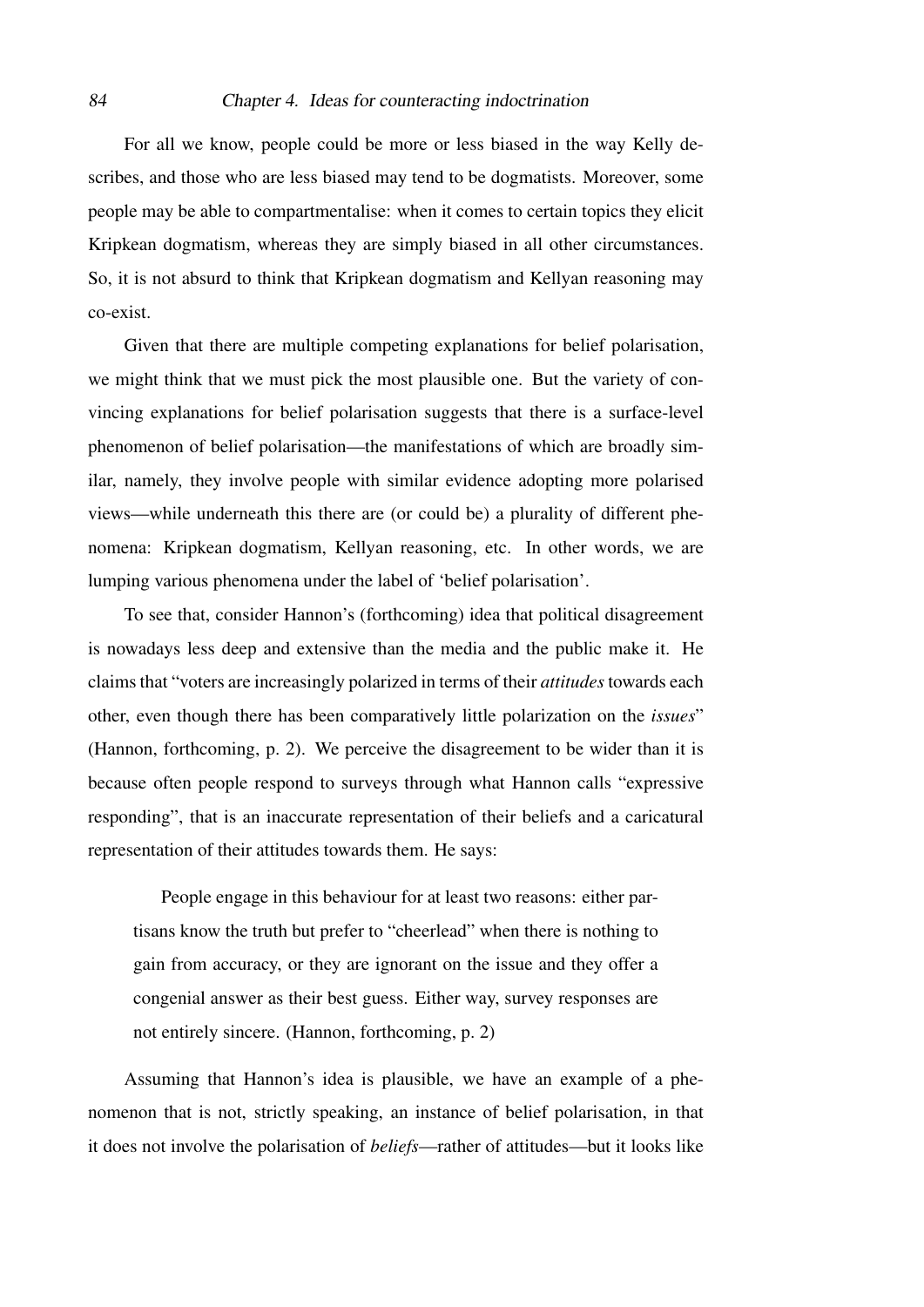it, in that it involves people with similar evidence adopting more polarised views and defending their beliefs with increasingly more confidence.

Views such as this one have the potential of undermining the very notion of belief polarisation. Like Kelly's and Kripke's, Hannon's view explains what might be going on in at least some cases of what we call belief polarisation, but suggests that we are mistaking partisan cheerleading for real belief polarisation.

While we do not want explanations such as partisan cheerleading to do all the work in explaining belief polarisation, we also do not want to discard them, because they are plausible and useful. So, it is in our best interest to accept that phenomena such as the ones described by Hannon, Kelly and Kripke can co-exist.

In fact, Hannon's and Kelly's accounts fit well together: It is possible for two people, who are genuinely becoming polarised on some issue, to also be drawn on top of that—to express their attitude towards the other faction. Hannon's idea is that what people express does not always match what they believe: What they say is often exaggerated and untrue if there is no incentive for accuracy. But even if this is the case, it does not mean that the polarisation does not happen beneath the surface—only that we need to re-think strategies to detect it, for instance by providing an incentive for accuracy.

So, I will assume the view that there is a surface-level phenomenon we call belief polarisation, underneath which are a plurality of phenomena. Next, I will argue that indoctrination is one of these phenomena, i.e. indoctrination can generate belief polarisation. Crucially, it does so when we try to counteract it, thus making the deed even more difficult.

# 4.3 The polarising effect of indoctrination

In this section, I will argue that indoctrination is part of the group of phenomena— together with Kellyan reasoning, Kripkean dogmatism and partisan cheerleading<sup>[4](#page-84-0)</sup> which we recognise as instances of belief polarisation on a more surface level. For short, I will say that indoctrination causes or generates belief polarisation. This

<span id="page-84-0"></span><sup>&</sup>lt;sup>4</sup>I will not discuss here whether echo chambers and sticky beliefs cause belief polarisation in the same way, though intuitively one might think so.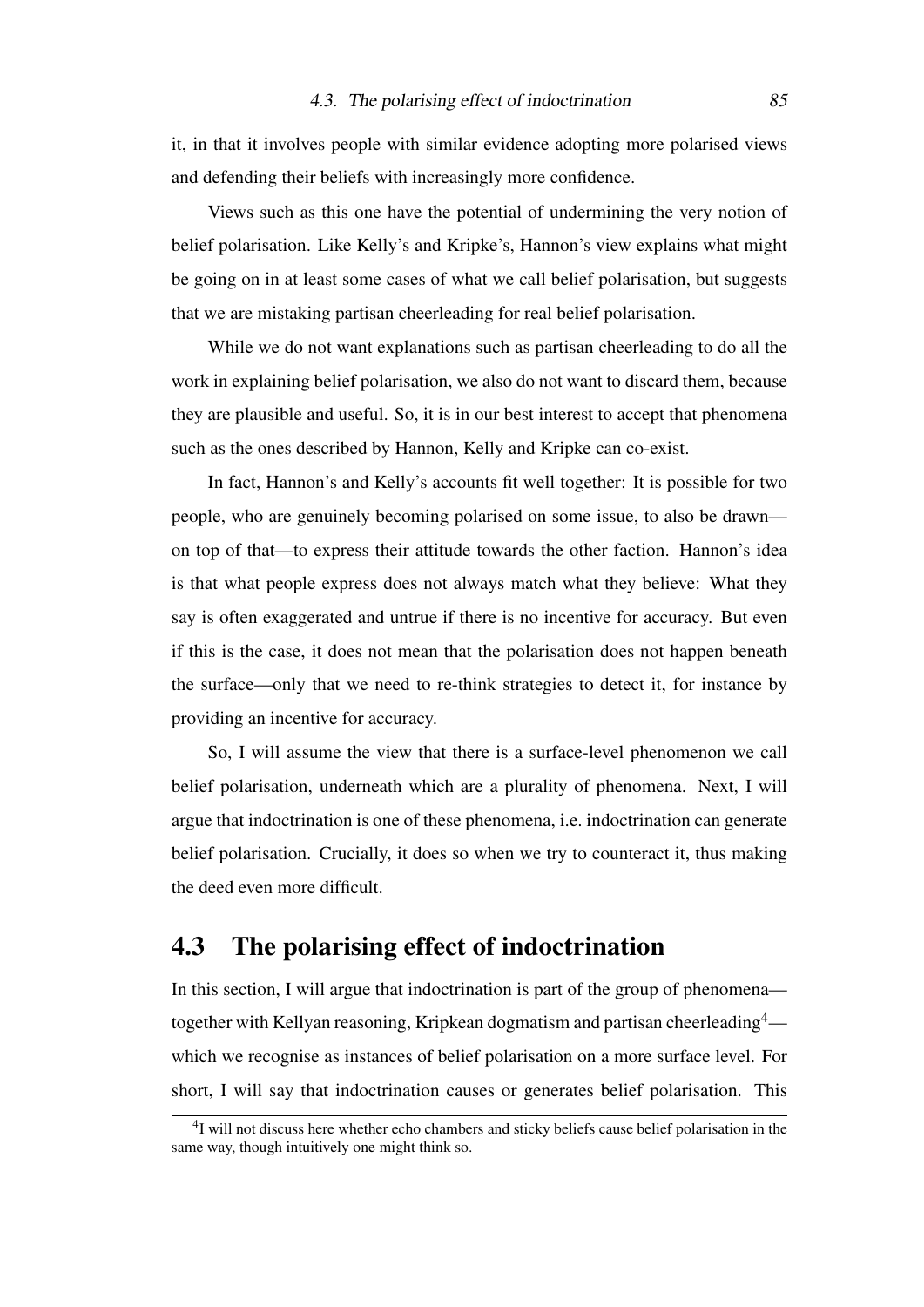means that if a person who has been indoctrinated exhibits belief polarisation in a debate, having been indoctrinated probably contributes to their belief polarisation. To see how indoctrination can be a cause of belief polarisation, we should first understand belief polarisation in terms of pattern of response to reasons.

In the psychological literature, belief polarisation is typically described as a process through which a *belief*, which is originally held with some degree of strength, is *held* even more firmly as a result of exposure to mixed evidence. But another way to look at the same phenomenon is to focus on how the *believer processes* the mixed evidence: She processes the mixed evidence, in such a way that previously held beliefs are held more strongly than before.

This shift of focus is due to Kelly, who changes the viewpoint when presenting his model and Kripkean dogmatism. From this point of view, it becomes natural to talk about patterns of response to reasons. Belief polarisation can be depicted as a particular function—or a set of functions—that links some features of the environment to our previously held beliefs, such that these features appear to us as reasons to hold our beliefs more strongly. In other words, belief polarisation occurs when we take each piece of the mixed evidence as a reason to increase the confidence in our beliefs.

If we describe belief polarisation this way, we can re-write Kelly's model and Kripkean dogmatism too. Kelly can be seen as presenting the snapshot of how a particular bias affects our responsiveness to reasons. When the mixed evidence comes in, we take the welcome evidence as a reason to increase the confidence in our beliefs; by contrast, we take the unwelcome evidence as a reason to invest more cognitive resources to detect fallacies and to come up with alternative explanations that can make the evidence fit with our beliefs. Kripkean dogmatism can similarly be expressed in terms of pattern of response to reasons. Any evidence that contradicts the dogmatist's belief is taken by her to be a reason to call it misleading information and increase her confidence in her belief.

Now, I have previously assumed that indoctrination is the production of a defective pattern in the reasoning of the subject so that she always chooses to do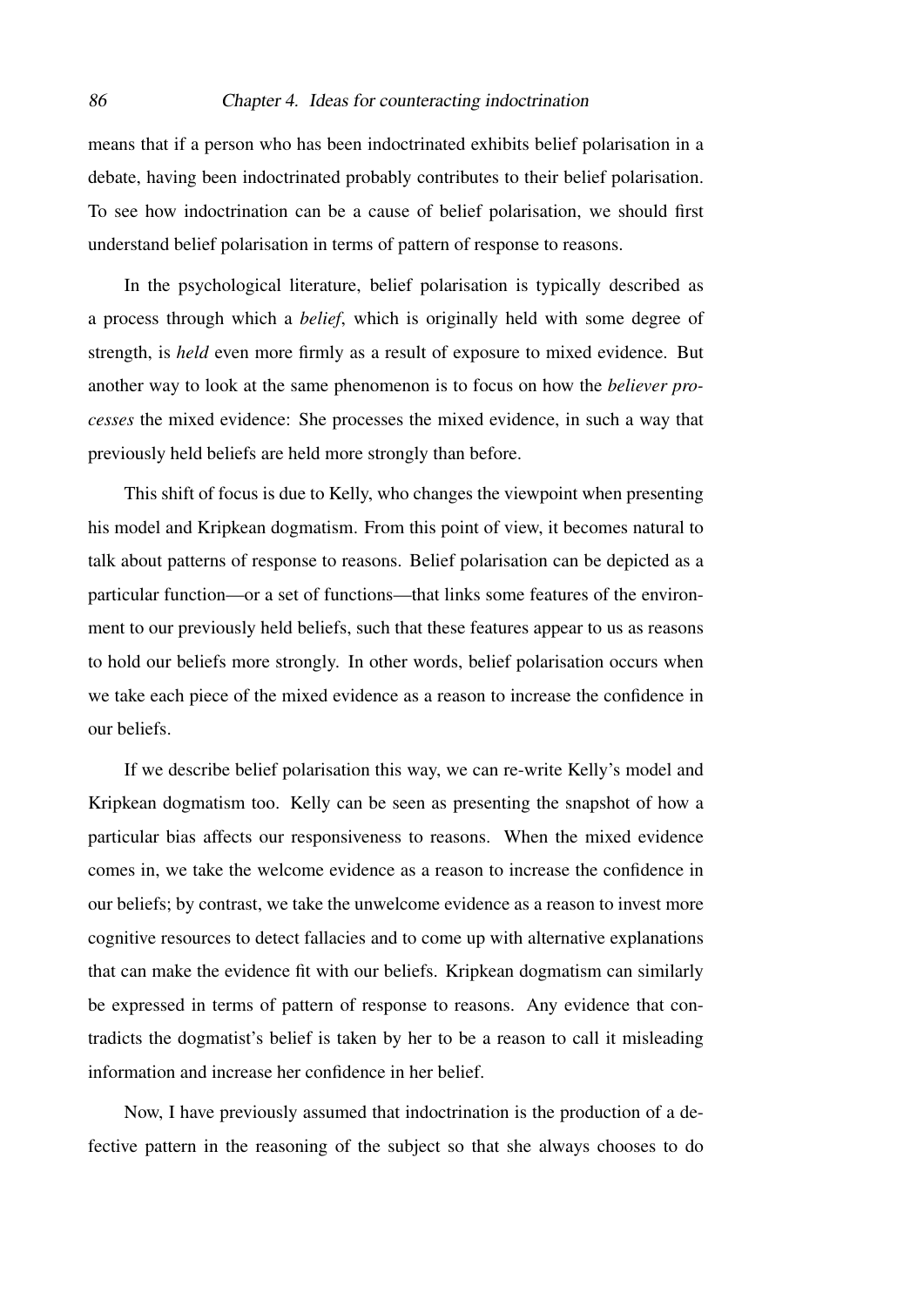the bidding of her manipulator. That defective pattern consists essentially in either dismissing any information that would lead her to stop choosing to do the manipulator's bidding or—if not dismissing—turning that information from undesirable to desirable for the manipulator. Under this assumption, it is quite clear how this defective pattern can lead to polarisation.

The sole *dismissal* of unwelcome evidence may or may not lead to polarisation: Not paying attention to unwelcome evidence may (like in Kripkean dogmatism) or may not be taken as corroborating one's previously held beliefs—that is something to be investigated empirically. But surely, *twisting* the unwelcome evidence, only to interpret it as welcome evidence, is a most powerful push towards polarisation. Quite literally, whatever information is given to the subject of indoctrination, she is going to use it to keep choosing to do the manipulator's bidding: It will not alter her path, but rather reinforce the one she is on already.

To be clear, indoctrination-induced belief polarisation is a unique variety, which can neither be reduced to Kripkean dogmatism, nor Kellyan reasoning, its main competitors. Consider Kripkean dogmatism first. Not only does Kripkean dogmatism *not* predict the *twisting* mechanism, but it also describes a *different dismissal* mechanism. When the Kripkean dogmatist labels the unwelcome evidence as misleading, it is because the content of that evidence logically contradicts the content of the dogmatist's belief. As Kelly puts it: The dogmatist thinks that it follows immediately from her belief that any evidence that contradicts it is misleading. By contrast, the subject of indoctrination does not necessarily think that. What makes the evidence unwelcome for her is that it is inconvenient for the manipulator, not that it is logically inconsistent with her beliefs. Even if the evidence is consistent with her beliefs, she will eventually choose to dismiss it, if that is what the indoctrinator wishes.[5](#page-86-0)

<span id="page-86-0"></span><sup>&</sup>lt;sup>5</sup>This point may raise some questions. I just claimed that the twisting mechanism of indoctrination is not necessarily about the conflict between the beliefs of the subject and evidence that contradicts it, but rather it has to do with the lingering influence of the manipulator's will. The subject tends to explain away information that the manipulator does not want her to have, because the manipulator does not want her to absorb it, not necessarily because it logically contradicts the propositional content of her beliefs. But then, how is the twisting mechanism of indoctrination the same twisting mechanism that we find in echo chambers and sticky beliefs, where there is no such figure as the manipulator casting their influence over the choices of other people? Should we cast doubt, retro-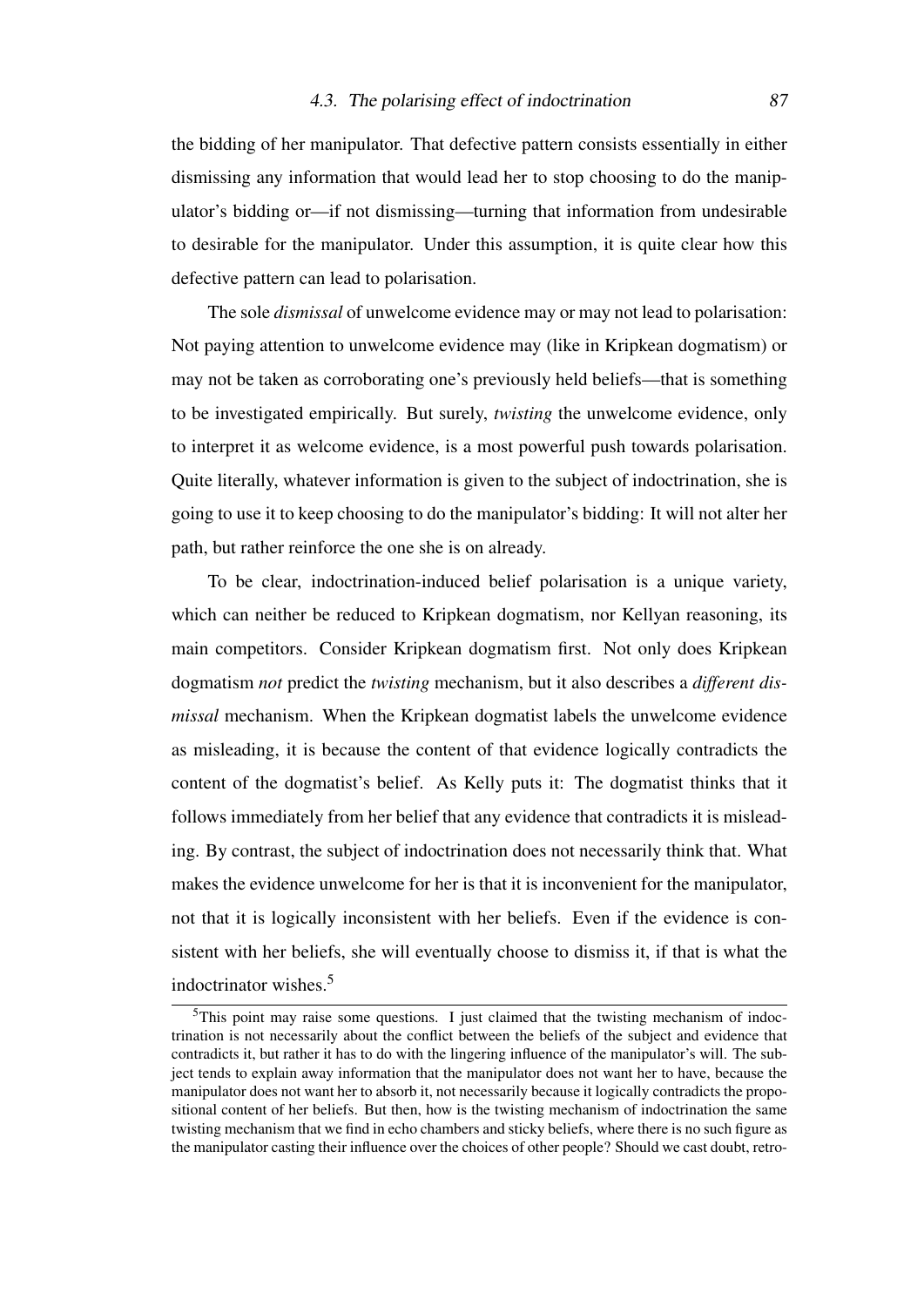#### 88 Chapter 4. Ideas for counteracting indoctrination

Indoctrination-induced belief polarisation is also different from Kellyan reasoning. In Kellyan reasoning people typically devote cognitive resources to thoroughly analyse the unwelcome evidence and to find alternative explanations for it. This is a trademark of Kellyan reasoning, but not one of indoctrination. Even if subjects of indoctrination sometimes reason that way, they can also more easily brush off any unwelcome evidence or explain it away with a stock reply, usually provided by the manipulator. In other words, they can resort to less cognitively-costly techniques to neutralise the uncomfortable evidence than the ones described by Kelly.

So, the subject of indoctrination has a distinctive way of becoming polarised in her beliefs. Then, if we assume that more than one mechanism lies underneath the surface-level phenomenon of belief polarisation, we can say that indoctrination is one of them.

## 4.4 A further harm of indoctrination

Before moving on to discussing solutions for counteracting indoctrination, it is worth noting that linking indoctrination to belief polarisation reveals a further harm of indoctrination. Assuming that indoctrination can be a cause of belief polarisation, then the debate is open on whether it is harmful as such. I am already working under the assumption that indoctrination is undesirable due to its epistemic harmfulness. In addition to that, indoctrination now faces the charge of being pernicious due to its polarising power. A charge, I believe, that is rightfully issued.

At the beginning of this thesis, I argued that indoctrination causes a whole va-

spectively, on the claim that indoctrination, echo chambers and sticky beliefs are all manifestations of the same epistemic phenomenon? No, we should not, because from the viewpoint of doxastic cognition, they are manifestation of the same epistemic phenomenon, i.e. the emergence of the same defective pattern. Independently of how the defective pattern reinforces itself, at some point the protagonists of all three situations—indoctrination, echo chambers and sticky beliefs—find themselves in a mental state that effectively dismisses and explains away systematically any evidence that can potentially change their current mindset, and that can potentially dislodge the defective pattern. So, it is fair to say that indoctrination, echo chambers and sticky beliefs are manifestations of the same epistemic phenomenon, from the viewpoint of doxastic cognition; but is it also fair to say that indoctrination and Kripkean dogmatism are not exactly the same mechanisms, because the Kripkean dogmatist dismisses (and dismisses only) any information that logically contradicts the content of her beliefs, while the subject of indoctrination dismisses and explains away any information that the manipulator—who casts an influence on her choices and epistemic behaviour—does not want her to have.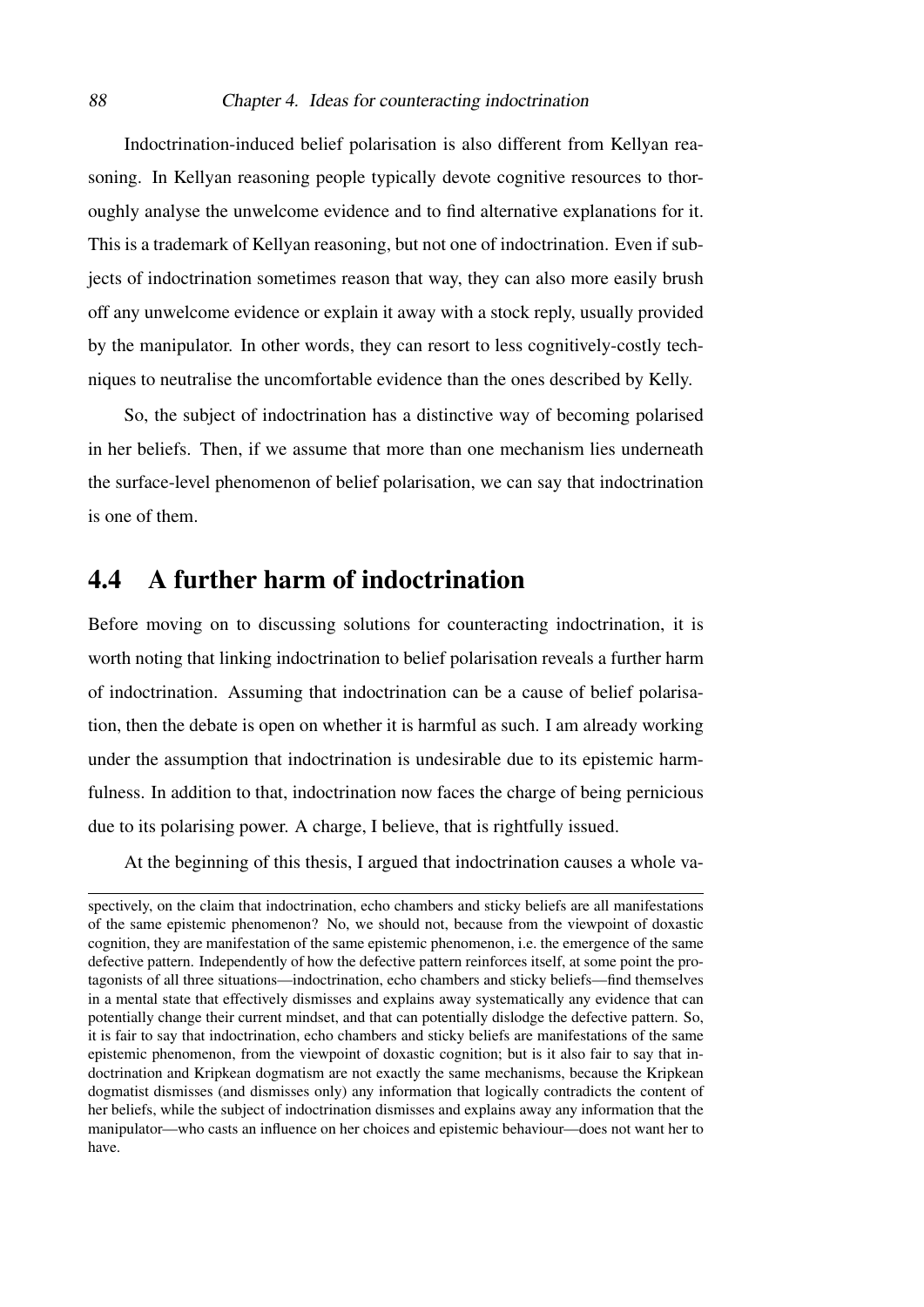riety of harms, and I said that I would focus on its epistemic harms. During the dissertation, I have already indicated the instillation of the defective pattern as the distinctive epistemic harm of indoctrination. The reason why I am now interested in addressing this further harm is because it can be directly, closely linked to the defective pattern, as we shall see. Moreover, it will later help me to conclude that indoctrination is a far more central problem in our society than we might have realised. So, I allow myself to briefly deviate from the main argumentation of this chapter and talk about it in this section. My argument goes as follows.

If we want to to show that indoctrination-induced belief polarisation is undesirable, the fact that it is a form of belief polarisation is not sufficient, because not all instances of belief polarisation are undesirable. Under most accounts of belief polarisation, there are some instances of it that are deemed unproblematic, rational and even useful to some degree. For instance, under Kelly's account, the mechanism responsible for belief polarisation is essential for the progress of science: Since science is an anomaly-driven process of inquiry, scientists have an imperative to devote more resources to explaining anomalies than regularities. Under Kripkean dogmatism, belief polarisation seems sound when it stems from practical, time-saving, reasonable behaviour such as the one Kripke himself confesses to:

I myself have not read much defending astrology, necromancy, and the like . . . Even when confronted with specific alleged evidence, I have sometimes ignored it although I did not know how to refute it. [\(Kripke,](#page-106-1) [2011,](#page-106-1) p. 23)

If belief polarisation is not undesirable per se, then whether it is undesirable depends on which form of belief polarisation we are considering (Kellyan reasoning, Kripkean dogmatism, etc.), and which particular case we are considering: Nonpernicious cases of belief polarisation are the exception, but they do exist. Above all, we should be suspicious of the claim that belief polarisation is necessarily undesirable in that it is *irrational* because there are a variety of studies that show the opposite; for instance, [Singer et al.](#page-107-0) [\(2019\)](#page-107-0) argue that "persistent disagreement that grounds political and social polarization can be produced by epistemically rational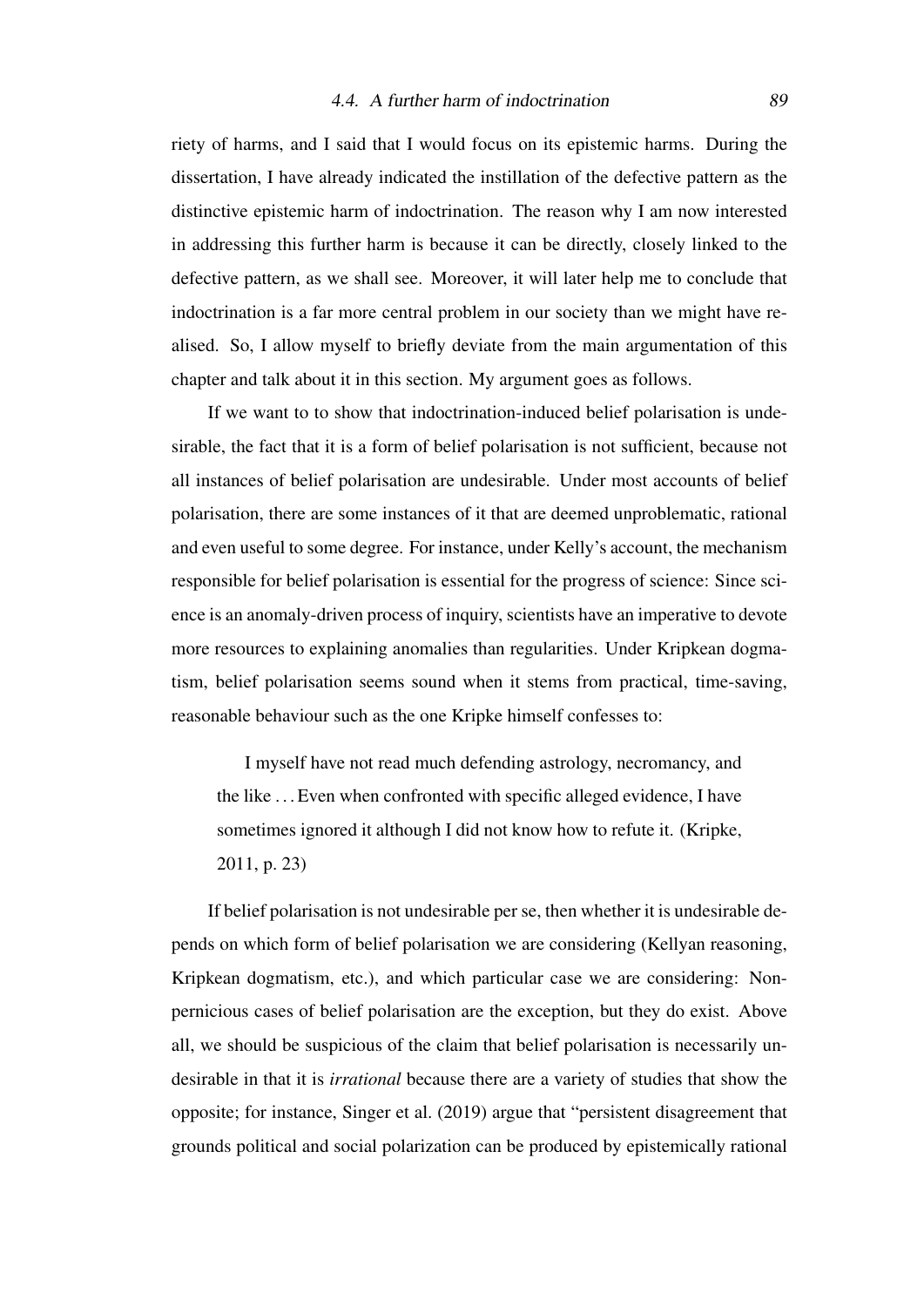agents, when those agents have limited cognitive resources" (p. 2243). So, to show that indoctrination-induced belief polarisation is pernicious, we must be able to link some harm that it causes to the mechanisms that are characteristic of indoctrination and responsible for belief polarisation.

Such a harm, I believe, is the fact that indoctrination does damage to democratic societies from a social and political point of view by *polluting the political discourse*. By political discourse, I mean everything that is said in a society about politics, and especially the conversations—private, public and online—between citizens, what politicians talk about, what the citizens ask of them and what the media broadcast. Further, I am assuming that political discourse can influence how politicians make their decisions and issue laws, especially in a time when massive political movements use the internet to have their voice heard. So, I am also assuming that it is good for democracy that the political discourse is a space of inclusion and dialogue.

Intuitively, there are at least two ways in which the polarising power of indoctrination pollutes political discourse: amplifying the disagreement between the citizens on important matters of fact, and reducing the capacity for dialogue and compromise between them. This intuition is supported by the fact that we can trace both these effects of indoctrination back to the defective pattern.

Disagreement on matters of fact is amplified by indoctrination because the defective pattern, by causing the subjects of indoctrination to select their sources of information arbitrarily, can lead them to believe in arbitrary sets of evidence, and eventually falsehoods. As Kelly explains, we can distinguish between two senses of 'evidence'. In a narrow sense, evidence "consists of relevant information about the world" [\(Kelly, 2008,](#page-106-0) p. 627). In the broad sense it "includes everything of which one is aware that makes a difference to what one is justified in believing" [\(Kelly,](#page-106-0) [2008,](#page-106-0) p. 628). Due to the defective pattern, and if it suits the manipulator, subjects of indoctrination possess broad evidence that is significantly different from the narrow evidence, and also from the broad evidence of the other non-indoctrinated citizens.<sup>[6](#page-89-0)</sup>

<span id="page-89-0"></span><sup>&</sup>lt;sup>6</sup>Though that is not to say that subjects of indoctrination are the only people who are wrong about matters of fact as a result of defective reasoning, of course.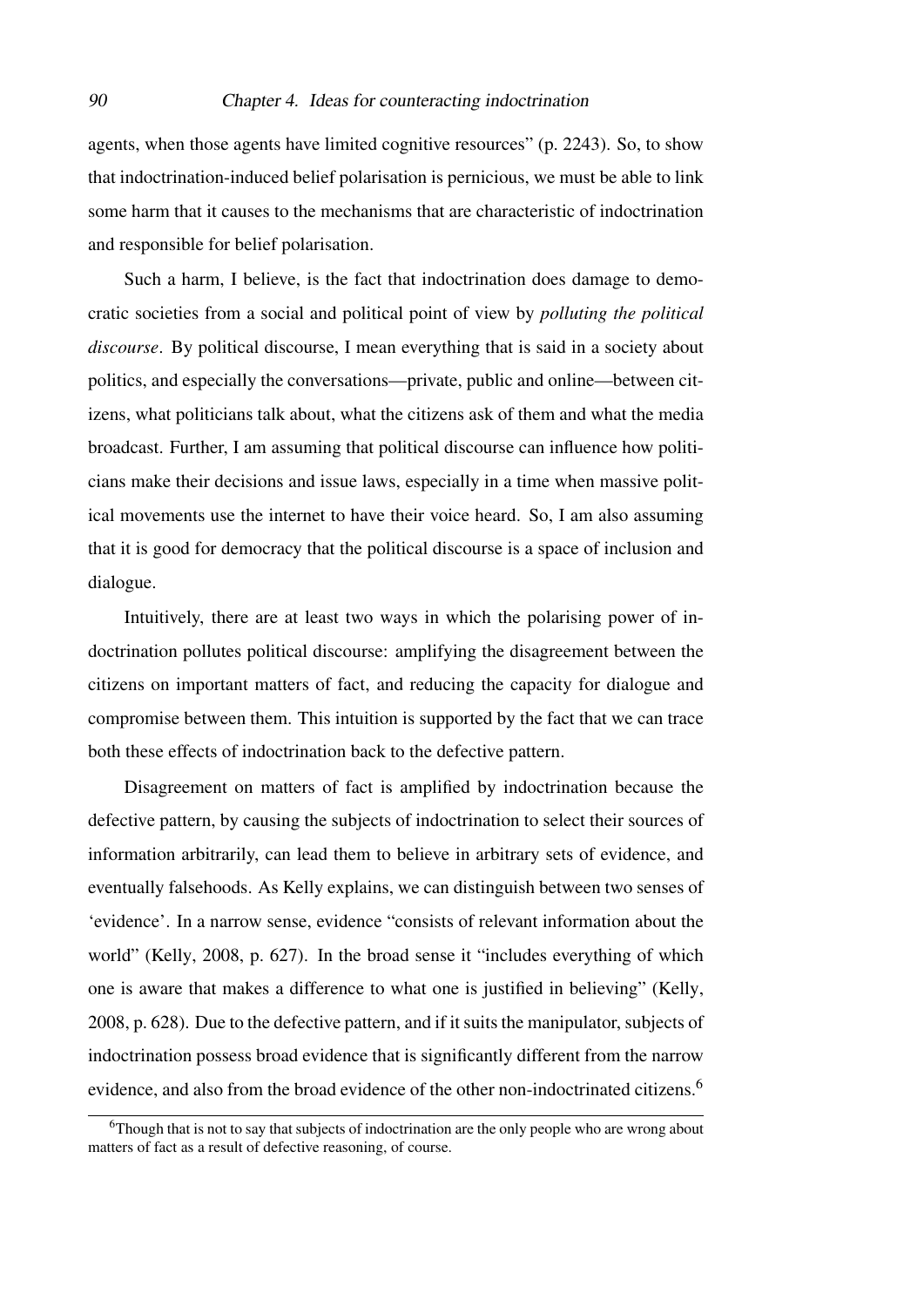#### 4.4. A further harm of indoctrination 91

This means that in society there is, as a result of indoctrination on a large scale, an amplified disagreement not only about various matters of fact of public interest, but also about what evidence is relevant to decide upon those matters. This is a problem in a democratic society, where people are called to vote for policies and participate in the political discourse. When the policymakers and the voters are divided so radically on matters of fact and how to settle them, it becomes very difficult to make policies based on reason and evidence, where facts and evidence should be the grounds for public policies. This is the first way in which indoctrination-induced belief polarisation pollutes the political discourse of democratic societies.

The second way in which it is harmful is that it reduces the overall capacity for dialogue and compromise in society, because the defective pattern causes the subjects of indoctrination to become overconfident in their beliefs, and thus less inclined to engage with people who disagree with them. According to Kelly's *Key Epistemic Fact*:

For a given body of evidence and a given hypothesis that purports to explain that evidence, how confident one should be that the hypothesis is true on the basis of the evidence depends on the space of alternative hypotheses of which one is aware. [\(Kelly, 2008,](#page-106-0) p.  $620$ )<sup>[7](#page-90-0)</sup>

According to the Key Epistemic Fact, people should decrease the confidence in their beliefs about a fact when they are given evidence that could explain that fact differently. But the subject of indoctrination, who is affected by the defective pattern and manipulated by a foreign will, is so effective in brushing off and twisting the alternative explanations—often with the aid of stock counter-explanations provided by the manipulator—that we cannot sensibly say that she is aware of any alternatives to her worldview. Consequently, she appears overconfident of her beliefs any time she has an intellectual exchange on a topic her manipulator cares about.

Overconfidence in political discourse can be seen as vicious for many reasons, but the most evident one is that it impacts the overconfident person's capacity of

<span id="page-90-0"></span> $7$ Similar results which associate polarisation to overconfidence can be found in studies such as Stanley et al. (2019).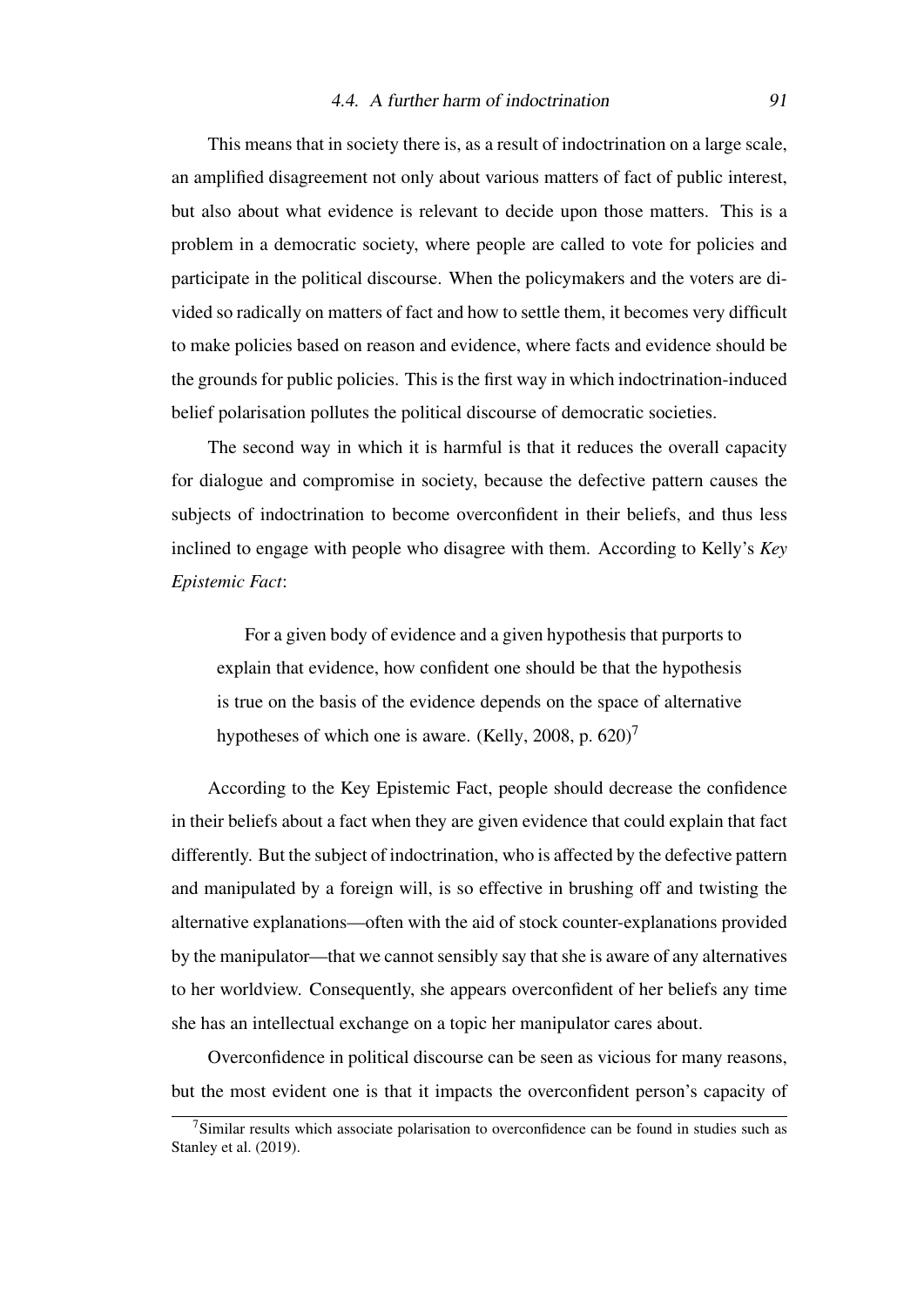listening to other people's opinions, and makes it more difficult for her to change her mind when it is appropriate. Further, overconfidence may easily transform into partisanship, which also is not helpful for the exchange of ideas. Ultimately, this is a problem in society, because indoctrination on a large scale can undermine the citizens' and voters' capacity for dialogue and compromise.[8](#page-91-0)

If this is right, then whenever indoctrination produces belief polarisation, it contributes to polluting the political landscape, in that it is partially responsible for deep political disagreement and a reduced capacity for dialogue. All in all, the instillation of the defective pattern produces social, as well as epistemic, harm. This is a further motivation—on top of tackling its epistemic harm—to find a solution to it altogether.

# 4.5 Two strategies to bypass the defective pattern

If I am right in saying that indoctrination can cause belief polarisation, then counteracting indoctrination becomes particularly tricky.

To frame the kind of task, counteracting indoctrination is *not* a task of debiasing. As [Kenyon](#page-106-2) [\(2014\)](#page-106-2) notes, "typically three kinds of error may arise in a debiasing attempt: unnecessary correction, overcorrection, and insufficient correction" (p. 2543). Indoctrination is not something the correction of which comes in degrees, mostly because 'correction' is not a suitable term for indoctrination. Errors are corrected, biases are corrected, but it is an understatement to call indoctrination an error and a bias. Indoctrination is instead a sophisticated form of manipulation by which a complex mechanism is installed in the subject's mind, and it requires a lot of effort to maintain: It is not innate, it is not a default state of the mind.

This can be seen as good news, because notoriously "debiasing is extraordinarily difficult for the most part. The approaches to it that one might intuitively expect to be effective have an alarming tendency either to be ineffective, or to worsen the bias" [\(Kenyon, 2014,](#page-106-2) p. 2543). This also means that we need to find ad hoc measures against indoctrination, independently of the literature on biases.

<span id="page-91-0"></span><sup>&</sup>lt;sup>8</sup>Again, this is not to say that overconfidence in the political discourse is exclusive of indoctrinated people. Just that indoctrination can be a cause of overconfidence.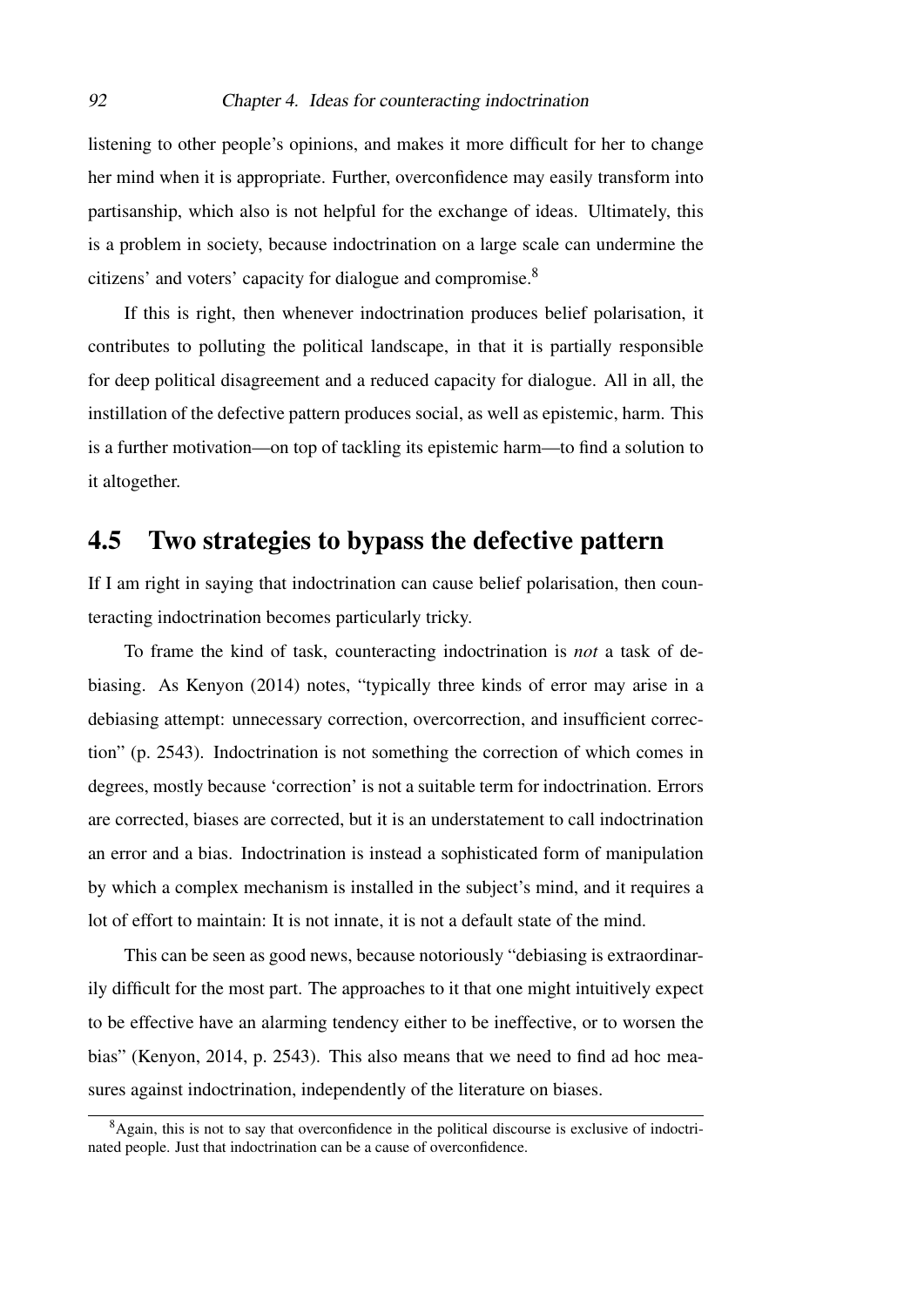#### 4.5. Two strategies to bypass the defective pattern 93

As mentioned before, the kind of task we are taking up is to help the subject of indoctrination dislodge her defective pattern of response to reasons. This is a particularly difficult task because the very defect of the pattern is an extra-ordinary resistance to change. Since indoctrination consists in making the subject unable to change the way she thinks, it is difficult for us to undo the work of the manipulator. This is mostly because, as anticipated, the most intuitive approach to help the subject think differently backfires, in that it produces belief polarisation.

The most intuitive strategy, of course, is to try and *talk* the subject of indoctrination out of it. We do this by giving her the evidence that she is wrong about certain matters, or that she has reasons to behave differently from the way she does. For instance, if she is indoctrinated into the cult of a leader, we want to give her proof that he is a charlatan, reasons to stop following him. Sadly, this strategy does not work because reasons are exactly what feeds into the pattern, and are systematically sorted out to the advantage of the manipulator, causing the subject to cling more firmly to her beliefs and to him. So, reasons and persuasion seem to be—as a general rule—to be useless actions to counteract indoctrination.

What seems more promising is a strategy that can somehow *bypass* the defective pattern of response to reasons; a strategy which consists in actions that do not feed the pattern. One such strategy revolves around the notion—mentioned in the previous chapter—of Indoctrination Anxiety. This is a feeling that can be triggered by issuing an Etiological Challenge, i.e. a challenge to reflect whether the causal origin of one's beliefs is contingent and thus in some way unjustified and questionable—e.g. by saying: "You only believe that because you grew up in this particular context!". Indoctrination Anxiety, more precisely, is the demand:

To try to determine whether one's ability to engage in intellectual self-monitoring might have been compromised all along, by one's having been subjected to a program of indoctrination that has impaired one's ability to fairly assess considerations that tell against one's prior commitments. [\(DiPaolo and Simpson, 2016,](#page-104-0) p. 22)

Why should we think that perhaps Indoctrination Anxiety could be able to suc-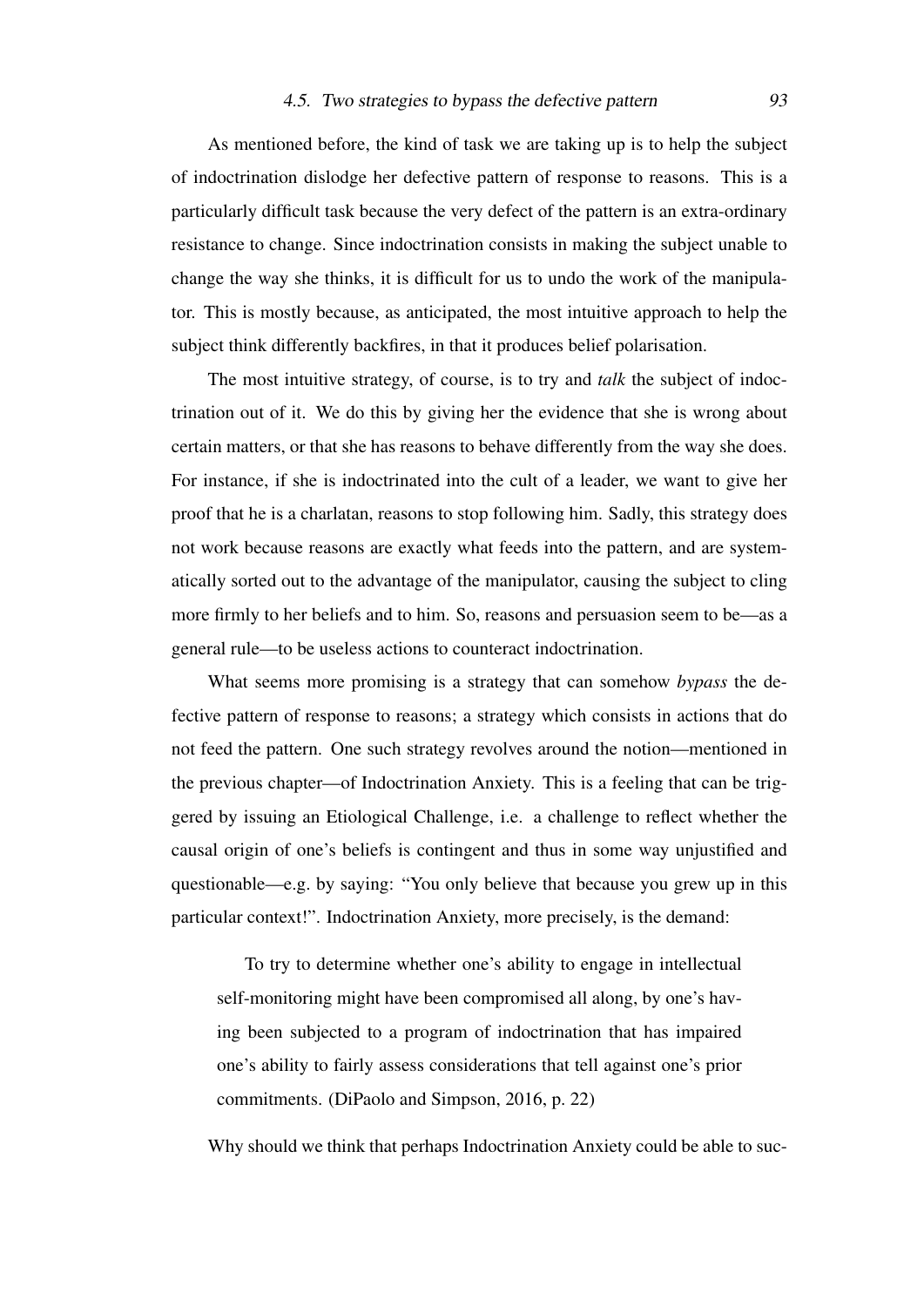ceed where reasoning will not? Because feelings—of which Indoctrination Anxiety is one—are perhaps not entirely subjected to the polarising force of the defective pattern of response to reasons, given that they are not reasons. Even after we rationalise our feelings, they may persist; they cannot be dismissed or explained away as information can.

To be sure, feelings are often taken to be reasons for acting in a particular way. For example, one may take the feeling of guilt as a reason not to do something or to ask for forgiveness. And feelings can even be processed in a twisted way. For instance, a person indoctrinated into religious beliefs can take the feeling of doubt not as a reason to examine her beliefs, but as a reason to believe that God is testing her faith, out of love. But even when a feeling is rationalised this way, it does not necessarily go away. The faithful may tell herself (or may be told) that doubt is a sign that God is looking after her, but the feeling of doubt may nevertheless persist.

Indoctrination Anxiety may be rationalised by the subject of indoctrination. When challenged to think whether she only believes what she does because of indoctrination, she may be able to explain how that is false, or even true but not a problem—because the defective pattern of response to reasons causes her to. But the anxiety may keep looming in the background, and thus represents a threat to the defective pattern, in that it may eventually lead the subject of indoctrination to realise that she has indeed been indoctrinated and it is a problem.

But inducing Indoctrination Anxiety is not the only promising strategy for bypassing the defective reasoning of the subject of indoctrination. There is a second way of doing so. That is by asking a simple question. Before the subject of indoctrination is presented with mixed evidence and is drawn to radicalisation by the polarising force of indoctrination, we can ask her: What *could* make you change your mind?

The first key idea behind this proposal is a consideration of *how* the subject seems to maintain her beliefs—the ones that the manipulator wishes her to have. These beliefs are not unfalsifiable, but they are maintained in a way that they de facto are unfalsifiable in her eyes. If any evidence that could potentially falsify these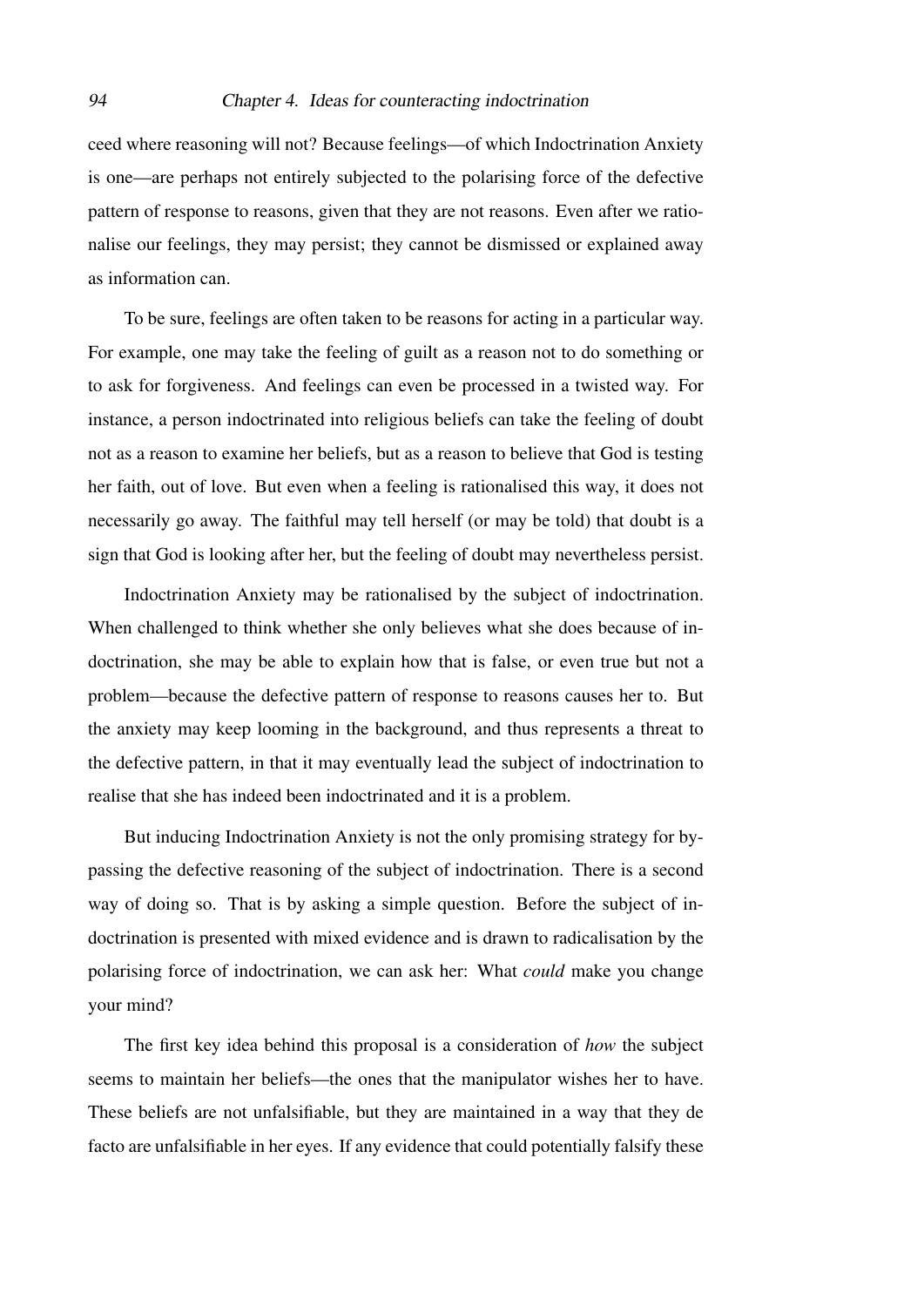beliefs is systematically dismissed or explained away, then it is virtually equivalent for the subject to maintain an unfalsifiable belief or a falsifiable indoctrinated belief.

For example, the belief that the world is going to end on a precise day is a falsifiable belief, and beliefs of this kind have in fact been falsified in the past. But famously—a whole literature on cognitive dissonance deals with this fact this does not seem to affect the members of apocalyptic cults, who only do minor adjustments to their beliefs in the face of falsifying evidence. Their beliefs remain unfalsified in their eyes, and so does the net of beliefs that are interconnected with them.

The second key idea behind the proposal is inspired by [DiPaolo'](#page-104-1)s [\(2020\)](#page-104-1) suggestion to draw inspiration from *converts* for ways to narrow the gap between opposite beliefs in the context of belief polarisation. He argues:

My interest in converts is based in optimism that we can get clues on how to reduce divisions in belief by studying their intellectual transformations. But in order to ensure appropriate expectations I want to critically examine converts' epistemic credentials. [\(DiPaolo, 2020,](#page-104-1) p. 93)

In his analysis, DiPaolo highlights a limit of converts. He shows that citing their conversion is not always sufficient for winning an Etiological Challenge, if the Etiological Challenge is aimed at criticising the current closed-mindedness of the convert, and if the convert is indeed closed-minded. Additionally, he shows that conversion itself can incentivise closed-mindedness, because it can lead the convert to succumb to epistemic self-licencing, i.e. believe that they are more epistemically virtuous than they are, and thus be less epistemically vigilant.

Nevertheless, the notion of radical intellectual transformation, i.e. conversion, is indeed a powerful one in the context of indoctrination and belief polarisation, and so is the concept of convert, i.e. someone who has gone through conversion in life, and who most likely knows what it took them to radically change their worldview.

We can expect to be able to appeal to this awareness, and receive sensible answers, when we ask converts: What could make you change your mind again?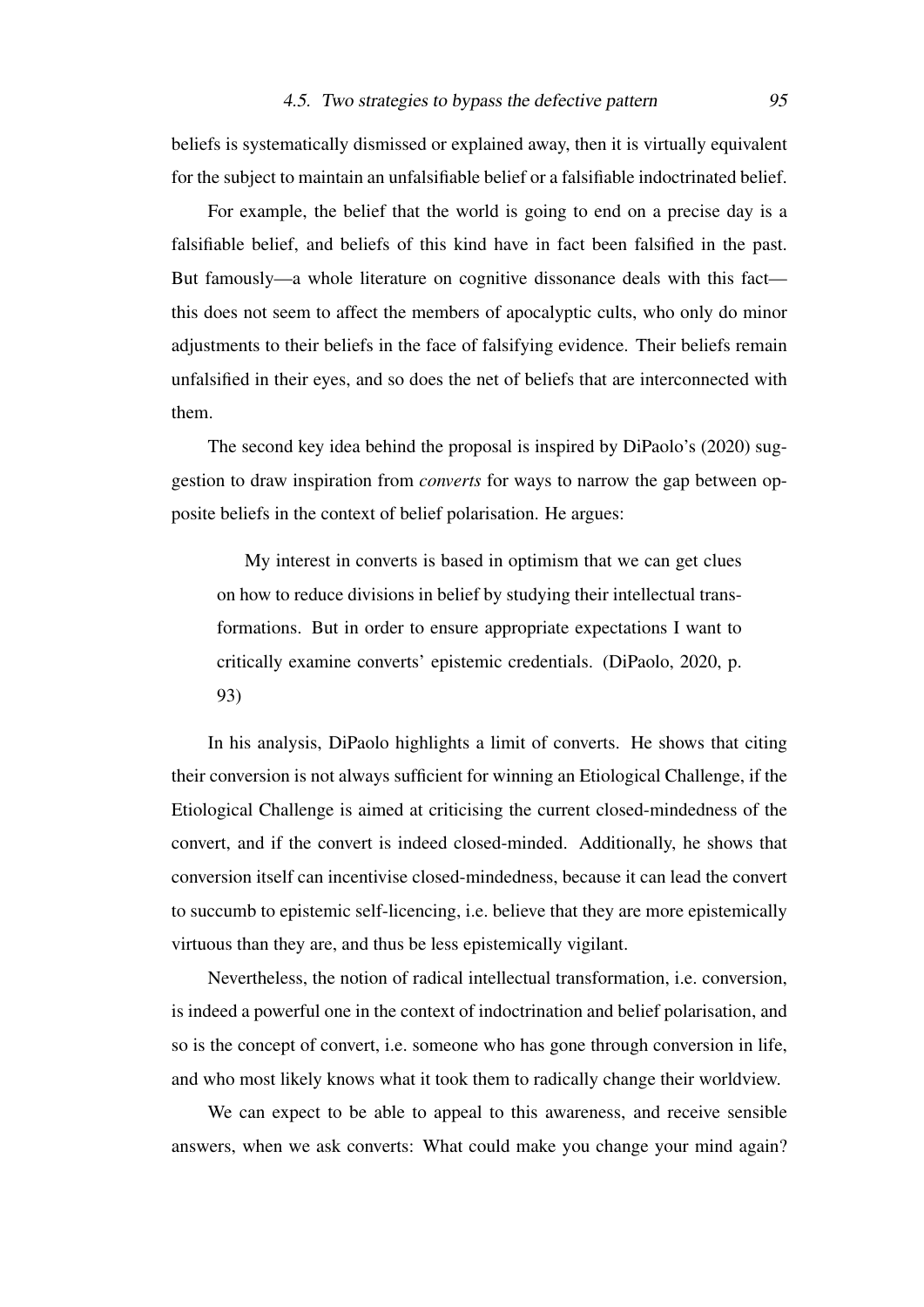What sort of evidence, what sort of experience, would hypothetically cause you to change your mind about your current beliefs once again? What could cast the doubt on your convictions right now?

Assuming that appealing to a convert's conversion is useful, this idea can be tweaked and imported in the context of indoctrination, in that we can ask the subject—before she is given the evidence against her current beliefs—what sort of evidence she can anticipate to be able to shift her opinion about the subject matter. The hope is that this challenge will be received without being processed by the defective pattern and that it will lead the subject to think outside the box the manipulator has set up for her.

Asking the subject what could change her mind is a counterfactual strategy, so to speak, and it is effective because it clashes with the apparent unfalsifiability of the indoctrinated beliefs. Once the subject realises that nothing *could* change her mind, she might start thinking about what *should* be able to change her mind. She might also become more sensitive to those reasons, and she might acquire a feeling of doubt concerning her beliefs and epistemological practices. Achieving these feats is the sign that the greatest obstacle to counteracting indoctrination has been overcome.

Consider the following, final example. A subject of indoctrination is under the influence of a cult leader. She is presented with evidence that is uncomfortable for him, so she is caused by the defective pattern to neutralise the evidence. Now, if my speculation is correct, to counteract indoctrination we can ask the subject before the mixed evidence is presented to her: What could make you change your mind about this issue?

There are many things the subject of indoctrination can reply to such a challenge. Perhaps, the manipulator is so effective, as to have prepped her for such a challenge, and explained to her—to the manipulator's benefit—what exactly should count as mind-changing evidence. But if the manipulator has not prepped her for such a challenge, then the subject of indoctrination might surprise herself as replying that nothing could change her mind, which should sound like a suspicious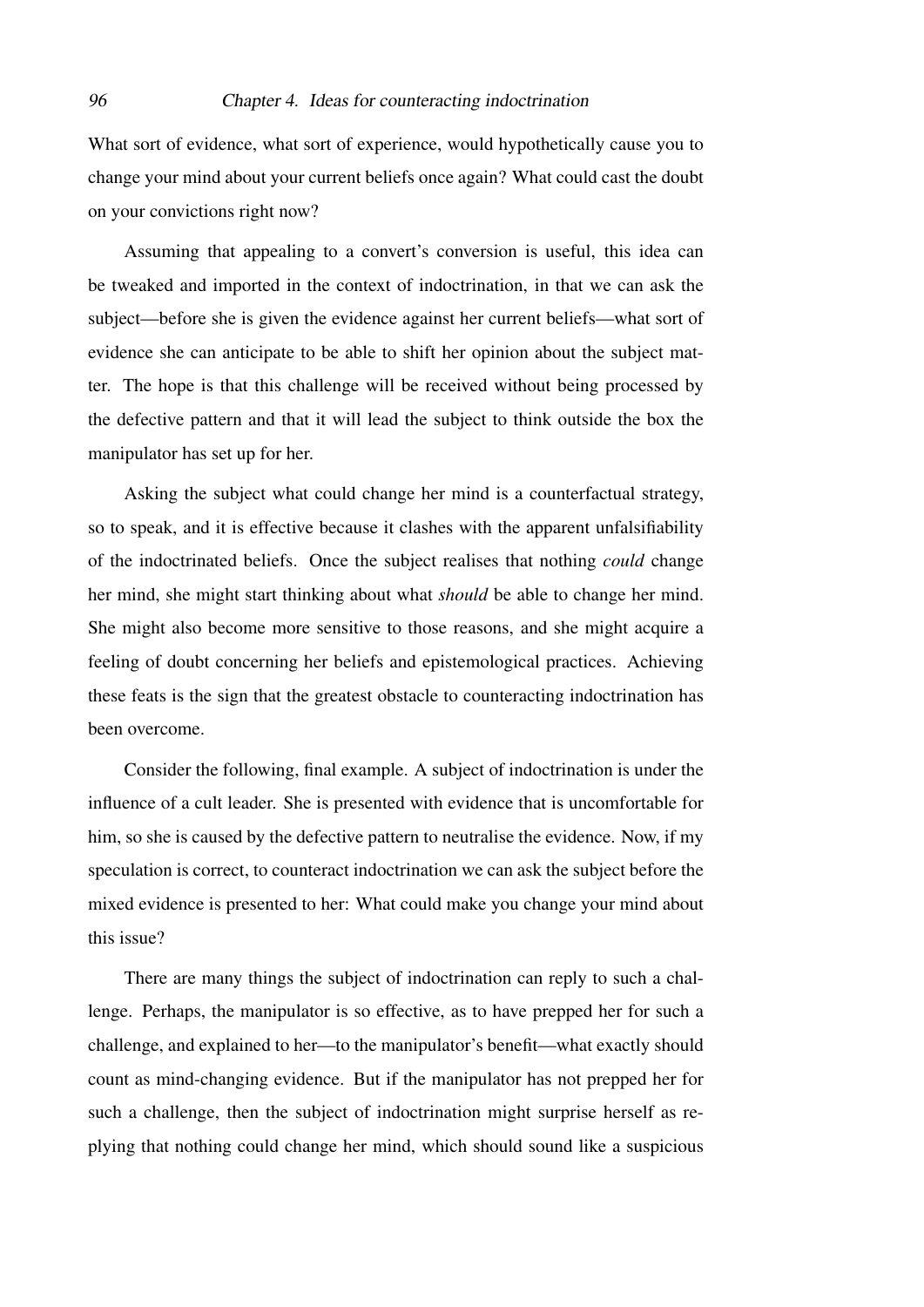answer to whoever cares about grounding their beliefs in evidence and facts.

Alternatively, the subject of indoctrination can even more dramatically realise that what would make her change her mind would be some truth about her cult leader: that the leader is not reliable, that the leader has an interest in the subject maintaining her current belief, or in the subject altering her belief. In other words, she could realise that the status of her belief is dependent on the interests of the manipulator and on her relationship with him. This could be a wake-up call for the subject, who could eventually put her beliefs in a new light.

As the example shows, challenging the subject this way is a promising strategy, and there are two ways to try and capture why that is. First, similarly to Indoctrination Anxiety, this challenge seems to bypass the defective pattern by targeting the feelings of the subject, rather than her thoughts: It instils doubt and it sensitises her to reasons that she would otherwise not pay attention to. Second, it forces her to focus on her epistemic practices, her beliefs about what are the best epistemic practices, and whose agenda her epistemic practices benefit. In other words, by challenging her, instead of just giving her another opportunity to think *by way of* the defective pattern, we make her reflect *on* that pattern.

In this chapter, I argued that my epistemological account of indoctrination compels us to find ways to counteract indoctrination by dislodging the defective pattern from the mind of the subjects. I argued that the most obvious strategy to do so—giving the subject evidence that is meant to change her beliefs and mindset backfires because it generates belief polarisation, i.e. it strengthens the defective pattern instead of weakening it. To do so, I had to take a step back to show that belief polarisation is a surface level phenomenon, underneath which lies a plurality of phenomena, including Kellyan reasoning, Kripkean dogmatism and partisan cheerleading. I showed that indoctrination belongs to this group, and as such it causes a social harm alongside its characteristic epistemic harm. I finally argued that there are two promising strategies to dislodge the defective pattern—which can only be done if we somehow bypass it. First, we can cause Indoctrination Anxiety in the subject. Second, we can ask her what could possibly change her mind about her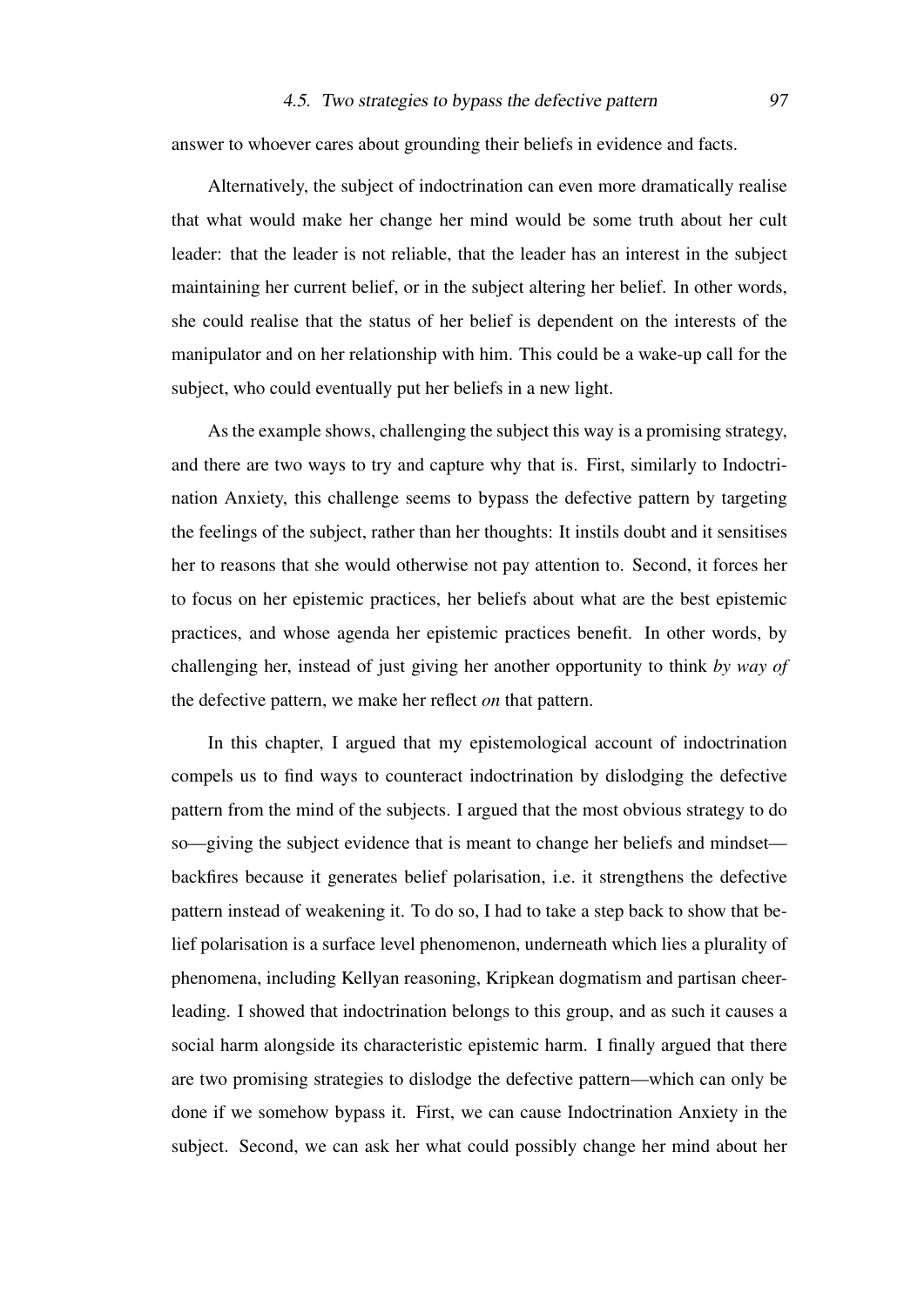indoctrinated beliefs.

My diagnosis and suggested remedy to indoctrination, in this chapter, relies upon the output of my descriptive inquiry in the previous two chapters, in that it shows that we cannot counteract indoctrination by re-educating the subject, since indoctrination was never about bad education to begin with. A subject of indoctrination is not necessarily someone who has received improper education—she is someone who finds herself in a particular mental state, who reasons in a defective manner as a result of manipulation.

We are tempted to help the subject reason her way out of this mental state by giving her evidence that she should be making different choices and revise her beliefs. But this is not a successful strategy because we are assuming that what it means to be indoctrinated is to have had beliefs inculcated in you by a teacher during the formative years. We cannot help the subject challenge the bad education that she received, because bad education is not what she received; instead, she has been manipulated to the point where the defective pattern of reasoning took root in her mind.

Attempting to reason with the subject is useless because it overlooks the fact that the reasoning pattern of the subject explains away the reasons she has for revising her beliefs and epistemic practices. My suggestion to aim for the subject's feelings or some higher-order self-awareness thus relies upon having dropped the assumption that indoctrination is a degenerate form of education and having assumed that it is the exploitation of an epistemic-cum-cognitive vulnerability of the mind which—instead of inculcating beliefs—instils in the subject a defective way of reasoning.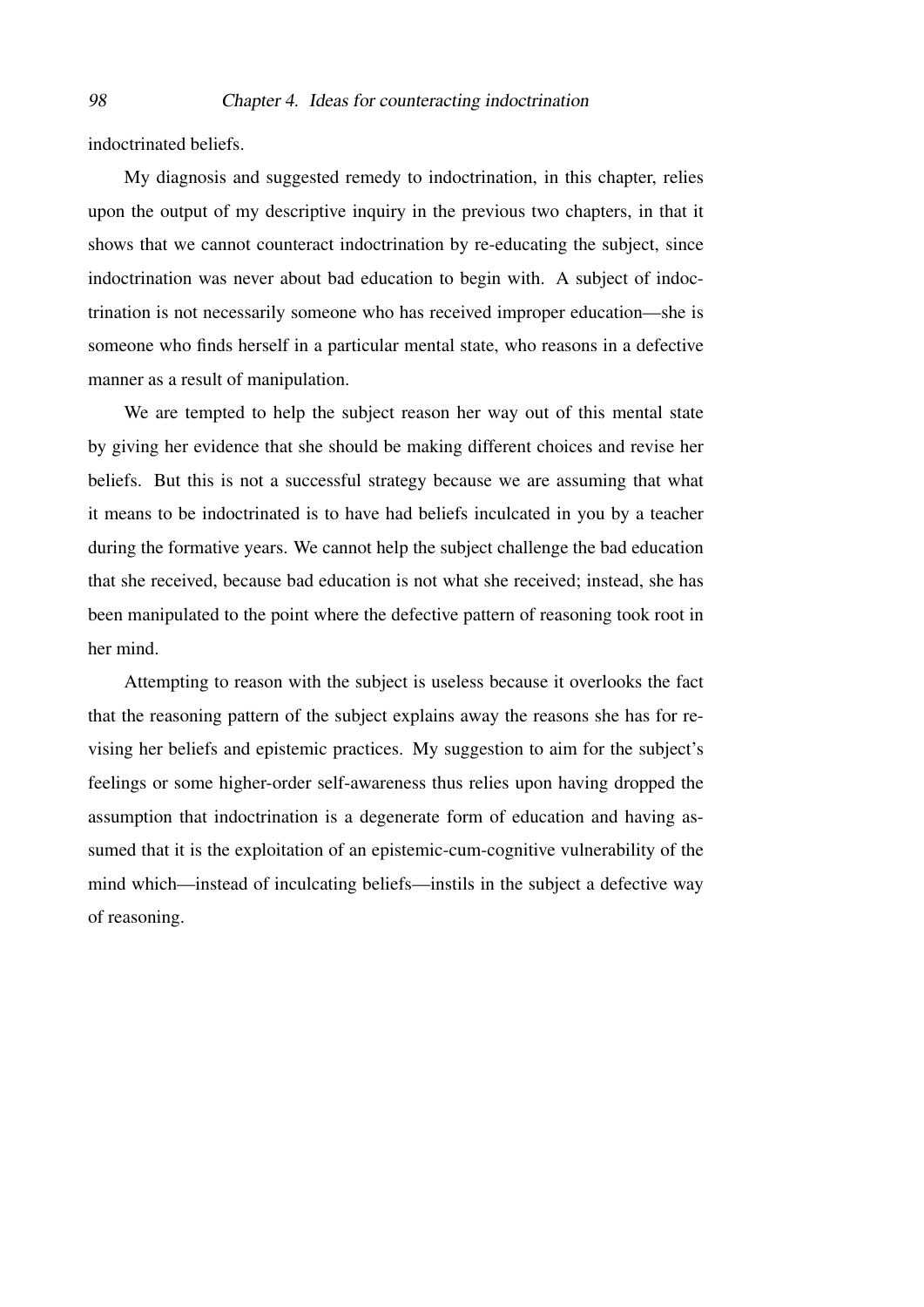# Concluding remarks

The overarching goal of this work was to show that developing a descriptive analysis of indoctrination from an epistemological point of view is a promising strategy for answering the question: What is indoctrination? By developing my account of indoctrination along these lines, I hope to have delivered on the implicit promise that the proof is in the pudding.

What I take to be the sign of having conducted a successful analysis of indoctrination is that my account explains at various points why previous attempts in the literature had been unsatisfying. First, my account explains why the strategy of defining indoctrination as a form of bad education—education in which (i) the educator has a wicked motivation, or where (ii) the beliefs that are instilled are false or unwarranted, or where (iii) the method of teaching is coercive, cruel, or disrespectful of the pupil's rationality—was never going to succeed.

Thinking of indoctrination as bad education is tempting because there is indeed a connection between education and indoctrination: Indoctrination is sometimes carried out in schools. However, this connection is only superficial, and it is misleading because it overshadows a phenomenon that serves as a better referent to our notion of indoctrination. According to my analysis, what we should be referring to when thinking about indoctrination is not bad education, but rather the exploitation of an epistemological-cum-cognitive vulnerability.

Our mind is vulnerable to the emergence of a defective pattern of reasoning—a self-reinforcing pattern that makes us insensitive to relevant evidence—and indoctrination occurs whenever a manipulator actively seeks to instil this pattern in his subject because it suits him. The manipulator may be a teacher trying to instil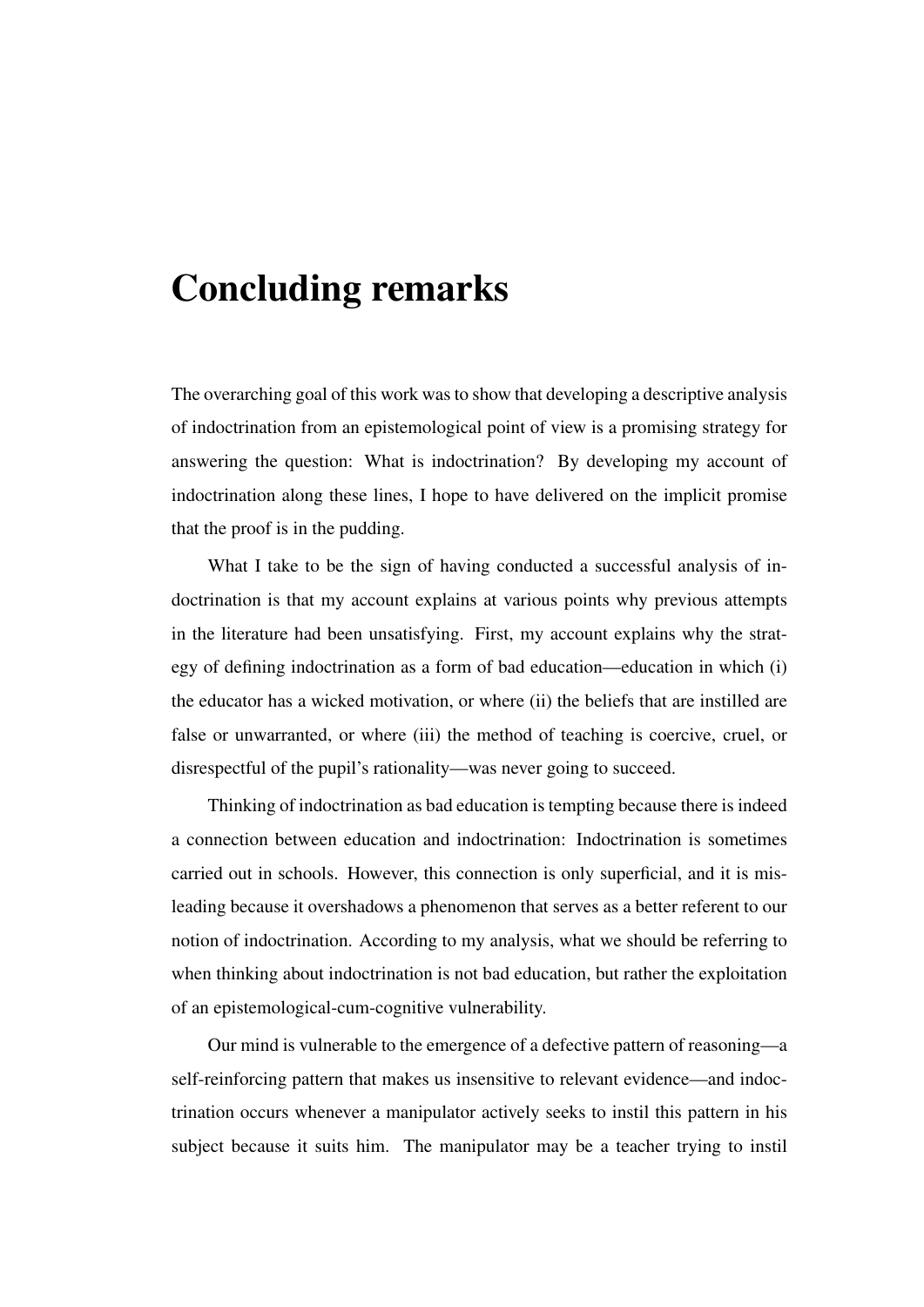#### 100 Chapter 4. Ideas for counteracting indoctrination

the pattern in his pupils, but he may alternatively be a political leader, a spiritual guide, a parent, or another authority figure. He may not only be indoctrinating his subjects in an education setting, but he may also be doing so through political propaganda, mystical rituals, and so on. So, indoctrination is best understood as a form of manipulation—as the exploitation of a precise vulnerability of the mind to the indoctrinator's advantage—and not as bad education, which is why the traditional strategy for explicating it was short-lived.

Second, my account explains why trying to separate indoctrination from proper education was so difficult for authors in the literature. According to the literature, there is a trajectory that proper education must follow, and some disturbing factors that sometimes deviate it. Accounting for indoctrination this way meant recognising those disturbing factors, and explicating the difference between indoctrination and proper education. But I have argued that this formula does not work because indoctrination occurs independently of any particular method, teachings or intentions of an educator; rather, indoctrination occurs whenever a subject ends up in a particular mental state, namely the defective pattern. And this mental state does not exclusively arise as a result of improper education.

When we misconstrue indoctrination, we may think it belongs to the class of bad education practices, together, for instance, with sloppy education—a type of education where the teacher does his job in an excessively casual, careless and unsystematic manner. But classifying indoctrination this way does not explain why we do not find other bad education practices as morally objectionable as indoctrination. A more appropriate and striking way to classify indoctrination is to group it with other situations where a person ends up having the same defective pattern of reasoning, for instance, echo chambers and sticky beliefs.

That is why drawing the line between indoctrination and proper education is so difficult: We are not carving reality at its joints, so to speak; so, even if we draw that line, it is not very significant. If we want to carve reality at its joints, mark out different phenomena in a more illuminating way, we ought to separate indoctrination from these other phenomena—echo chambers, sticky beliefs, and perhaps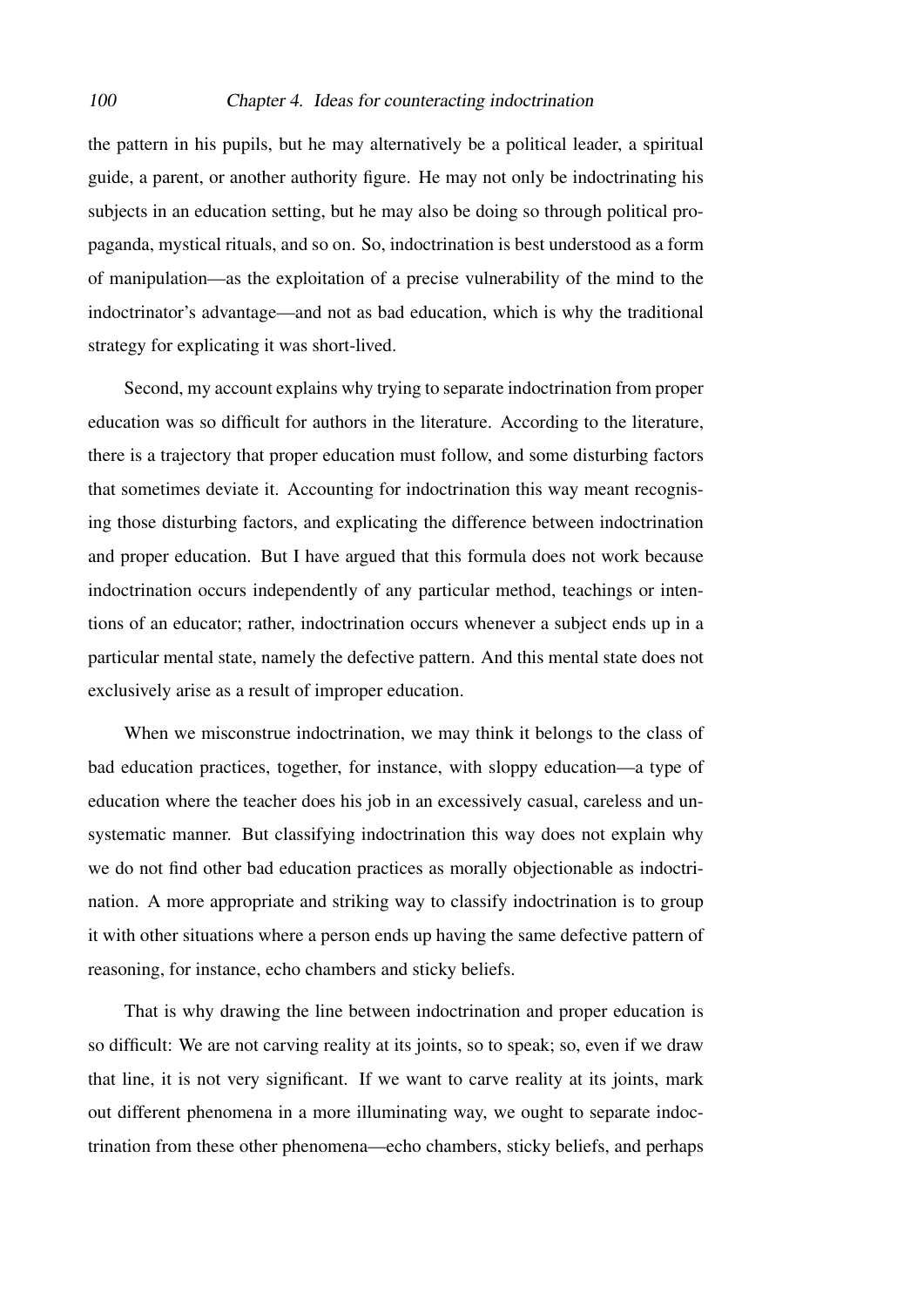#### 4.5. Two strategies to bypass the defective pattern 101

more—which like indoctrination cause the emergence of the defective pattern.

Third, my account shows why we cannot counteract indoctrination with facts and figures. Under the assumption that indoctrination is bad education, we should be able to contrast it by supplementing it with proper education—by (i) putting a well-meaning teacher in charge, (ii) devising a truthful and liberal curriculum, and (iii) employing teaching techniques that respect the pupils as persons and rational agents. But I have shown that once someone is indoctrinated, giving them reasons to revise what they learnt through what we erroneously call bad education is useless and it can even backfire, in that it can generate belief polarisation.

That is because what the subject of indoctrination learns through bad education is not a set of beliefs that call for being disproved, but rather a defective way of thinking, one which is difficult to alter—precisely because this pattern makes the subject insensitive to any evidence that could alter it. Indoctrination was never so much about bad education and more about pushing the subject towards acquiring a defective and self-reinforcing way of reasoning. Hence my suggestion not to try and persuade the subject out of her defective pattern with facts and evidence—that is, by re-educating her—and rather aim at eliciting feelings of anxiety and doubt about her epistemic condition, and force her to become self-aware of her epistemic practices.

Finally, my account explains why indoctrination is a far more central concept in our conceptual repertoire—and a more compelling problem—than we might have realised. Because indoctrination is not reducible to bad education, we can see a crucial reason why there are so many bad epistemic outcomes in otherwise welleducated, liberal societies. That is, our epistemic-cum-cognitive vulnerability that leads to the emergence of the defective pattern can be exploited even if the subject receives proper education in school.

Further, while the exploitation of this vulnerability is an epistemic harm per se, the emergence of the defective pattern does damage to democratic societies by polluting the political discourse, and more precisely by amplifying the disagreement between the citizens on important matters of fact, and reducing the overall capacity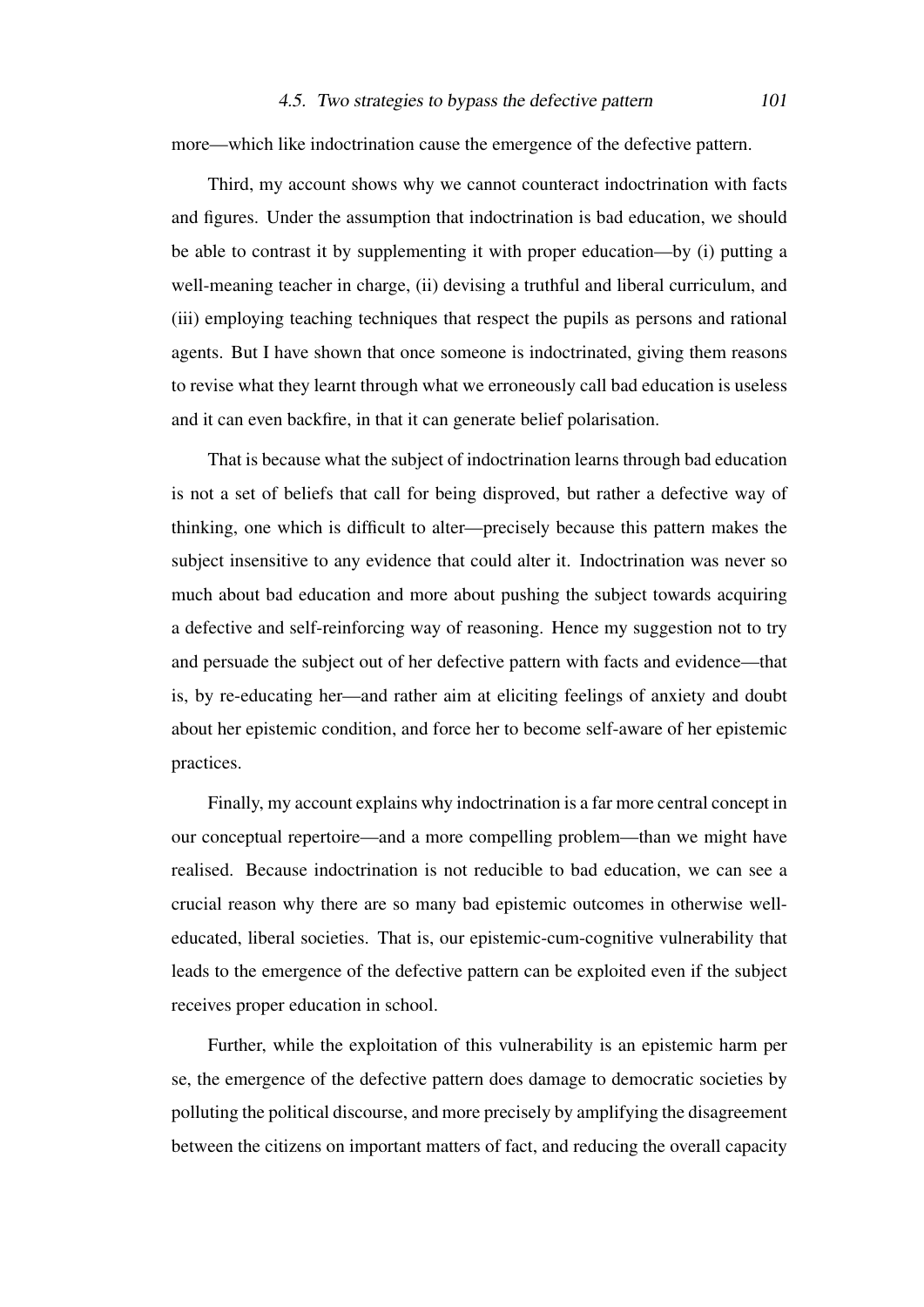for dialogue and compromise.

Combine this with the notion that indoctrinators have at their disposal echo chambers and sticky beliefs as tools to strengthen the defective pattern of their subjects, and it becomes clear that indoctrination is not a singular, isolated matter, a problem that only pertains education in insulated communities and authoritarian regimes. Rather, it can permeate and affect every part of our society.

Conducting a descriptive analysis, as opposed to a conceptual one, which is what authors in the tradition do, has allowed me to drop some of the common assumptions about indoctrination, and to investigate the phenomenon without worrying too much about upsetting our preconceptions. As I have shown, important aspects of indoctrination come to light, once we stop trying to understand *our* concept of indoctrination—the fuzzy idea that it is a degenerate form of education—and we start trying to understand the actual phenomenon of indoctrination, with the aid of science where possible.

Because my account relies on empirical findings in Psychology—for instance the literature on just world beliefs and belief polarisation—and lends itself to further research that could benefit from empirical investigation in Psychology and cognitive science—perfectly in line with Haslanger's definition of what constitutes a descriptive analysis—one could see my project as being conducted in the spirit of *Naturalised Epistemology*.

In his essay on the topic, [Quine](#page-107-1) [\(1969\)](#page-107-1), disillusioned with the project of traditional Epistemology—which aims to reduce all knowledge, including the natural sciences and Mathematics, to simpler, self-evident truths—claims that:

Epistemology still goes on, though in a new setting and a clarified status. Epistemology, or something like it, simply falls into place as a chapter of psychology and hence of natural science. It studies a natural phenomenon, viz., a human subject. [\(Quine, 1969,](#page-107-1) p. 82)

In this naturalised form, Epistemology is the study of how, from a psychological point of view, humans process physical stimulation into a description of the external world. It analyses how we transform sensory evidence into beliefs and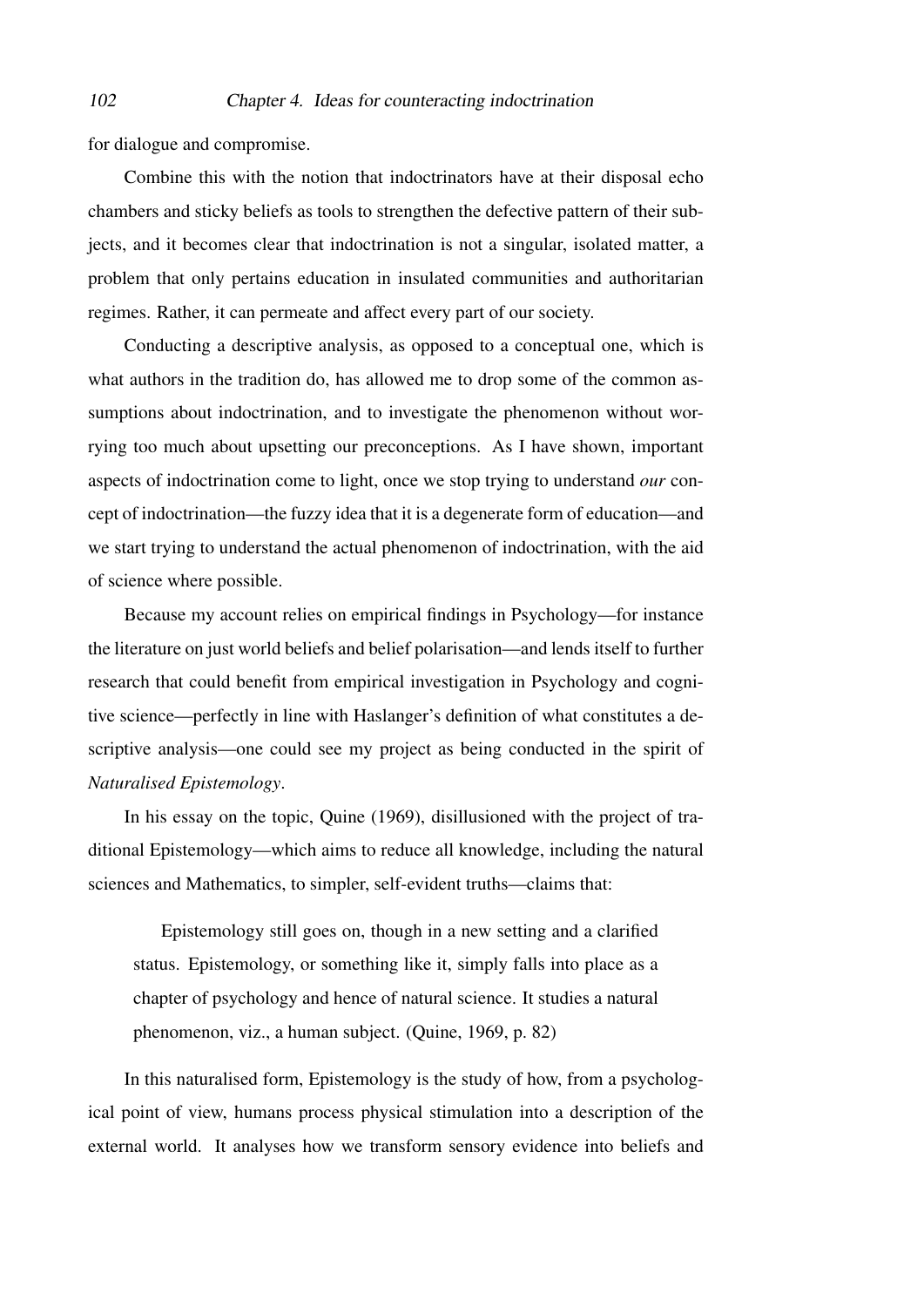knowledge. As a result, there is a shift: While classical Epistemology aspired to contain the natural sciences, Naturalised Epistemology is contained in the natural sciences, as a chapter of Psychology.

This move can be taken to legitimise the aid of empirical methods in theorising how we build knowledge. As [Wrenn](#page-107-2) [\(2003\)](#page-107-2) puts it:

Naturalistic epistemology is an approach to the theory of knowledge that emphasizes the application of methods, results, and theories from the empirical sciences. It contrasts with approaches that emphasize a priori conceptual analysis or insist on a theory of knowledge that is independent of the particular scientific details of how mind-brains work. [\(Wrenn, 2003\)](#page-107-2)

It is in this spirit that one can incorporate empirical methods and empirical findings in the epistemological account of a particular phenomenon, such as indoctrination. In developing the epistemology of indoctrination, we need not derive our definition of indoctrination from simpler, more familiar concepts, or a set of self-evident assumptions. Instead, we can benefit from the aid of years of empirical research in Psychology and cognitive science, because there is a legitimate interplay between the field of Epistemology and the natural sciences.

As a concluding remark, although I take my analysis to be a descriptive one, I hope it has an ameliorative aspect to it as well. When we conduct a descriptive analysis, according to Haslanger, we gain new knowledge about a kind, which serves to update our concept of that kind. But there is something intrinsically valuable to updating our concepts, and especially concepts that play an important role in society, such as indoctrination.

Indoctrination is a misused term and a misunderstood phenomenon. In popular culture, we use the term 'indoctrination' as an insult to dismiss practices we do not like by appealing to a notion of brainwashing that is borrowed from dystopian literature and toxic political rhetoric. In Philosophy of Education, we have failed to explain the most relevant link between indoctrination and proper education.

By contrast, in this work, I tried to show that our term 'indoctrination' can be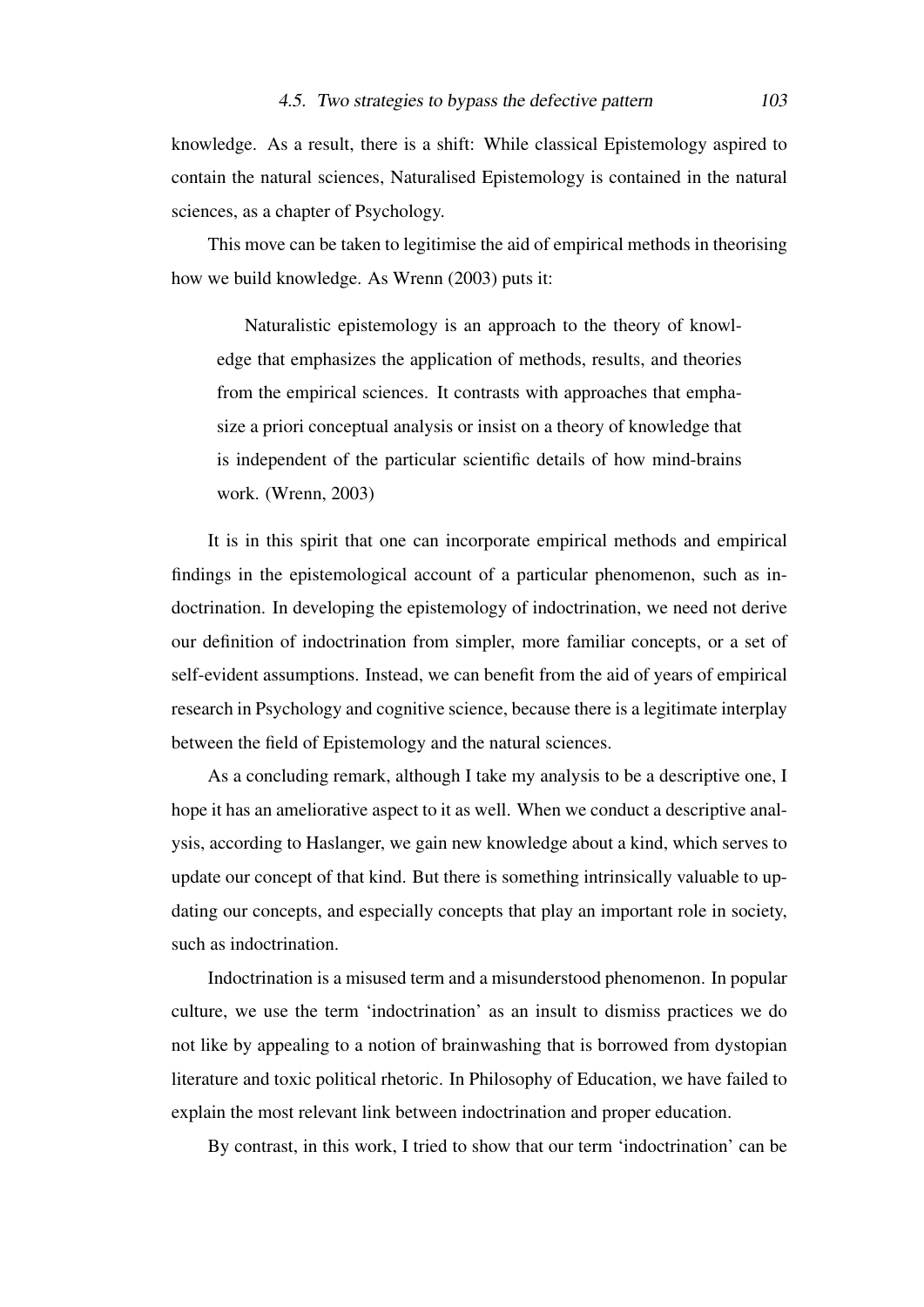taken to refer to a more interesting phenomenon—the exploitation of a cognitivecum-epistemological vulnerability. This, I argued, is the phenomenon that lies in the most proximate vicinity of what we take to be saying when we talk about indoctrination—not so-called brainwash, and not a degenerate form of education.

So, 'indoctrination' is a word that currently comes attached with multiple meanings. This obscures a phenomenon that we have an interest in understanding and counteracting because it is epistemologically and politically harmful. The present analysis is hopefully ameliorative because attending to our concept of indoctrination by offering a more accurate, technical account of it can potentially help demystify indoctrination and address it more effectively and respectfully.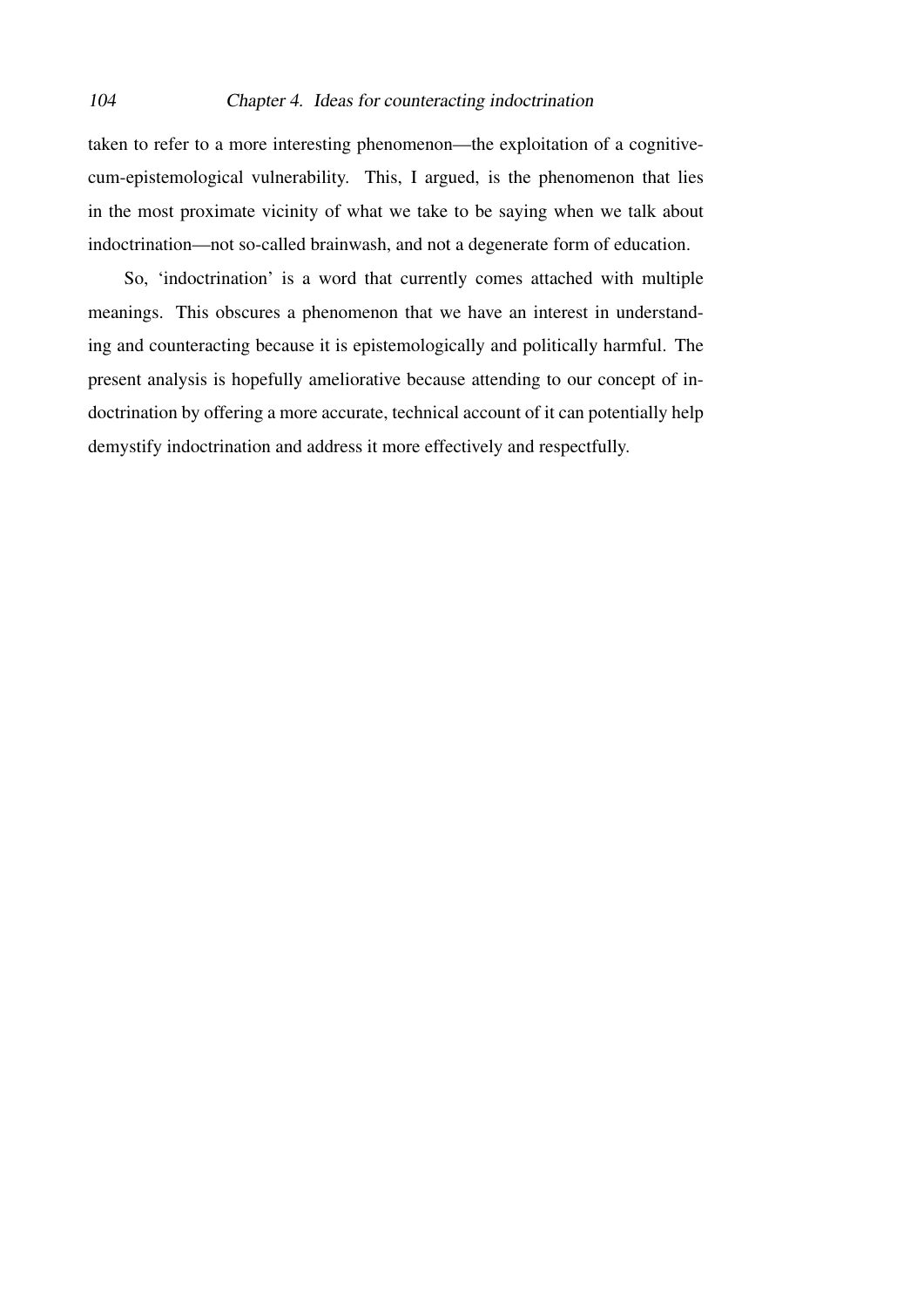# Bibliography

- Ahlstrom, K. (2008). Epistemology and Empirical Investigation. *Grazer Philosophische Studien*, 76(1):109–134. Editions Rodopi.
- Atkinson, R. F. (2010). Indoctrination and Moral Education. In *Concepts of Indoctrination (International Library of the Philosophy of Education Volume 20): Philosophical Essays*, pages 43–51. Routledge.
- Chignell, A. (2018). The Ethics of Belief. In Zalta, E. N., editor, *The Stanford Encyclopedia of Philosophy*. Metaphysics Research Lab, Stanford University, Spring 2018 edition. [https://plato.stanford.edu/archives/spr2018/entries/](https://plato.stanford.edu/archives/spr2018/entries/ethics-belief/) [ethics-belief/](https://plato.stanford.edu/archives/spr2018/entries/ethics-belief/). Last accessed on December 9, 2020.
- Crittenden, B. S. (2010). Indoctrination as Mis-Education. In *Concepts of Indoctrination (International Library of the Philosophy of Education Volume 20): Philosophical Essays*, pages 102–117. Routledge.
- Dentith, M. R. X. (2019). Conspiracy theories on the basis of the evidence. *Synthese*, 196(6):2243–2261.
- <span id="page-104-1"></span>DiPaolo, J. (2020). Conversion, Causes, and Closed-Mindedness. *Journal of the American Philosophical Association*, 6(1):74–95.
- <span id="page-104-0"></span>DiPaolo, J. and Simpson, R. M. (2016). Indoctrination Anxiety and the Etiology of Belief. *Synthese*, 193(10):3079–3098. Springer Nature.
- Feinberg, J. (2007). The child's right to an open future. In Curren, R. R., editor, *Philosophy of Education: An Anthology*. Blackwell.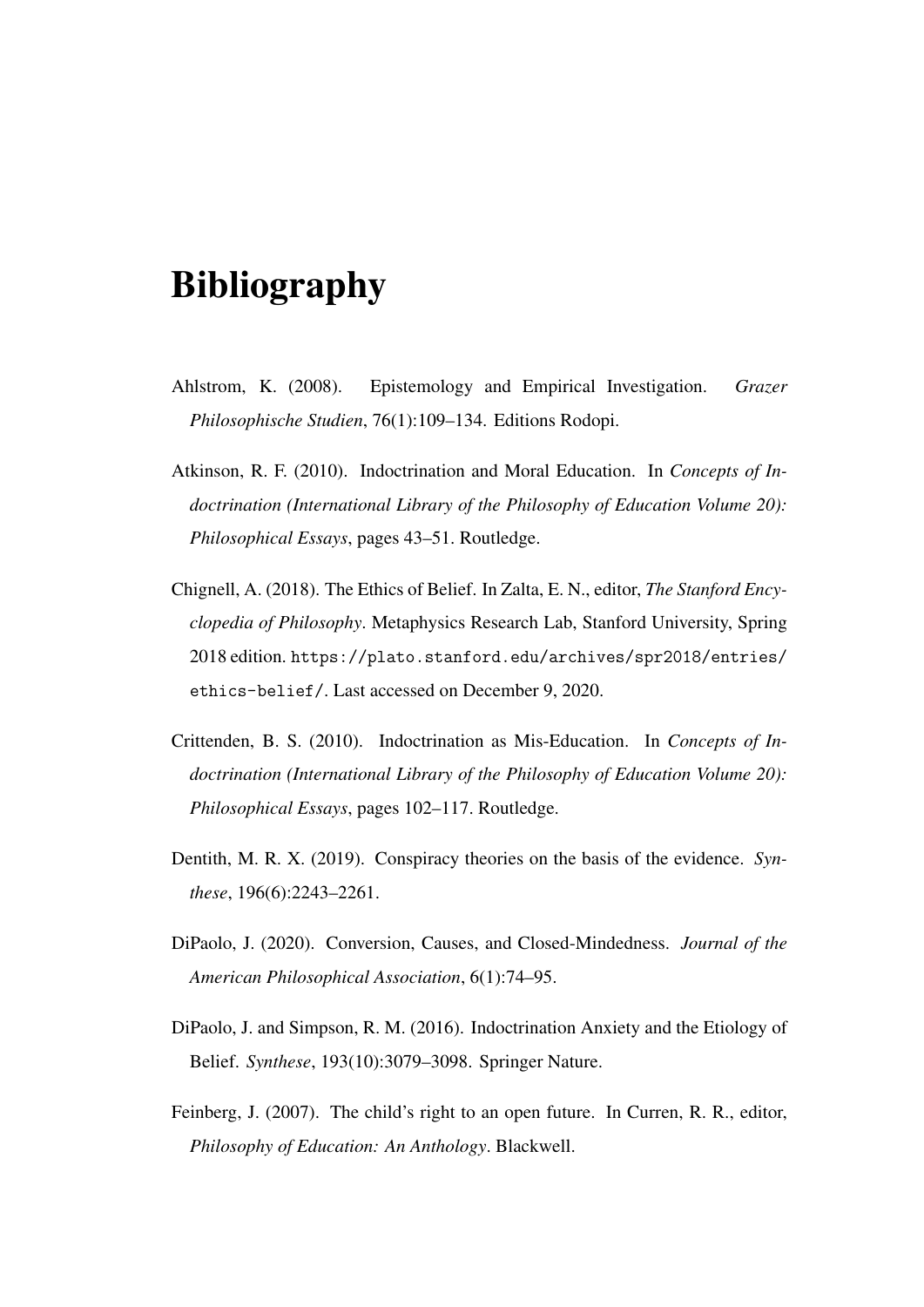- Feldman, R. and Conee, E. (2001). Internalism Defended. *American Philosophical Quarterly*, 38(1):1–18. University of Illinois Press.
- Flew, A. (2010a). Indoctrination and Doctrines. In *Concepts of Indoctrination (International Library of the Philosophy of Education Volume 20): Philosophical Essays*, pages 52–71. Routledge.
- Flew, A. (2010b). Indoctrination and Religion. In *Concepts of Indoctrination (International Library of the Philosophy of Education Volume 20): Philosophical Essays*, pages 82–90. Routledge.
- Garnett, M. (2015). Freedom and Indoctrination. *Proceedings of the Aristotelian Society*, 115(2pt2):93–108. Wiley.
- Garrison, J. W. (1986). The paradox of indoctrination: A solution. *Synthese*,  $68(2):261 - 273$ . Springer.
- Gatchel, R. H. (2010). The Evolution of the Concept. In *Concepts of Indoctrination (International Library of the Philosophy of Education Volume 20): Philosophical Essays*, pages 7–13. Routledge.
- <span id="page-105-0"></span>Green, T. F. (2010). Indoctrination and Beliefs. In *Concepts of Indoctrination (International Library of the Philosophy of Education Volume 20): Philosophical Essays*, pages 20–36. Routledge.
- Gregory, I. M. M. and Woods, R. G. (2010). Indoctrination: Inculcating Doctrines. In *Concepts of Indoctrination (International Library of the Philosophy of Education Volume 20): Philosophical Essays*, pages 126–146. Routledge.
- <span id="page-105-1"></span>Hannon, M. (forthcoming). Disagreement or badmouthing? the role of expressive discourse in politics. In Edenberg, E. and Hannon, M., editors, *Political Epistemology*. Oxford: Oxford University Press.
- Haslanger, S. (2000). What Are We Talking About? The Semantics and Politics of Social Kinds. *Hypatia*, 20(4):10–26. Wiley Online Library.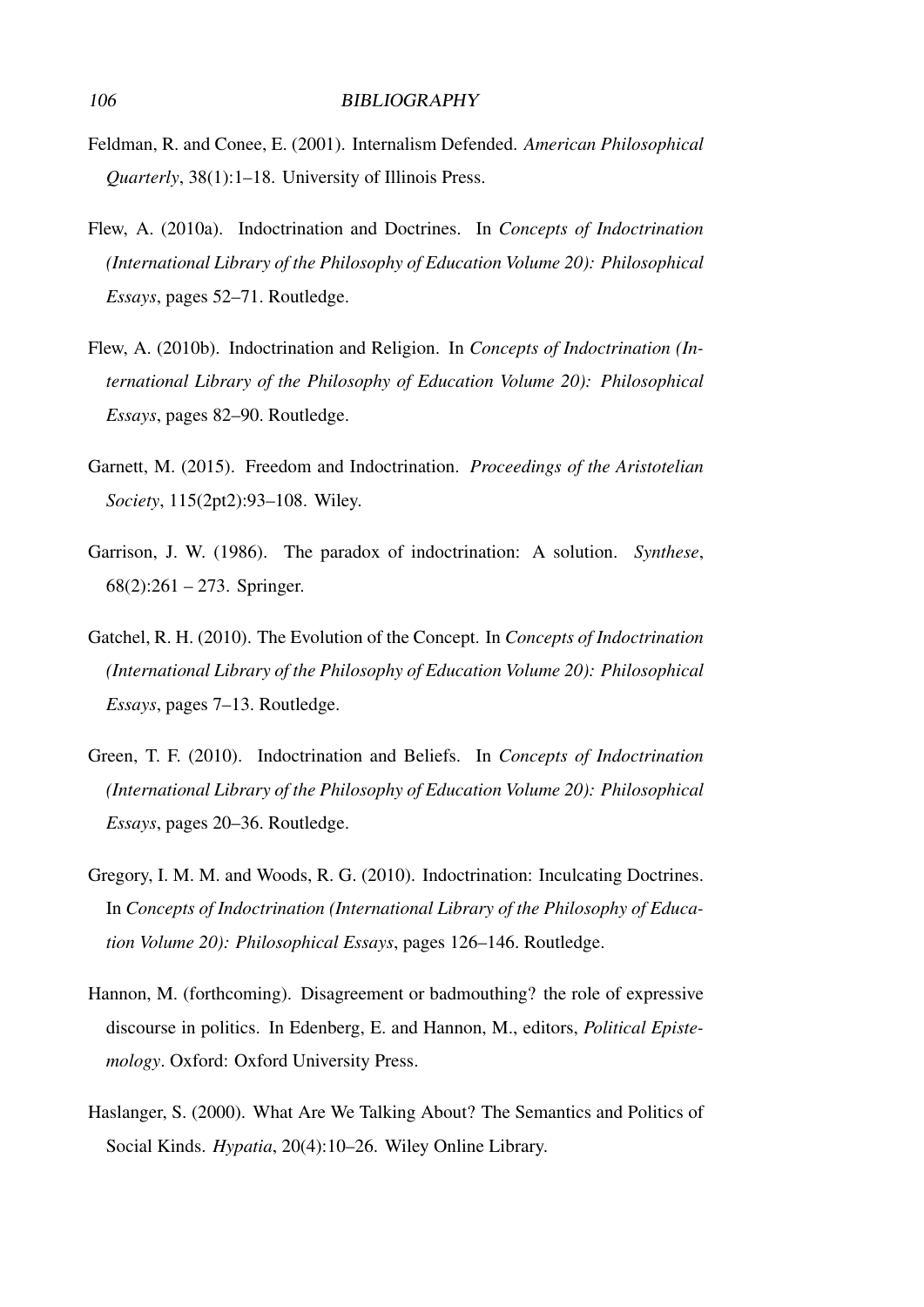- Kasperbauer, T. J. (2015). Psychological Constraints on Egalitarianism: The Challenge of Just World Beliefs. *Res Publica*, 21(3):217–234. Springer Netherlands.
- <span id="page-106-0"></span>Kelly, T. (2008). Disagreement, Dogmatism, and Belief Polarization. *Journal of Philosophy*, 105(10):611–633. Journal of Philosophy Inc.
- <span id="page-106-2"></span>Kenyon, T. (2014). False polarization: debiasing as applied social epistemology. *Synthese*, 191(11):2529–2547. Springer Verlag.
- Kilpatrick, W. H. (2010). Indoctrination and Respect for Persons. In *Concepts of Indoctrination (International Library of the Philosophy of Education Volume 20): Philosophical Essays*, pages 37–42. Routledge.
- <span id="page-106-1"></span>Kripke, S. (2011). On Two Paradoxes of Knowledge. In Kripke, S. A., editor, *Philosophical Troubles. Collected Papers Vol I*. Oxford University Press.
- Mahoney, J. (2014). Justice in education and religious freedom. *Social Philosophy and Policy*, 31(1):276–294.
- Mills, C. (2003). The child's right to an open future? *Journal of Social Philosophy*, 34(4):499–509. Wiley-Blackwell.
- Montague, P. (2000). The Myth of Parental Rights. *Social Theory and Practice*, 26(1):47–68. Department of Philosophy, Florida State University.
- Moore, W. (2010). Indoctrination and Democratic Method. In *Concepts of Indoctrination (International Library of the Philosophy of Education Volume 20): Philosophical Essays*, pages 72–77. Routledge.
- Nguyen, C. T. (2020). Echo chambers and epistemic bubbles. *Episteme*, 17(2):141– 161.
- Overall, C. (2010). Indirect Indoctrination, Internalized Religion, and Parental Responsibility. In Caws, P. and Jones, S., editors, *Religious Upbringing and the Costs of Freedom: Personal and Philosophical Essays*. Pennsylvania State University Press.